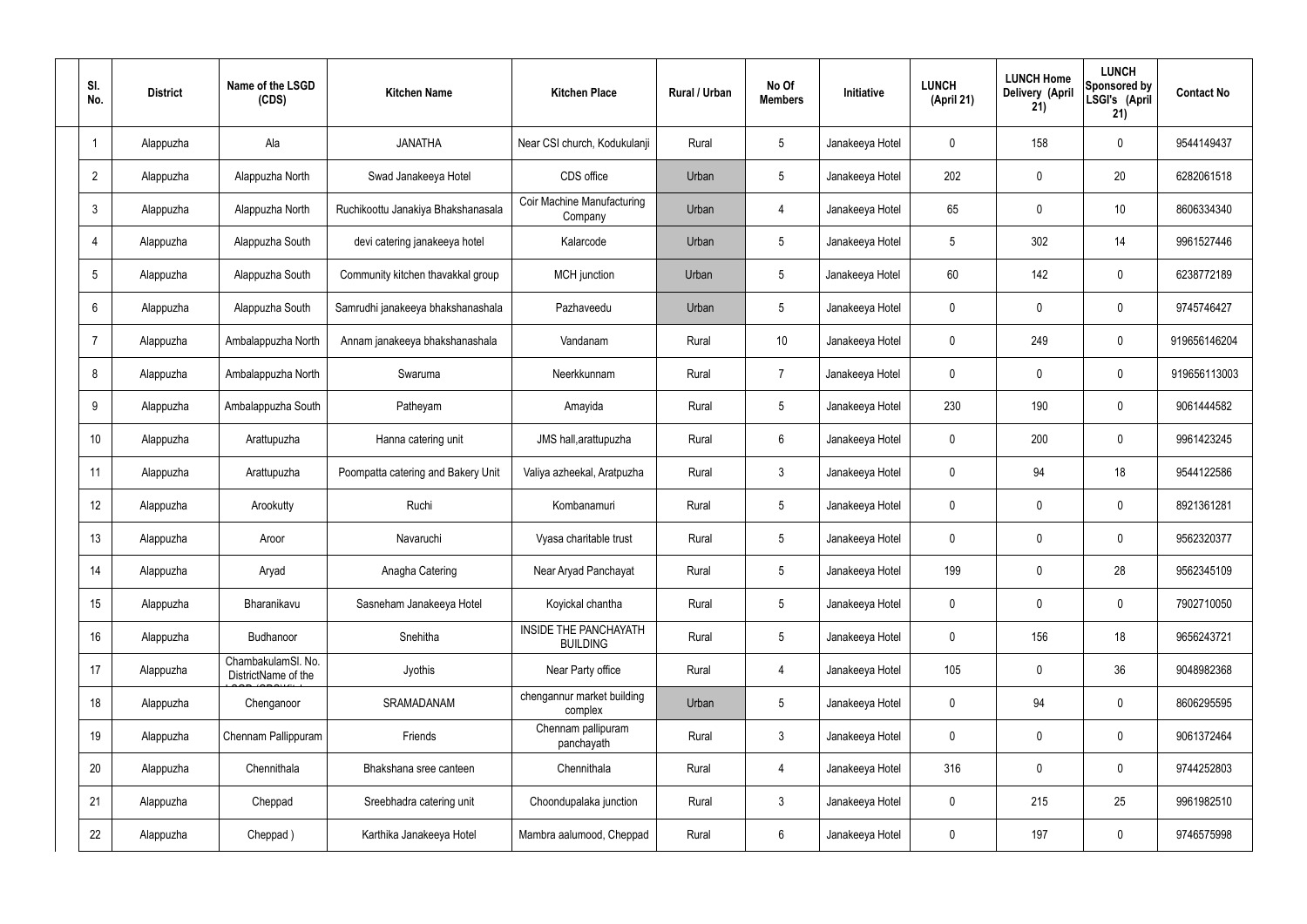|    | SI.<br>No. | <b>District</b> | Name of the LSGD<br>(CDS)     | <b>Kitchen Name</b>           | <b>Kitchen Place</b>                    | Rural / Urban | No Of<br><b>Members</b> | Initiative      | <b>LUNCH</b><br>(April 21) | <b>LUNCH Home</b><br>Delivery (April<br>21) | <b>LUNCH</b><br>Sponsored by<br>LSGI's (April<br>21) | <b>Contact No</b> |
|----|------------|-----------------|-------------------------------|-------------------------------|-----------------------------------------|---------------|-------------------------|-----------------|----------------------------|---------------------------------------------|------------------------------------------------------|-------------------|
|    | 23         | Alappuzha       | Cheriyanad                    | <b>DARSANA</b>                | Near GOLDEN PALACE<br><b>AUDITORIUM</b> | Rural         | 5                       | Janakeeya Hotel | 0                          | 156                                         | $\mathbf 0$                                          | 9747958424        |
|    | 24         | Alappuzha       | <b>Cherthala Municipality</b> | Santwanam                     | Ward 10                                 | Urban         | 5                       | Janakeeya Hotel | 0                          | $\mathbf 0$                                 | $\mathbf 0$                                          | 8848178001        |
|    | 25         | Alappuzha       | Cherthala Municipality        | <b>NULM</b> canteen           | Cherthala Municipality                  | Urban         | 5                       | Janakeeya Hotel | 0                          | 0                                           | $\mathbf 0$                                          | 6282870356        |
|    | 26         | Alappuzha       | Cherthala South               | Kashinandana                  | Cherthala S                             | Rural         | 10                      | Janakeeya Hotel | 0                          | $\mathbf 0$                                 | 25                                                   | 9745940057        |
|    | 27         | Alappuzha       | Cheruthana                    | Sreedurga janakeeya hotel     | Near govt HSS aayaparambu               | Rural         | 4                       | Janakeeya Hotel | 207                        | 0                                           | $\mathbf 0$                                          | 9961178936        |
|    | 28         | Alappuzha       | Chettikulangara               | SREE VINAYAKA JANAKEEYA HOTEL | <b>KARIPUZHA</b>                        | Rural         | $\mathfrak{Z}$          | Janakeeya Hotel | 125                        | 0                                           | $\mathbf 0$                                          | 9656810109        |
|    | 29         | Alappuzha       | Chingoli                      | souhridam unit                | karthikappally I p school               | Rural-:-      | $\mathfrak{Z}$          | Janakeeya Hotel | 0                          | 185                                         | $\mathbf 0$                                          | 7559808470        |
|    | 30         | Alappuzha       | Chunakkara                    | Vanitha Canteen               | Chunakkara                              | Rural         | $\mathfrak{Z}$          | Janakeeya Hotel | 0                          | 0                                           | $\mathbf 0$                                          | 9400509985        |
|    | 31         | Alappuzha       | Devikulangara                 | $Thripthi--++$                | Buds school, devikulangara              | Rural         | 4                       | Janakeeya Hotel | 0                          | 111                                         | $\mathbf 0$                                          | 9746712528        |
|    | 32         | Alappuzha       | Edathua                       | Theertham-                    | Edathua market                          | Rural         | $\mathfrak{Z}$          | Janakeeya Hotel | 111                        | 0                                           | $\mathbf 0$                                          | 9544351169        |
|    | 33         | Alappuzha       | Ezhupunna                     | Neethipeedam                  | Eramalloor                              | Rural         | 8                       | Janakeeya Hotel | 0                          | $\boldsymbol{0}$                            | $\pmb{0}$                                            | 9946790986        |
|    | 34         | Alappuzha       | Harippad                      | Swad------:--:                | A private Hotel's Kitchen               | Urban         | $\overline{4}$          | Janakeeya Hotel | 0                          | 0                                           | $\mathbf 0$                                          | 9562373933        |
|    | 35         | Alappuzha       | Kadakkarappally               | Soorya                        | Kandamangalam temple<br>auditorium      | Rural         | 5                       | Janakeeya Hotel | 0                          | $\mathbf 0$                                 | $\mathbf 0$                                          | 9895266763        |
|    | 36         | Alappuzha       | Kainakary                     | Sivakashi                     | Near Panchayath                         | Rural         | 5                       | Janakeeya Hotel | 116                        | $\pmb{0}$                                   | $\pmb{0}$                                            | 8111821552        |
|    | 37         | Alappuzha       | Kandalloor                    | Annapoorna Hotel              | Near Velanchira junction                | Rural         | $\overline{4}$          | Janakeeya Hotel | 0                          | $\mathbf 0$                                 | $\pmb{0}$                                            | -9747600181       |
|    | 38         | Alappuzha       | Kanjikuzhy                    | Santhwanam                    | Opposite NSS college                    | Rural         | 5                       | Janakeeya Hotel | 0                          | $\pmb{0}$                                   | $\pmb{0}$                                            | 9605307328        |
|    | 39         | Alappuzha       | Karthikappally                | Ruchi                         | Community hall                          | Rural         | $6\phantom{.0}$         | Janakeeya Hotel | 286                        | $\pmb{0}$                                   | $\pmb{0}$                                            | 9747607478        |
|    | 40         | Alappuzha       | Karuvatta                     | Karunya janakeeya hotel       | Near Aashramam junction                 | Rural         | $6\phantom{.0}$         | Janakeeya Hotel | 652                        | $\pmb{0}$                                   | $\pmb{0}$                                            | 916282508791      |
|    | 41         | Alappuzha       | Kavalam                       | Koottukari Janakeeya Hotel    | <b>Near Permanent Outlet</b>            | Rural         | 5                       | Janakeeya Hotel | 0                          | $\overline{0}$                              | $\pmb{0}$                                            | 9744173219        |
|    | 42         | Alappuzha       | Kayamkulam West               | palazhy catering unit         | Kallummood junction                     | Urban         | 5                       | Janakeeya Hotel | 0                          | 228                                         | $\pmb{0}$                                            | 9388819110        |
|    | 43         | Alappuzha       | Kodamthurath                  | <b>MATRUSAKTHI</b>            | <b>KUTHIYATHODE</b>                     | Rural         | $5\,$                   | Janakeeya Hotel | 0                          | $\pmb{0}$                                   | $\pmb{0}$                                            | 8281687439        |
| ՋQ | 44         | Alappuzha       | Krishnapuram                  | Kanivu catering unit          | Near SCB, kappil                        | Rural         | $\overline{4}$          | Janakeeya Hotel | 0                          | $\pmb{0}$                                   | $\pmb{0}$                                            | 9544047480        |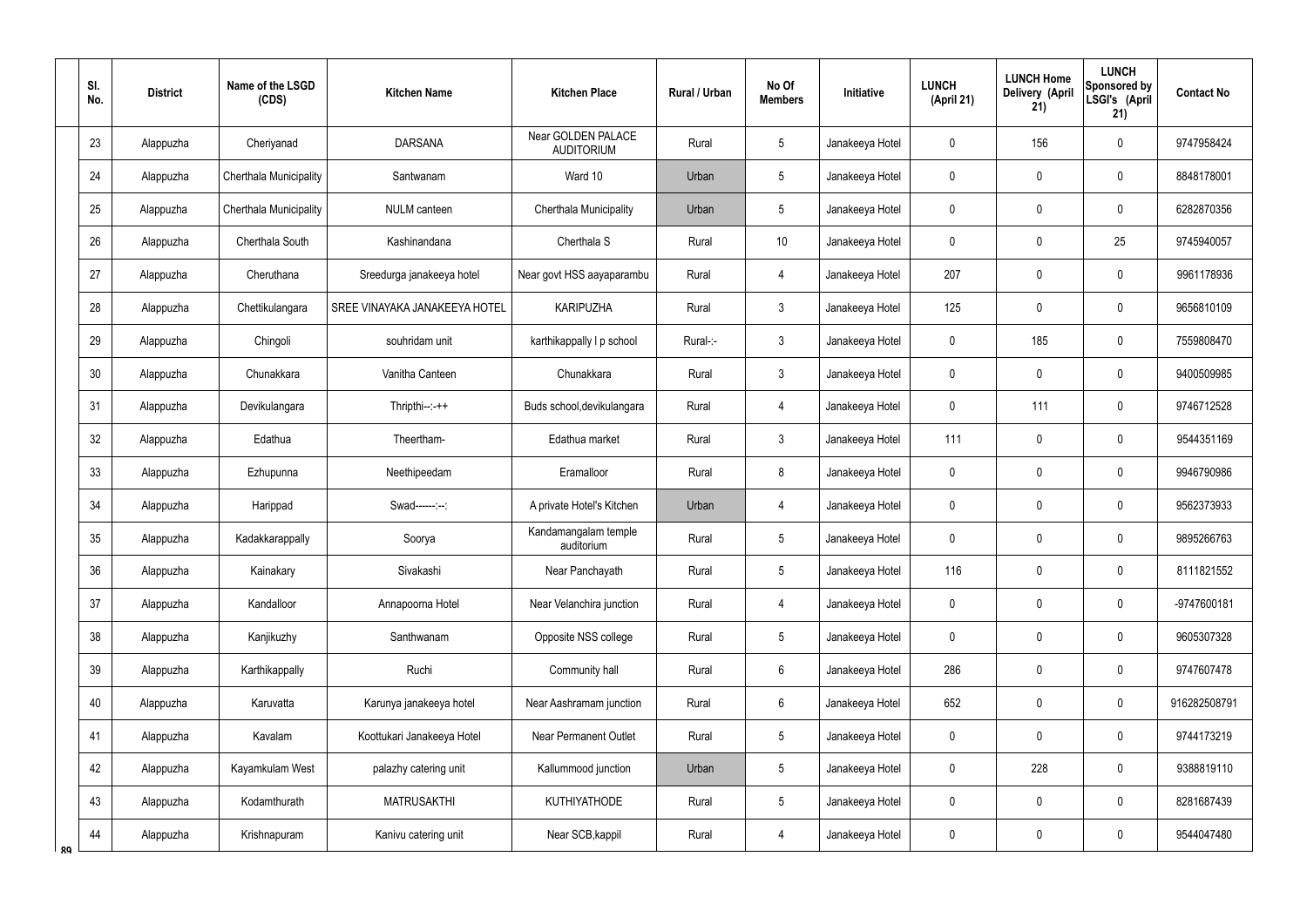|   | SI.<br>No. | <b>District</b> | Name of the LSGD<br>(CDS)   | <b>Kitchen Name</b>             | <b>Kitchen Place</b>                        | Rural / Urban | No Of<br><b>Members</b> | Initiative      | <b>LUNCH</b><br>(April 21) | <b>LUNCH Home</b><br>Delivery (April<br>21) | <b>LUNCH</b><br>Sponsored by<br>LSGI's (April<br>21) | <b>Contact No</b> |
|---|------------|-----------------|-----------------------------|---------------------------------|---------------------------------------------|---------------|-------------------------|-----------------|----------------------------|---------------------------------------------|------------------------------------------------------|-------------------|
| ಾ | 45         | Alappuzha       | Kumarapuram                 | Mahadeva jankeeya hotel         | Near kavarattu temple                       | Rural         | $\mathfrak{Z}$          | Janakeeya Hotel | 757                        | $\mathbf 0$                                 | $\mathbf 0$                                          | 918606736168      |
|   | 46         | Alappuzha       | Kumarapuram                 | Navodhaya janakeeya hotel       | Kumarapuram                                 | Rural         | $\mathbf{3}$            | Janakeeya Hotel | 344                        | $\mathbf 0$                                 | $\mathbf 0$                                          | 9037499871        |
|   | 47         | Alappuzha       | Kuthiyathode                | Ruchi Janakeeya Hotel           | Near kuthiyathode panchayath<br>office      | Rural         | $5\phantom{.0}$         | Janakeeya Hotel | $\mathbf 0$                | 0                                           | $\mathbf 0$                                          | 9249269374        |
|   | 48         | Alappuzha       | Mannanchery                 | Snehitha                        | Panchayat building                          | Rural         | 4                       | Janakeeya Hotel | 56                         | 30                                          | $\mathbf 0$                                          | 9544461740        |
|   | 49         | Alappuzha       | Mannar                      | Snehadhara                      | Kunnathur devasom                           | Rural         | $5\phantom{.0}$         | Janakeeya Hotel | 347                        | $\mathbf 0$                                 | $\mathbf 0$                                          | 9567853570        |
|   | 50         | Alappuzha       | Mararikulam North           | Ruchisree                       | Kanichukulangara                            | Rural         | $5\phantom{.0}$         | Janakeeya Hotel | $\mathbf 0$                | $\mathbf 0$                                 | $\mathbf 0$                                          |                   |
|   | 51         | Alappuzha       | Mararikulam South           | Snehasparsham                   | Kattoor                                     | Rural         | 4                       | Janakeeya Hotel | $\mathbf 0$                | 86                                          | $\mathbf 0$                                          | 9747881642        |
|   | 52         | Alappuzha       | Mavelikkara<br>Thamarakulam | Thripthi Catering               | Thamarakulam                                | Rural         | $5\overline{)}$         | Janakeeya Hotel | $\mathbf 0$                | $\mathbf 0$                                 | $\mathbf 0$                                          | 8281558036        |
|   | 53         | Alappuzha       | Mavelikkara<br>Thekkekara   | Bhai catering                   | Pallarimangalam                             | Rural         | $5\phantom{.0}$         | Janakeeya Hotel | 314                        | $\mathbf 0$                                 | $\mathbf 0$                                          | 9539851155        |
|   | 54         | Alappuzha       | Mavelikkara<br>Thekkekara   | Snehatheeram                    | Kurathikkadu                                | Rural         | $5\overline{)}$         | Janakeeya Hotel | 136                        | $\mathbf 0$                                 | $\mathbf 0$                                          | 9656960190        |
|   | 55         | Alappuzha       | Muhamma                     | <b>SNV Catering</b>             | Near Community Health<br>Centre             | Rural         | $5\phantom{.0}$         | Janakeeya Hotel | 180                        | $\mathbf 0$                                 | $\mathbf 0$                                          | 9605388763        |
|   | 56         | Alappuzha       | Mulakkuzha                  | Snehathanal                     | Mulakkuzha                                  | Rural         | $5\phantom{.0}$         | Janakeeya Hotel | $\mathbf 0$                | 170                                         | $\mathbf 0$                                          | 9037085079        |
|   | 57         | Alappuzha       | Muttar                      | Ruchi Catering Unit             | Panchayat Building                          | Rural         |                         | Janakeeya Hotel | $\pmb{0}$                  | 0                                           | $\mathbf 0$                                          | 9072276826        |
|   | 58         | Alappuzha       | Nedumudy                    | Oruma                           | Champakulam                                 | Rural         | $5\phantom{.0}$         | Janakeeya Hotel | 150                        | $\pmb{0}$                                   | $\mathbf 0$                                          | 9188536147        |
|   | 59         | Alappuzha       | Neelamperoor                | Amrutha Janakeeya Bhakshanasala | Panchayat Building                          | Rural         | $\mathbf{3}$            | Janakeeya Hotel | $\mathbf 0$                | $\pmb{0}$                                   | $\mathbf 0$                                          | 9656167060        |
|   | 60         | Alappuzha       | Nooranad                    | Amma Canteen                    | Inside market place, Noornad                | Rural         | $5\phantom{.0}$         | Janakeeya Hotel | $\pmb{0}$                  | $\mathbf 0$                                 | $\mathbf 0$                                          | 7034377340        |
|   | 61         | Alappuzha       | Palamel                     | Arogya Canteen                  | Panchayat office compound                   | Rural         | $\overline{4}$          | Janakeeya Hotel | $\mathbf 0$                | $\mathbf 0$                                 | $\mathbf 0$                                          | 9497107651        |
|   | 62         | Alappuzha       | Pallippad                   | Annapoorneswari catering unit   | Irattakulangara junction                    | Rural         | $5\phantom{.0}$         | Janakeeya Hotel | 165                        | $\mathbf 0$                                 | $\mathbf 0$                                          | 9562318624        |
|   | 63         | Alappuzha       | Panavally                   | Harikrishnan                    | near nalpatheneswaram<br>temple             | Rural         | $\mathbf{1}$            | Janakeeya Hotel | $\mathbf 0$                | $\pmb{0}$                                   | $\mathbf 0$                                          | 9961774363        |
|   | 64         | Alappuzha       | Pandanad                    | Sreebhadra                      | Muthavazhi                                  | Rural         | $5\phantom{.0}$         | Janakeeya Hotel | $\pmb{0}$                  | 95                                          | $\mathbf 0$                                          | 9947120239        |
|   | 65         | Alappuzha       | Pathiyoor                   | Dakshina catering unit          | Mahalekshmi auditorium,<br>kareelakulangara | Rural         | $5\phantom{.0}$         | Janakeeya Hotel | $\mathbf 0$                | 144                                         | $\mathbf 0$                                          | 9048200655        |
|   | 66         | Alappuzha       | Pattanakkad                 | Aparna                          | Opposite of pattanakkad<br>gramapanchayath  | Rural         | $5\phantom{.0}$         | Janakeeya Hotel | 0                          | $\pmb{0}$                                   | $\mathbf 0$                                          | 9037450634        |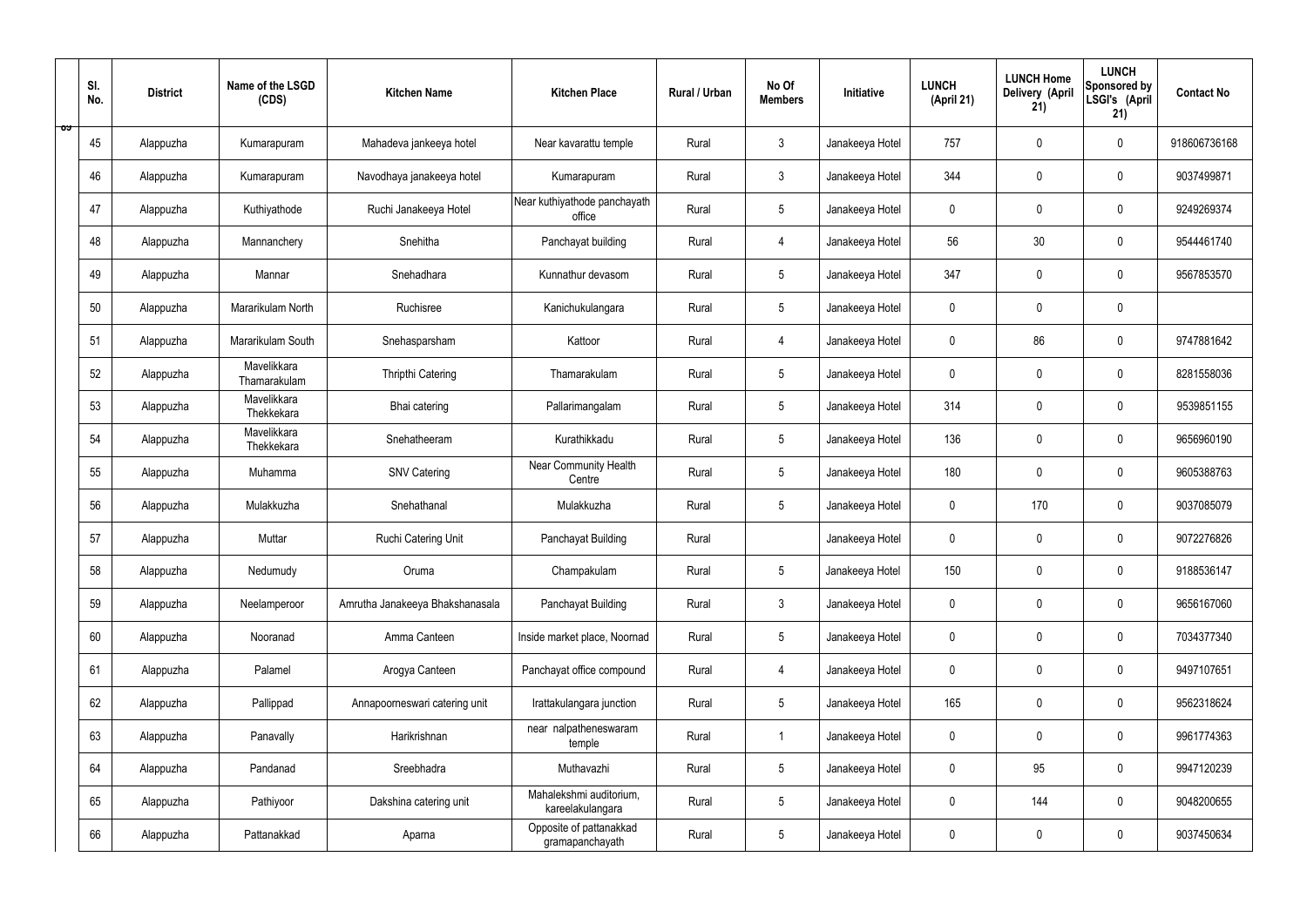| SI.<br>No. | <b>District</b> | Name of the LSGD<br>(CDS) | <b>Kitchen Name</b>         | <b>Kitchen Place</b>                                        | Rural / Urban | No Of<br><b>Members</b> | Initiative      | <b>LUNCH</b><br>(April 21) | <b>LUNCH Home</b><br>Delivery (April<br>21) | <b>LUNCH</b><br>Sponsored by<br>LSGI's (April<br>21) | <b>Contact No</b> |
|------------|-----------------|---------------------------|-----------------------------|-------------------------------------------------------------|---------------|-------------------------|-----------------|----------------------------|---------------------------------------------|------------------------------------------------------|-------------------|
| 67         | Alappuzha       | Perumbalam                | Amritham                    | Near by govt hospital                                       | Rural         | 4                       | Janakeeya Hotel | $\mathbf 0$                | $\mathbf 0$                                 | $\pmb{0}$                                            | 8592809257        |
| 68         | Alappuzha       | Pulincunnu                | Nanma Janakeeya Hotel       | Near Krishi Bhavan                                          | Rural         | $5\phantom{.0}$         | Janakeeya Hotel | $\mathbf 0$                | $\mathbf 0$                                 | $\pmb{0}$                                            | 9544752465        |
| 69         | Alappuzha       | Puliyoor                  | <b>UPPUM MULAKUM</b>        | <b>INSIDE PANCHAYATH</b><br>COMPOUND                        | Rural         | $5\phantom{.0}$         | Janakeeya Hotel | $\mathbf 0$                | 224                                         | $\pmb{0}$                                            | 6238836314        |
| 70         | Alappuzha       | Punnapra North            | Annapoorneshwary            | Janajagrithi                                                | Rural         | $\overline{4}$          | Janakeeya Hotel | 63                         | 98                                          | $\pmb{0}$                                            | 8129450136        |
| 71         | Alappuzha       | Punnapra South            | Thripthy janakeeya hotel    | Punnapra south                                              | Rural         | 9                       | Janakeeya Hotel | $\mathbf 0$                | $\mathbf 0$                                 | $\pmb{0}$                                            | 9846179646        |
| 72         | Alappuzha       | Purakad                   | Pulari                      | Purakkad gp                                                 | Rural         | $5\phantom{.0}$         | Janakeeya Hotel | 42                         | 113                                         | $\pmb{0}$                                            | 7034494313        |
| 73         | Alappuzha       | Purakad                   | Thiruvonam catering service | Thottappally                                                | Rural         | $\overline{4}$          | Janakeeya Hotel | $\mathbf 0$                | $\mathbf 0$                                 | $\pmb{0}$                                            |                   |
| 74         | Alappuzha       | Ramankary                 | Kudumbashree Vanitha Hotel  | Ramankary Town, Opposite<br>Judicial First Class Magistrate | Rural         | 4                       | Janakeeya Hotel | $\mathbf 0$                | $\mathbf 0$                                 | $\pmb{0}$                                            | 8281314746        |
| 75         | Alappuzha       | Thaicattussery            | Unarv                       | Thyakattusheri junction                                     | Rural         | 4                       | Janakeeya Hotel | $\mathbf 0$                | $\mathbf 0$                                 | $\pmb{0}$                                            | 9605897567        |
| 76         | Alappuzha       | Thakazhy                  | Thripthi Thakazhy           | <b>GBHSS Thakazhy</b>                                       | Rural         | $6\phantom{.}6$         | Janakeeya Hotel | 133                        | $\mathbf 0$                                 | $\pmb{0}$                                            | 9747405368        |
| 77         | Alappuzha       | Thalavady                 | Snehitha                    | Vellakinar                                                  | Rural         | 5 <sup>5</sup>          | Janakeeya Hotel | 80                         | $\pmb{0}$                                   | $\pmb{0}$                                            |                   |
| 78         | Alappuzha       | Thannermukkom             | Patheyam                    | Panchayath office                                           | Rural         | 4                       | Janakeeya Hotel | $\mathbf 0$                | $\mathbf 0$                                 | $\pmb{0}$                                            | 9633933288        |
| 79         | Alappuzha       | Thazhakkara               | Akshaya catering            | Building at glassfactory<br>junction                        | Rural         | 5                       | Janakeeya Hotel | 243                        | $\mathbf 0$                                 | $\mathbf 0$                                          | 9847177930        |
| 80         | Alappuzha       | Thiruvanvandoor           | <b>SREE KRISHNA</b>         | Near pravinkoodu junction,                                  | Rural         | 5 <sub>5</sub>          | Janakeeya Hotel | $\pmb{0}$                  | 140                                         | $\pmb{0}$                                            | 9446627175        |
| 81         | Alappuzha       | Thrikkunnappuzha          | Akshara janakeeya hotel     | KV jetty road                                               | Rural         | 5 <sup>5</sup>          | Janakeeya Hotel | 250                        | $\pmb{0}$                                   | $\mathbf 0$                                          | 918891921223      |
| 82         | Alappuzha       | Thuravoor                 | RUCHI JANAKEEYA HOTEL       | Near alakkaparambu                                          | Rural         | 5 <sup>5</sup>          | Janakeeya Hotel | $\pmb{0}$                  | $\pmb{0}$                                   | $\mathbf 0$                                          | 8157934346        |
| 83         | Alappuzha       | Vallikunnam               | Samthripthi                 | Padayanivattom temple<br>Auditorium                         | Rural         | $\overline{4}$          | Janakeeya Hotel | $\mathbf 0$                | $\pmb{0}$                                   | $\mathbf 0$                                          | 8078962129        |
| 84         | Alappuzha       | Vayalar                   | Five star                   | Near Nagamkulangara Market                                  | Rural         | 5 <sup>5</sup>          | Janakeeya Hotel | $\pmb{0}$                  | $\pmb{0}$                                   | $\mathbf 0$                                          | 8606081847        |
| 85         | Alappuzha       | Veeyapuram                | Swad 2                      | Veeyapuram jn                                               | Rural         | 5 <sup>5</sup>          | Janakeeya Hotel | 552                        | $\pmb{0}$                                   | $\mathbf 0$                                          |                   |
| 86         | Alappuzha       | Veeyapuram                | Karuthal                    | Payippad LPS                                                | Rural         | 5 <sub>5</sub>          | Janakeeya Hotel | 315                        | $\pmb{0}$                                   | $\mathbf 0$                                          | 8606846513        |
| 87         | Alappuzha       | Veliyanad                 | Manus Janakeeya Hotel       | Kurishmoodu, Near Veliyanadu<br>Grama Panchayat             | Rural         | $\mathbf{3}$            | Janakeeya Hotel | $\mathbf 0$                | $\pmb{0}$                                   | $\mathbf 0$                                          | 8086782924        |
| 88         | Alappuzha       | Venmoney                  | Annapoorna                  | Poyka                                                       | Rural         | 5 <sub>5</sub>          | Janakeeya Hotel | 0                          | 185                                         | $\pmb{0}$                                            |                   |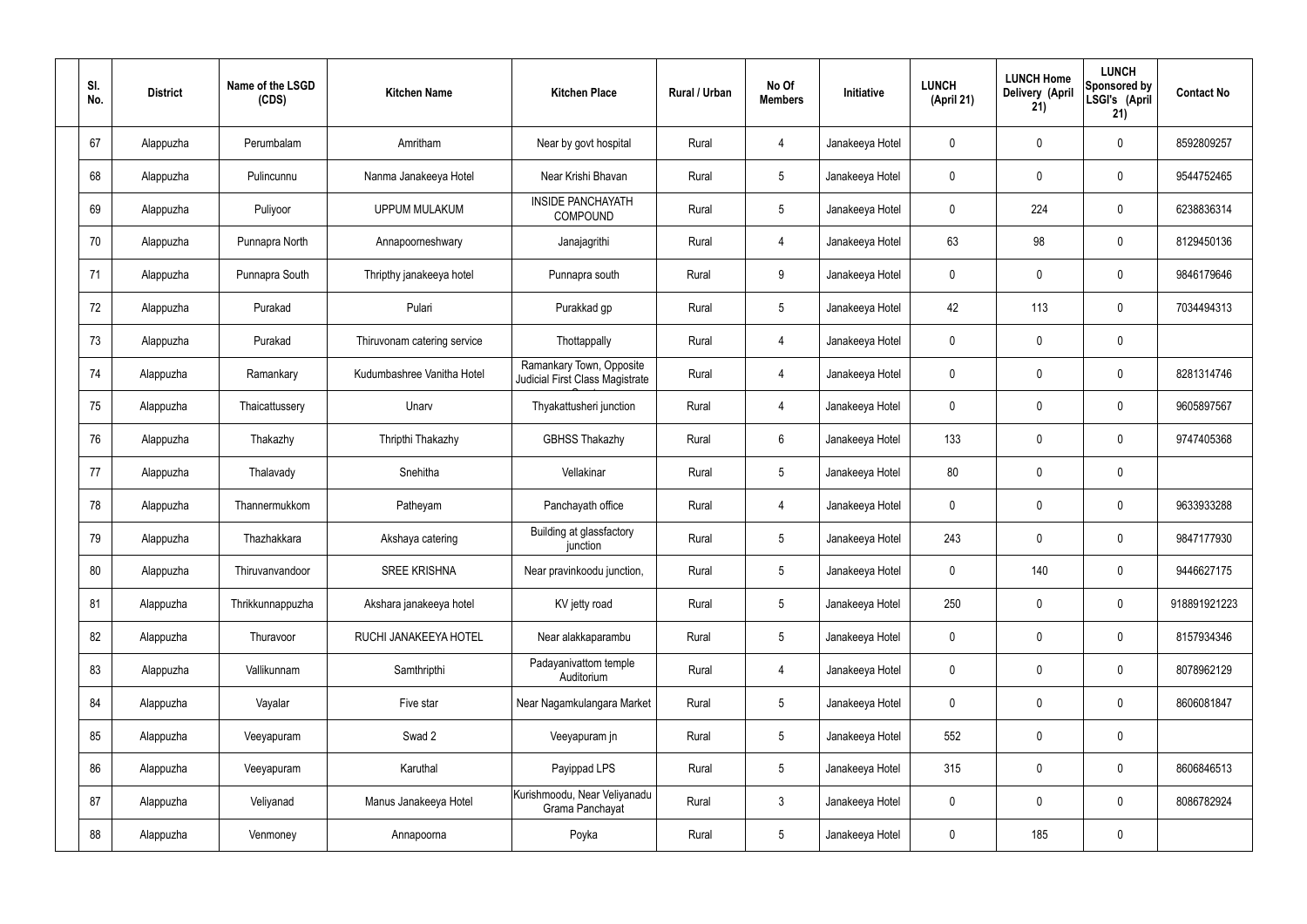|    | SI.<br>No.     | <b>District</b> | Name of the LSGD<br>(CDS) | <b>Kitchen Name</b>              | <b>Kitchen Place</b>         | Rural / Urban | No Of<br><b>Members</b> | Initiative      | <b>LUNCH</b><br>(April 21) | <b>LUNCH Home</b><br>Delivery (April<br>21) | <b>LUNCH</b><br>Sponsored by<br>LSGI's (April<br>21) | <b>Contact No</b> |
|----|----------------|-----------------|---------------------------|----------------------------------|------------------------------|---------------|-------------------------|-----------------|----------------------------|---------------------------------------------|------------------------------------------------------|-------------------|
| 89 |                |                 |                           |                                  |                              |               | 415                     |                 | 6806                       | 3962                                        | 194                                                  |                   |
|    | $\overline{1}$ | Ernakulam       | Aikkaranad                | Subiksha Janakeeya Hotel         | Kolancherry                  | Rural         | 4                       | Janakeeya Hotel | 527                        | 0                                           | $\mathbf 0$                                          | 9074033529        |
|    | $\overline{2}$ | Ernakulam       | Alengade                  | Kasthurba kitchen                | Neerikkode                   | Rural         | $\mathbf{3}$            | Janakeeya Hotel | 91                         | 0                                           | $\mathbf 0$                                          | 9388462558        |
|    | $\mathfrak{Z}$ | Ernakulam       | Alengade                  | Thanima foods                    | Koduvazhanga                 | Rural         | $\mathfrak{Z}$          | Janakeeya Hotel | 73                         | 0                                           | $\mathbf 0$                                          | 9349013322        |
|    | $\overline{4}$ | Ernakulam       | Alengade                  | Mr.Bakers                        | Malikam peedika              | Rural         | $\mathbf{3}$            | Janakeeya Hotel | 10 <sup>°</sup>            | 0                                           | $\mathbf 0$                                          | 9633887779        |
|    | 5              | Ernakulam       | Aluva                     | Ruchi janakeeya hotel            | Aluva                        | Urban         | 4                       | Janakeeya Hotel | 89                         | 0                                           | $\mathbf 0$                                          | 9947236080        |
|    | 6              | Ernakulam       | Amballoor                 | Dhanshree catering               | St.ignatius schools Amballur | Rural         | $5\phantom{.0}$         | Janakeeya Hotel | 115                        | 0                                           | $\mathbf 0$                                          | 8330081552        |
|    | $\overline{7}$ | Ernakulam       | Angamaly                  | Cafe Shree Canteen               | <b>Municipality Canteen</b>  | Urban         | $5\phantom{.0}$         | Janakeeya Hotel | 418                        | 0                                           | $\mathbf 0$                                          | 9656619614        |
|    | 8              | Ernakulam       | Angamaly                  | Cafe Kudumbashree                | T B Junction                 | Urban         | $\mathfrak{Z}$          | Janakeeya Hotel | 84                         | 0                                           | $\mathbf 0$                                          | 9447924974        |
|    | 9              | Ernakulam       | Arakuzha                  | Ruchi Janakeeya hotel, Arakkuzha | Pandappilly                  | Rural         | $5\phantom{.0}$         | Janakeeya Hotel | 120                        | 0                                           | $\mathbf 0$                                          | 9744864225        |
|    | 10             | Ernakulam       | Assamannoor               | New Life kudumbasree Hotel       | Cherukunnam                  | Rural         | $\mathfrak{Z}$          | Janakeeya Hotel | 0                          | 0                                           | $\boldsymbol{0}$                                     | 9656729450        |
|    | 11             | Ernakulam       | Avoly                     | Janakeeya Hotel, Avoli           | Hostel Junction, Avoli       | Rural         | $\mathbf{3}$            | Janakeeya Hotel | 0                          | 0                                           | $\boldsymbol{0}$                                     | 9847983621        |
|    | 12             | Ernakulam       | Ayavana                   | Keralashree Janakeeya hotel      | Ayavana                      | Rural         | $5\phantom{.0}$         | Janakeeya Hotel | 24                         | 0                                           | $\boldsymbol{0}$                                     | 9744864210        |
|    | 13             | Ernakulam       | Ayyampuzha                | Sneha Janakeeya Hotel            | Ayyamppuzha                  | Rural         | 4                       | Janakeeya Hotel | 0                          | 0                                           | $\mathbf 0$                                          | 8590753551        |
|    | 14             | Ernakulam       | Ayyampuzha                | Five Star Hotel and Catering     | Panchayat Junction           | Rural         | $\overline{4}$          | Janakeeya Hotel | 140                        | 0                                           | $\mathbf 0$                                          | 9744836324        |
|    | 15             | Ernakulam       | Chendamangalam            | Anugraha Kudumbashree hotel      | Vadakkumpuram                | Rural         | $5\phantom{.0}$         | Janakeeya Hotel | 0                          | 0                                           | $\mathbf 0$                                          | 9061419729        |
|    | 16             | Ernakulam       | Chengamanade              | Mythri janakeeya hotel           | Purayar                      | Rural         | $5\phantom{.0}$         | Janakeeya Hotel | 150                        | 0                                           | $\mathbf 0$                                          | 9496818865        |
|    | 17             | Ernakulam       | Cheranalloor              | Chaithanya Janakeeya hotel       | Vishnupuram                  | Rural         | $5\phantom{.0}$         | Janakeeya Hotel | 0                          | 0                                           | $\mathbf 0$                                          | 9747411465        |
|    | 18             | Ernakulam       | Cheranalloor              | Adukkala                         | Chittoor                     | Rural         | $5\phantom{.0}$         | Janakeeya Hotel | 0                          | 0                                           | $\mathbf 0$                                          | 9846423001        |
|    | 19             | Ernakulam       | Chittattukara             | Swadh Janakeeya Hotel            | Neendoor                     | Rural         | $5\phantom{.0}$         | Janakeeya Hotel | 0                          | 0                                           | $\mathbf 0$                                          | 9447812788        |
|    | 20             | Ernakulam       | Choornikkara              | Metro hotel                      | Ambattukavu                  | Rural         | $\mathfrak{Z}$          | Janakeeya Hotel | 303                        | 0                                           | $\mathbf 0$                                          | 9605319455        |
|    | 21             | Ernakulam       | Chottanikkara             | Ahalya Cafe                      | Kottayatthupara              | Rural         | $6\,$                   | Janakeeya Hotel | 70                         | 0                                           | $\boldsymbol{0}$                                     | 9567512337        |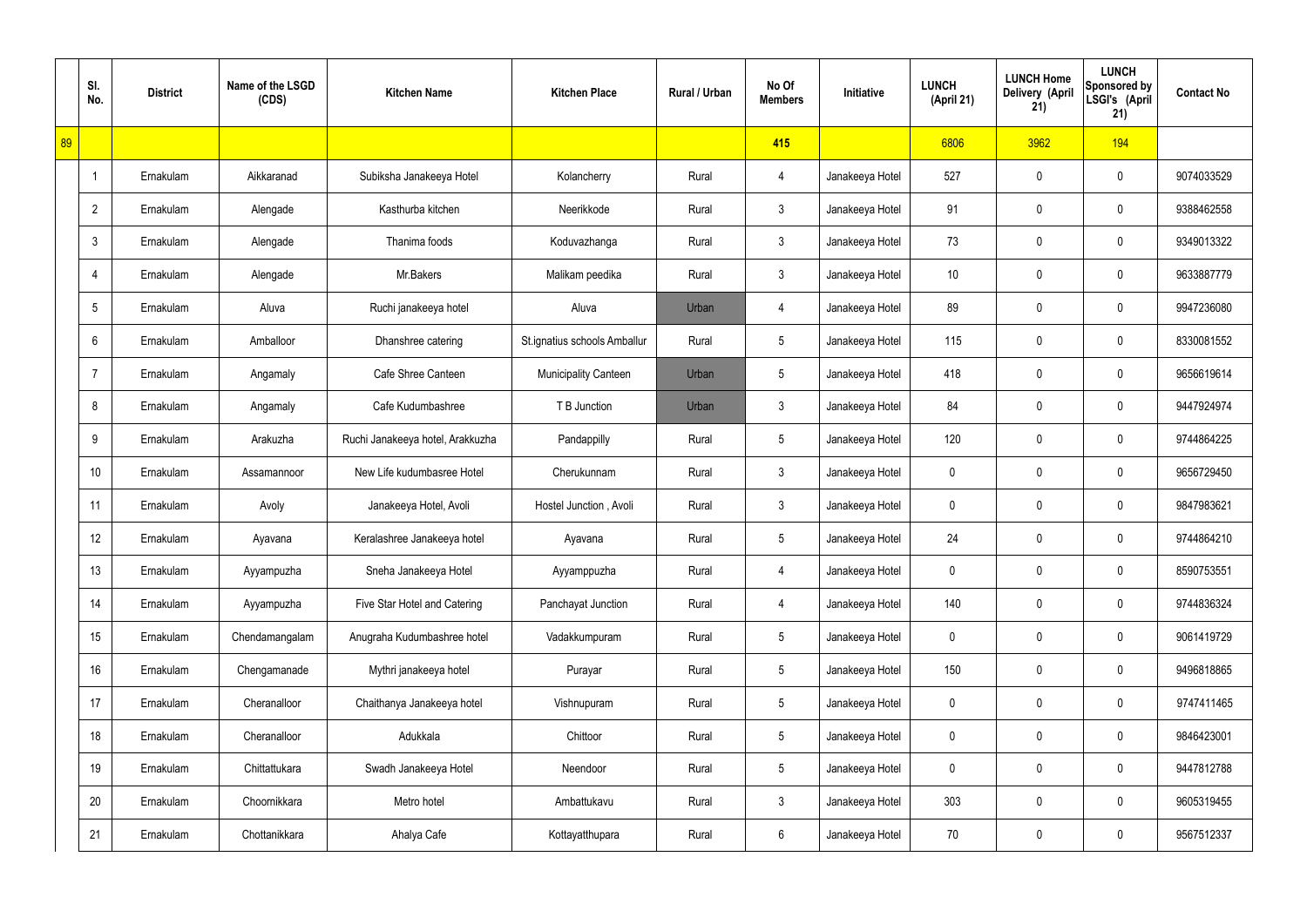| SI.<br>No. | <b>District</b> | Name of the LSGD<br>(CDS) | <b>Kitchen Name</b>                | <b>Kitchen Place</b>                 | Rural / Urban | No Of<br><b>Members</b> | Initiative      | <b>LUNCH</b><br>(April 21) | <b>LUNCH Home</b><br>Delivery (April<br>21) | <b>LUNCH</b><br>Sponsored by<br>LSGI's (April<br>21) | <b>Contact No</b> |
|------------|-----------------|---------------------------|------------------------------------|--------------------------------------|---------------|-------------------------|-----------------|----------------------------|---------------------------------------------|------------------------------------------------------|-------------------|
| 22         | Ernakulam       | Edakkattuvayal            | SANDHVANAM JANAKEEYA HOTEL         | <b>PEPPATHI</b>                      | Rural         | $\mathbf{3}$            | Janakeeya Hotel | 0                          | 0                                           | 0                                                    | 9447047980        |
| 23         | Ernakulam       | Edathala                  | Veetiloru oonne                    | Manalimukke                          | Rural         | $\mathbf{3}$            | Janakeeya Hotel | 192                        | 0                                           | $\mathbf 0$                                          |                   |
| 24         | Ernakulam       | Edathala                  | Souhridam Kudumbashree canteen     | Edathala                             | Rural         | $\mathbf{3}$            | Janakeeya Hotel | 260                        | 0                                           | $\mathbf 0$                                          | 7593057378        |
| 25         | Ernakulam       | Edavanakkad               | Royal Hotel                        | Edavanakad                           | Rural         | $\mathbf{3}$            | Janakeeya Hotel | $\mathbf 0$                | 0                                           | $\boldsymbol{0}$                                     | 9446742863        |
| 26         | Ernakulam       | Elanji                    | janakiya hotel elanji              | elanji punjayathu junction           | Rural         | $5\phantom{.0}$         | Janakeeya Hotel | 20                         | 0                                           | $\mathbf 0$                                          | 8921266850        |
| 27         | Ernakulam       | Eloor                     | Nalanandhana janakeeya hotel       | Eloor                                | Urban         | $\mathbf{3}$            | Janakeeya Hotel | 260                        | 0                                           | $\mathbf 0$                                          | 8848524108        |
| 28         | Ernakulam       | Ezhikkara                 | Sree Rajarajeswari Janakeeya Hotel | Ezhikkara                            | Rural         | $5\phantom{.0}$         | Janakeeya Hotel | 145                        | 0                                           | $\mathbf 0$                                          | 7558020438        |
| 29         | Ernakulam       | Kadungalloor              | Snehitha janakeeya hotel           | Kadungalloor                         | Rural         | $\mathbf{3}$            | Janakeeya Hotel | 188                        | 0                                           | $\boldsymbol{0}$                                     | $9.20E+11$        |
| 30         | Ernakulam       | Kalady                    | Jyothi Vanitha Canteen             | Kalady                               | Rural         | $5\phantom{.0}$         | Janakeeya Hotel | 250                        | 0                                           | $\mathbf 0$                                          | 9544624439        |
| 31         | Ernakulam       | <b>Kalamassery East</b>   | Thanima Janakeeya Hotel            | Kangarappady Medical college<br>Road | Urban         | $\mathbf{3}$            | Janakeeya Hotel | 338                        | 0                                           | $\mathbf 0$                                          | 9745481742        |
| 32         | Ernakulam       | <b>Kalamassery East</b>   | Nanma janakeeya hotel              | HMT, kalammassery                    | Urban         | $\mathbf{3}$            | Janakeeya Hotel | 368                        | $\boldsymbol{0}$                            | $\mathbf 0$                                          | 9061986861        |
| 33         | Ernakulam       | Kalamassery West          | Pulari janakeeya hotel             | Kunamthai                            | Urban         | $\mathbf{3}$            | Janakeeya Hotel | 437                        | 0                                           | $\mathbf 0$                                          | 7736594305        |
| 34         | Ernakulam       | Kalamassery West          | Kismath janakeeya hotel            | Vattekkunnam                         | Urban         | $\mathbf{3}$            | Janakeeya Hotel | 290                        | $\boldsymbol{0}$                            | 0                                                    | 9895049873        |
| 35         | Ernakulam       | Kalloorkkad               | Puthuma Janakeeya Hotel            | Kallorkkad                           | Rural         | $\mathbf{3}$            | Janakeeya Hotel | 247                        | $\mathbf 0$                                 | $\pmb{0}$                                            | 7558091353        |
| 36         | Ernakulam       | Kanjoor                   | Ammachiyude Adukkala               | Parappuram                           | Rural         | 3 <sup>1</sup>          | Janakeeya Hotel | 123                        | 0                                           | $\mathbf 0$                                          | 8547064578        |
| 37         | Ernakulam       | Karukutty                 | Anugraha Janakeeya Hotel           | Pallissery                           | Rural         | $5\phantom{.0}$         | Janakeeya Hotel | 70                         | 0                                           | $\mathbf 0$                                          | 8943838295        |
| 38         | Ernakulam       | Karumalloor               | Koottayma janakeeya hotel          | Kariyachira                          | Rural         | $\overline{4}$          | Janakeeya Hotel | 101                        | 0                                           | $\mathbf 0$                                          | 8281548828        |
| 39         | Ernakulam       | Kavalangad                | Five star Janakeeya Hotel          | Nellimattom                          | Rural         | $5\phantom{.0}$         | Janakeeya Hotel | 220                        | 0                                           | $\mathbf 0$                                          | 9744705648        |
| 40         | Ernakulam       | Keerampara                | Abhaya Janakeeya Hotel             | Punnekkad                            | Rural         | $\overline{4}$          | Janakeeya Hotel | 75                         | 0                                           | $\mathbf 0$                                          | 9074528135        |
| 41         | Ernakulam       | Keezhmad                  | Sadyalayam janakeeya hotel         | Keezhmad                             | Rural         | $5\phantom{.0}$         | Janakeeya Hotel | 0                          | 0                                           | $\mathbf 0$                                          | 7012778281        |
| 42         | Ernakulam       | Kochi East                | ANNAPOORNA JANAKEEYA HOTEL         | ALINCHUVADU                          | Urban         | $5\phantom{.0}$         | Janakeeya Hotel | 240                        | 0                                           | $\mathbf 0$                                          | 9567529849        |
| 43         | Ernakulam       | Kochi East                | YUMMEES KITCHEN                    | VADUTHALA                            | Urban         | $5\phantom{.0}$         | Janakeeya Hotel | 0                          | 0                                           | $\boldsymbol{0}$                                     | 9497680558        |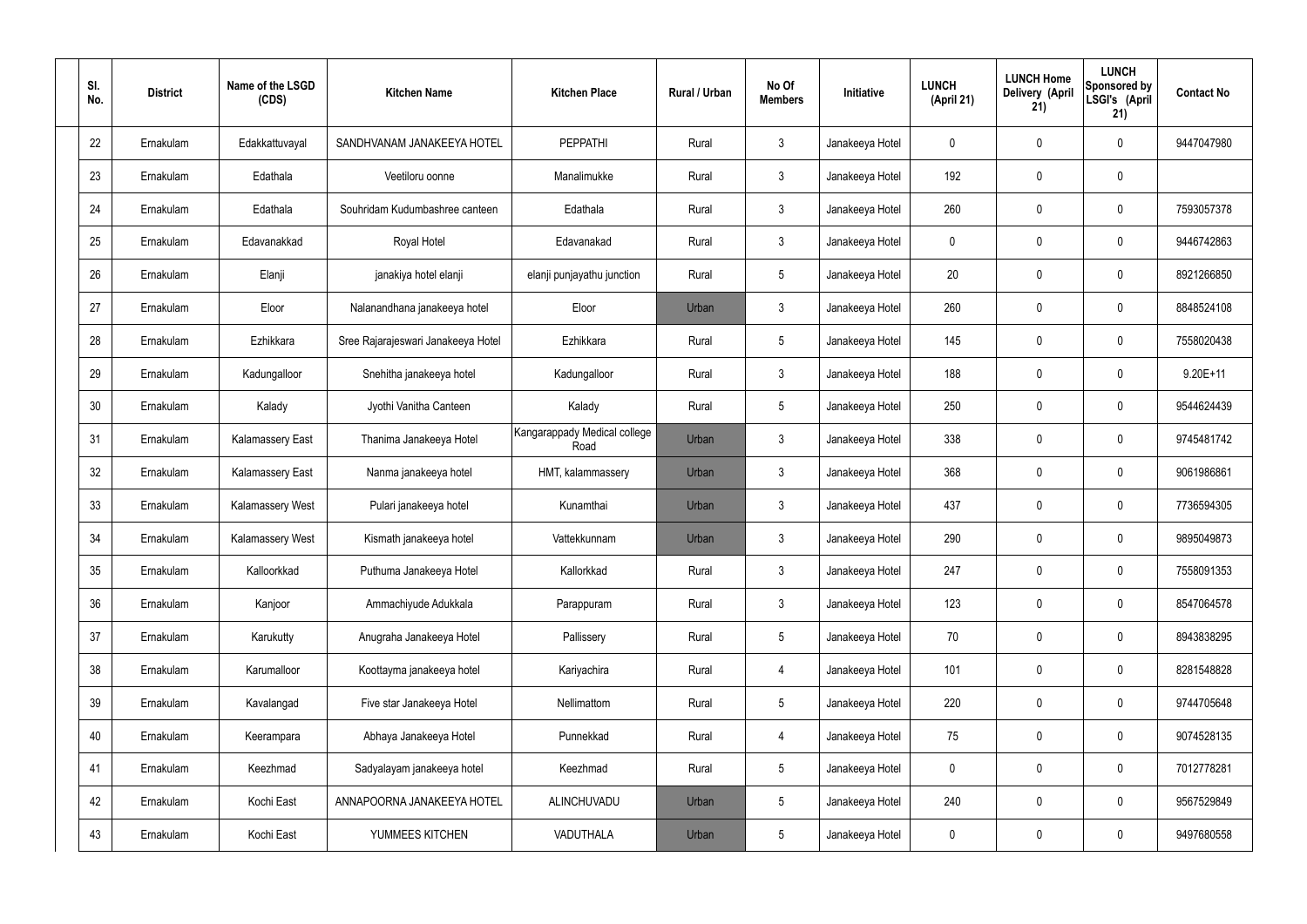|     | SI.<br>No. | <b>District</b> | Name of the LSGD<br>(CDS) | <b>Kitchen Name</b>              | <b>Kitchen Place</b>                      | <b>Rural / Urban</b> | No Of<br><b>Members</b> | Initiative      | <b>LUNCH</b><br>(April 21) | <b>LUNCH Home</b><br>Delivery (April<br>21) | <b>LUNCH</b><br><b>Sponsored by</b><br>LSGI's (April<br>21) | <b>Contact No</b> |
|-----|------------|-----------------|---------------------------|----------------------------------|-------------------------------------------|----------------------|-------------------------|-----------------|----------------------------|---------------------------------------------|-------------------------------------------------------------|-------------------|
|     | 44         | Ernakulam       | Kochi East                | ORUMA KITCHEN                    | <b>PACHALAM</b>                           | Urban                | $\mathbf{3}$            | Janakeeya Hotel | 195                        | 0                                           | $\mathbf 0$                                                 | 9497680558        |
|     | 45         | Ernakulam       | Kochi East                | <b>PONPULARI</b>                 | <b>KEERHI NAGAR,</b><br><b>ELAMAKKARA</b> | Urban                | $\mathfrak{Z}$          | Janakeeya Hotel | 346                        | 0                                           | $\boldsymbol{0}$                                            | 9446607548        |
|     | 46         | Ernakulam       | Kochi East                | <b>RUCHI CATERING</b>            | PUNNACKAL                                 | Urban                | 5                       | Janakeeya Hotel | 318                        | 0                                           | $\mathbf 0$                                                 | 9947080022        |
|     | 47         | Ernakulam       | Kochi East                | Samrudhi @ Kochi                 | Ernakulam North                           | Urban                | 14                      | Janakeeya Hotel | 2104                       | 846                                         | $\pmb{0}$                                                   | 9048609615        |
|     | 48         | Ernakulam       | Kochi South               | NEW AKSHAYA HOTEL                | <b>PONNURUNNI</b>                         | Urban                | 5                       | Janakeeya Hotel | 317                        | 0                                           | $\mathbf 0$                                                 | 8547855284        |
|     | 49         | Ernakulam       | Kochi South               | <b>AMMAS KITCHEN</b>             | <b>THEVARA</b>                            | Urban                | 4                       | Janakeeya Hotel | 0                          | 0                                           | $\mathbf 0$                                                 | 8547855284        |
|     | 50         | Ernakulam       | Kochi South               | <b>FRIENDS</b>                   | <b>MINI PARK</b>                          | Urban                | 5                       | Janakeeya Hotel | 130                        | 0                                           | $\mathbf 0$                                                 | 9567127064        |
|     | 51         | Ernakulam       | Kochi West                | NAMMUDE ADUKKALA                 | <b>ERAVELI COLONY</b>                     | Urban                | 5                       | Janakeeya Hotel | 321                        | 0                                           | $\mathbf 0$                                                 | 9496025576        |
|     | 52         | Ernakulam       | Kochi West                | PUTHUMA KUDUMBASHREE HOTEL       | PALLURUTHY NADA                           | Urban                | 5                       | Janakeeya Hotel | 200                        | 0                                           | $\mathbf 0$                                                 | 9496025576        |
|     | 53         | Ernakulam       | Kochi West                | USHUS KUDUMBASHREE HOTEL         | <b>FORT KOCHI</b>                         | Urban                | 4                       | Janakeeya Hotel | 234                        | 0                                           | $\pmb{0}$                                                   | 9847866090        |
|     | 54         | Ernakulam       | Koothattukulam            | Niravu janakeeya hotel           | Near ksrtc bus stand<br>koothattukulam    | Urban                | $\mathfrak{Z}$          | Janakeeya Hotel | 169                        | 0                                           | $\pmb{0}$                                                   | 9656619614        |
|     | 55         | Ernakulam       | Koovappady                | Kaipunyam Janakeeya hotel        | Koovappady                                | Rural                | 5                       | Janakeeya Hotel | 98                         | 0                                           | $\boldsymbol{0}$                                            | 9526628158        |
|     | 56         | Ernakulam       | Kothamangalam             | P.K Janakeeya hotel              | Kothamangalam                             | Urban                | $\mathbf{3}$            | Janakeeya Hotel | 0                          | 0                                           | $\mathbf 0$                                                 | 8156869114        |
|     | 57         | Ernakulam       | Kothamangalam             | Thanima catering unit            | Kothamangalam                             | Urban                | $\mathbf{3}$            | Janakeeya Hotel | 0                          | 0                                           | $\mathbf 0$                                                 | 9846664377        |
| 114 | 58         | Ernakulam       | Kottapady                 | Janakeeya Hotel                  | Kottappady junction                       | Rural                | $\mathbf{3}$            | Janakeeya Hotel | 166                        | 0                                           | $\mathbf 0$                                                 | 9497406993        |
|     | 59         | Ernakulam       | Kottuvally                | Amritha Janakeeya Hotel          | kottuvally                                | Rural                | 5                       | Janakeeya Hotel | 70                         | 0                                           | $\mathbf 0$                                                 | 8590034196        |
|     | 60         | Ernakulam       | Kumbalam                  | JANAKEEYA HOTEL KUMBALAM         | <b>MADAVANA</b>                           | Rural                | 5                       | Janakeeya Hotel | 340                        | 0                                           | $\pmb{0}$                                                   | 9746652717        |
|     | 61         | Ernakulam       | Kumbalangy                | St Antoneys kudumbashree         | OLD POST OFFICE                           | Rural                | $\mathbf{3}$            | Janakeeya Hotel | 140                        | 0                                           | $\pmb{0}$                                                   | 8138860764        |
|     | 62         | Ernakulam       | Kunnathunad               | Thripthi Janakeeya Hotel         | Pallikkara                                | Rural                | 6                       | Janakeeya Hotel | 110                        | 0                                           | $\pmb{0}$                                                   | 9744561425        |
|     | 63         | Ernakulam       | Kunnukara                 | Greenchilly cafe                 | Kunnukara                                 | Rural                | $\mathfrak{Z}$          | Janakeeya Hotel | 35 <sub>5</sub>            | 0                                           | $\pmb{0}$                                                   | 9496852989        |
|     | 64         | Ernakulam       | Kunnukara                 | Thanima canteen                  | North aduvassery                          | Rural                | $5\phantom{.0}$         | Janakeeya Hotel | 104                        | 0                                           | $\pmb{0}$                                                   | 9744200583        |
|     | 65         | Ernakulam       | Kuttampuzha               | Nila kudumbashree janakiya hotel | Mini stadium, vadattupara                 | Rural                | $6\phantom{.0}$         | Janakeeya Hotel | 79                         | 0                                           | $\pmb{0}$                                                   | 9496754018        |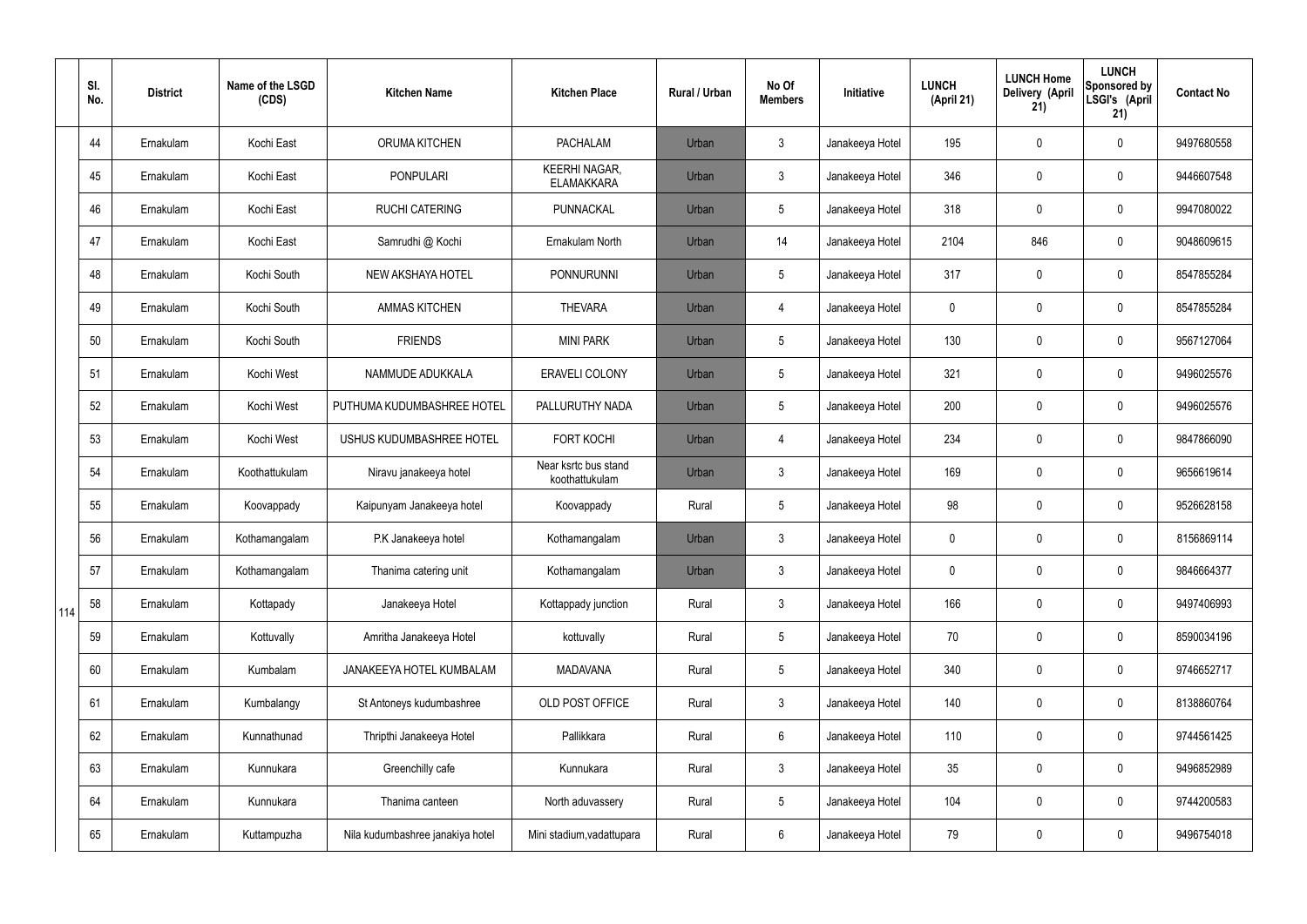| SI.<br>No. | <b>District</b> | Name of the LSGD<br>(CDS) | <b>Kitchen Name</b>            | <b>Kitchen Place</b>        | Rural / Urban | No Of<br><b>Members</b> | Initiative      | <b>LUNCH</b><br>(April 21) | <b>LUNCH Home</b><br>Delivery (April<br>21) | <b>LUNCH</b><br>Sponsored by<br>LSGI's (April<br>21) | <b>Contact No</b> |
|------------|-----------------|---------------------------|--------------------------------|-----------------------------|---------------|-------------------------|-----------------|----------------------------|---------------------------------------------|------------------------------------------------------|-------------------|
| 66         | Ernakulam       | Kuzhippilly               | Janakeeya hotel                | Kuzhupilli                  | Rural         | $\mathbf 0$             | Janakeeya Hotel | 0                          | 0                                           | $\mathbf 0$                                          | 9744631998        |
| 67         | Ernakulam       | Malayattoor               | Whats app Janakeeya Hotel      | Thottuva                    | Rural         | $\mathbf{3}$            | Janakeeya Hotel | 256                        | 0                                           | $\mathbf 0$                                          | 9.19E+11          |
| 68         | Ernakulam       | Malayattoor               | Natturuchi Janakeeya Hotel     | Ettakkadavu                 | Rural         | $\mathbf{3}$            | Janakeeya Hotel | 236                        | 0                                           | $\mathbf 0$                                          | 9745470234        |
| 69         | Ernakulam       | Maneed                    | Coral Island                   | Maneed                      | Rural         | $\overline{4}$          | Janakeeya Hotel | 108                        | 0                                           | $\mathbf 0$                                          | 7012652495        |
| 70         | Ernakulam       | Manjalloor                | Thanima Kudumbashree hotel     | Vazhakkulam                 | Rural         | $5\phantom{.0}$         | Janakeeya Hotel | 302                        | $\boldsymbol{0}$                            | $\mathbf 0$                                          | 7306907918        |
| 71         | Ernakulam       | Manjapra                  | Sara's Kitchen                 | Puthenpalli                 | Rural         | $\mathbf{3}$            | Janakeeya Hotel | $\mathbf 0$                | 0                                           | $\mathbf 0$                                          | 8547392730        |
| 72         | Ernakulam       | Maradu                    | <b>VANITHA HOTEL</b>           | <b>KUNDANNOR JN</b>         | Urban         | $\overline{4}$          | Janakeeya Hotel | $\mathbf 0$                | 0                                           | $\mathbf 0$                                          | 9349505008        |
| 73         | Ernakulam       | Marady                    | Janakeeya hotel, Marady        | Unnakkuppa                  | Rural         | $\overline{4}$          | Janakeeya Hotel | 100                        | 0                                           | $\mathbf 0$                                          | 9947943177        |
| 74         | Ernakulam       | Mazhuvannoor              | Sruthi Janakeeya Hotel         | Valayanchirangara           | Rural         | $\mathbf{3}$            | Janakeeya Hotel | 201                        | $\boldsymbol{0}$                            | $\mathbf 0$                                          | 9747924485        |
| 75         | Ernakulam       | Mookkannoor               | Mammaks Kitchen                | Mookkannoor                 | Rural         | $\mathfrak{Z}$          | Janakeeya Hotel | 198                        | 0                                           | $\mathbf 0$                                          | $9.19E + 11$      |
| 76         | Ernakulam       | Mudakkuzha                | Janakeeya Hotel                | Mudakkuzha                  | Rural         | $\mathbf{3}$            | Janakeeya Hotel | $\mathbf 0$                | 0                                           | $\boldsymbol{0}$                                     | $9.19E + 11$      |
| 77         | Ernakulam       | Mulanthuruthy             | Sulabha                        | karikode, mulanthuruthy     | Rural         | $\mathbf 0$             | Janakeeya Hotel | 217                        | 0                                           | $\boldsymbol{0}$                                     | 9633427553        |
| 78         | Ernakulam       | Mulavukad                 | Kudumbashree Veetile bakshanam | Mulavukad                   | Rural         | $5\phantom{.0}$         | Janakeeya Hotel | 0                          | 68                                          | $\boldsymbol{0}$                                     | 9061339557        |
| 79         | Ernakulam       | Muvattupuzha              | Oottupura                      | Muvattupuzha                | Urban         | 3                       | Janakeeya Hotel | 259                        | $\mathsf{0}$                                | $\pmb{0}$                                            |                   |
| 80         | Ernakulam       | Nayarambalam              | Four star cafe                 | Nayarambalam                | Rural         | $\mathbf{3}$            | Janakeeya Hotel | $\mathbf 0$                | $\mathsf{0}$                                | $\mathbf 0$                                          | 8891755948        |
| 81         | Ernakulam       | Nedumbassery              | Thani Nadan                    | Athani                      | Rural         | $5\phantom{.0}$         | Janakeeya Hotel | 171                        | $\mathbf 0$                                 | $\mathbf 0$                                          | 8138917514        |
| 82         | Ernakulam       | Nellikuzhy                | Janakeeya Hotel                | Nellikkuzhi                 | Rural         | $\mathbf{3}$            | Janakeeya Hotel | $\mathbf 0$                | $\mathsf{0}$                                | $\mathbf 0$                                          | 9562713076        |
| 83         | Ernakulam       | Njarakkal                 | Kripa Catering Unit            | Njarakkal                   | Rural         | $\mathbf{3}$            | Janakeeya Hotel | 97                         | $\mathbf 0$                                 | $\mathbf 0$                                          | 9567534006        |
| 84         | Ernakulam       | Okkal                     | Manna Janakeeya Hotel          | Edavoor                     | Rural         | $\overline{4}$          | Janakeeya Hotel | $\mathbf 0$                | $\mathsf{0}$                                | $\mathbf 0$                                          | 9539507674        |
| 85         | Ernakulam       | Paingottoor               | Janakeeya hotel                | Paingottoor                 | Rural         | $\overline{7}$          | Janakeeya Hotel | $\mathbf 0$                | $\mathbf 0$                                 | $\mathbf 0$                                          | 9656855730        |
| 86         | Ernakulam       | Paipra                    | Nanma Janakeeya Hotel          | Pezhakkappilly              | Rural         | $\mathfrak{Z}$          | Janakeeya Hotel | 176                        | 0                                           | $\mathbf 0$                                          | 9567747725        |
| 87         | Ernakulam       | Pallarimangalam           | Janakeeya Hotel                | Janakeeya Hotel, Koovalloor | Rural         | 4                       | Janakeeya Hotel | 126                        | $\pmb{0}$                                   | $\boldsymbol{0}$                                     | 7025992310        |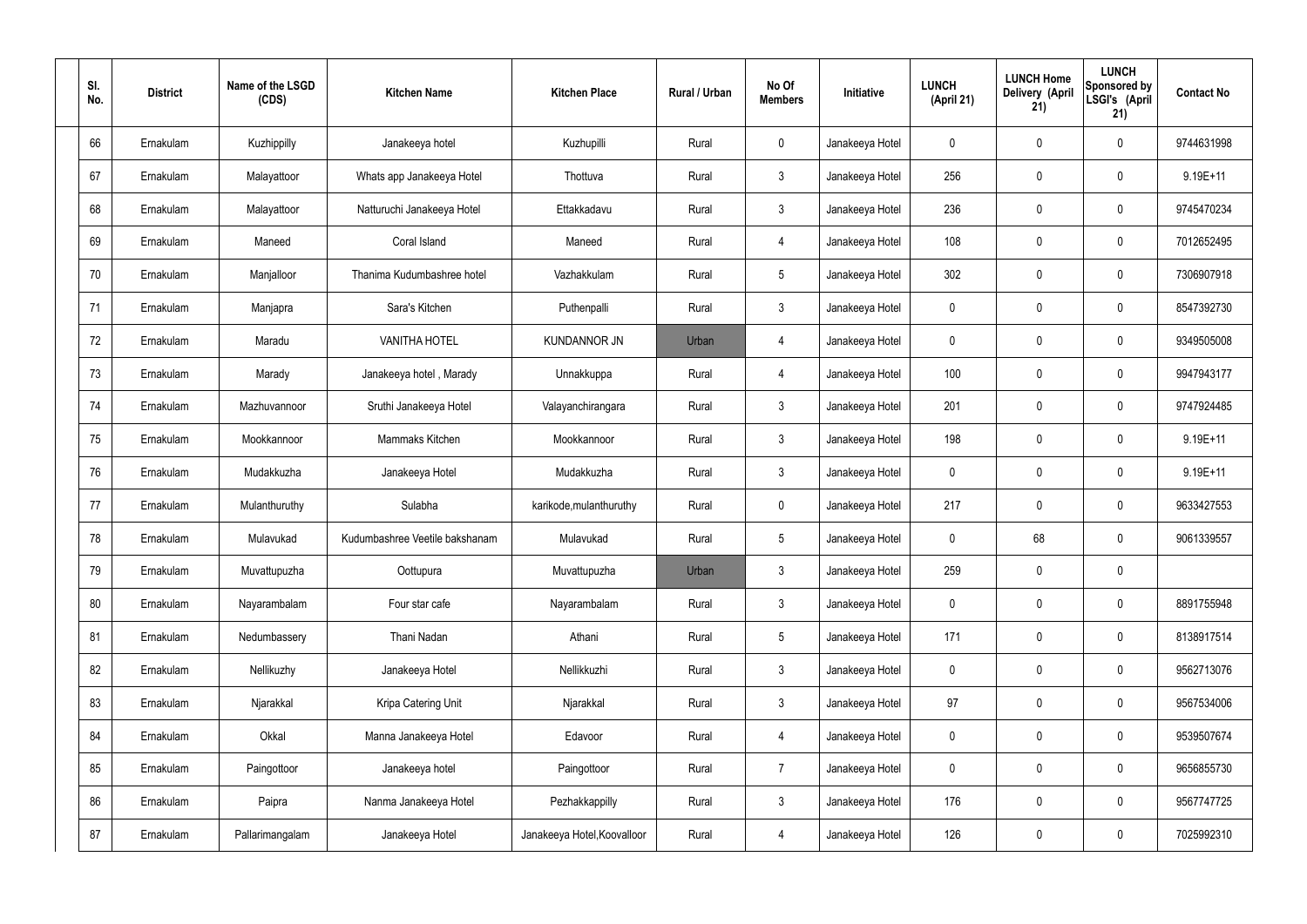| SI.<br>No. | <b>District</b> | Name of the LSGD<br>(CDS) | <b>Kitchen Name</b>                                      | <b>Kitchen Place</b>                        | Rural / Urban | No Of<br><b>Members</b> | Initiative      | <b>LUNCH</b><br>(April 21) | <b>LUNCH Home</b><br>Delivery (April<br>21) | <b>LUNCH</b><br>Sponsored by<br>LSGI's (April<br>21) | <b>Contact No</b> |
|------------|-----------------|---------------------------|----------------------------------------------------------|---------------------------------------------|---------------|-------------------------|-----------------|----------------------------|---------------------------------------------|------------------------------------------------------|-------------------|
| 88         | Ernakulam       | Pallipuram                | SANTHWANAM Janakeeyahotel                                | Pothen valav                                | Rural         | $5\phantom{.0}$         | Janakeeya Hotel | 228                        | 0                                           | $\mathbf 0$                                          | 9747525176        |
| 89         | Ernakulam       | Pambakkuda                | viswastha catering unit                                  | pambakkuda block punjayathu<br>building     | Rural         | 4                       | Janakeeya Hotel | 360                        | 0                                           | $\mathbf 0$                                          | 9946404045        |
| 90         | Ernakulam       | Parakkadave               | Thejus catering unit                                     | Moozhikkulam                                | Rural         | 10 <sup>°</sup>         | Janakeeya Hotel | 94                         | 0                                           | $\mathbf 0$                                          | 9847936303        |
| 91         | Ernakulam       | Paravoor                  | sree vigneswara sc cafe                                  | Govt.boys' HSS, N.Paravur                   | Urban         | 4                       | Janakeeya Hotel | 95                         | 0                                           | $\mathbf 0$                                          |                   |
| 92         | Ernakulam       | Perumbavoor               | JANAKEEYA HOTEL MINI CIVIL<br><b>STATION PERUMBAVOOR</b> | <b>CIVIL STATION</b>                        | Urban         | $\mathbf{3}$            | Janakeeya Hotel | 398                        | 0                                           | $\mathbf 0$                                          | 9847008734        |
| 93         | Ernakulam       | Perumbayoor               | Swath kudumbashree canteen                               | Perumbavoor                                 | Urban         | $\mathbf{3}$            | Janakeeya Hotel | 304                        | 0                                           | $\mathbf 0$                                          | 9847015470        |
| 94         | Ernakulam       | Perumbavoor               | Janakeeya Hotel                                          | Kanjirakkad pallippady                      | Urban         | $\mathbf{3}$            | Janakeeya Hotel | 398                        | 0                                           | $\mathbf 0$                                          | 9847015470        |
| 95         | Ernakulam       | Pindimana                 | Janakeeya hotel                                          | Muthamkuzhi                                 | Rural         | 4                       | Janakeeya Hotel | 160                        | 0                                           | $\mathbf 0$                                          | 9656297799        |
| 96         | Ernakulam       | Piravam                   | sneha canteen                                            | municipality building base floor<br>piravom | Urban         | 4                       | Janakeeya Hotel | 200                        | 0                                           | $\mathbf 0$                                          | 8075376906        |
| 97         | Ernakulam       | Pootrikka                 | <b>GRANDMA JANAKEEYA HOTEL</b>                           | <b>CHOONDI</b>                              | Rural         | $\mathbf{3}$            | Janakeeya Hotel | $\mathbf 0$                | 0                                           | $\mathbf 0$                                          | 9400550287        |
| 98         | Ernakulam       | Pothanikkad               | Taj hotel                                                | Pothanikkad                                 | Rural         | $\mathfrak{Z}$          | Janakeeya Hotel | 65                         | 0                                           | $\mathbf 0$                                          | 9645079573        |
| 99         | Ernakulam       | Puthanvelikkara           | Panjami cafe kudumbashree                                | Near panjayath office                       | Rural         | $5\phantom{.0}$         | Janakeeya Hotel | 118                        | 0                                           | $\mathbf 0$                                          | 9645530669        |
| 100        | Ernakulam       | Ramamangalam              | Kalavara janakeeya hotel                                 | ramamngalam                                 | Rural         | 4                       | Janakeeya Hotel | 217                        | $\mathbf 0$                                 | 0                                                    | 9961344346        |
| 101        | Ernakulam       | Rayamangalam              | Arya canteen                                             | Kuruppampady                                | Rural         | $\mathbf{3}$            | Janakeeya Hotel | 93                         | 0                                           | $\pmb{0}$                                            | 8281825730        |
| 102        | Ernakulam       | Thirumarady               | janakiya hotel thirumarady                               | edappara jn.                                | Rural         | 3 <sup>1</sup>          | Janakeeya Hotel | 60                         | 0                                           | $\mathbf 0$                                          | 7594811868        |
| 103        | Ernakulam       | Thiruvaniyoor             | Thanima                                                  | Thiruvaniyoor                               | Rural         | $\mathbf 0$             | Janakeeya Hotel | 105                        | $\pmb{0}$                                   | $\mathbf 0$                                          | 9061239698        |
| 104        | Ernakulam       | Thrikkakkara East         | Thanima Janakeeya Hotel                                  | Kakkanad                                    | Urban         | 8                       | Janakeeya Hotel | $\mathbf 0$                | 0                                           | $\mathbf 0$                                          | 9207134763        |
| 105        | Ernakulam       | Thrikkakkara west         | Janakeeya hotel                                          | Chembumukku                                 | Urban         | $5\,$                   | Janakeeya Hotel | 79                         | 0                                           | $\mathbf 0$                                          | 9496530576        |
| 106        | Ernakulam       | Thrikkakara East          | Kalavara janakeeya hotel                                 | Kusumagiri kakkanadu                        | Urban         | $5\phantom{.0}$         | Janakeeya Hotel | 52                         | 0                                           | $\mathbf 0$                                          | 8921205134        |
| 107        | Ernakulam       | Thuravoor                 | e-grill Janakeeya Hotel                                  | Yudapuram                                   | Rural         | $\overline{4}$          | Janakeeya Hotel | 430                        | $\pmb{0}$                                   | $\mathbf 0$                                          | 9526845935        |
| 108        | Ernakulam       | Tripunithura              | Janakeeya Hotel Tripunithura                             | Eroor                                       | Urban         | $\mathbf{3}$            | Janakeeya Hotel | 119                        | 0                                           | $\mathbf 0$                                          | 8137977644        |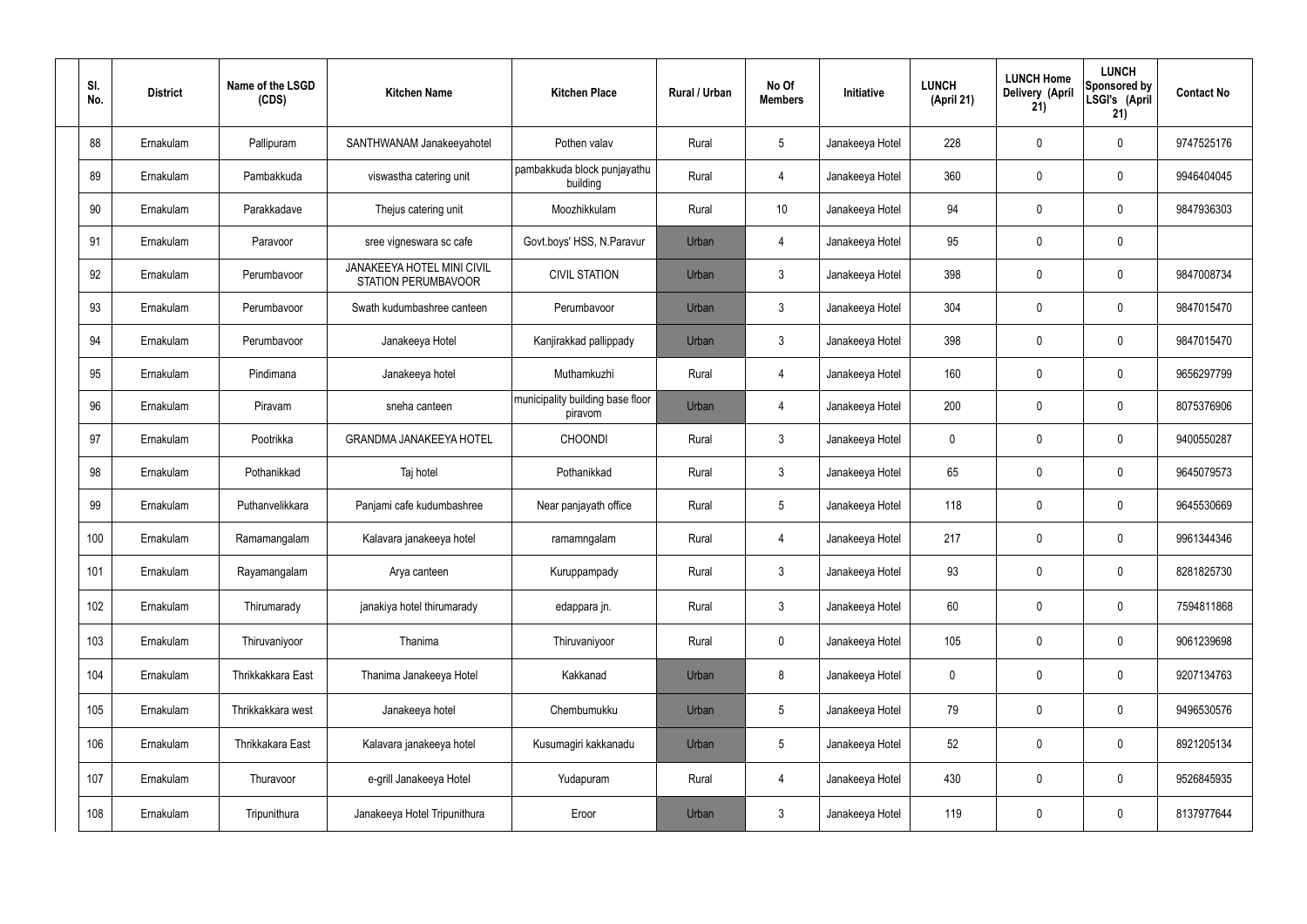|            | SI.<br>No.      | <b>District</b> | Name of the LSGD<br>(CDS) | <b>Kitchen Name</b>                         | <b>Kitchen Place</b>                              | Rural / Urban | No Of<br><b>Members</b> | Initiative      | <b>LUNCH</b><br>(April 21) | <b>LUNCH Home</b><br>Delivery (April<br>21) | <b>LUNCH</b><br>Sponsored by<br>LSGI's (April<br>21) | <b>Contact No</b> |
|------------|-----------------|-----------------|---------------------------|---------------------------------------------|---------------------------------------------------|---------------|-------------------------|-----------------|----------------------------|---------------------------------------------|------------------------------------------------------|-------------------|
|            | 109             | Ernakulam       | Vadakkekkara              | vadakkekkara kudumbasree janakeeya<br>hotel | Madaplathuruth                                    | Rural         | 4                       | Janakeeya Hotel | 0                          | 0                                           | 0                                                    | 8301806778        |
|            | 110             | Ernakulam       | Vadavukode<br>Puthancruz  | <b>JANAKEEYA HOTEL</b>                      | Puthencruz                                        | Rural         | 3                       | Janakeeya Hotel | 160                        | 0                                           | 0                                                    | $9.19E + 11$      |
|            | 111             | Ernakulam       | Valakom                   | Ruchi                                       | Valakom                                           | Rural         | $5\phantom{.0}$         | Janakeeya Hotel | 85                         | 0                                           | $\pmb{0}$                                            | 9074232700        |
|            | 112             | Ernakulam       | Varapuzha                 | <b>DURGA ACTIVITY</b>                       | <b>CHETTIBHAGAM</b>                               | Rural         | 8                       | Janakeeya Hotel | 136                        | 0                                           | $\pmb{0}$                                            | 9496160074        |
|            | 113             | Ernakulam       | Vazhakulam                | Three Star Hotel                            | Marampally                                        | Rural         | $\mathfrak{Z}$          | Janakeeya Hotel | 303                        | $\mathbf 0$                                 | $\pmb{0}$                                            | 6282644893        |
|            | 114             | Ernakulam       | Vengola                   | Janakeeya Hotel                             | Pathipalam                                        | Rural         | $5\phantom{.0}$         | Janakeeya Hotel | 51                         | 0                                           | $\pmb{0}$                                            | 8137887455        |
|            | 115             | Ernakulam       | Vengoor                   | <b>JANAKEEYA HOTEL</b>                      | Choorathod                                        | Rural         | 4                       | Janakeeya Hotel | $\mathbf 0$                | $\mathbf 0$                                 | $\pmb{0}$                                            | 9656904682        |
| <b>114</b> |                 |                 |                           |                                             |                                                   |               | 449                     |                 | 18271                      | 914                                         | $\overline{0}$                                       |                   |
|            | $\overline{1}$  | Idukki          | Adimaly                   | Friends Janakeeya Hotel                     | Adimaly                                           | Rural         | 4                       | Janakeeya Hotel | 161                        |                                             | $\Omega$                                             | 9961635779        |
|            | $\overline{2}$  | Idukki          | Alackode                  | Five Star Canteen                           | Elamdesham Block<br>Panchayath Building, Alakode  | Rural         | $5\phantom{.0}$         | Janakeeya Hotel | 45                         |                                             | $\Omega$                                             | 9961482164        |
|            | $\mathbf{3}$    | Idukki          | Arakkulam                 | Sabhalyam                                   | Moolamattom                                       | Rural         | 4                       | Janakeeya Hotel | 216                        |                                             | $\Omega$                                             | 8848124921        |
|            | 4               | Idukki          | Ayyappancovil             | Maria Janakeeya Hotel                       | Parappu                                           | Rural         | $\mathfrak{Z}$          | Janakeeya Hotel | 86                         |                                             | $\Omega$                                             | 9544622096        |
|            | 5               | Idukki          | Bysonvalley               | Famous Janakiya Hotel                       | Pottankad                                         | Rural         | 4                       | Janakeeya Hotel | 88                         | 0                                           | 01                                                   | 9744566398        |
|            | $6\phantom{.}6$ | Idukki          | Chakkupallam              | Vanithasree Janakeeya Hotel                 | Anakkara                                          | Rural         | $\mathfrak{Z}$          | Janakeeya Hotel | 329                        |                                             | 0                                                    | 8075143547        |
|            | $\overline{7}$  | Idukki          | Devikulam                 | Kudumbashree Janakeeya Hotel                | Echo point                                        | Rural         | $\mathfrak{Z}$          | Janakeeya Hotel | 67                         |                                             | 0                                                    | 8281640208        |
|            | 8               | Idukki          | Edavetty                  | Kudumbashree Janakeeya Hotel                | Edavetty                                          | Rural         | $\mathbf{3}$            | Janakeeya Hotel | $\pmb{0}$                  |                                             | 0                                                    | 6238694173        |
|            | 9               | Idukki          | Erattayar                 | Vanitha Janakeeya Hotel                     | Erattayar                                         | Rural         | 4                       | Janakeeya Hotel | 124                        |                                             | 0                                                    | 9188166929        |
|            | 10 <sup>°</sup> | Idukki          | Kamakshi                  | Kripa Catering                              | Thankamani                                        | Rural         | $5\phantom{.0}$         | Janakeeya Hotel | 215                        |                                             | 0                                                    | 9544021398        |
|            | 11              | Idukki          | Kanchiyar                 | Swadh Janakeeya Hotel                       | Kanchiyar                                         | Rural         | $5\phantom{.0}$         | Janakeeya Hotel | 158                        |                                             | $\mathbf{0}$                                         | 8606856496        |
|            | 12              | Idukki          | Kanjikkuzhi               | Samarppanam                                 | Kanjikkuzhi                                       | Rural         | 4                       | Janakeeya Hotel | 143                        |                                             |                                                      | 9447169262        |
|            | 13              | Idukki          | Kanthaloor                | Morningstar Janakeeya Hotel                 | Sahayagiri complex, near<br>Kanthalloor Bus stand | Rural         | 4                       | Janakeeya Hotel | 98                         |                                             | 0                                                    | 9447941632        |
|            | 14              | Idukki          | Karimannoor               | Rujiya Catering Unit                        | Karimannoor                                       | Rural         | $\overline{5}$          | Janakeeya Hotel | 69                         |                                             | 0                                                    | 9497454952        |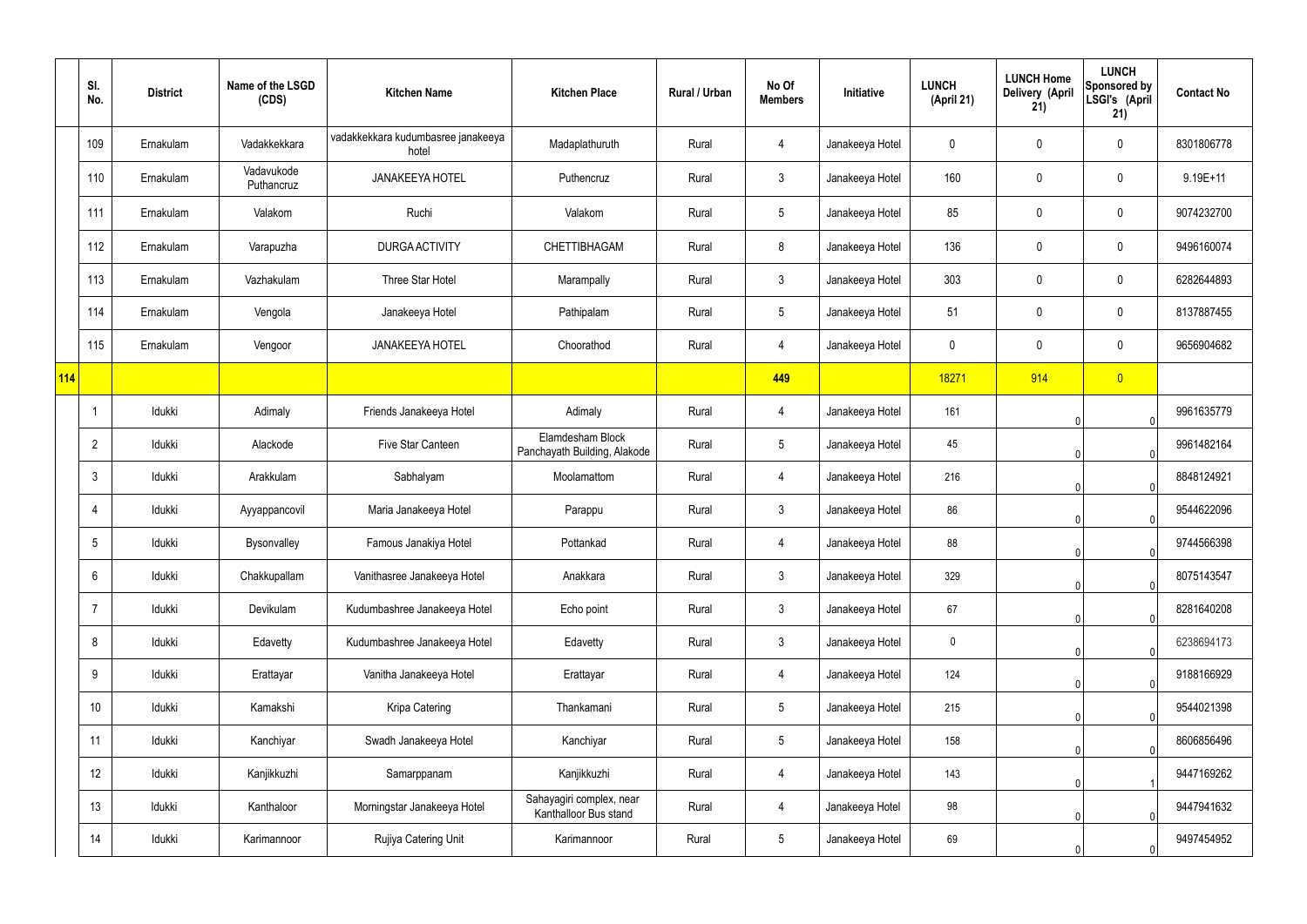|    | SI.<br>No. | <b>District</b> | Name of the LSGD<br>(CDS) | <b>Kitchen Name</b>                | <b>Kitchen Place</b>          | <b>Rural / Urban</b> | No Of<br><b>Members</b> | Initiative      | <b>LUNCH</b><br>(April 21) | <b>LUNCH Home</b><br>Delivery (April<br>21) | <b>LUNCH</b><br>Sponsored by<br>LSGI's (April<br>21) | <b>Contact No</b> |
|----|------------|-----------------|---------------------------|------------------------------------|-------------------------------|----------------------|-------------------------|-----------------|----------------------------|---------------------------------------------|------------------------------------------------------|-------------------|
|    | 15         | Idukki          | Karunapuram               | Karuna Hotel                       | Panchayathu complex           | Rural                | 4                       | Janakeeya Hotel | 228                        |                                             | 0                                                    | 9961152820        |
|    | 16         | Idukki          | Kattappana                | Karunya Janakeeya Hotel            | Kattappana                    | Urban                | 5                       | Janakeeya Hotel | 285                        |                                             | $\Omega$                                             | 9497684477        |
|    | 17         | Idukki          | Kodikkulam                | Kulirma Janakiya Hotel             | Kodikkulam                    | Rural                | 6                       | Janakeeya Hotel | 49                         |                                             | $\Omega$                                             | 9605111852        |
|    | 18         | Idukki          | Kokkayar                  | Sevana Janakeeya hotel             | 35th Mile                     | Rural                | $\mathfrak{Z}$          | Janakeeya Hotel | 24                         |                                             | $\Omega$                                             | 9562067674        |
|    | 19         | Idukki          | Konnathadi                | Friends Janakeeya Hotel            | Panickankudi                  | Rural                | 6                       | Janakeeya Hotel | 0                          |                                             | $\Omega$                                             | 9544048878        |
|    | 20         | Idukki          | Konnathadi                | Janapriya Janakeeya Hotel          | Konnathadi                    | Rural                | $\mathfrak{Z}$          | Janakeeya Hotel | 150                        |                                             |                                                      | 9895147074        |
|    | 21         | Idukki          | Kudayathoor               | Kudumbashree Janakeeya Hotel       | Kanjar                        | Rural                | $\mathbf{3}$            | Janakeeya Hotel | 120                        |                                             | $\Omega$                                             | 9526762560        |
|    | 22         | Idukki          | Kumaramangalam            | Kumaramangalam Janakeeya Hotel     | Kumaramangalam                | Rural                | 4                       | Janakeeya Hotel | 190                        |                                             |                                                      | 9745633509        |
|    | 23         | Idukki          | Kumili                    | Ruchi Hotel                        | Kumili                        | Rural                | 4                       | Janakeeya Hotel | 114                        |                                             | $\Omega$                                             | 9447980637        |
|    | 24         | Idukki          | Manakkadu                 | Vanitha Hotel                      | Chittoor                      | Rural                | $\mathfrak{Z}$          | Janakeeya Hotel | 195                        |                                             |                                                      | 8330097933        |
| 50 | 25         | Idukki          | Mankulam                  | Jeevanam Catering Janakeeya Hotel  | Panchayathu Building          | Rural                | 4                       | Janakeeya Hotel | 67                         |                                             | $\Omega$                                             | 9495060505        |
|    | 26         | Idukki          | Mankulam                  | Happy Janakéeya Hotel              | Aanakkulam                    | Rural                | 3                       | Janakeeya Hotel | 70                         |                                             |                                                      | 9496251027        |
|    | 27         | Idukki          | Marayoor                  | Malabar food court Janakeeya Hotel | Marayoor Near IDCB bank       | Rural                | 4                       | Janakeeya Hotel | 139                        |                                             | 0                                                    | 9446925610        |
|    | 28         | Idukki          | Mariyapuram               | Anaswara Hotel & Catering          | Idukki                        | Rural                | $\overline{4}$          | Janakeeya Hotel | 98                         |                                             | $\overline{2}$                                       | 9526329438        |
|    | 29         | Idukki          | Munnar                    | Annapoorna catering                | Lorry stand, old munnar       | Rural                | $5\phantom{.0}$         | Janakeeya Hotel | 215                        |                                             | $\mathbf{0}$                                         | 8281009478        |
|    | 30         | Idukki          | Muttom                    | Nila Janakeeya Hotel               | Muttom                        | Rural                | $\mathbf{3}$            | Janakeeya hotel | 275                        |                                             | 0                                                    | 9961104818        |
|    | 31         | Idukki          | Nedumkandam               | Annus catering                     | Nedumkandam<br>Kizhakkekavala | Rural                | 4                       | Janakeeya Hotel | 201                        |                                             | $\Omega$                                             | 9747458576        |
|    | 32         | Idukki          | Pallivasal                | <b>Blessing Janakeeya Hotel</b>    | Pallivasal                    | Rural                | 4                       | Janakeeya Hotel | 97                         |                                             | 0                                                    | 9947981574        |
|    | 33         | Idukki          | Pampadumpara              | Thripthy Janakeeya Hotel           | Pampadumpara                  | Rural                | $\mathbf{3}$            | Janakeeya Hotel | 198                        |                                             | $\Omega$                                             | 9207150558        |
|    | 34         | Idukki          | Peermedu                  | Thripthy Janakeeya Hotel           | Peermedu                      | Rural                | $\mathbf{3}$            | Janakeeya Hotel | 102                        |                                             | 0                                                    | 9633311267        |
|    | 35         | Idukki          | Peruvanthanam             | Janakeeya Hotel                    | Peruvanthanam                 | Rural                | $5\phantom{.0}$         | Janakeeya Hotel | 41                         |                                             | $\Omega$                                             | 9562274720        |
|    | 36         | Idukki          | Purappuzha                | Ammas Janakeeya Hotel              | Purappuzha                    | Rural                | $\mathfrak{Z}$          | Janakeeya Hotel | 80                         |                                             | $\Omega$                                             | 9744954032        |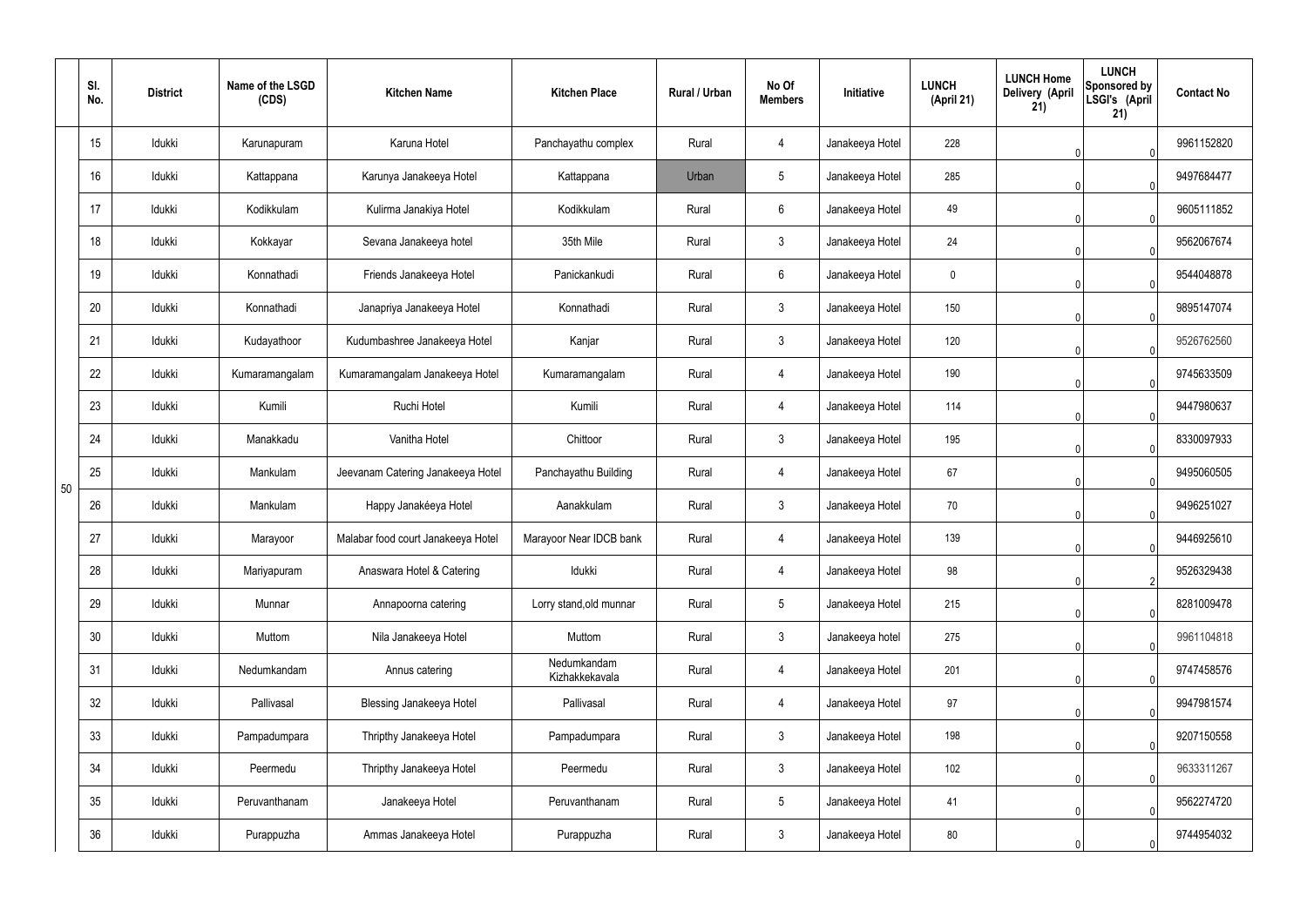|    | SI.<br>No.      | <b>District</b> | Name of the LSGD<br>(CDS) | <b>Kitchen Name</b>                       | <b>Kitchen Place</b>                      | Rural / Urban | No Of<br><b>Members</b> | Initiative      | <b>LUNCH</b><br>(April 21) | <b>LUNCH Home</b><br>Delivery (April<br>21) | <b>LUNCH</b><br>Sponsored by<br>LSGI's (April<br>21) | <b>Contact No</b> |
|----|-----------------|-----------------|---------------------------|-------------------------------------------|-------------------------------------------|---------------|-------------------------|-----------------|----------------------------|---------------------------------------------|------------------------------------------------------|-------------------|
|    | 37              | Idukki          | Rajakkadu                 | Janakeeya Hotel                           | Rajakkadu Town                            | Rural         | $\mathbf{3}$            | Janakeeya Hotel | 449                        |                                             |                                                      | 9446766999        |
|    | 38              | Idukki          | Rajakumari                | Aiswarya Vanitha Restaurent               | Rajakumari South                          | Rural         | 4                       | Janakeeya Hotel | 390                        |                                             | $\Omega$                                             | 9526570410        |
|    | 39              | Idukki          | Santhanpara               | Janakeeya Hotel                           | Santhanpara                               | Rural         | 4                       | Janakeeya Hotel | 195                        |                                             | $\Omega$                                             | 9526174553        |
|    | 40              | Idukki          | Senapathy                 | Ammoose Hotel                             | Mangathotty                               | Rural         | $\mathbf{3}$            | Janakeeya Hotel | 150                        |                                             | $\Omega$                                             | 9539396626        |
|    | 41              | Idukki          | Udumbannoor               | Kudumbashree Janakeeya Hotel              | Udumbannor                                | Rural         | $\mathbf{3}$            | Janakeeya Hotel | 311                        |                                             | $\Omega$                                             | 9633678438        |
|    | 42              | Idukki          | Upputhara                 | Samarppitha Janakeeya hotel               | Upputhara                                 | Rural         | $5\phantom{.0}$         | Janakeeya Hotel | 111                        |                                             | $\Omega$                                             | 9526590710        |
|    | 43              | Idukki          | Vandanmedu                | Dharshana Janakeeya Hotel                 | Vandanmedu                                | Rural         | 4                       | Janakeeya Hotel | 125                        |                                             | $\Omega$                                             | 9744038737        |
|    | 44              | Idukki          | Vandiperiyar              | Vandiperiyar Janakeeya Hotel              | Vandiperiyar                              | Rural         | $5\phantom{.0}$         | Janakeeya Hotel | 243                        |                                             | $\Omega$                                             | 8086863254        |
|    | 45              | Idukki          | Vannappuram               | Souhrudham Janakeeya Hotel                | Vannappuram                               | Rural         | $5\phantom{.0}$         | Janakeeya Hotel | 55                         |                                             | $\Omega$                                             | 8113054492        |
|    | 46              | Idukki          | Vathikudy                 | Mahima                                    | Murickassery                              | Rural         | $\mathbf{3}$            | Janakeeya Hotel | 150                        |                                             | $\Omega$                                             | 8289945652        |
|    | 47              | Idukki          | Vattavada                 | Vattavada Kudumbashree Janakeeya<br>Hotel | Keekkara, Kovilur                         | Rural         | $\overline{4}$          | Janakeeya Hotel | 160                        |                                             | $\Omega$                                             | 9497790469        |
|    | 48              | Idukki          | Vazhathoppu               | Grahalakshmi Hotel & Catering             | Cheruthoni                                | Rural         | 4                       | Janakeeya Hotel | 162                        |                                             |                                                      | 9496178884        |
|    | 49              | Idukki          | Vellathooval              | Flowers Janakeeya Hotel                   | Vellathooval                              | Rural         | $\overline{4}$          | Janakeeya Hotel | 41                         |                                             | 0                                                    | 9961419892        |
|    | 50              | Idukki          | Velliyamattam             | Padhayam Kudumbashree Janakeeya<br>Hotel  | Velliyamattam                             | Rural         | $\overline{4}$          | Janakeeya Hotel | 37                         |                                             | 0                                                    | 7902854627        |
| 50 |                 |                 |                           |                                           |                                           |               | 197                     |                 | 7316                       |                                             | 6                                                    |                   |
|    | $\overline{1}$  | Kannur          | Maloor                    | Maloor Janakeeya Hotel                    | Thrikandaripoyil, PO-<br>Thrikandaripoyil | Rural         | $\mathbf{3}$            | Janakeeya Hotel | 160                        | $\mathbf 0$                                 | $\mathbf 0$                                          | 9656132294        |
|    | $\overline{2}$  | Kannur          | Kolachery                 | Janakeeya Hotel                           | Kolachery Paramba, PO-<br>Kolacheri       | Rural         | $5\overline{)}$         | Janakeeya Hotel | 284                        | $\mathbf 0$                                 | $6\phantom{.}6$                                      | 9895324699        |
|    | $\mathfrak{Z}$  | Kannur          | Pinarayi                  | Janakeeya hotel, Pinarayi                 | Pinarayi                                  | Rural         | $6\phantom{.}6$         | Janakeeya Hotel | 193                        | $\mathbf 0$                                 | $\mathbf 0$                                          | 9447215211        |
|    | $\overline{4}$  | Kannur          | Muzhakunnu                | Thripthy Janakeeya Hotel                  | Kakkayangad, Muzhakkunnu                  | Rural         | $5\phantom{.0}$         | Janakeeya Hotel | 286                        | $\mathbf 0$                                 | $\overline{2}$                                       | 9526047538        |
|    | $5\phantom{.0}$ | Kannur          | Chapparappadavu           | Kudumbasree janakeeya hotel               | Near village office,<br>Chapparappadav    | Rural         | $\mathbf{3}$            | Janakeeya Hotel | 149                        | $\Omega$                                    | $\mathbf 0$                                          | 9605413324        |
|    | 6               | Kannur          | Iritty                    | Roopasree Kudumbashree hotel              | Koolichembra                              | Urban         | 8                       | Janakeeya Hotel | $\boldsymbol{0}$           | 0                                           | $\mathbf 0$                                          | 8589921533        |
|    | $\overline{7}$  | Kannur          | Dharmadam                 | Dharmadam Janakeeya hotel                 | Near Andalloor kav,<br>Dharmadam          | Rural         | $3\phantom{.0}$         | Janakeeya Hotel | 102                        | 0                                           | $\mathbf 0$                                          | 9526975778        |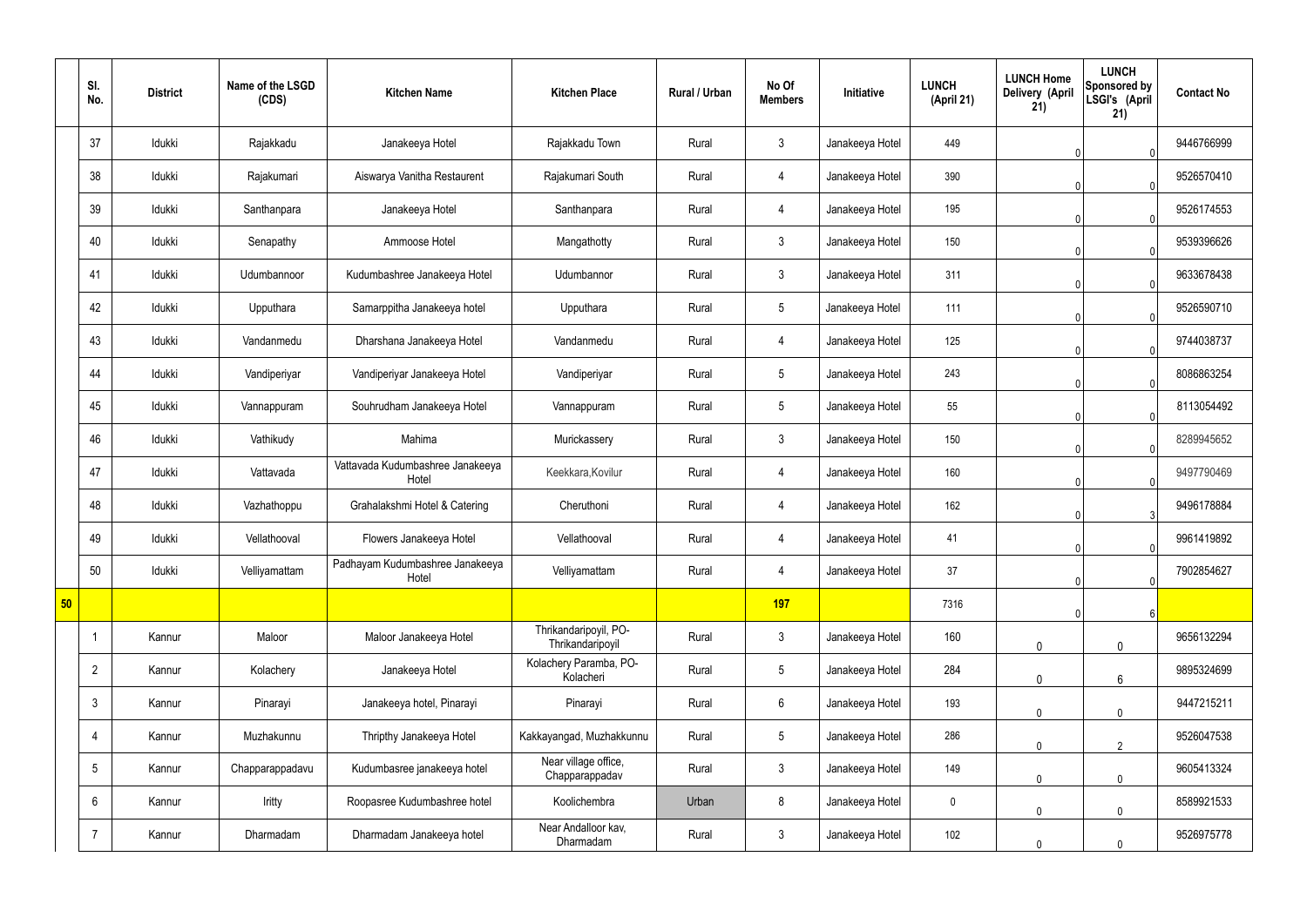| SI.<br>No. | <b>District</b> | Name of the LSGD<br>(CDS)   | <b>Kitchen Name</b>                                | <b>Kitchen Place</b>                           | Rural / Urban | No Of<br><b>Members</b> | Initiative      | <b>LUNCH</b><br>(April 21) | <b>LUNCH Home</b><br>Delivery (April<br>21) | <b>LUNCH</b><br>Sponsored by<br>LSGI's (April<br>21) | <b>Contact No</b> |
|------------|-----------------|-----------------------------|----------------------------------------------------|------------------------------------------------|---------------|-------------------------|-----------------|----------------------------|---------------------------------------------|------------------------------------------------------|-------------------|
| 8          | Kannur          | Peralassery                 | Janakeeya Hotel                                    | Peralassery Town, PO -<br>Mundallur            | Rural         | 9                       | Janakeeya Hotel | 443                        | $\mathbf{0}$                                | $\mathbf 0$                                          | 70256213909       |
| 9          | Kannur          | Kadannappalli<br>Panappuzha | Kudumbasree janakeeya hotel                        | Chanthappura                                   | Rural         | $\overline{4}$          | Janakeeya Hotel | 136                        | $\mathbf 0$                                 | $\mathbf 0$                                          | 9961089935        |
| 10         | Kannur          | Anthur                      | Janakeeya hotel                                    | Dharmasala                                     | Urban         | $5\phantom{.0}$         | Janakeeya Hotel | 256                        | $\mathbf{0}$                                | $\mathbf 0$                                          | 9544138650        |
| 11         | Kannur          | Cheruthazham                | Janakeeya Hotel (Thripthi<br>Kudumbashree Canteen) | Pilathara                                      | Rural         | $\mathbf{3}$            | Janakeeya Hotel | 182                        | $\mathbf 0$                                 | $\mathbf 0$                                          | 9947540361        |
| 12         | Kannur          | Peravoor                    | Kudumbashree Janakeeya Hotel                       | Peravoor Bus stand, Peravoor<br>P <sub>O</sub> | Rural         | $\mathbf{3}$            | Janakeeya Hotel | 224                        | $\Omega$                                    | $\mathbf 0$                                          | 9947567857        |
| 13         | Kannur          | Kalliassery                 | Janakeeya Hotel                                    | Irinav Road, Payyattam, PO-<br>Irinav          | Rural         | 4                       | Janakeeya Hotel | 241                        | $\mathbf 0$                                 | $\mathbf 0$                                          | 8848330570        |
| 14         | Kannur          | Panniyannur                 | Janakeeya Hotel                                    | Panoor Block office compound                   | Rural         | $6\phantom{.}6$         | Janakeeya Hotel | 307                        | $\Omega$                                    | $\mathbf 0$                                          | 9447449875        |
| 15         | Kannur          | Kannapuram                  | Janakeeya Hotel                                    | Chynaclay road, Kannapuram                     | Rural         | $5\phantom{.0}$         | Janakeeya Hotel | 148                        | $\mathbf 0$                                 | $\overline{2}$                                       | 8089127045        |
| 16         | Kannur          | Sreekandapuram              | Janakeeya Hotel                                    | Sreekandapuram, near bus<br>stand              | Urban         | $5\phantom{.0}$         | Janakeeya Hotel | 225                        | $\mathbf 0$                                 | -1                                                   | 7591948757        |
| 17         | Kannur          | Thalasseri                  | Janakeeya Hotel                                    | New bus stand, Thalasseri                      | Urban         | $6\phantom{.}6$         | Janakeeya Hotel | 460                        | $\mathbf 0$                                 | $\mathbf 0$                                          | 9446263864        |
| 18         | Kannur          | Chokli                      | Janakeeya Hotel                                    | Olavilam, Chokli                               | Rural         | $5\,$                   | Janakeeya Hotel | 111                        | $\mathbf 0$                                 | $\mathbf 0$                                          | 9846892821        |
| 19         | Kannur          | Udayagiri                   | Janakeeya Hotel                                    | Karthikapuram                                  | Rural         | 4                       | Janakeeya Hotel | 281                        | $\mathbf 0$                                 | $\mathbf 0$                                          | 9562375342        |
| 20         | Kannur          | Karivellur Peralam          | Janakeeya Hotel                                    | Panchayah building,<br>Onakkunnu               | Rural         | 4                       | Janakeeya Hotel | 205                        | $\mathbf 0$                                 | $\mathbf 0$                                          | 7025519714        |
| 21         | Kannur          | Muzhappilangad              | Janakeeya Hotel                                    | Near FCI godown,<br>Muzhappilangad             | Rural         | $5\phantom{.0}$         | Janakeeya Hotel | 225                        | $\mathbf 0$                                 | $\mathbf 0$                                          | 7306005267        |
| 22         | Kannur          | Narath                      | Janakeeya Hotel                                    | Janakeeya Hotel, Kambil,<br>Narath             | Rural         | $\overline{7}$          | Janakeeya Hotel | 137                        | $\mathbf 0$                                 |                                                      | 9747441162        |
| 23         | Kannur          | Payyannur                   | Janakeeya Hotel                                    | Municipality compoud,<br>Payyannur             | Urban         | $\mathbf{3}$            | Janakeeya Hotel | 280                        | $\mathbf 0$                                 | $\mathbf 0$                                          | 9526620805        |
| 24         | Kannur          | Kangol Alappadamba          | Janakeeya Hotel                                    | Mathil, Near Kangol<br>Alappadamba Panchayath  | Rural         | $\overline{4}$          | Janakeeya Hotel | 102                        | $\mathbf 0$                                 | $\mathbf 0$                                          | 9495296142        |
| 25         | Kannur          | Naduvil                     | Janakeeya Hotel                                    | Panchayath compound,<br>Naduvil town           | Rural         | $\overline{4}$          | Janakeeya Hotel | 192                        | $\mathbf 0$                                 | $\mathbf 0$                                          | 7902902490        |
| 26         | Kannur          | Koothuparamba               | Janakeeya Hotel                                    | Manghad Vayal, Near HSS<br>Koothuparamba, PO-  | Urban         | 8                       | Janakeeya Hotel | 294                        | $\mathbf 0$                                 | $\mathbf 0$                                          | 9645608253        |
| 27         | Kannur          | Kuttiatoor                  | Janakeeya Hotel                                    | Near Panchayath office,<br>Chattukappara       | Rural         | $5\phantom{.0}$         | Janakeeya Hotel | 77                         | $\mathbf 0$                                 | $\mathbf 0$                                          | 9544644195        |
| 28         | Kannur          | Kathirur                    | Janakeeya Hotel                                    | Panchayath office building,<br>Kathirur        | Rural         | $5\phantom{.0}$         | Janakeeya Hotel | 255                        | $\mathbf 0$                                 | $\overline{2}$                                       | 8129404833        |
| 29         | Kannur          | Panoor                      | Janakeeya Hotel                                    | Elangode, Panoor                               | Urban         | $\sqrt{5}$              | Janakeeya Hotel | 193                        | $\mathbf{0}$                                | $\mathbf 0$                                          | 9605852157        |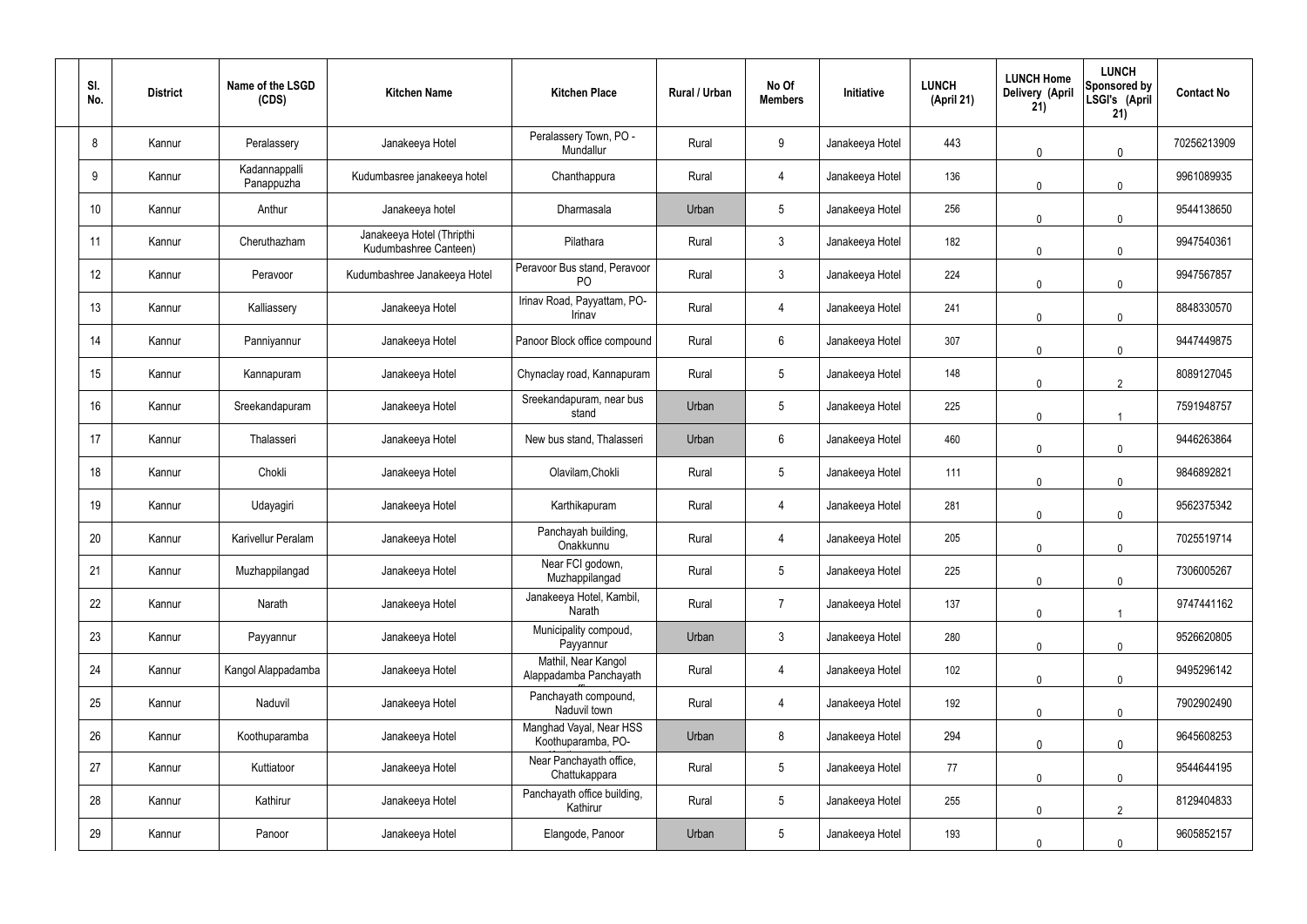|    | SI.<br>No. | <b>District</b> | Name of the LSGD<br>(CDS) | <b>Kitchen Name</b> | <b>Kitchen Place</b>                                           | Rural / Urban | No Of<br><b>Members</b> | Initiative      | <b>LUNCH</b><br>(April 21) | <b>LUNCH Home</b><br>Delivery (April<br>21) | <b>LUNCH</b><br>Sponsored by<br>LSGI's (April<br>21) | <b>Contact No</b> |
|----|------------|-----------------|---------------------------|---------------------|----------------------------------------------------------------|---------------|-------------------------|-----------------|----------------------------|---------------------------------------------|------------------------------------------------------|-------------------|
|    | 30         | Kannur          | Chirakkal                 | Janakeeya Hotel     | Chirakkal weavers,<br>Puthiyatheru                             | Rural         | $5\phantom{.0}$         | Janakeeya Hotel | 321                        | 0                                           | $\mathbf 0$                                          | 9895854873        |
|    | 31         | Kannur          | Eranjoli                  | Janakeeya Hotel     | Near Thalassery RTO office,<br>Chungam                         | Rural         | $5\phantom{.0}$         | Janakeeya Hotel | 255                        | 0                                           | $\mathbf 0$                                          | 9656368808        |
|    | 32         | Kannur          | Payam                     | Janakeeya Hotel     | Near Panchayath office,<br>Madathil                            | Rural         | 4                       | Janakeeya Hotel | 188                        | $\mathbf 0$                                 | $\mathbf 0$                                          | 9496554678        |
|    | 33         | Kannur          | Eramam Kuttoor            | Janakeeya Hotel     | Mathamangalam, Near CDS<br>office                              | Rural         | $\overline{4}$          | Janakeeya Hotel | 130                        | $\mathbf 0$                                 | $\mathbf 0$                                          | 9562473576        |
|    | 34         | Kannur          | Ramanthally               | Janakeeya hotel     | Ramanthally                                                    | Rural         | 4                       | Janakeeya Hotel | 202                        | $\mathbf 0$                                 | $\mathbf 0$                                          | 9496705429        |
|    | 35         | Kannur          | Thripangottur             | Janakeeya Hotel     | Kallikkandy, Thripangottur                                     | Rural         | $\mathbf{3}$            | Janakeeya Hotel | $\boldsymbol{0}$           | $\mathbf 0$                                 | $\mathbf 0$                                          | 9495191659        |
|    | 36         | Kannur          | Madayi                    | Janakeeya Hotel     | Eripuram, Near Vrindhavan<br>Residency, PO Pazhayangadi        | Rural         | $\mathbf{3}$            | Janakeeya Hotel | 100                        | 0                                           |                                                      | 7561006271        |
|    | 37         | Kannur          | Kelakam                   | Janakeeya Hotel     | Kelakam PO                                                     | Rural         | $\mathbf{3}$            | Janakeeya Hotel | 127                        | 0                                           | $\mathbf 0$                                          | 8113866296        |
|    | 38         | Kannur          | Kurumathoor               | Janakeeya Hotel     | Near GVHSS, Kurumathoor                                        | Rural         | $\mathbf{3}$            | Janakeeya Hotel | 125                        | $\mathbf 0$                                 | $\mathbf 0$                                          | 9633816470        |
|    | 39         | Kannur          | Peringome Vayakkara       | Janakeeya Hotel     | Peringome, Near Police station                                 | Rural         | $5\overline{)}$         | Janakeeya Hotel | 135                        | $\mathbf 0$                                 | $\mathbf 0$                                          | 9961413726        |
|    | 40         | Kannur          | Munderi                   | Janakeeya Hotel     | Kanjirode Karakkadu, Munderi                                   | Rural         | 4                       | Janakeeya Hotel | 361                        | $\mathbf 0$                                 | $\mathbf 0$                                          | 8547609196        |
|    | 41         | Kannur          | Anjarakandy               | Janakeeya Hotel     | Panayatham Paramba,<br>Anjarankandy                            | Rural         | $\overline{4}$          | Janakeeya Hotel | 170                        | 0                                           | $\mathbf 0$                                          | 9496900755        |
| 91 | 42         | Kannur          | Ayyankkunnu               | Janakeeya Hotel     | Ayyankunnu Panchayth<br>Anghadikkadavu                         | Rural         | 4                       | Janakeeya Hotel | 160                        | $\mathbf 0$                                 | $\mathbf 0$                                          | 9946734976        |
|    | 43         | Kannur          | Padiyoor                  | Janakeeya Hotel     | Padiyoor PO                                                    | Rural         | 4                       | Janakeeya Hotel | 85                         | $\mathbf 0$                                 | $\mathbf 0$                                          | 9539028498        |
|    | 44         | Kannur          | Ezhome                    | Janakeeya Hotel     | Pazhayangadi bus stand,<br>Ezhom                               | Rural         | $5\phantom{.0}$         | Janakeeya Hotel | 253                        | 0                                           | $\mathbf 0$                                          | 8086910862        |
|    | 45         | Kannur          | Koodali                   | Janakeeya Hotel     | Near Koodali Panchayath<br>Office, Kololam, PO -<br>Edavannoor | Rural         | $\overline{4}$          | Janakeeya Hotel | 162                        | $\mathbf 0$                                 | $\mathbf 0$                                          | 9526524230        |
|    | 46         | Kannur          | Pappinisseri              | Janakeeya Hotel     | Near EMS Smaraka Govt.<br>Higher secondary school,             | Rural         | 4                       | Janakeeya Hotel | 233                        | $\mathbf 0$                                 | $\pmb{0}$                                            | 9605727307        |
|    | 47         | Kannur          | Mattannur                 | Janakeeya Hotel     | Near Municipality office,<br>Mattannur                         | Urban         | $5\phantom{.0}$         | Janakeeya Hotel | 202                        | $\mathbf{0}$                                | $\mathbf 0$                                          | 7510706897        |
|    | 48         | Kannur          | Chenghalayi               | Janakeeya Hotel     | Valakai, Chenghalayi                                           | Rural         | $\mathbf{3}$            | Janakeeya Hotel | 133                        | $\mathbf 0$                                 | $\mathbf 0$                                          | 8547696233        |
|    | 49         | Kannur          | Pattiam                   | Janakeeya Hotel     | Cheruvancheri PO,<br>Cheruvancheri                             | Rural         | $\overline{4}$          | Janakeeya Hotel | 228                        | $\mathbf{0}$                                | $\mathbf 0$                                          | 7025025275        |
|    | 50         | Kannur          | Thaliparamba              | Janakeeya Hotel     | Municipality compoud,<br>Thaliparamba                          | Urban         | 4                       | Janakeeya Hotel | 144                        | 0                                           | $\mathbf 0$                                          | 8547849019        |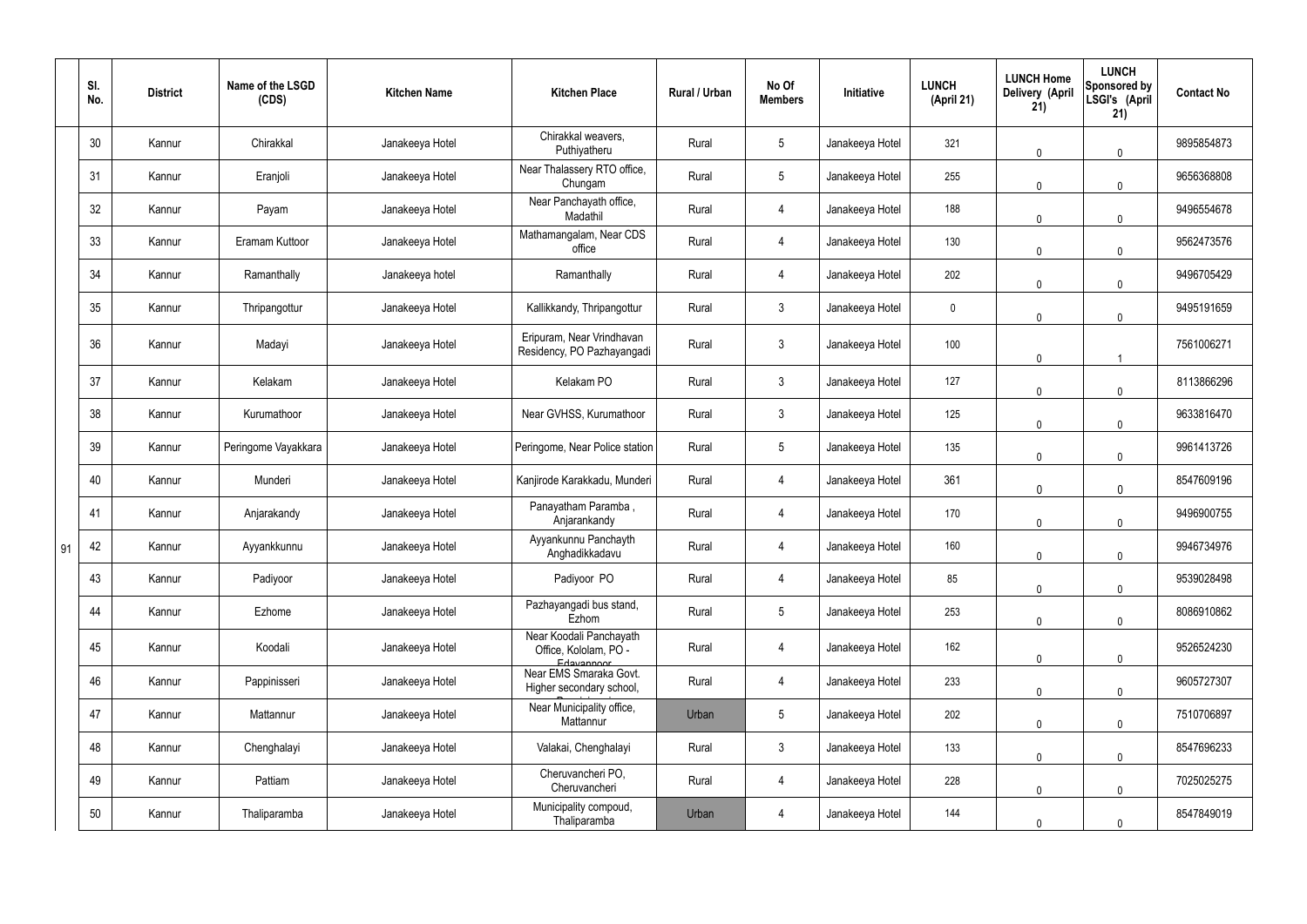| SI.<br>No. | <b>District</b> | Name of the LSGD<br>(CDS) | <b>Kitchen Name</b>                          | <b>Kitchen Place</b>                                    | Rural / Urban | No Of<br><b>Members</b> | Initiative      | <b>LUNCH</b><br>(April 21) | <b>LUNCH Home</b><br><b>Delivery (April</b><br>21) | <b>LUNCH</b><br>Sponsored by<br>LSGI's (April<br>21) | <b>Contact No</b> |
|------------|-----------------|---------------------------|----------------------------------------------|---------------------------------------------------------|---------------|-------------------------|-----------------|----------------------------|----------------------------------------------------|------------------------------------------------------|-------------------|
| 51         | Kannur          | Payyavoor                 | Janakeeya Hotel                              | Payyavoor - PO, Payyavoor                               | Rural         | $5\overline{)}$         | Janakeeya Hotel | 333                        | 0                                                  | $\mathbf 0$                                          | 9495311608        |
| 52         | Kannur          | Kottiyoor                 | Janakeeya Hotel                              | Neendunokki, Kottiyoor - PO                             | Rural         | $5\phantom{.0}$         | Janakeeya Hotel | 115                        | 0                                                  | $\mathbf 0$                                          | 6282565854        |
| 53         | Kannur          | Kunnothparamba            | Janakeeya Hotel                              | Kunnothparamba PO,<br>Kunnothparamba                    | Rural         | $\mathbf{3}$            | Janakeeya Hotel | 285                        | $\Omega$                                           | $\mathbf 0$                                          | 8156840487        |
| 54         | Kannur          | Pariyaram                 | Janakeeya Hotel                              | Near Panchayath Office,<br>Chithappile poyil, Pariyaram | Rural         | 4                       | Janakeeya Hotel | 128                        | 0                                                  | $\mathbf 0$                                          | 9744385083        |
| 55         | Kannur          | Kunjimangalam             | Janakeeya Hotel                              | Old Post office building,<br>Andamkovil, Kunjimangalam  | Rural         | 4                       | Janakeeya Hotel | 186                        | 0                                                  | $\mathbf 0$                                          | 9526981326        |
| 56         | Kannur          | Thillenkeri               | Janakeeya Hotel                              | Thekkam poyil, Near Uliyil<br>Town                      | Rural         | $\mathbf{3}$            | Janakeeya Hotel | 219                        | 0                                                  | $\mathbf 0$                                          | 9745059451        |
| 57         | Kannur          | Chittariparamba           | Janakeeya Hotel                              | Poovathinkeezhil, PO-<br>Chittariparamba                | Rural         | $6\overline{6}$         | Janakeeya Hotel | 140                        | 0                                                  | $\mathbf 0$                                          | 8943506825        |
| 58         | Kannur          | Mayyil                    | Janakeeya Hotel                              | Near Mayyil Panchayath office,<br>Mayyil                | Rural         | $\overline{4}$          | Janakeeya Hotel | 131                        | 0                                                  | $\mathbf 0$                                          | 9526072638        |
| 59         | Kannur          | Cherukunnu                | Janakeeya Hotel                              | Pallichal, PO - Cherukunnu,<br>Pin -670301              | Rural         | 4                       | Janakeeya Hotel | 150                        | $\mathbf 0$                                        | $\overline{0}$                                       | 8547361298        |
| 60         | Kannur          | Aaralam                   | Janakeeya Hotel                              | Athikkal, PO - Keezhpally                               | Rural         | $5\overline{)}$         | Janakeeya Hotel | 315                        | $\mathbf 0$                                        | $\overline{0}$                                       | 9961285762        |
| 61         | Kannur          | Alakkode                  | Janakeeya Hotel                              | Therthally, Therthally PO,<br>Alakkode                  | Rural         | $5\overline{)}$         | Janakeeya Hotel | 220                        | $\mathbf 0$                                        | $\mathbf 0$                                          | 8547045070        |
| 62         | Kannur          | Malappattam               | Janakeeya Hotel                              | Near Malappattam<br>panchayath, Malappattam             | Rural         | $\mathbf{3}$            | Janakeeya Hotel | 160                        | 0                                                  | $\mathbf 0$                                          | 9400571842        |
| 63         | Kannur          | Kanichar                  | Janakeeya Hotel                              | Kanichar PO, Kanichar                                   | Rural         | 3                       | Janakeeya Hotel | 202                        | $\mathbf 0$                                        | $\overline{0}$                                       | 9526167667        |
| 64         | Kannur          | Mokeri                    | Kudumbashree Janakeeya Hotel,<br>Mokeri      | Vallangad, Mokeri                                       | Rural         | $5\phantom{.0}$         | Janakeeya Hotel | 204                        | 0                                                  | $\mathbf 0$                                          | 9947037223        |
| 65         | Kannur          | Anjarakandy 2             | Kudumbashree Janakeeya Hotel,<br>Anjarakandy | Kavinmoola, Anjarakandy                                 | Rural         | 5 <sub>5</sub>          | Janakeeya Hotel | 132                        | 0                                                  | $\mathbf 0$                                          | 9446657510        |
| 66         | Kannur          | Newmahi                   | Kudumbashree Janakeeya Hotel                 | Newmahi bridge, Newmahi                                 | Rural         | $\mathbf{3}$            | Janakeeya Hotel | 260\$                      | 0\$                                                | 0\$                                                  | 9946056862        |
| 67         | Kannur          | Keezhallur                | Janakeeya Hotel                              | Kummanam, Elambara                                      | Rural         | $\mathbf{3}$            | Janakeeya Hotel | 180                        | 0                                                  | $\overline{0}$                                       | 9947648580        |
| 68         | Kannur          | Chembilode                | Janakeeya hotel                              | Chakkarakal bus stand,<br>mowanchery                    | Rural         | $5\phantom{.0}$         | Janakeeya Hotel | 573                        | $\pmb{0}$                                          | $\mathbf 0$                                          | 9847951631        |
| 69         | Kannur          | vengad                    | Janakeeya hotel                              | mambaram                                                | Rural         | $6\phantom{.}6$         | Janakeeya Hotel | 187                        | 0                                                  | $\overline{0}$                                       | 7902970902        |
| 70         | Kannur          | Azhikode                  | Janakeeya hotel                              | vankulathvayayal                                        | Rural         | 4                       | Janakeeya Hotel | 140                        | 0                                                  | $\mathbf 0$                                          | 9895910633        |
| 71         | Kannur          | Kolayad                   | Janakeeya hotel                              | kolayad                                                 | rural         | $\mathbf{3}$            | janakeeya hotel | 150                        | 0                                                  | $\overline{0}$                                       | 8592065431        |
| 72         | Kannur          | valapattanam              | janakeeya hotel                              | mill road, valapattanam                                 | rural         | $\mathbf{3}$            | janakeeya hotel | $\boldsymbol{0}$           | 0                                                  | $\mathbf 0$                                          | 9061345312        |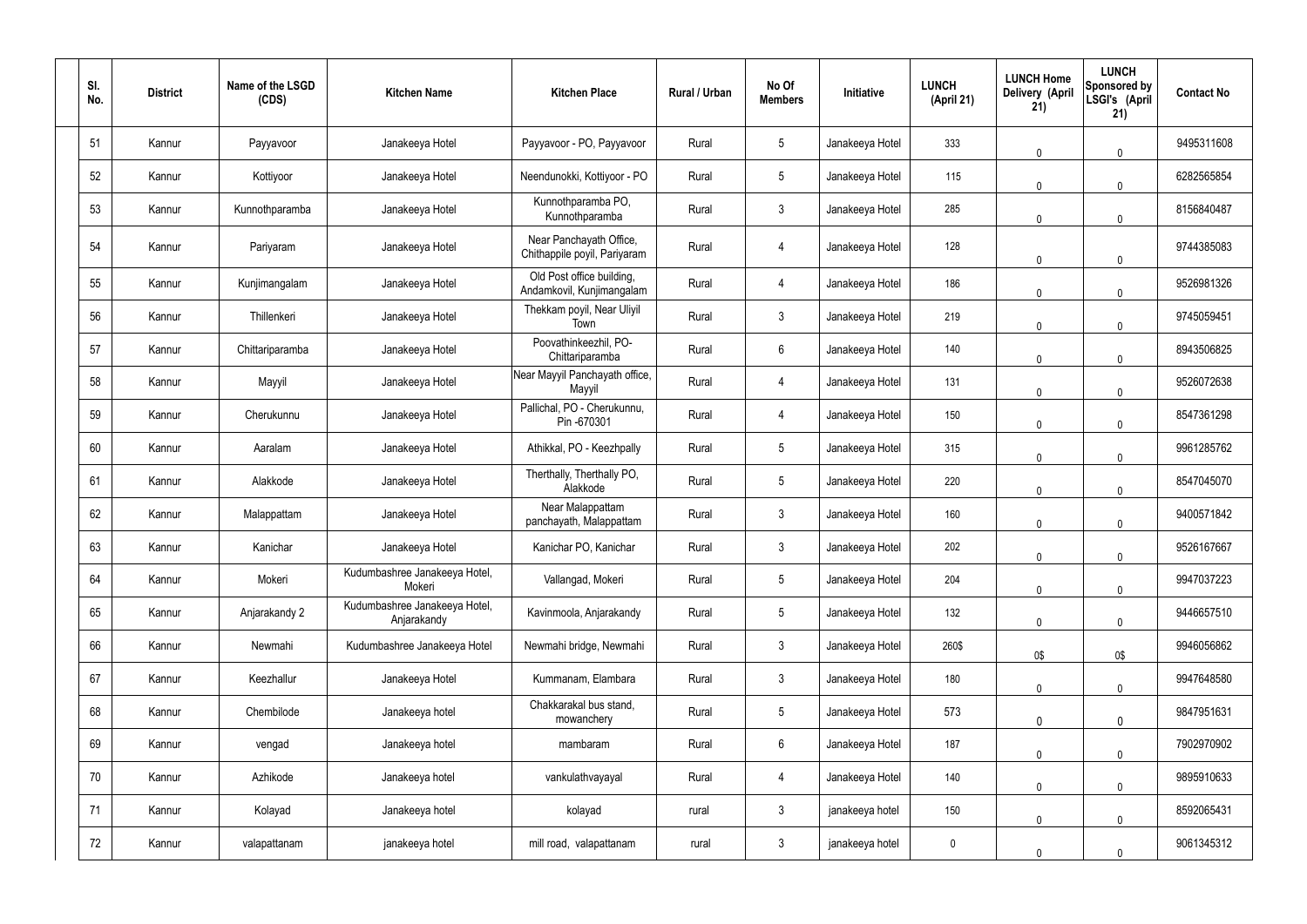|    | SI.<br>No.     | <b>District</b> | Name of the LSGD<br>(CDS) | <b>Kitchen Name</b>        | <b>Kitchen Place</b>                                        | <b>Rural / Urban</b> | No Of<br><b>Members</b> | Initiative      | <b>LUNCH</b><br>(April 21) | <b>LUNCH Home</b><br><b>Delivery (April</b><br>21) | <b>LUNCH</b><br>Sponsored by<br>LSGI's (April<br>21) | <b>Contact No</b> |
|----|----------------|-----------------|---------------------------|----------------------------|-------------------------------------------------------------|----------------------|-------------------------|-----------------|----------------------------|----------------------------------------------------|------------------------------------------------------|-------------------|
|    | 73             | Kannur          | Anthur 2                  | annapoorna janakeeya hotel | paliyath valapp, po morazha                                 | urban                | 3                       | janakeeya hotel | 152                        | $\mathbf 0$                                        | $\overline{0}$                                       | 9526183004        |
|    | 74             | Kannur          | payyannur 2               | janakeeya hotel            | kaniyeri, po vellur                                         | urban                | $\mathbf{3}$            | janakeeya hotel | 59                         | $\mathbf 0$                                        | $\overline{0}$                                       | 8301817232        |
|    | 75             | Kannur          | cherupuzha                | janakeeya hotel            | near panjayath office,<br>cherupuzha, 670511                | rural                | 4                       | janakeeya hotel | 378                        | $\Omega$                                           | $\mathbf 0$                                          | 8547114024        |
|    | 76             | Kannur          | Eruvessy                  | Janakeeya hotel            | Panchayath office road,<br>Chemberi                         | Rural                | 4                       | Janakeeya hotel | 276                        | 0                                                  | $\mathbf 0$                                          | 9544893463        |
|    | 77             | Kannur          | Pattuvam                  | Janakeeya Hotel            | Near Pattuvam panchayath<br>office, Pattuvam                | Rural                | 5                       | Janakeeya hotel | 174                        | $\Omega$                                           | $\mathbf 0$                                          | 9539731430        |
|    | 78             | Kannur          | Mangattidom               | Janakeeya Hotel            | Kaitheri idam, Nirmalagiri PO,<br>Mangattidom               | Rural                | $\overline{7}$          | Janakeeya hotel | 156                        | 0                                                  | $\mathbf 0$                                          | 9207253934        |
|    | 79             | Kannur          | Panoor                    | Janakeeya Hotel            | Thundayi peedika, Pukkom,<br>Panoor PO                      | Urban                | 5                       | Janakeeya hotel | 202                        | $\Omega$                                           | $\mathbf 0$                                          | 9605852157        |
|    | 80             | Kannur          | Kottayam                  | Janakeeya hotel            | Kottayam malabar, Kottayam<br>panchayath building, Kottayam | Rural                | 5                       | Janakeeya hotel | 163                        | 0                                                  | $\mathbf 0$                                          | 9656672187        |
|    | 81             | Kannur          | Ulikkal                   | Janakeeya hotel            | Vattiyam thodu (po) Mattara,<br>Ulikkal, 670705             | Rural                | 5                       | Janakeeya hotel | 78                         | $\Omega$                                           | $\mathbf 0$                                          | 8086777517        |
|    | 82             | Kannur          | Kadambur                  | Janakeeya hotel            | Kadachira, Kadambur                                         | Rural                | 5                       | Janakeeya hotel | 182                        | $\mathbf 0$                                        | $\mathbf 0$                                          | 9847178332        |
|    | 83             | Kannur          | Irikkoor                  | Janakeeya hotel            | Peruvalathuparambu, PO -<br>Irikkoor                        | Rural                | $\overline{4}$          | Janakeeya hotel | 82                         | $\mathbf 0$                                        | $\mathbf 0$                                          | 9746864255        |
|    | 84             | Kannur          | Mattool                   | Janakeeya hotel            | Mattool central, Mattool                                    | Rural                | 5                       | Janakeeya hotel | $\boldsymbol{0}$           | 0                                                  | $\mathbf 0$                                          | 9895321842        |
|    | 85             | Kannur          | Thalasseri -2             | Janakeeya hotel            | Thalayi harbour, Thalasseri                                 | Urban                | 5                       | Janakeeya hotel | 203                        | 0                                                  | $\mathbf 0$                                          | 9605745402        |
|    | 86             | Kannur          | Kannur                    | Janakeeya hotel            | Pallipoyil division, Kannur<br>corporation                  | Urban                | $\mathfrak{Z}$          | Janakeeya hotel | 134                        | $\mathbf 0$                                        | $\overline{0}$                                       | 9745243643        |
|    | 87             | Kannur          | Ulikkal                   | Janakeeya hotel            | Manikkadavu PO,<br>Manikkadadavu - 670705                   | Rural                | 5                       | Janakeeya hotel | 197                        | $\mathbf 0$                                        | $\overline{0}$                                       | 8547972988        |
|    | 88             | Kannur          | payam                     | Janakeeya hotel            | vallithod, Kiliyanthara po<br>670706                        | Rural                | $5\phantom{.0}$         | Janakeeya Hotel | 254                        | $\mathbf 0$                                        | $\overline{0}$                                       | 8848760234        |
|    | 89             | Kannur          | Naduvil                   | Janakeeya Hotel            | karuvanchal                                                 | Rural                | $6\overline{6}$         | janakeeya hotel | 194                        | $\mathbf 0$                                        | $\overline{0}$                                       | 9495191934        |
|    | 90             | Kannur          | Mattanur-2                | Janakeeya Hotel            | Uruvachal                                                   | Urban                |                         | Janakeeya Hotel | 222                        | $\mathbf 0$                                        | $\overline{0}$                                       | 9400477400        |
|    | 91             | Kannur          | Peringome -2              | Janakeeya Hotel            | Padiyottuchal                                               | Rural                | $5\overline{)}$         | Janakeeya Hotel | 109                        | 0                                                  | $\mathbf 0$                                          |                   |
| 91 |                |                 |                           |                            |                                                             |                      | 396                     |                 | 17378                      | $\pmb{0}$                                          | 15                                                   |                   |
|    |                | kasaragod       | kayyur cheemeni           | janakeeya hotel cheemeni   | cheemeni                                                    | Rural                | $\overline{4}$          | janakeeya hotel | 160                        |                                                    |                                                      |                   |
|    | $\overline{2}$ | Kasaragod       | Pilicode                  | Janakeeya Hotel, Pilicode  | Kalikkadavu                                                 | Rural                | 4                       | Janakeeya Hotel | 153                        | $\pmb{0}$                                          | $\mathbf 0$                                          | 9944087661        |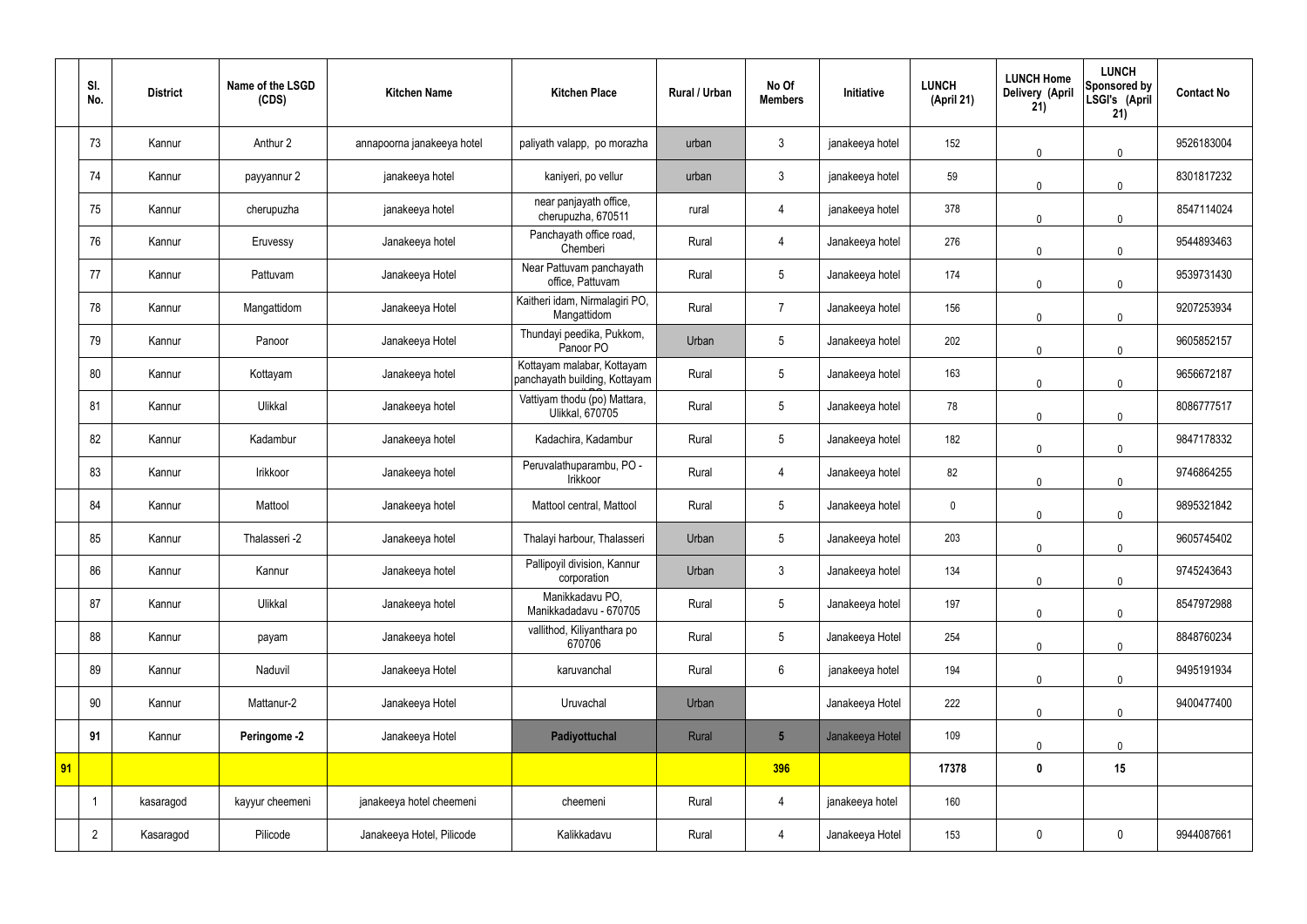| SI.<br>No.      | <b>District</b> | Name of the LSGD<br>(CDS) | <b>Kitchen Name</b>             | <b>Kitchen Place</b>  | <b>Rural / Urban</b> | No Of<br><b>Members</b> | Initiative      | <b>LUNCH</b><br>(April 21) | <b>LUNCH Home</b><br>Delivery (April<br>21) | <b>LUNCH</b><br>Sponsored by<br>LSGI's (April<br>21) | <b>Contact No</b> |
|-----------------|-----------------|---------------------------|---------------------------------|-----------------------|----------------------|-------------------------|-----------------|----------------------------|---------------------------------------------|------------------------------------------------------|-------------------|
| $\mathbf{3}$    | Kasaragod       | Kodom belur               | janakeeya hotel kalichanadukkam | Kalichanadukkam       | Rural                | $\overline{4}$          | Janakeeya Hotel | 115                        | $\mathbf 0$                                 | $\mathbf 0$                                          | 9562820280        |
| $\overline{4}$  | Kasaragod       | Chemnad                   | Oruma janakeeya hotel           | Koliyadkam            | Rural                | $5\phantom{.0}$         | Janakeeya Hotel | 250                        | $\mathbf 0$                                 | $\mathbf 0$                                          | 9567660603        |
| $5\phantom{.0}$ | Kasaragod       | Trikarpur                 | Janakeeya Hotel                 | Trikaripur            | Rural                | $5\phantom{.0}$         | Janakeeya Hotel | 240                        | $\mathbf 0$                                 | $\mathbf 0$                                          | 8086392698        |
| 6               | Kasaragod       | Panathady                 | janakeeya hotel panthoor        | Panathoor             | Rural                | $\overline{4}$          | Janakeeya Hotel | 97                         | $\mathbf 0$                                 | $\mathbf 0$                                          | 8943109804        |
| 7               | Kasaragod       | West eleri                | Thripthi Janakeeya hotel        | Bheemanadi            | Rural                | $\overline{4}$          | Janakeeya Hotel | 267                        | $\mathbf 0$                                 | $\mathbf 0$                                          | 9497847040        |
| 8               | Kasaragod       | Madikai                   | Salkara Janakeeya hotel         | Madikai               | Rural                | $\mathbf{3}$            | Janakeeya Hotel | 140                        | $\pmb{0}$                                   | $\mathbf 0$                                          | 8281850733        |
| 9               | Kasaragod       | Valiyaparamba             | Janakeeya hotel                 | Valiyaparamba         | Rural                | $\mathbf{3}$            | Janakeeya Hotel | 65                         | $\mathbf 0$                                 | $\mathbf 0$                                          | 9745962447        |
| 10              | Kasaragod       | Ajanur                    | Janakeeya hotel                 | Vellikkoth            | Rural                | $\mathbf{3}$            | Janakeeya Hotel | 301                        | $\pmb{0}$                                   | $\mathbf 0$                                          | 7558068272        |
| 11              | Kasaragod       | Badiadka                  | Janakeeya hotel                 | Badiadka              | Rural                | $\overline{4}$          | Janakeeya Hotel | 120                        | $\pmb{0}$                                   | $\mathbf 0$                                          | 9539359291        |
| 12              | Kasaragod       | Kuttikkol                 | Janakeeya hotel                 | Kuttikkol             | Rural                | $\overline{4}$          | Janakeeya Hotel | 113                        | $\mathbf 0$                                 | $\mathbf 0$                                          | 8547062480        |
| 13              | Kasaragod       | Delampadi                 | Janakeeya hotel                 | Delampadi             | Rural                | $\overline{4}$          | Janakeeya hotel | 102                        | $\pmb{0}$                                   | $\mathbf 0$                                          | 9496702505        |
| 14              | Kasaragod       | Meenja                    | Janakeeya hotel                 | Miyapadav             | Rural                | 4                       | Janakeeya Hotel | 72                         | $\mathbf 0$                                 | $\mathbf 0$                                          | 9497161960        |
| 15              | Kasaragod       | Puthige                   | Janakeeya hotel                 | Puthige               | Rural                | 3 <sup>1</sup>          | Janakeeya hotel | 51                         | $\mathbf 0$                                 | $\mathbf 0$                                          | 8592071686        |
| 16              | Kasaragod       | Bedaduka                  | Janakeeya hotel                 | Kundamkuzhi           | Rural                | $\mathbf{3}$            | Janakeeya hotel | 178                        | $\pmb{0}$                                   | $\mathbf 0$                                          | 8281092860        |
| 17              | Kasaragod       | muliyar                   | Janakeeya Hotel                 | Bovikanam             | Rural                | 9                       | Janakeeya Hotel | 156                        | $\pmb{0}$                                   | $\mathbf 0$                                          | 7034632654        |
| 18              | Kasaragod       | Pallikara                 | Janakeeya Hotel                 | Pallikara             | Rural                | $\overline{4}$          | Janakeeya Hotel | 218                        | $\pmb{0}$                                   | $\mathbf 0$                                          | 7034016505        |
| 19              | Kasaragod       | Kinanoor karinthalam      | Janakeeya Hotel                 | Parappa               | Rural                | $5\phantom{.0}$         | Janakeeya hotel | 218                        | $\pmb{0}$                                   | $\mathbf 0$                                          | 9526063885        |
| 20              | Kasaragod       | Nileswaram                | Janakeeya Hotel                 | Nileswaram market     | Urban                | 5                       | Janakeeya hotel | 306                        | $\pmb{0}$                                   | $\mathbf 0$                                          | 6235177323        |
| 21              | Kasaragod       | Kanhangad 1               | Janakeeya hotel                 | Kanhangad town        | Urban                | 5                       | Janakeeya hotel | \$422                      | $\pmb{0}$                                   | $\mathbf 0$                                          | 8111858204        |
| 22              | Kasaragod       | Kanhangad 1               | Janakeeya hotel                 | Nr.Mini civil station | Urban                | $\mathbf{3}$            | Janakeeya hotel | 150                        | 125                                         | $\mathbf 0$                                          | 9495561250        |
| 23              | Kasaragod       | Paivalige                 | Janakeeya hotel                 | Paivalige             | Rural                | $\overline{4}$          | Janakeeya hotel | 54                         | $\pmb{0}$                                   | $\mathbf 0$                                          | 7356491447        |
| 24              | Kasaragod       | Manjeswaram               | Janakeeya Hotel                 | Manjeswaram           | Rural                | 4                       | Janakeeya Hotel | 96                         | $\pmb{0}$                                   | $\mathbf 0$                                          | 9562867549        |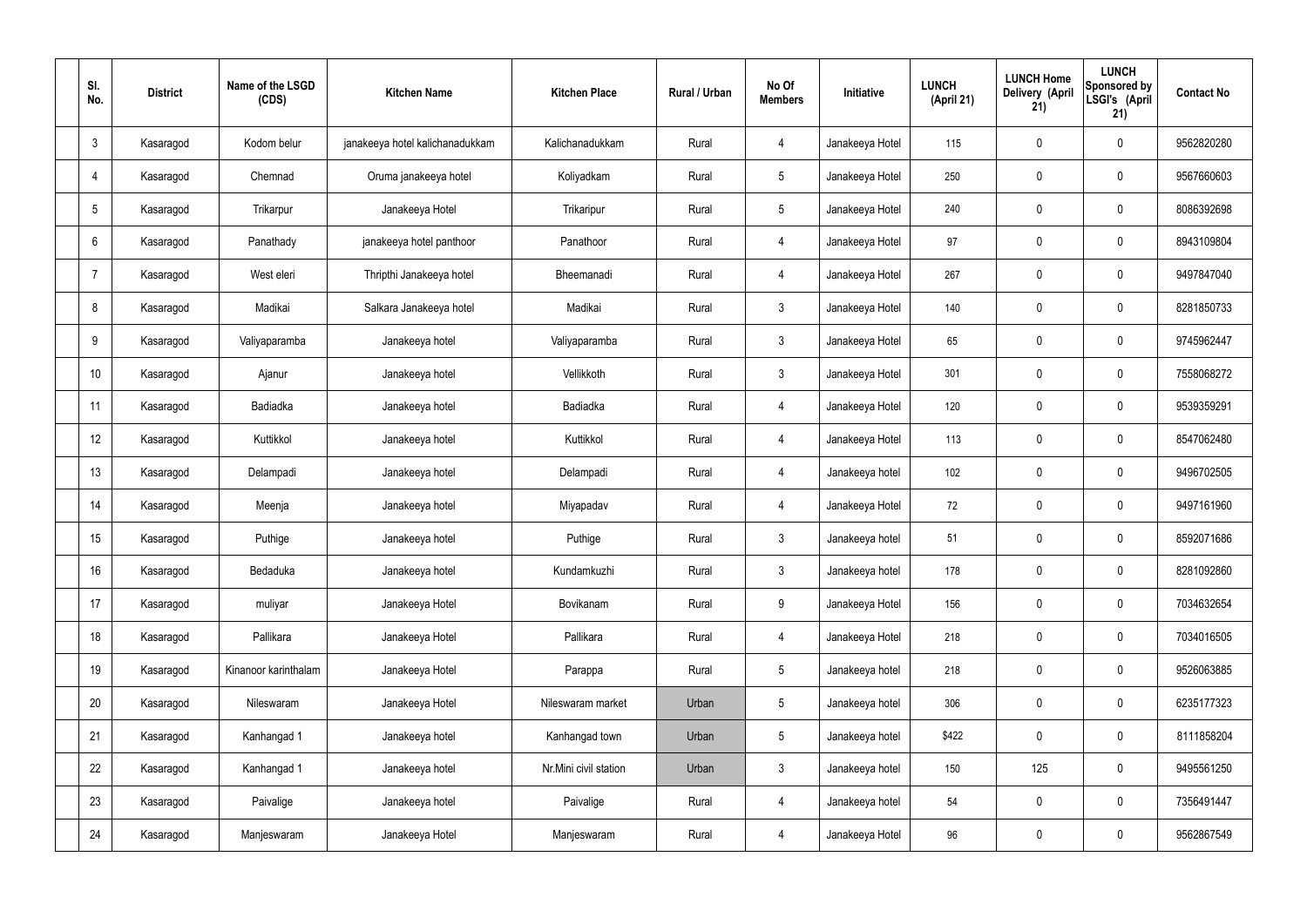|    | SI.<br>No. | <b>District</b> | Name of the LSGD<br>(CDS) | <b>Kitchen Name</b>     | <b>Kitchen Place</b> | <b>Rural / Urban</b> | No Of<br><b>Members</b> | Initiative      | <b>LUNCH</b><br>(April 21) | <b>LUNCH Home</b><br><b>Delivery (April</b><br>21) | <b>LUNCH</b><br>Sponsored by<br>LSGI's (April<br>21) | <b>Contact No</b> |
|----|------------|-----------------|---------------------------|-------------------------|----------------------|----------------------|-------------------------|-----------------|----------------------------|----------------------------------------------------|------------------------------------------------------|-------------------|
|    | 25         | Kasaragod       | Kanhangad 2               | Janakeeya Hotel         | Kottrachal           | Urban                | $\mathbf{3}$            | Janakeeya Hotel | $\boldsymbol{0}$           | $\mathbf 0$                                        | $\mathbf 0$                                          | 7025961094        |
|    | 26         | Kasaragod       | Cheruvathur               | Janakeeya hotel         | Kavumchira           | Rural                | 5                       | Janakeeya Hotel | 214                        | $\mathbf 0$                                        | $\mathbf 0$                                          | 9562358039        |
|    | 27         | Kasaragod       | Padne                     | Janakeeya Hotel         | Nadakkavu            | Rural                | $\mathfrak{Z}$          | Janakeeya Hotel | 202                        | $\pmb{0}$                                          | $\mathbf 0$                                          | 9744087661        |
|    | 28         | Kasaragod       | Kasaragod                 | Janakeeya Hotel         | Kasaragod            | Urban                | $\overline{4}$          | Janakeeya Hotel | 184                        | $\pmb{0}$                                          | $\boldsymbol{0}$                                     | 9633400269        |
|    | 29         | Kasarkode       | Pallikkara                | Janakeeya Hotel         | Perladukkam          | Rural                | $\overline{4}$          | Janakeeya Hotel | 213                        | $\pmb{0}$                                          | $\mathbf 0$                                          | 9544582935        |
|    | 30         | Kasargode       | Kumbala                   | Janakeeya Hotel         | Kumbala              | Rural                | $\mathfrak{Z}$          | Janakeeya Hotel | $\mathbf 0$                | $\pmb{0}$                                          | $\pmb{0}$                                            | 7012142329        |
|    | 31         | Kasargode       | Karadka                   | Janakeeya Hotel         | Mulleria             | Rural                | $\overline{7}$          | Janakeeya Hotel | 130                        | $\pmb{0}$                                          | $\mathbf 0$                                          | 8281395910        |
|    | 32         | Kasaragode      | Vorkady                   | Janakeeya Hotel         | Vorkady              | Rural                | $\mathbf{3}$            | Janakeeya Hotel | $\mathbf 0$                | $\mathbf 0$                                        | $\mathbf 0$                                          | 8547223339        |
|    | 33         | Kasaragode      | Balal                     | Janakeeya hotel         | Balal                | Rural                | $\mathbf{3}$            | Janakeeya hotel | 95                         | $\pmb{0}$                                          | $\mathbf 0$                                          | 7510839676        |
|    | 34         | Kasaragod       | Nileswaram                | mahima janakeeya hotel  | kanichira            | urban                | $\overline{4}$          | janakeeya hotel | 167                        | $\pmb{0}$                                          | $\mathbf 0$                                          | 8590121681        |
|    | 35         | Kasaragode      | Kallar                    | janakeeya hotel         | kallar               | rural                | 4                       | janakeeya hotel | 160                        | $\pmb{0}$                                          | $\pmb{0}$                                            | 9562820280        |
|    | 36         | Kasaragode      | Mangalpady                | janakeeya hotel         | mangalpady           | rural                | 4                       | janakeeya hotel | $\mathbf 0$                | $\pmb{0}$                                          | $\mathbf 0$                                          | 9633488309        |
|    | 37         | kasaragod       | Uduma                     | granma janakeeya hotel  | palakkunnu           | Rural                | $\overline{4}$          | janakeeya hotel | 327                        | $\mathbf 0$                                        | $\mathbf 0$                                          | 8129957159        |
|    | 38         | Kasaragod       | pullur periya             | Salkara Janakeeya hotel | periya               | Rural                | $5\phantom{.0}$         | janakeeya hotel | 317                        | $\pmb{0}$                                          | $\mathbf 0$                                          | 8547309266        |
|    | 39         | kasaragod       | kumbadaje                 | janakeeya hotel         | kumbadaje            | Rural                | $\mathfrak{Z}$          | janakeeya hotel | 29                         | $\overline{0}$                                     | $\pmb{0}$                                            | 8593848698        |
|    | 40         | Kasaragod       | Chengala                  | Janakeeya Hotel         | Cherkkala            | Rural                | $\mathbf{3}$            | Janakeeya Hotel | 65                         | $\mathbf 0$                                        | $\pmb{0}$                                            |                   |
|    | 41         | kasaragod       | East eleri                | janakeeya hotel         | east eleri           | Rural                | $\mathfrak{Z}$          | janakeeya hotel | 136                        | $\mathbf 0$                                        | $\pmb{0}$                                            |                   |
|    | 42         | kasaragod       | karadka                   | janakeeya hotel         | karmam thody         | Rural                | 10                      | janakeeya hotel | 60                         | $\boldsymbol{0}$                                   | $\pmb{0}$                                            |                   |
|    | 43         | kasargod        | madhur                    | janakeeya hotel         | madhur               | Rural                |                         | janakeeya hotel | 154                        |                                                    |                                                      |                   |
|    | 44         | kasargod        | Cheruvathur               | janakeeya hotel         | cheruvathur          | Rural                |                         | janakeeya hotel | 216                        |                                                    |                                                      |                   |
| 43 |            |                 |                           |                         |                      |                      | 175                     |                 | 6713                       | $\pmb{0}$                                          | $\mathbf 0$                                          |                   |
|    |            | Kollam          | Chathannur                | Memsahib                | Sheemaaty junction   | Rural                | $5\phantom{.0}$         | Janakeeya Hotel | 238                        |                                                    |                                                      | 9446246685        |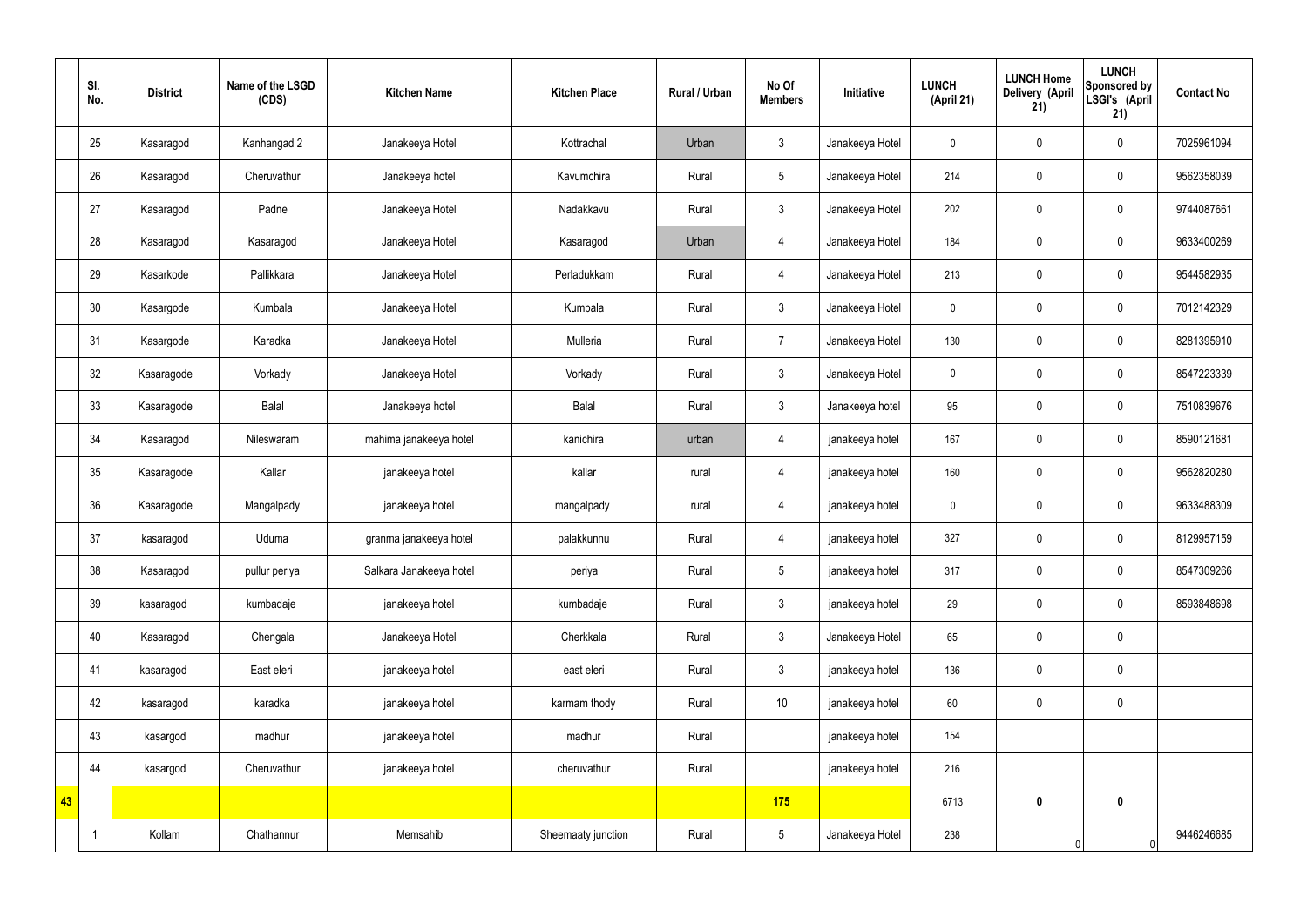| SI.<br>No.     | <b>District</b> | Name of the LSGD<br>(CDS) | <b>Kitchen Name</b>              | <b>Kitchen Place</b>                 | Rural / Urban | No Of<br><b>Members</b> | Initiative      | <b>LUNCH</b><br>(April 21) | <b>LUNCH Home</b><br>Delivery (April<br>21) | <b>LUNCH</b><br>Sponsored by<br>LSGI's (April<br>21) | <b>Contact No</b> |
|----------------|-----------------|---------------------------|----------------------------------|--------------------------------------|---------------|-------------------------|-----------------|----------------------------|---------------------------------------------|------------------------------------------------------|-------------------|
| $2^{\circ}$    | Kollam          | Melila                    | <b>Atham Unit</b>                | Melila                               | Rural         | $\overline{7}$          | Janakeeya Hotel | 253                        |                                             |                                                      | 9961178040        |
| 3              | Kollam          | Kulakkada                 | Ruchi Snacks & Catering Unit     | Poovattoor                           | Rural         | 4                       | Janakeeya Hotel | 203                        |                                             |                                                      | 7907941183        |
| $\overline{4}$ | Kollam          | Ittiva                    | Nanma Janakeeya hotel            | Kattampally                          | Rural         | $5\phantom{.0}$         | Janakeeya Hotel | $\mathbf 0$                |                                             | $\Omega$                                             | 9809171887        |
| 5              | Kollam          | Sooranad North            | Nanma catering unit              | Sooranadu higher secondary<br>school | Rural         | $5\phantom{.0}$         | Janakeeya Hotel | 219                        |                                             | $\Omega$                                             | 9846082469        |
| 6              | Kollam          | Clappana                  | Bismi catering                   | Palakulangara                        | Rural         | $5\overline{)}$         | Janakeeya Hotel | $\mathbf 0$                |                                             | $\Omega$                                             | 9847901413        |
| $\overline{7}$ | Kollam          | Mayyanad                  | Krishnas Janakeeya hotel         | Eravipuram                           | Rural         | $\mathbf{3}$            | Janakeeya Hotel | 167                        |                                             | $\Omega$                                             | 9656477455        |
| 8              | Kollam          | Mayyanad                  | Souhridha Janakeeya hotel        | Pattarumukku,                        | Rural         | 9                       | Janakeeya Hotel | 252                        |                                             | $\mathsf{O}$                                         | 7902645448        |
| 9              | Kollam          | Kulasekharapuram          | adi sakthi                       | Puthentheruvu.                       | Rural         | $5\overline{)}$         | Janakeeya Hotel | 214                        |                                             |                                                      | 9656890790        |
| 10             | Kollam          | Thekkumbhagam             | Krishna hotel                    | Nadakavu junction                    | Rural         | 4                       | Janakeeya Hotel | 38                         |                                             |                                                      | 9961070031        |
| 11             | Kollam          | Oachira                   | Parabhramam catering             | near oachira , ITI canteen,          | Rural         | 4                       | Janakeeya Hotel | $\mathbf 0$                |                                             |                                                      | 9562283927        |
| 12             | Kollam          | Thodiyoor                 | Samridhi activity group          | Lpschool thodiyoor                   | Rural         | $5\phantom{.0}$         | Janakeeya Hotel | 38                         |                                             |                                                      | 9895703572        |
| 13             | Kollam          | Thrikkovilvattom          | Murari catering, janakeeya hotel | Mukhathala                           | Rural         | 4                       | Janakeeya Hotel | 96                         |                                             |                                                      | 9847072544        |
| 14             | Kollam          | Sasthamcotta              | Sreedurgha catering              | Jemini hotel sasthamcotta            | Rural         | $\overline{7}$          | Janakeeya Hotel | 279                        |                                             | 0                                                    | 9744368496        |
| 15             | Kollam          | Kollam                    | Athulya catering                 | Thirumullavaram                      | Urban         | $\overline{4}$          | Janakeeya Hotel | 215                        |                                             | $\Omega$                                             | 9048646080        |
| 16             | Kollam          | West Kallada              | Keerthi catering                 | Karalimukku                          | Rural         | $5\phantom{.0}$         | Janakeeya Hotel | 164                        |                                             | $\Omega$                                             | 9605206907        |
| 17             | Kollam          | Thazhava                  | Pavizham                         | Karutheri junction                   | Rural         | $5\overline{)}$         | Janakeeya Hotel | 245                        |                                             | $\Omega$                                             | 8086704216        |
| 18             | Kollam          | Kollam                    | Niravu catering                  | Chinnakkada                          | Urban         | $5\phantom{.0}$         | Janakeeya Hotel | 312                        |                                             | $\Omega$                                             | 9633073613        |
| 19             | Kollam          | Perinad                   | janakeeya Bhakshanashala         | Panchayat canteen                    | Rural         | $5\overline{)}$         | Janakeeya Hotel | 131                        |                                             | $\Omega$                                             | 9526402667        |
| 20             | Kollam          | Kundara                   | Ammu Catering unit               | Mulavana LP school                   | Rural         | $\overline{4}$          | Janakeeya Hotel | 153                        |                                             | $\Omega$                                             | 9633518572        |
| 21             | Kollam          | Neduvathur                | Pooja hotel                      | Thevalappuram                        | Rural         | $\mathbf{3}$            | Janakeeya Hotel | 38                         |                                             | $\Omega$                                             | 9745376675        |
| 22             | Kollam          | Punalur                   | Jyothi Catering                  | Punalur                              | Urban         | 4                       | Janakeeya Hotel | 190                        |                                             |                                                      | 9961249345        |
| 23             | Kollam          | Punalur                   | Mahima Catering                  | Punalur                              | Urban         | $5\phantom{.0}$         | Janakeeya Hotel | 273                        |                                             | $\Omega$                                             | 9496112957        |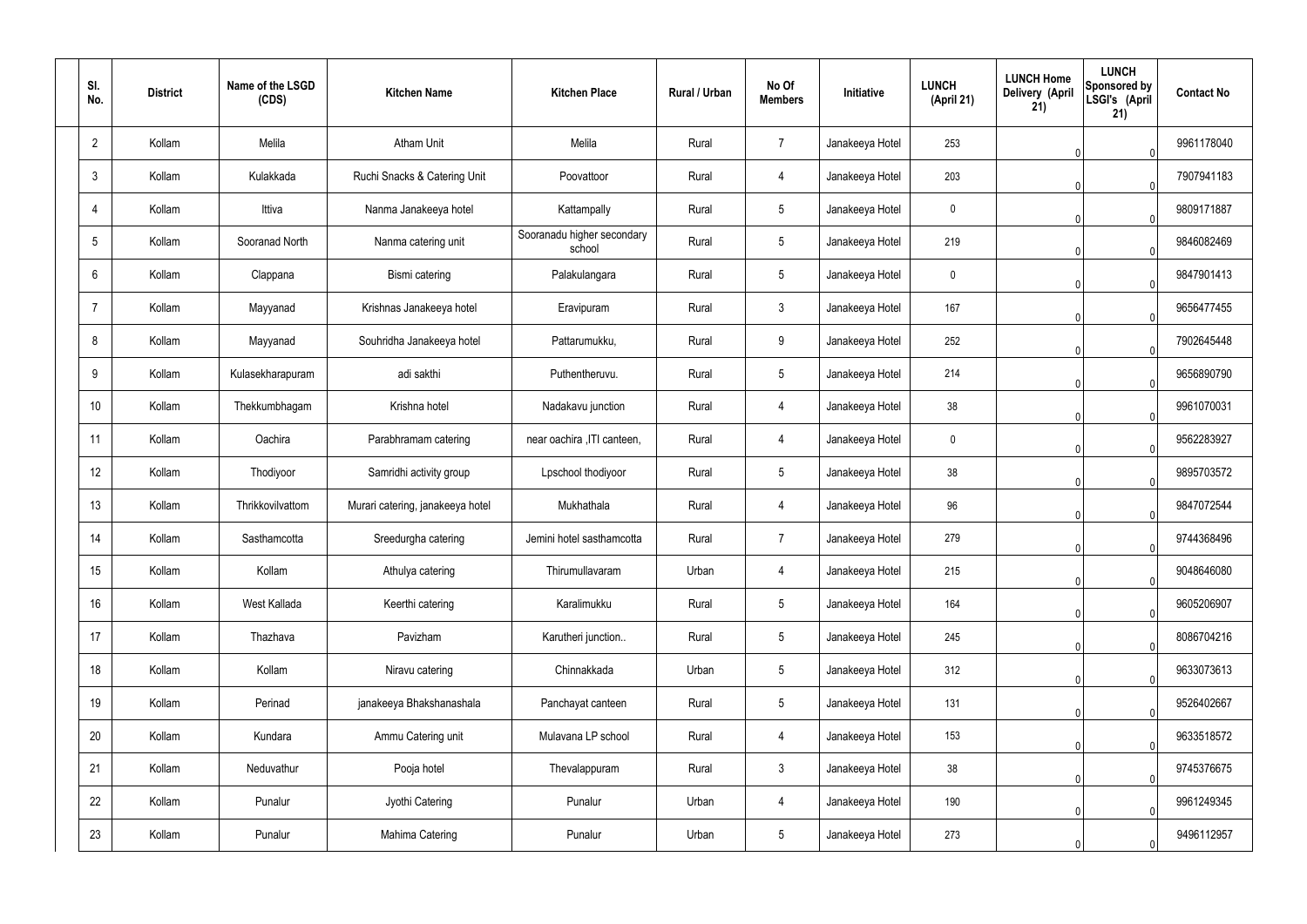|    | SI.<br>No. | <b>District</b> | Name of the LSGD<br>(CDS) | <b>Kitchen Name</b>      | <b>Kitchen Place</b>              | Rural / Urban | No Of<br><b>Members</b> | Initiative      | <b>LUNCH</b><br>(April 21) | <b>LUNCH Home</b><br>Delivery (April<br>21) | <b>LUNCH</b><br>Sponsored by<br>LSGI's (April<br>21) | <b>Contact No</b> |
|----|------------|-----------------|---------------------------|--------------------------|-----------------------------------|---------------|-------------------------|-----------------|----------------------------|---------------------------------------------|------------------------------------------------------|-------------------|
|    | 24         | Kollam          | Punalur                   | Safalyam Catering        | Punalur                           | Urban         | $5\phantom{.0}$         | Janakeeya Hotel | 341                        |                                             |                                                      | 9495476197        |
|    | 25         | Kollam          | Thrikkaruva               | Janakeeya Bhakshanashala | Thinavila Junction Kanjaveli      | Rural         | 4                       | Janakeeya Hotel | 87                         |                                             | $\Omega$                                             | 9645069880        |
|    | 26         | Kollam          | Chithara                  | AKG Janakeeya Hotel      | Kizhakkumbagom                    | Rural         | $5\phantom{.0}$         | Janakeeya Hotel | 136                        |                                             | $\Omega$                                             | 9495701987        |
|    | 27         | Kollam          | South Paravur             | Kshree janakeeya hotel   | Busstand , paravur                | Urban         | $5\overline{)}$         | Janakeeya Hotel | 160                        |                                             | -5                                                   | 8606179380        |
|    | 28         | Kollam          | Mynagappally              | Anugraha hotel           | Kadappa                           | Rural         | $5\overline{)}$         | Janakeeya Hotel | 238                        |                                             |                                                      | 9995085705        |
|    | 29         | Kollam          | Mandrothuruthu            | Janakeeya Bhakshanashala | Thoombummukham                    | Rural         | 4                       | Janakeeya Hotel | 80                         |                                             |                                                      | 9526648057        |
|    | 30         | Kollam          | Karungappally             | Bagya catering           | Muncipality                       | Urban         | 4                       | Janakeeya Hotel | $\mathbf 0$                |                                             |                                                      | 9947702130        |
|    | 31         | Kollam          | Kollam East               | Bharathlekshmi           | Vadakkevila                       | Urban         | $\mathbf{3}$            | Janakeeya Hotel | 335                        |                                             |                                                      | 9744300901        |
|    | 32         | Kollam          | Chavara                   | Harisree janakeya hotel  | Panchayath                        | Rural         | $\mathbf{3}$            | Janakeeya Hotel | 40                         |                                             |                                                      | 9995166343        |
|    | 33         | Kollam          | Pavithreswaram            | Kairali                  | Pavithreswaram                    | Rural         | 4                       | Janakeeya Hotel | 231                        |                                             |                                                      | 9605836414        |
|    | 34         | Kollam          | Veliyam                   | Kantharees               | Panchayathu building              | Rural         | $5\overline{)}$         | Janakeeya Hotel | 142                        |                                             |                                                      | 9562111715        |
|    | 35         | Kollam          | Velinalloor               | Quality Janakeeya hotel  | Alummod, Velinalloor              | Rural         | 4                       | Janakeeya Hotel | 115                        |                                             |                                                      | 9605896303        |
|    | 36         | Kollam          | Elamadu                   | Swaruma janakeeya hotel  | Near cooperative bank,<br>Elamadu | Rural         | $\mathbf{3}$            | Janakeeya Hotel | 215                        | ◡                                           | $\blacktriangleleft$                                 | 8129611321        |
|    | 37         | Kollam          | Kadakkal                  | Nanma janakeeya hotel    | Kadakkal                          | Rural         | 4                       | Janakeeya Hotel | 270                        |                                             | $\Omega$                                             | 9847936390        |
|    | 38         | Kollam          | Perayam                   | Janakeeya hotel          | Onambalam                         | Rural         | $\overline{4}$          | Janakeeya Hotel | $\mathbf 0$                |                                             | $\Omega$                                             | 9446855866        |
| 80 | 39         | Kollam          | Ezhukone                  | Ezhukone janakeeya hotel | Near panchayathu office           | Rural         | $5\phantom{.0}$         | Janakeeya Hotel | 195                        |                                             | $\mathbf 0$                                          | 8086757275        |
|    | 40         | Kollam          | Adichanalloor             | Ruchikkoottu             | Mylakkaadu                        | Rural         | $\overline{4}$          | Janakeeya Hotel | 91                         |                                             | $\Omega$                                             | 8136954461        |
|    | 41         | Kollam          | Poruvazhi                 | Amma janakeeya hotel     | Poruvaxhy                         | Rural         | $5\phantom{.0}$         | Janakeeya Hotel | 228                        |                                             | $\mathbf 0$                                          | 9656421272        |
|    | 42         | Kollam          | Nilamel                   | Vanitha Janakeeya Hotel  | Nilamel                           | Rural         | $\overline{4}$          | Janakeeya Hotel | $\mathbf 0$                |                                             | $\Omega$                                             | 9447407264        |
|    | 43         | Kollam          | Panmana                   | SV janakeeya hotel       | Kollaka CN junction               | Rural         | $\mathbf{3}$            | Janakeeya Hotel | 154                        |                                             | $\mathbf{0}$                                         | 8113020216        |
|    | 44         | Kollam          | Ummannoor                 | Thanal                   | Nellikunnam                       | Rural         | $\overline{4}$          | Janakeeya Hotel | 218                        |                                             | $\Omega$                                             | 9656194614        |
|    | 45         | Kollam          | Kulathupuzha              | Karunya Janakeeya Hotel  | Thinkal karikkam                  | Rural         | 4                       | Janakeeya Hotel | 160                        |                                             | $\Omega$                                             | 9048034267        |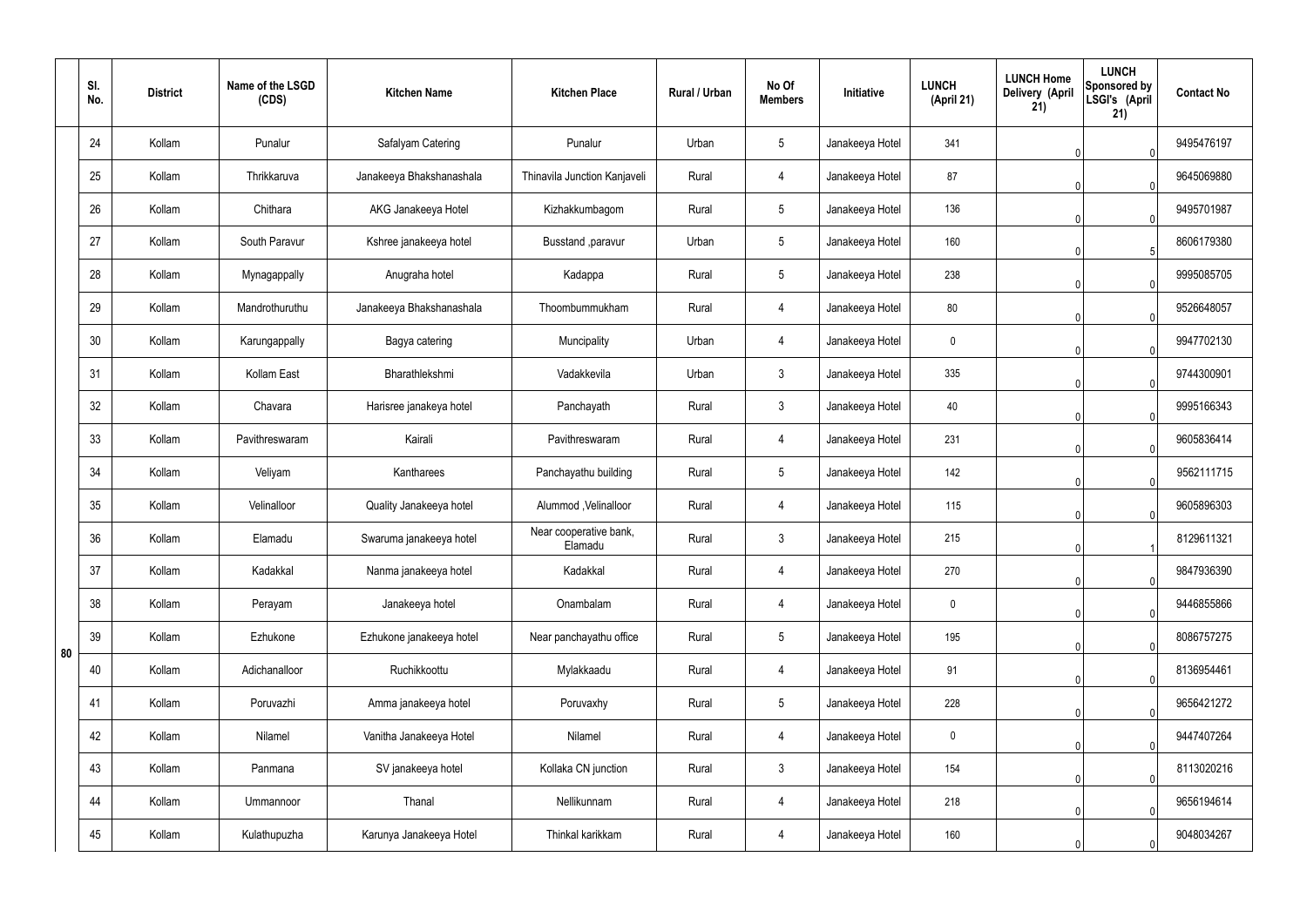| SI.<br>No. | <b>District</b> | Name of the LSGD<br>(CDS) | <b>Kitchen Name</b>                              | <b>Kitchen Place</b>                                 | Rural / Urban | No Of<br><b>Members</b> | Initiative      | <b>LUNCH</b><br>(April 21) | <b>LUNCH Home</b><br>Delivery (April<br>21) | <b>LUNCH</b><br>Sponsored by<br>LSGI's (April<br>21) | <b>Contact No</b> |
|------------|-----------------|---------------------------|--------------------------------------------------|------------------------------------------------------|---------------|-------------------------|-----------------|----------------------------|---------------------------------------------|------------------------------------------------------|-------------------|
| 46         | Kollam          | Kareepra                  | Kareepra janakeeya hotel                         | Panchayathu office junction                          | Rural         | $5\phantom{.0}$         | Janakeeya Hotel | $\mathbf 0$                |                                             |                                                      | 9656783244        |
| 47         | Kollam          | Piravanthur               | Thanima catering unit                            | Piravanthoor                                         | Rural         | $5\phantom{.0}$         | Janakeeya Hotel | 136                        |                                             |                                                      | 9207907284        |
| 48         | Kollam          | Karavaloor                | Sreelekshmi Janakeeya Hotel                      | Karavalur                                            | Rural         | $5\phantom{.0}$         | Janakeeya Hotel | 205                        |                                             | $\Omega$                                             | 9745719860        |
| 49         | Kollam          | Alayaman                  | Sreelakam Janakeeya Hotel                        | Karukone                                             | Rural         | $\overline{4}$          | Janakeeya Hotel | 207                        |                                             | $\Omega$                                             | 8592858448        |
| 50         | Kollam          | Kottarakkara              | Ruchi                                            | Kottarakkara christuraj hospital<br>hospital canteen | Urban         | $5\phantom{.0}$         | Janakeeya Hotel | 196                        |                                             | $\Omega$                                             | 9447997809        |
| 51         | Kollam          | Chirakkara                | Bhoomika Jh                                      | Bhajanamadam mukku                                   | Rural         | $5\phantom{.0}$         | Janakeeya Hotel | 158                        |                                             |                                                      | 9567024263        |
| 52         | Kollam          | Kalluvathukkal            | Deepam Jh                                        | Parippally                                           | Rural         | $\overline{4}$          | Janakeeya Hotel | $\mathbf 0$                |                                             |                                                      | 8593984144        |
| 53         | Kollam          | Chirakkara                | Niram Jh                                         | Vadakkemukku ,chirakkara                             | Rural         | $\overline{4}$          | Janakeeya Hotel | 181                        |                                             |                                                      | 9847286593        |
| 54         | Kollam          | Velinalloor               | Mathrika janakeeya hotel                         | Govt PHC canteen                                     | Rural         | $\overline{4}$          | Janakeeya Hotel | $\mathbf 0$                |                                             |                                                      | 7592859804        |
| 55         | Kollam          | East Kallada              | kudumbashree janakeeya hotel                     | marthandapuram                                       | Rural         | $5\phantom{.0}$         | Janakeeya Hotel | 239                        |                                             |                                                      | 9746964557        |
| 56         | Kollam          | Anchal                    | Malu janakeeya hotel                             | Anchal, Town ward                                    | Rural         | $\mathbf{3}$            | Janakeeya Hotel | 294                        |                                             |                                                      | 9656920091        |
| 57         | Kollam          | Kummil                    | Sreebhadra janakeeya hotel                       | Thachonam                                            | Rural         | $\mathfrak{Z}$          | Janakeeya Hotel | $\mathbf 0$                |                                             |                                                      | 9846327312        |
| 58         | Kollam          | Yeroor                    | Oottupura janakeeya hotel                        | yeroor                                               | Rural         | $6\phantom{.}$          | Janakeeya Hotel | 170                        |                                             | $\overline{0}$                                       | 9526031467        |
| 59         | Kollam          | Nedumpana                 | Samthripthy janakeeya hotel                      | Pallimon                                             | Rural         | $\overline{4}$          | Janakeeya Hotel | $\mathbf 0$                |                                             | $\Omega$                                             | 9539780119        |
| 60         | Kollam          | Kollam                    | Ishwarya janakeeya hotel                         | Near collectorate, Thevally<br>division              | Urban         | $\mathbf{3}$            | Janakeeya Hotel | 283                        |                                             | $\Omega$                                             | 8848893882        |
| 61         | Kollam          | Edamulakkal               | Sahya janakeeya hotel                            | Edamulackal                                          | Rural         | 4                       | Janakeeya Hotel | 154                        |                                             | $\Omega$                                             | 7025532998        |
| 62         | Kollam          | Mylom                     | Amrutha                                          | Inchakkadu                                           | Rural         | $5\phantom{.0}$         | Janakeeya Hotel | 165                        |                                             | $\cup$                                               | 9539780965        |
| 63         | Kollam          | Thevalakkara              | Kerala Janakeeya Hotel                           | Thevalakkara                                         | Rural         | $\mathbf{3}$            | Janakeeya Hotel | 30 <sub>2</sub>            |                                             | $\Omega$                                             | 9847291089        |
| 64         | Kollam          | Thalavoor                 | Kudumbasheree Nadan<br>Bhakshanashala            | Pidavoor                                             | Rural         | $\overline{4}$          | Janakeeya Hotel | 138                        |                                             | $\Omega$                                             | 9747324839        |
| 65         | Kollam          | Vilakkudy                 | vadhanam                                         | <b>KUNNICODU</b>                                     | Rural         | $5\phantom{.0}$         | Janakeeya Hotel | 157                        |                                             | $\Omega$                                             | 9526354689        |
| 66         | Kollam          | Poothakkulam              | Avani catering                                   | Poothakkulam gp                                      | Rural         | $\overline{4}$          | Janakeeya Hotel | 88                         |                                             | <sup>n</sup>                                         | 9562782082        |
| 67         | Kollam          | Pathanapuram              | Pathanapuram Grama Panchayath<br>Janakeeya Hotel | Pathanapuram                                         | Rural         | 4                       | Janakeeya Hotel | 98                         |                                             | $\Omega$                                             | 9061291033        |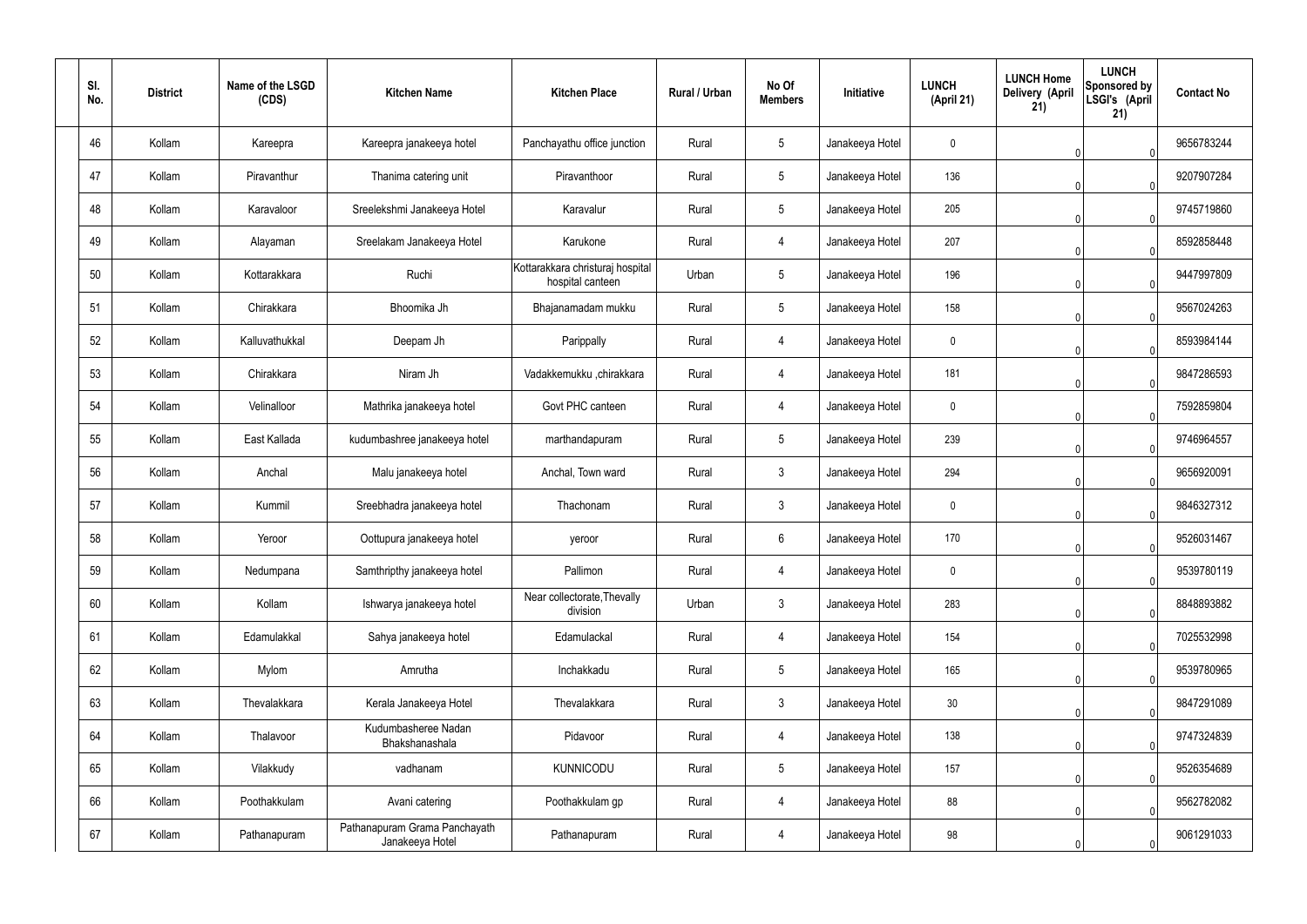|    | SI.<br>No.      | <b>District</b> | Name of the LSGD<br>(CDS) | <b>Kitchen Name</b>        | <b>Kitchen Place</b>      | <b>Rural / Urban</b> | No Of<br><b>Members</b> | Initiative      | <b>LUNCH</b><br>(April 21) | <b>LUNCH Home</b><br>Delivery (April<br>21) | <b>LUNCH</b><br>Sponsored by<br>LSGI's (April<br>21) | <b>Contact No</b> |
|----|-----------------|-----------------|---------------------------|----------------------------|---------------------------|----------------------|-------------------------|-----------------|----------------------------|---------------------------------------------|------------------------------------------------------|-------------------|
|    | 68              | Kollam          | Chadayamangalam           | Real janakeeya hotel       | Chadayamangalam           | Rural                | $\mathbf{3}$            | Janakeeya Hotel | 70                         |                                             | $\Omega$                                             | 9562123039        |
|    | 69              | Kollam          | Elampalloor               | Kalavara janakeeya hotel   | Ashupathri mukku, Kundara | Rural                | $5\phantom{.0}$         | Janakeeya Hotel | 410                        |                                             | $\Omega$                                             | 8943182967        |
|    | 70              | Kollam          | Kottamkara                | Ishwarya janakeeya hotel   | Keralapuram               | Rural                | $5\phantom{.0}$         | Janakeeya Hotel | $\mathbf 0$                |                                             | $\Omega$                                             | 9747765979        |
|    | 71              | Kollam          | Vettikavala               | Nanma                      | Vettikkavala              | Rural                | $\mathbf{3}$            | Janakeeya Hotel | 193                        |                                             | $\Omega$                                             | 9645070430        |
|    | 72              | Kollam          | Pooyappally               | Anaswara janakeeya hotel   | Maruthamanpally           | Rural                | $5\phantom{.0}$         | Janakeeya Hotel | 189                        |                                             |                                                      | 9947289476        |
|    | 73              | Kollam          | Thenmala                  | Nanma janakeeya hotel      | Thennala                  | Rural                | 4                       | Janakeeya Hotel | 270                        |                                             |                                                      | 9446274943        |
|    | 74              | Kollam          | Pattazhi                  | Suprabhatham Catering Unit | pattazhy                  | Rural                | $\overline{4}$          | Janakeeya Hotel | 71                         |                                             |                                                      | 9495195796        |
|    | 75              | Kollam          | Neendakara                | Darshana Janakeeya Hotel   | Puthenthura Junction      | Rural                | $\mathbf{3}$            | Janakeeya Hotel | 210                        |                                             |                                                      | 9633106463        |
|    | 76              | Kollam          | Clappana                  | Vijayasree                 | Near alumpeedika junction | Rural                | $5\phantom{.0}$         | Janakeeya Hotel | 120                        |                                             |                                                      | 9567797660        |
|    | 77              | Kollam          | Sooranad South            | Akshaya janakeeya hotel    | Patharam                  | Rural                | 4                       | Janakeeya Hotel | 270                        |                                             |                                                      | 9746919825        |
|    | 78              | Kollam          | Edamulakkal               | Deepam janakeeya hotel     | Edamulackal               | Rural                | $\mathbf{3}$            | Janakeeya Hotel | 277                        |                                             | $\Omega$                                             | 9400684494        |
|    | 79              | Kollam          | Aryankavu                 | Sevana janakeeya hotel     | Kazhuthurutty             | Rural                | $\mathbf{3}$            | Janakeeya Hotel | 167                        |                                             | $\Omega$                                             | 8921381398        |
|    | 80              | Kollam          | Pattazhi Vadakkekara      | Annapoorna                 | Kaduvathode               | Rural                | 4                       | Janakeeya Hotel | 110                        | v.                                          | 0                                                    | 7561013776        |
|    | 81              | Kollam          | Kulasekharapuram          | Vinayaka                   | Puthiyakav                | Rural                | $\overline{4}$          | Janakeeya Hotel | 238                        |                                             | $\mathbf 0$                                          | 9947499053        |
|    | 82              | Kollam          | Kunnathur                 | sudha's Janakeeya Hotel    | kunnathur                 | Rural                | $6\overline{6}$         | Janakeeya Hotel | 278                        |                                             | $\overline{0}$                                       | 9496270029        |
| 82 |                 |                 |                           |                            |                           |                      | 358                     |                 | 12926                      | $\bullet$                                   | 6                                                    |                   |
|    |                 | Kottayam        | Akalakkunnam              | Navaruchi                  | Chengalam                 | Rural                | $5\phantom{.0}$         | Janakeeya Hotel | 157                        | $\mathbf 0$                                 | $\mathbf 0$                                          | 9188362235        |
|    | $\overline{2}$  | kottayam        | Akalakunnam               | Janakeeya Hotel            | Akalakunnam               | Rural                | $5\phantom{.0}$         | Janakeeya Hotel | 168                        | $\mathbf 0$                                 | $\mathbf 0$                                          | 8086245950        |
|    | $\mathfrak{Z}$  | Kottayam        | Arpookkara                | Niravu                     | <b>Medical College</b>    | Rural                | 8                       | Janakeeya Hotel | 180                        | $\mathbf 0$                                 | $\mathbf 0$                                          | 9744719092        |
|    | 4               | Kottayam        | Arpookkara                | Ruchi Janakeeya Hotel      | Kaippuzha mutt            | Rural                | $\overline{4}$          | Janakeeya Hotel | $\pmb{0}$                  | $\mathbf 0$                                 | $\mathbf 0$                                          | 9847147156        |
|    | $5\phantom{.0}$ | Kottayam        | Athirampuzha              | Hannas                     | Mannanam                  | Rural                | $\overline{4}$          | Janakeeya Hotel | 82                         | $\mathbf 0$                                 | $\mathbf 0$                                          | 9496136682        |
|    | $6\phantom{.}$  | Kottayam        | Ayarkunnam                | Panchami Unit              | Near PHC Ayarkunnam       | Rural                | $5\overline{)}$         | Janakeeya Hotel | $\boldsymbol{0}$           | $\mathbf 0$                                 | $\mathbf 0$                                          | 9744560994        |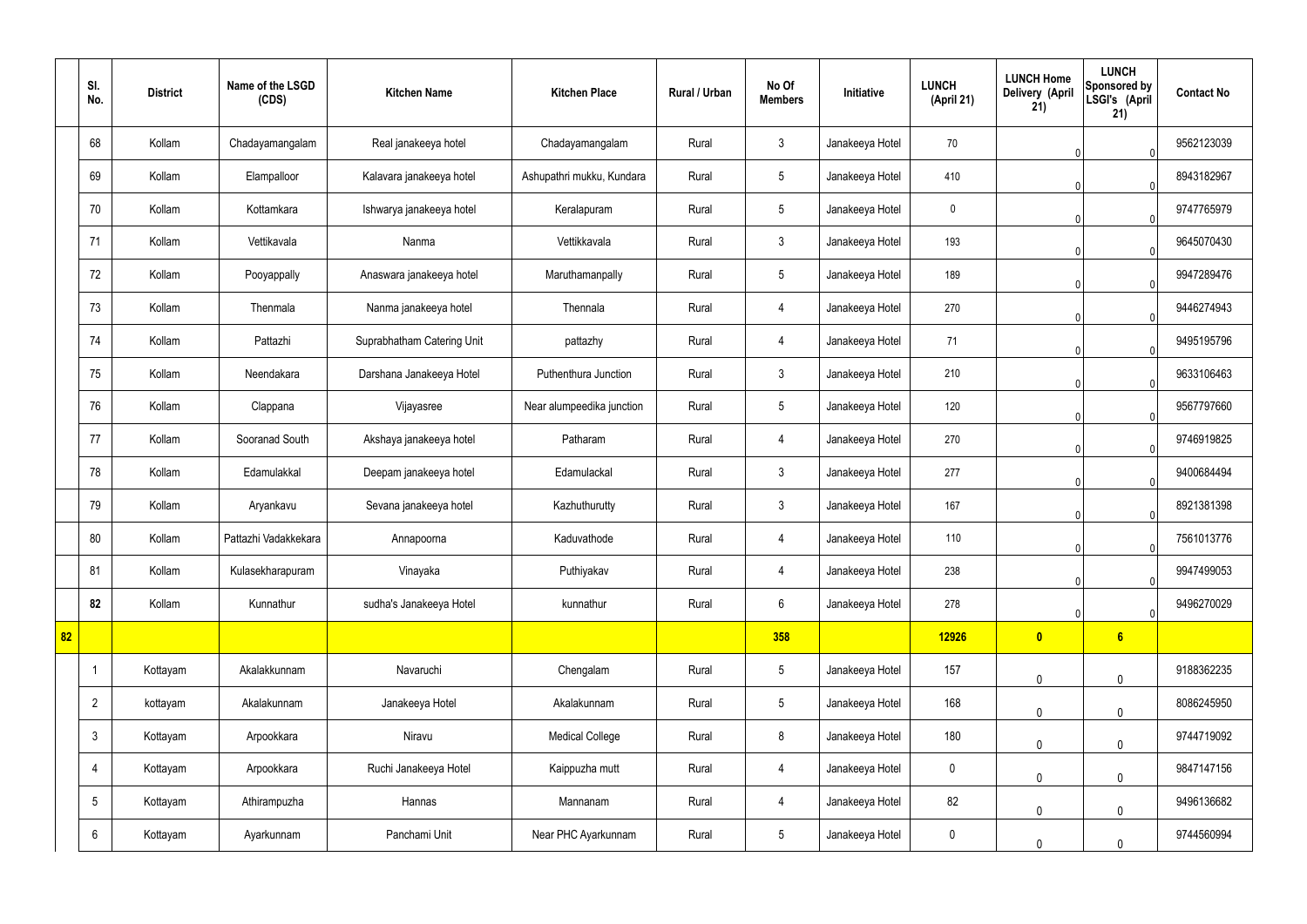| SI.<br>No. | <b>District</b> | Name of the LSGD<br>(CDS) | <b>Kitchen Name</b>             | <b>Kitchen Place</b>                   | Rural / Urban | No Of<br><b>Members</b> | Initiative      | <b>LUNCH</b><br>(April 21) | <b>LUNCH Home</b><br>Delivery (April<br>21) | <b>LUNCH</b><br>Sponsored by<br>LSGI's (April<br>21) | <b>Contact No</b> |
|------------|-----------------|---------------------------|---------------------------------|----------------------------------------|---------------|-------------------------|-----------------|----------------------------|---------------------------------------------|------------------------------------------------------|-------------------|
| 7          | Kottayam        | Aymanam                   | Bisiya                          | Aymanam panchayath hall                | Rural         | $\mathbf{3}$            | Janakeeya Hotel | 23                         | 0                                           | $\mathbf 0$                                          | 9544560606        |
| 8          | Kottayam        | Bharananganam             | Kudumbshree nadan bhakshanasala | Bharananganam                          | Rural         | $\mathbf{3}$            | Janakeeya Hotel | 164                        | 0                                           | $\mathbf 0$                                          | 8113827680        |
| 9          | Kottayam        | Changanassery             | Janakeeya Hotel                 | Near Railway station                   | Urban         | $\mathbf{3}$            | Janakeeya Hotel | 345                        | $\mathbf{0}$                                | $\mathbf 0$                                          | 7560866821        |
| 10         | Kottayam        | Chemp                     | Thanima                         | Chemp                                  | Rural         | $\overline{4}$          | Janakeeya Hotel | 0                          | 0                                           | $\mathbf 0$                                          | 9809940907        |
| 11         | Kottayam        | Chirakkadav               | <b>Udaya Catering Unit</b>      | Mahatma Gandhi Town Hall,<br>Ponkunnam | Rural         | $5\overline{)}$         | Janakeeya Hotel | 158                        | $\mathbf{0}$                                | $\mathbf 0$                                          | 6282479410        |
| 12         | Kottayam        | Chirakkadav               | Sargam                          | Thekkethu Kavala                       | Rural         | $\mathbf{3}$            | Janakeeya Hotel | 49                         | 0                                           | $\pmb{0}$                                            | 9656087110        |
| 13         | Kottayam        | Elikulam                  | Janakeeya Hotel Elikkulam       | Manchakuzhy                            | Rural         | $\mathbf{3}$            | Janakeeya Hotel | 128                        | $\mathbf{0}$                                | $\mathbf 0$                                          | 9074768314        |
| 14         | Kottayam        | Erumeli                   | Janakeeya Hotel Erumeli         | Erumeli                                | Rural         | $\overline{4}$          | Janakeeya Hotel | 106                        | 0                                           | $\mathbf 0$                                          | 8078201554        |
| 15         | Kottayam        | Ettumanoor                | Gramashree cafe kudumbasree     | Nandanam auditorium,<br>Ettumanoor     | Urban         | $5\overline{)}$         | Janakeeya Hotel | 176                        | $\mathbf 0$                                 | $\mathbf 0$                                          | 9847334071        |
| 16         | Kottayam        | Kadanad                   | Thanal catering                 | Kadanad                                | Rural         | $5\phantom{.0}$         | Janakeeya Hotel | 95                         | 0                                           | $\mathbf 0$                                          | 9048099040        |
| 17         | Kottayam        | Kadaplamattam             | Salt &pepper                    | Near Kadaplamattom CDS                 | Rural         | 4                       | Janakeeya Hotel | 39                         | 0                                           | $\mathbf 0$                                          | 9645400860        |
| 18         | Kottayam        | Kadaplamattam             | Kadaplamattam Janakeeya Hotel   | Vayala                                 | Rural         | 4                       | Janakeeya Hotel | 79                         | 0                                           | $\mathbf 0$                                          | 9446804954        |
| 19         | Kottayam        | Kaduthuruthy              | Janakeeya Hotel                 | Panchayath premise                     | Rural         | $6\phantom{.}6$         | Janakeeya Hotel | 117                        | $\mathbf 0$                                 | $\overline{0}$                                       | 9847166464        |
| 20         | Kottayam        | Kallara                   | Vasuki Janakeeya hotel          | Kallara                                | Rural         | $\mathbf{3}$            | Janakeeya Hotel | 110                        | 0                                           | $\mathbf 0$                                          | 9846103478        |
| 21         | Kottayam        | Kanakkari                 | Jesus                           | Pattithanam                            | Rural         | $5\phantom{.0}$         | Janakeeya Hotel | 166                        | 0                                           | $\mathbf 0$                                          | 9447192439        |
| 22         | Kottayam        | Kangazha                  | Sulabha                         | Pathanadu                              | Rural         | $5\phantom{.0}$         | Janakeeya Hotel | 92                         | 0                                           | $\mathbf 0$                                          | 9847438293        |
| 23         | Kottayam        | Kanjirapally              | Vanitha canteen                 | Panchayath premise                     | Rural         | $\mathbf{3}$            | Janakeeya Hotel | 123                        | $\mathsf{0}$                                | $\mathbf 0$                                          | 9605391868        |
| 24         | Kottayam        | Karoor                    | Unarvu janakeeya hotel          | Valavoor                               | Rural         | $5\overline{)}$         | Janakeeya Hotel | 115                        | $\mathsf{0}$                                | $\mathbf 0$                                          | 8304903250        |
| 25         | Kottayam        | Karukachal                | <b>Sukrutham Catering Unit</b>  | Karukachal                             | Rural         | $5\phantom{.0}$         | Janakeeya Hotel | 76                         | $\mathsf{0}$                                | $\mathbf 0$                                          | 9847766843        |
| 26         | Kottayam        | Kidangoor                 | Janakeeya hotel                 | Kidangoor Panchayath                   | Rural         | $\mathbf{3}$            | Janakeeya Hotel | 156                        | 0                                           | $\mathbf 0$                                          | 9048080292        |
| 27         | Kottayam        | Kooroppada                | Achus Janakeeya Hotel           | Panchayath                             | Rural         | $\mathfrak{Z}$          | Janakeeya Hotel | 106                        | $\mathbf 0$                                 | $\mathbf 0$                                          | 9778121989        |
| 28         | Kottayam        | Koottickal                | Janakeeya hotel                 | Koottickal                             | Rural         | $5\phantom{.0}$         | Janakeeya Hotel | 109                        | 0                                           | $\mathbf 0$                                          | 9645219929        |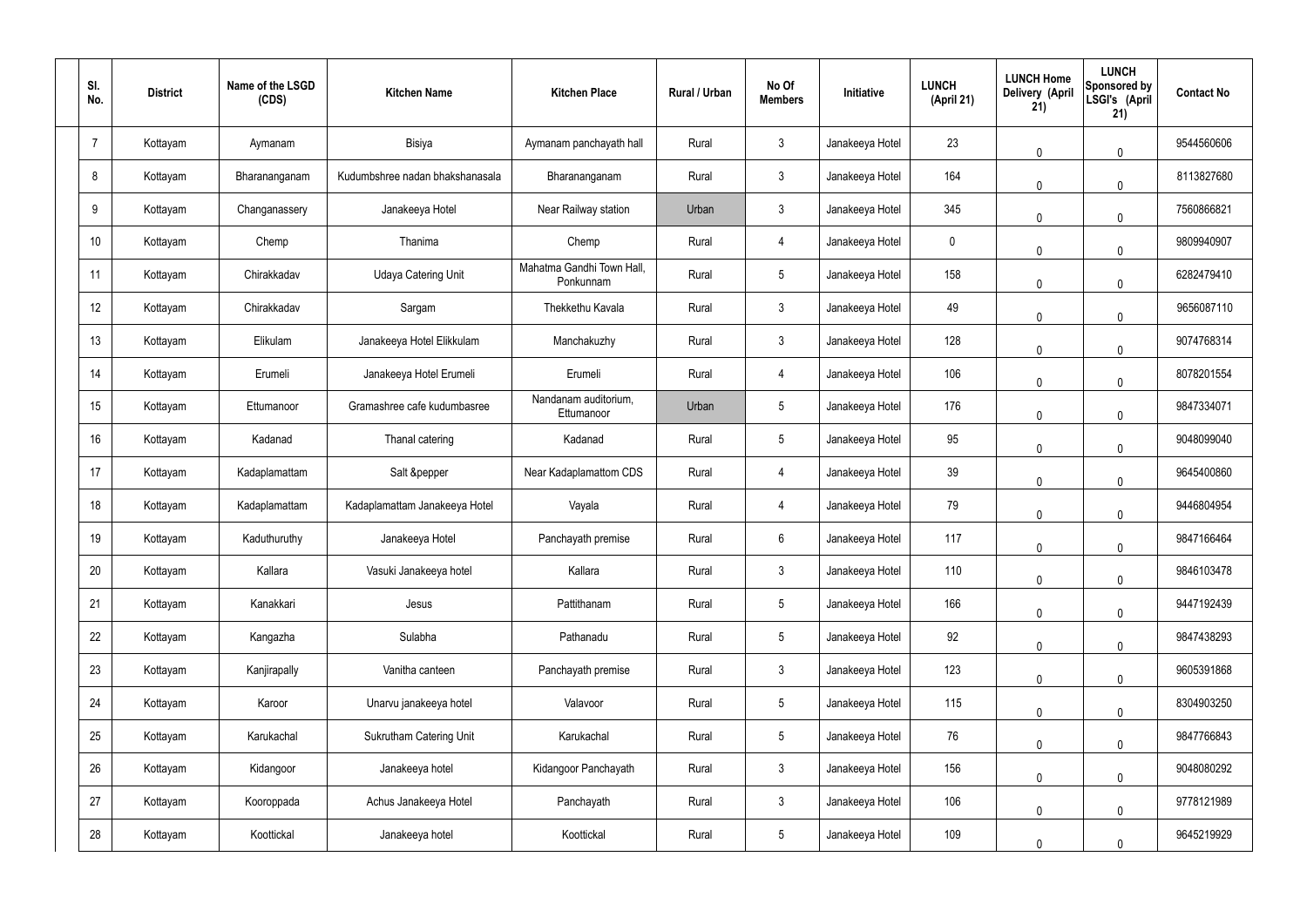|    | SI.<br>No. | <b>District</b> | Name of the LSGD<br>(CDS) | <b>Kitchen Name</b>             | <b>Kitchen Place</b>           | Rural / Urban | No Of<br><b>Members</b> | Initiative      | <b>LUNCH</b><br>(April 21) | <b>LUNCH Home</b><br>Delivery (April<br>21) | <b>LUNCH</b><br>Sponsored by<br>LSGI's (April<br>21) | <b>Contact No</b> |
|----|------------|-----------------|---------------------------|---------------------------------|--------------------------------|---------------|-------------------------|-----------------|----------------------------|---------------------------------------------|------------------------------------------------------|-------------------|
|    | 29         | Kottayam        | Koruthodu                 | Koruthodu Janakeeya Hotel       | Koruthodu                      | Rural         | $6\overline{6}$         | Janakeeya Hotel | 107                        | $\mathbf 0$                                 | $\mathbf 0$                                          | 7510770418        |
|    | 30         | Kottayam        | KottayamNorth             | Alfa Canteen                    | Municipality Kottayam          | Urban         | $5\phantom{.0}$         | Janakeeya Hotel | 111                        | $\mathbf 0$                                 | $\mathbf 0$                                          | 9846571923        |
|    | 31         | Kottayam        | KottayamNorth             | Kerala cafe janakeeya hotel     | Choottuveli                    | Urban         | $\mathbf{3}$            | Janakeeya Hotel | 395                        | $\mathbf 0$                                 | $\mathbf 0$                                          | 8129337294        |
|    | 32         | Kottayam        | KottayamNorth             | Maria Janakeeya Hotel           | Chungam                        | Urban         | $5\phantom{.0}$         | Janakeeya Hotel | 256                        | $\mathbf 0$                                 | $\mathbf 0$                                          | 9744843928        |
|    | 33         | Kottayam        | Kuravilangadu             | kudumbashree janakeeya hotel    | kuravilangady by pass junction | Rural         | $5\phantom{.0}$         | Janakeeya Hotel | 230                        | $\mathbf 0$                                 | $\mathbf 0$                                          | 7559022364        |
|    | 34         | Kottayam        | Kurichi                   | <b>Swad Catering</b>            | Cheruvelippadi                 | Rural         | 4                       | Janakeeya Hotel | 308                        | $\mathbf 0$                                 | $\mathbf 0$                                          | 9847891917        |
|    | 35         | Kottayam        | Madappally                | SR catering                     | Mammoodu                       | Rural         | $\mathbf{3}$            | Janakeeya Hotel | $\mathbf 0$                | $\mathbf 0$                                 | $\mathbf 0$                                          | 9747702203        |
|    | 36         | Kottayam        | Manimala                  | Vanitha canteen                 | Manimala                       | Rural         | $\mathbf{3}$            | Janakeeya Hotel | 114                        | $\mathbf 0$                                 | $\mathbf 0$                                          | 9946318069        |
|    | 37         | Kottayam        | Manjoor                   | Oruma catering unit             | Kuruppanthara                  | Rural         | $5\phantom{.0}$         | Janakeeya Hotel | 151                        | 70                                          | $\mathbf 0$                                          | 9349189590        |
|    | 38         | Kottayam        | Marangattupilly           | Marangattupilly Janakeeya Hotel | Marangattupilly                | Rural         | 4                       | Janakeeya Hotel | 142                        | $\mathbf 0$                                 | $\pmb{0}$                                            | 9544416772        |
|    | 39         | Kottayam        | Maravanthuruth            | Changathi                       | Maravanthuruth                 | Rural         | 4                       | Janakeeya Hotel | 75                         | $\mathbf 0$                                 | $\mathbf 0$                                          | 9744598169        |
|    | 40         | Kottayam        | Meenachil                 | Akshaya Janakeeya hotel         | Idamattam                      | Rural         | 4                       | Janakeeya Hotel | 134                        | $\pmb{0}$                                   |                                                      | 9747190979        |
|    | 41         | Kottayam        | Meenachil                 | Archana janakeeya Hotel         | Paika                          | Rural         | $5\overline{)}$         | Janakeeya Hotel | 183                        | $\mathbf 0$                                 | 0                                                    | 9048759539        |
| 82 | 42         | Kottayam        | Meenadom                  | Nainus                          | Meenadom                       | Rural         | $\mathbf{3}$            | Janakeeya Hotel | 75                         | $\mathbf 0$                                 | $\mathbf 0$                                          | 9539752801        |
|    | 43         | Kottayam        | Melukavu                  | Seenayi Cafe centre             | Melukavumattam                 | Rural         | $5\phantom{.0}$         | Janakeeya Hotel | $\mathbf 0$                | $\mathbf 0$                                 | $\mathbf 0$                                          | 9744546703        |
|    | 44         | Kottayam        | Moonnilav                 | Aiswarya                        | Moonnilav                      | Rural         | $\mathbf{3}$            | Janakeeya Hotel | 187                        | $\mathbf 0$                                 | $\mathbf 0$                                          | 8281227689        |
|    | 45         | Kottayam        | Mulakkulam                | Janakeeya Hotel                 | Moorkkattilpadi                | Rural         | $\overline{4}$          | Janakeeya Hotel | 117                        | $\mathbf 0$                                 | $\mathbf 0$                                          | 9747856382        |
|    | 46         | Kottayam        | Mundakkayam               | Janakeeya Hotel Mundakkayam     | Mundakkayam                    | Rural         | $6\overline{6}$         | Janakeeya Hotel | 128                        | $\mathbf 0$                                 | $\mathbf 0$                                          | 9495314979        |
|    | 47         | Kottayam        | Nedumkunnam               | Nanma Kudumbashree Unit         | Nedumkunnam                    | Rural         | $5\phantom{.0}$         | Janakeeya Hotel | 40                         | $\mathbf 0$                                 | $\overline{2}$                                       | 7306791612        |
|    | 48         | Kottayam        | Neendoor                  | Gruhasree ME Unit               | Panchayath                     | Rural         | $\mathbf{3}$            | Janakeeya Hotel | 72                         | $\mathbf 0$                                 | $\mathbf 0$                                          | 9847756958        |
|    | 49         | Kottayam        | Njeezhoor                 | Annapoorna Janakeeya Hotel      | Panchayath                     | Rural         | $\overline{4}$          | Janakeeya Hotel | 88                         | $\mathbf 0$                                 | $\mathbf 0$                                          | 9745246839        |
|    | 50         | Kottayam        | Pala                      | Angel Janakeeya Hotel           | Pala Municipality              | Urban         | 4                       | Janakeeya Hotel | 217                        | 0                                           | $\mathbf 0$                                          | 9745963125        |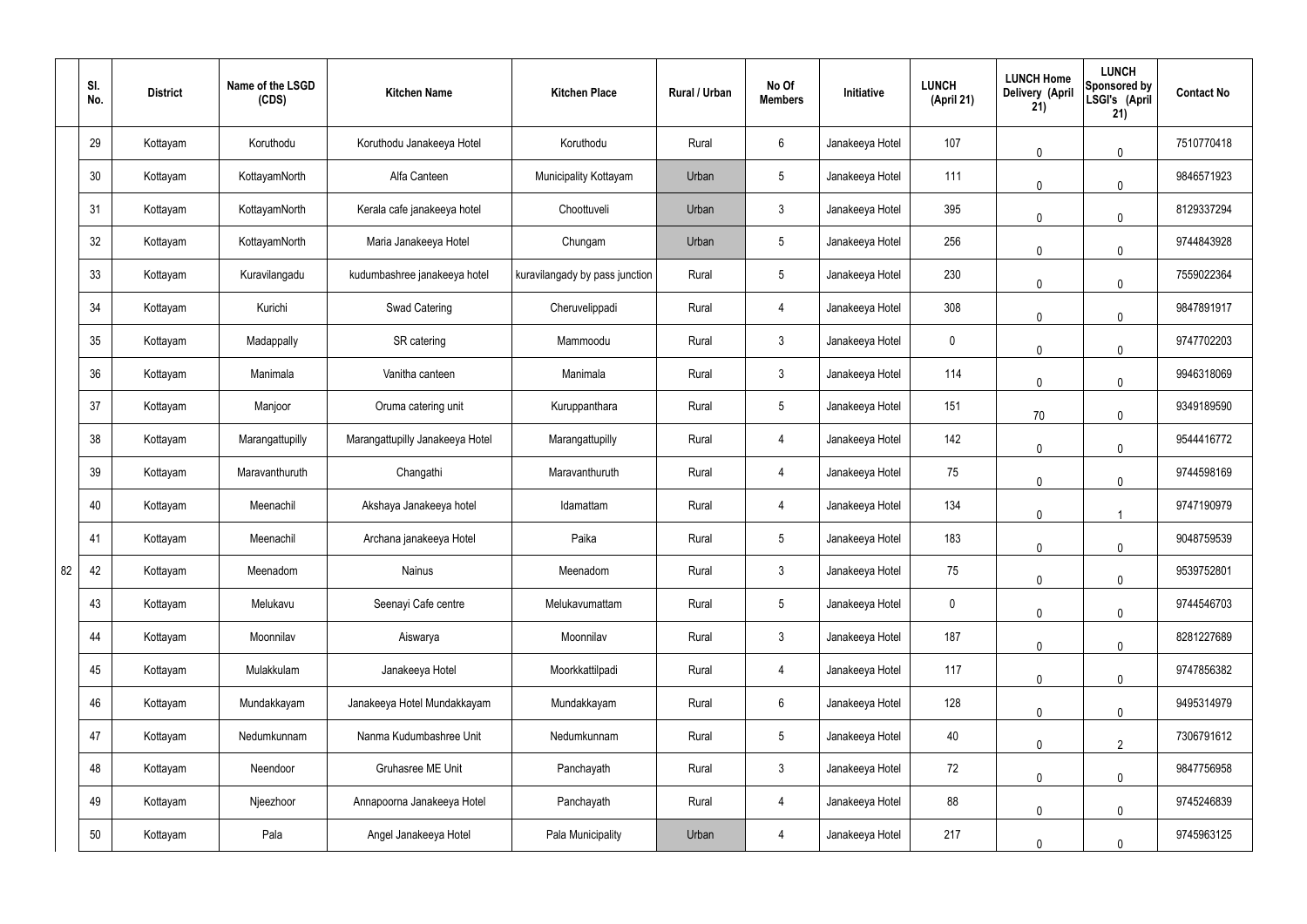| SI.<br>No. | <b>District</b> | Name of the LSGD<br>(CDS) | <b>Kitchen Name</b>          | <b>Kitchen Place</b>     | Rural / Urban | No Of<br><b>Members</b> | Initiative      | <b>LUNCH</b><br>(April 21) | <b>LUNCH Home</b><br><b>Delivery (April</b><br>21) | <b>LUNCH</b><br>Sponsored by<br>LSGI's (April<br>21) | <b>Contact No</b> |
|------------|-----------------|---------------------------|------------------------------|--------------------------|---------------|-------------------------|-----------------|----------------------------|----------------------------------------------------|------------------------------------------------------|-------------------|
| 51         | Kottayam        | Pala                      | Harithasree catering         | Chethimattam             | Urban         | $\sqrt{5}$              | Janakeeya Hotel | 233                        | $\mathbf 0$                                        | $\mathbf 0$                                          | 9895154240        |
| 52         | Kottayam        | Pallickathodu             | Sangeetha                    | Pallickathodu Bus stand  | Rural         | $\mathbf{3}$            | Janakeeya Hotel | 92                         | $\mathbf 0$                                        | $\mathbf 0$                                          | 9633814381        |
| 53         | Kottayam        | Pampady                   | Thrupthi                     | Pampady Town             | Rural         | $5\phantom{.0}$         | Janakeeya Hotel | 0                          | $\mathbf 0$                                        | $\mathbf 0$                                          | 9633013622        |
| 54         | Kottayam        | Panachikkadu              | Ruchi Canteen                | Paruthumpara             | Rural         | $5\phantom{.0}$         | Janakeeya Hotel | 145                        | $\mathbf 0$                                        | $\mathbf 0$                                          | 9656411494        |
| 55         | Kottayam        | Parathodu                 | Janakeeya Hotel Parathodu    | Panchayath               | Rural         | 4                       | Janakeeya Hotel | 265                        | $\mathbf 0$                                        | $\mathbf 0$                                          | 7907455541        |
| 56         | Kottayam        | Paippadu                  | Thejus                       | Paippadu                 | Rural         | $5\phantom{.0}$         | Janakeeya Hotel | 272                        | $\mathbf 0$                                        | $\mathbf 0$                                          | 7034621426        |
| 57         | Kottayam        | Poonjar                   | Haritham                     | Poonjar                  | Rural         | $5\phantom{.0}$         | Janakeeya Hotel | 147                        | $\mathbf 0$                                        | $\mathbf 0$                                          | 9495235348        |
| 58         | Kottayam        | poonjar south             | Sowbhagya Janakeeya Hotel    | poonjar south            | Rural         | $\overline{4}$          | Janakeeya Hotel | 189                        | $\mathbf 0$                                        | $\mathbf 0$                                          | 9495151799        |
| 59         | Kottayam        | Puthuppalli               | Ammaveedu                    | Puthuppally bus stand    | Rural         | $5\phantom{.0}$         | Janakeeya Hotel | 198                        | $\mathbf 0$                                        | $\mathbf 0$                                          | 9947156548        |
| 60         | Kottayam        | Ramapuram                 | Ruchi                        | Ramapuram                | Rural         | $\overline{4}$          | Janakeeya Hotel | 168                        | 34                                                 | $\mathbf 0$                                          | 9495107277        |
| 61         | Kottayam        | T.V.Puram                 | Vijaya Janakeeya Hotel       | TV Puram                 | Rural         | $\mathbf{3}$            | Janakeeya Hotel | $\mathbf 0$                | $\mathbf 0$                                        | $\mathbf 0$                                          | 9847614136        |
| 62         | Kottayam        | Teekkoy                   | Kairali                      | Vagamattom, Kallambhagam | Rural         | $\mathbf{3}$            | Janakeeya Hotel | 186                        | $\pmb{0}$                                          | $\mathbf 0$                                          | 7025702768        |
| 63         | Kottayam        | Thalanad                  | Nanma                        | Muttambhagam Kavala      | Rural         | $\mathbf{3}$            | Janakeeya Hotel | $\mathbf 0$                | $\pmb{0}$                                          | $\mathbf 0$                                          | 9961289547        |
| 64         | Kottayam        | Thalappalam               | Ameya                        | Thalappalam              | Rural         | $\overline{4}$          | Janakeeya Hotel | 170                        | $\mathbf 0$                                        | $\pmb{0}$                                            | 7025932626        |
| 65         | Kottayam        | Thalayolaparambu          | kudumbashree janakeeya hotel | Thalayolaparambu         | Rural         | $\mathbf{3}$            | Janakeeya Hotel | 99                         | $\mathbf 0$                                        | $\mathbf 0$                                          | 7994830570        |
| 66         | Kottayam        | Thidanadu                 | Janani                       | Chemmlamattam            | Rural         | $6\overline{6}$         | Janakeeya Hotel | 136                        | $\mathbf 0$                                        | 0\$                                                  | 9562695545        |
| 67         | Kottayam        | Thidanadu                 | Krishna                      | Near Panchayath          | Rural         | $\overline{4}$          | Janakeeya Hotel | 207                        | $\mathbf 0$                                        | $\mathbf 0$                                          | 9605565960        |
| 68         | Kottayam        | Thiruvarppu               | Sreeparvathy food products   | Illickal                 | Rural         | $\mathbf{3}$            | Janakeeya Hotel | 143                        | $\mathbf 0$                                        | $\mathbf 0$                                          | 9747289846        |
| 69         | Kottayam        | Thrikkodithanam           | Swanthanam                   | Thrikkodithanam          | Rural         | $5\phantom{.0}$         | Janakeeya Hotel | 67                         | $\mathbf 0$                                        | $\mathbf 0$                                          | 7902729237        |
| 70         | Kottayam        | Udayanapuram              | Uppum Mulakum                | Nerekadavu               | Rural         | $\mathbf{3}$            | Janakeeya Hotel | 82                         | $\mathbf 0$                                        | $\mathbf 0$                                          | 8111850728        |
| 71         | Kottayam        | Udayanapuram              | Aiswarya Activity Group      | Vaikom Block Panchayath  | Rural         | $5\phantom{.0}$         | Janakeeya Hotel | 97                         | $\mathbf 0$                                        | $\mathbf 0$                                          | 9847437286        |
| 72         | Kottayam        | Uzhavoor                  | Uzhavoor Janakeeya Hotel     | Uzhavoor Town            | Rural         | $\,8\,$                 | Janakeeya Hotel | 243                        | $\mathbf 0$                                        | $\mathbf 0$                                          | 9746074266        |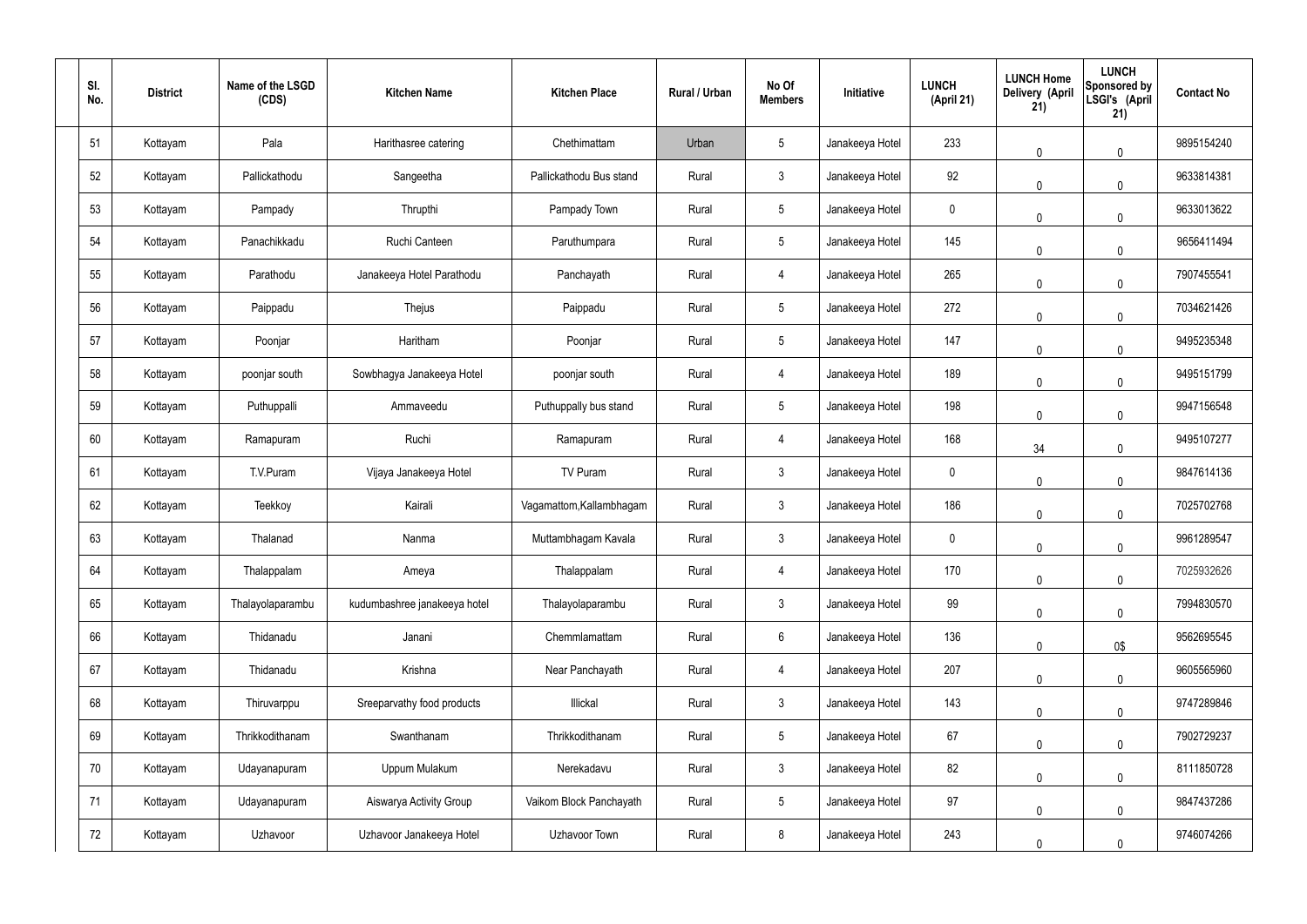|    | SI.<br>No.      | <b>District</b> | Name of the LSGD<br>(CDS) | <b>Kitchen Name</b>                                      | <b>Kitchen Place</b>                        | Rural / Urban | No Of<br><b>Members</b> | Initiative      | <b>LUNCH</b><br>(April 21) | <b>LUNCH Home</b><br>Delivery (April<br>21) | <b>LUNCH</b><br>Sponsored by<br>LSGI's (April<br>21) | <b>Contact No</b> |
|----|-----------------|-----------------|---------------------------|----------------------------------------------------------|---------------------------------------------|---------------|-------------------------|-----------------|----------------------------|---------------------------------------------|------------------------------------------------------|-------------------|
|    | 73              | Kottayam        | Vaikom                    | <b>Chanees Eats</b>                                      | Chalapparambu                               | Urban         | 4                       | Janakeeya Hotel | 120                        | $\mathbf 0$                                 | $\mathbf 0$                                          | 9446467389        |
|    | 74              | Kottayam        | Vakathanam                | Padheyam                                                 | Njaliakuzhi                                 | Rural         | $6\overline{6}$         | Janakeeya Hotel | 245                        | $\mathbf 0$                                 | $\mathbf 0$                                          | 9495010073        |
|    | 75              | Kottayam        | Vazhappally               | Udayam                                                   | Vazhappally                                 | Rural         | $\overline{4}$          | Janakeeya Hotel | 287                        | $\mathbf 0$                                 | $\mathbf 0$                                          | 9562267564        |
|    | 76              | Kottayam        | Vazhoor                   | Kudumbashree Canteen Unit At<br>Vazhoor Grama Panchayath | Vazhoor Grama Panchayath<br><b>Building</b> | Rural         | $5\phantom{.0}$         | Janakeeya Hotel | 150                        | $\mathbf 0$                                 | $\mathbf 0$                                          | 9544717796        |
|    | 77              | Kottayam        | Vazhoor                   | New India                                                | Nedumavu                                    | Rural         | $\mathbf{3}$            | Janakeeya Hotel | $\pmb{0}$                  | $\mathbf 0$                                 | $\mathbf 0$                                          | 9744581242        |
|    | 78              | Kottayam        | Vechoor                   | <b>Treeland Annapoorna</b>                               | <b>Bund Road</b>                            | Rural         | $\mathbf{3}$            | Janakeeya Hotel | $\pmb{0}$                  | $\mathbf 0$                                 | $\mathbf 0$                                          | 8606814487        |
|    | 79              | Kottayam        | Veliyannoor               | Thanima foods                                            | Veliyannoor                                 | Rural         | $\mathbf{3}$            | Janakeeya Hotel | 151                        | 0                                           | $\mathbf 0$                                          | 9744392147        |
|    | 80              | Kottayam        | Vellavoor                 | Uppum Mulakum Janakeeya Hotel                            | Panchayath premise                          | Rural         | $5\phantom{.0}$         | Janakeeya Hotel | 281                        | $\mathbf 0$                                 | $\mathbf 0$                                          | 9188317288        |
|    | 81              | Kottayam        | Velloor                   | Puzhayoram catering                                      | Near Velloor cds office                     | Rural         | $\overline{4}$          | Janakeeya Hotel | 210                        | $\mathbf 0$                                 | $\mathbf 0$                                          | 9895522286        |
|    | 82              | Kottayam        | Vijayapuram               | Niravu                                                   | Iranjal                                     | Rural         | $\mathfrak{Z}$          | Janakeeya Hotel | 298                        | $\mathbf 0$                                 | $\mathbf 0$                                          | 9495245895        |
|    | 83              | Kottayam        | Vijayapuram               | Renown Janakeeya Hotel                                   | Vadavathoor                                 | Rural         | 5                       |                 | 246                        | $\mathbf 0$                                 | $\mathbf 0$                                          | 8606536302        |
| 82 |                 |                 |                           |                                                          |                                             |               | 336                     |                 | 98                         | $\mathbf 0$                                 | $\mathbf 0$                                          |                   |
|    |                 |                 |                           |                                                          |                                             |               |                         |                 | 11474                      | 104                                         | $\mathbf{3}$                                         |                   |
|    |                 | Kozhikode       | Balussery                 | Unarvu Janakeeya Hotel                                   | Balussery                                   | Rural         | 5 <sub>5</sub>          | Janakeeya Hotel | 185                        | $\mathbf 0$                                 | $\mathbf 0$                                          | 95440 03929       |
|    | $\overline{2}$  | Kozhikode       | Panangad                  | Kairali Janakeeya Hotel                                  | Balussery mukku at KK<br>hospital           | Rural         | $\mathbf{3}$            | Janakeeya Hotel | 389                        | $\pmb{0}$                                   | $\mathbf 0$                                          | 97450 85782       |
|    | $\mathfrak{Z}$  | Kozhikode       | Koorachundu               | Swad Nirmmal Janakeeya hotel                             | Koorachundu                                 | Rural         | $\overline{4}$          | Janakeeya Hotel | 285                        | $\pmb{0}$                                   | $\mathbf 0$                                          | 94967 07886       |
|    | 4               | Kozhikode       | Koorachundu               | Koottayma Janakeeya Hotel                                | Kallanode                                   | Rural         | $5\phantom{.0}$         | Janakeeya Hotel | 345                        | $\pmb{0}$                                   | $\mathbf 0$                                          | 94967 26850       |
|    | $5\phantom{.0}$ | Kozhikode       | Kottur                    | Kudumbashree Janakeeya Hotel Kottur                      | Kottur                                      | Rural         | $10$                    | Janakeeya Hotel | 116                        | $\pmb{0}$                                   | $\mathbf 0$                                          | 97456 72101       |
|    | 6               | Kozhikode       | Naduvannur                | Naduvannur Janakeeya Hotel                               | Naduvannur                                  | Rural         | $5\phantom{.0}$         | Janakeeya Hotel | 321                        | $\pmb{0}$                                   | $\mathbf 0$                                          | 8592-031802       |
|    | $\overline{7}$  | Kozhikode       | Naduvannur                | FriendsJanakeeya Hotel                                   | Anjolimukku                                 | Rural         | $\mathbf{3}$            | Janakeeya Hotel | 347                        | $\pmb{0}$                                   | $\mathbf 0$                                          | 9995947043        |
|    | 8               | Kozhikode       | Ulliyeri                  | Ruchi Janakeeya Hotel                                    | Ulliyeri                                    | Rural         | 4                       | Janakeeya Hotel | 270                        | $\pmb{0}$                                   | $\mathbf 0$                                          | 89434 06681       |
|    | 9               | Kozhikode       | Unnikulam                 | Swad Janakeeya Hotel                                     | Ekarool Kaappil Road                        | Rural         | $\mathbf{3}$            | Janakeeya Hotel | 589                        | $\pmb{0}$                                   | $\boldsymbol{0}$                                     | 85475 75474       |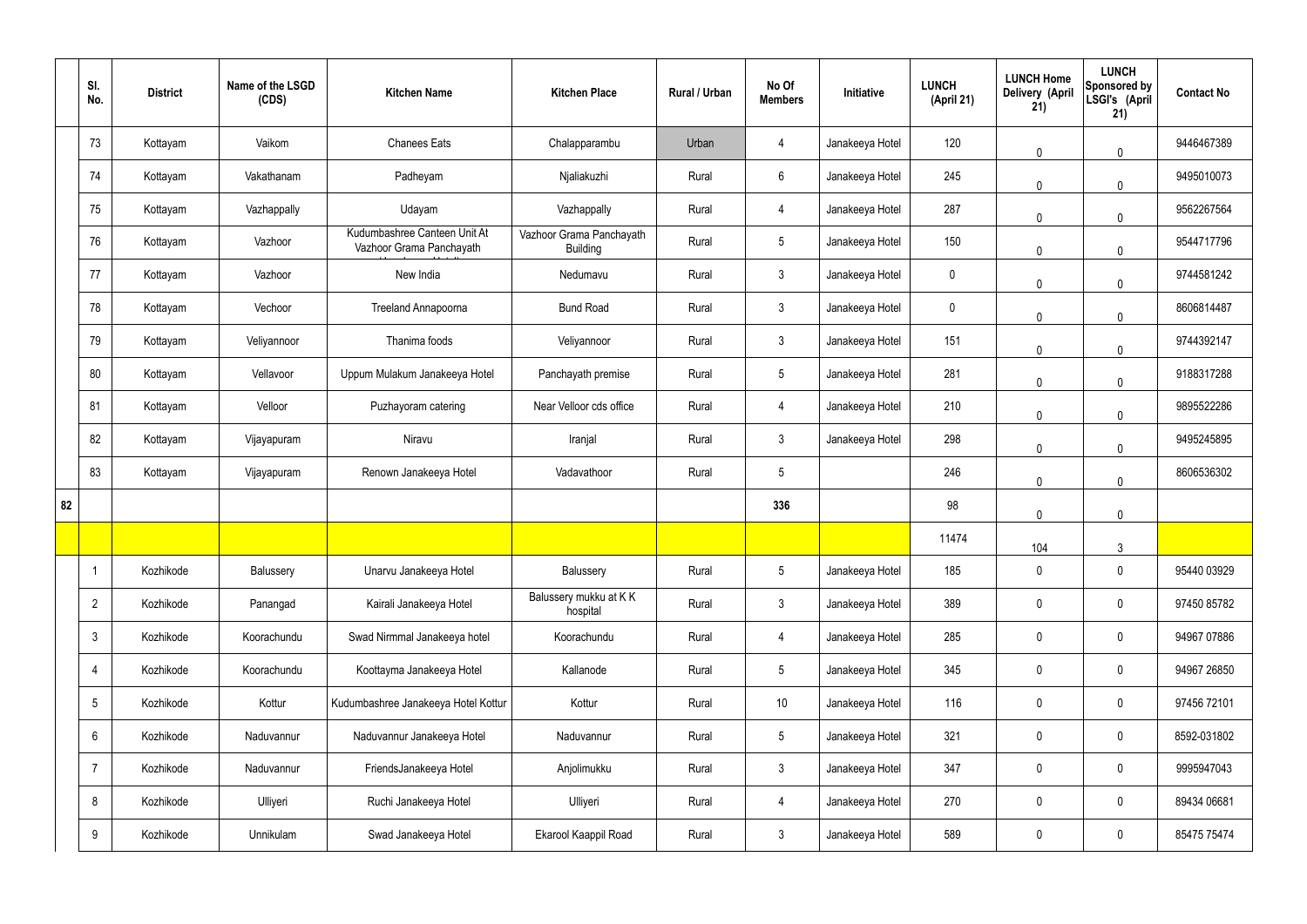| SI.<br>No. | <b>District</b> | Name of the LSGD<br>(CDS) | <b>Kitchen Name</b>            | <b>Kitchen Place</b>                  | Rural / Urban | No Of<br><b>Members</b> | Initiative      | <b>LUNCH</b><br>(April 21) | <b>LUNCH Home</b><br>Delivery (April<br>21) | <b>LUNCH</b><br>Sponsored by<br>LSGI's (April<br>21) | <b>Contact No</b> |
|------------|-----------------|---------------------------|--------------------------------|---------------------------------------|---------------|-------------------------|-----------------|----------------------------|---------------------------------------------|------------------------------------------------------|-------------------|
| 10         | Kozhikode       | Unnikulam                 | Chaithanya Janakeeya Hotel     | Opposite unnikulam<br>gramapanchayath | Rural         | $\mathfrak{Z}$          | Janakeeya Hotel | 576                        | 0                                           | $\mathbf 0$                                          | 87141 31460       |
| 11         | Kozhikode       | Nanminda                  | Akshaya vanitha hotel          | Nanminda panchayath building          | Rural         | $5\phantom{.0}$         | Janakeeya Hotel | 147                        | 0                                           | $\mathbf 0$                                          | 9961184212        |
| 12         | Kozhikode       | Thalakkulathur            | Thalakkulathur Janakeeya Hotel | Parambath                             | Rural         | $5\phantom{.0}$         | Janakeeya Hotel | 205                        | 0                                           | $\mathbf 0$                                          | 7593067511        |
| 13         | Kozhikode       | Kakkodi                   | Kakkodi Janakeeya Hotel        | Kakkodi Bazar                         | Rural         | $\overline{7}$          | Janakeeya Hotel | 243                        | 0                                           | $\mathbf 0$                                          | 8943123615        |
| 14         | Kozhikode       | Chelannur                 | Oottupura Janakeeya Hotel      | Ambalathukulangara                    | Rural         | $\overline{7}$          | Janakeeya Hotel | 144                        | 0                                           | $\overline{2}$                                       | 9846010528        |
| 15         | Kozhikode       | Narikkuni                 | Amma Janakeeya Hotel           | Narikkuni                             | Rural         | 4                       | Janakeeya Hotel | 130                        | 0                                           | $\mathbf 0$                                          | 9645606562        |
| 16         | Kozhikode       | Kakkoor                   | Janakeeya Hotel Kakkoor        | Kakkoor                               | Rural         | $5\overline{)}$         | Janakeeya Hotel | 150                        | 0                                           | $\mathbf 0$                                          | 8592050112        |
| 17         | Kozhikode       | Koduvally                 | Sadhya Janakeeya Hotel         | G M L P School, Koduvally             | Urban         | $5\phantom{.0}$         | Janakeeya Hotel | 376                        | 0                                           | $\mathbf 0$                                          | 8593898831        |
| 18         | Kozhikode       | Koduvally                 | KKN Janakeeya Hotel Koduvally  | Nellamkandi                           | Urban         | $\mathbf{3}$            | Janakeeya Hotel | $\mathbf 0$                | 0                                           | $\mathbf 0$                                          | 9847650894        |
| 19         | Kozhikode       | Koduvally                 | Swad Janakeeya Hotel           | Manipuram                             | Urban         | $5\phantom{.0}$         | Janakeeya Hotel | 311                        | 0                                           | $\mathbf 0$                                          | 9946991995        |
| 20         | Kozhikode       | Madavoor                  | Madavoor Janakeeya Hotel       | Near madavoor panchayath              | Rural         | $5\,$                   | Janakeeya Hotel | 121                        | 0                                           | $\boldsymbol{0}$                                     | 8547590842        |
| 21         | Kozhikode       | Omasseri                  | Annapoornna Janakeeya Hotel    | Omasseri                              | Rural         | 4                       | Janakeeya Hotel | $\mathbf 0$                | 0                                           | $\boldsymbol{0}$                                     | 9605102599        |
| 22         | Kozhikode       | Puthuppadi                | Ruchi Janakeeya Hotel          | Puthupadi                             | Rural         | $5\phantom{.0}$         | Janakeeya Hotel | 252                        | 0                                           | 0                                                    | 7909113114        |
| 23         | Kozhikode       | Kizhakkoth                | Swad Janakeeya Hotel           | Mariveettilthazham                    | Rural         | $\overline{4}$          | Janakeeya Hotel | 105                        | $\mathbf 0$                                 | $\mathbf 0$                                          | 9847086665        |
| 24         | Kozhikode       | Thamarassery              | Pavithram Janakeeya hotel      | Thamarassery old stand                | Rural         | $6\,$                   | Janakeeya Hotel | 324                        | $\mathbf 0$                                 | $\mathbf 0$                                          | 9048389661        |
| 25         | Kozhikode       | Kodenchery                | Kairali Janakeeya Hotel        | Kodenchery                            | Rural         | 4                       | Janakeeya Hotel | 190                        | $\mathbf 0$                                 | $\mathbf 0$                                          | 9446037829        |
| 26         | Kozhikode       | Koodaranji                | Ruchikkoot Janakeeya Hotel     | Koodaranji                            | Rural         | $6\,$                   | Janakeeya Hotel | 192                        | 0                                           | $\mathbf 0$                                          | 9496439278        |
| 27         | Kozhikode       | Thiruvambadi              | Pulari Janakeeya Hotel         | Thondimmal                            | Rural         | $5\phantom{.0}$         | Janakeeya Hotel | 149                        | 0                                           | $\mathbf 0$                                          | 7034264232        |
| 28         | Kozhikode       | Kattippara                | Ruchi Janakeeya Hotel          | Chamal                                | Rural         | $6\,$                   | Janakeeya Hotel | $\mathbf 0$                | 0                                           | $\mathbf 0$                                          | 7591974045        |
| 29         | Kozhikode       | <b>Koyilandy North</b>    | Naveena canteen                | Near new bus stand                    | Urban         | $\overline{7}$          | Janakeeya Hotel | 655                        | 0                                           | $\overline{4}$                                       | 9544185262        |
| 30         | Kozhikode       | <b>Koyilandy North</b>    | Kulirma Janakeeya Hotel        | Near Kollamchira                      | Urban         | 10 <sup>°</sup>         | Janakeeya Hotel | 381                        | 0                                           | $\mathbf 1$                                          | 8943191728        |
| 31         | Kozhikode       | Koyilandi South           | Snehadeepam Janakeeya Hotel    | Muthambi                              | Urban         | $6\phantom{.}$          | Janakeeya Hotel | 130                        | 0                                           | $\boldsymbol{0}$                                     | 9188198658        |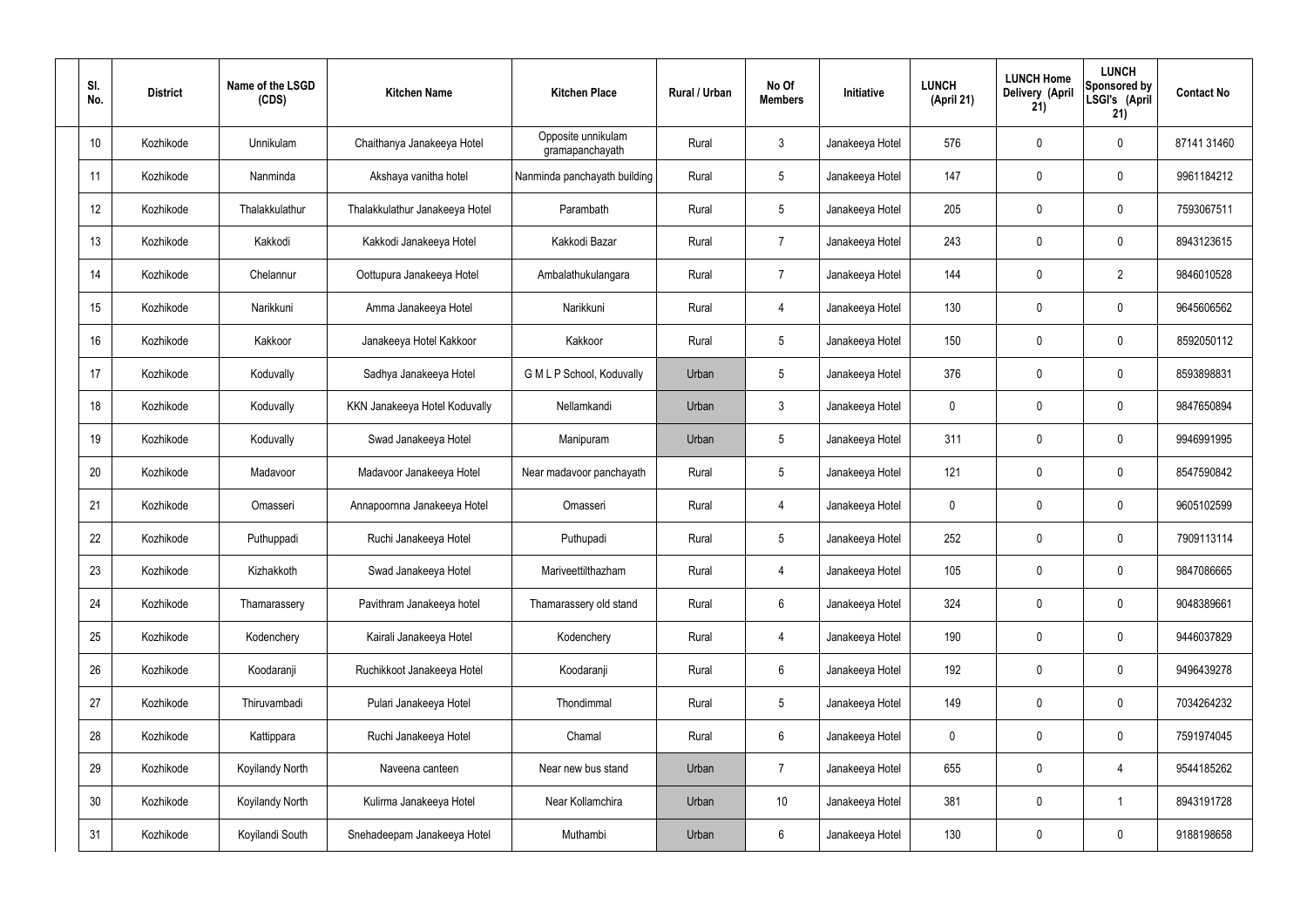| SI.<br>No. | <b>District</b> | Name of the LSGD<br>(CDS) | <b>Kitchen Name</b>         | <b>Kitchen Place</b>                        | <b>Rural / Urban</b> | No Of<br><b>Members</b> | Initiative      | <b>LUNCH</b><br>(April 21) | <b>LUNCH Home</b><br>Delivery (April<br>21) | <b>LUNCH</b><br>Sponsored by<br>LSGI's (April<br>21) | <b>Contact No</b> |
|------------|-----------------|---------------------------|-----------------------------|---------------------------------------------|----------------------|-------------------------|-----------------|----------------------------|---------------------------------------------|------------------------------------------------------|-------------------|
| 32         | Kozhikode       | Koyilandi South           | Sanam Janakeeya Hotel       | Koyilandi Market                            | Urban                | $\mathbf{3}$            | Janakeeya Hotel | 323                        | 0                                           | $\boldsymbol{0}$                                     | 9544185262        |
| 33         | Kozhikode       | Chengottukavu             | Amma Janakeeya Hotel        | Edakkulam                                   | Rural                | $5\phantom{.0}$         | Janakeeya Hotel | 130                        | 0                                           | $\boldsymbol{0}$                                     | 9048235785        |
| 34         | Kozhikode       | Atholi                    | Atholi Janakeeya Hotel      | Kodassery                                   | Rural                | $\overline{4}$          | Janakeeya Hotel | 0                          | 0                                           | $\boldsymbol{0}$                                     | 9072499251        |
| 35         | Kozhikode       | Moodadi                   | Ruchi Janakeeya Hotel       | Moodadi                                     | Rural                | $5\phantom{.0}$         | Janakeeya Hotel | 282                        | 0                                           | $\boldsymbol{0}$                                     | 8281226403        |
| 36         | Kozhikode       | Chemancheri               | Annapoornna Janakeeya Hotel | Pookkad                                     | Rural                | $5\phantom{.0}$         | Janakeeya Hotel | 204                        | 0                                           | $\boldsymbol{0}$                                     | 9048235785        |
| 37         | Kozhikode       | Arikkulam                 | Thanima Janakeeya Hotel     | Kurudimukku                                 | Rural                | $\overline{4}$          | Janakeeya Hotel | 207                        | 0                                           | $\boldsymbol{0}$                                     | 9645137125        |
| 38         | Kozhikode       | Arikkulam                 | Ruchiyidam Janakeeya Hotel  | Arikkulam                                   | Rural                | $\overline{4}$          | Janakeeya Hotel | 68                         | 0                                           | $\boldsymbol{0}$                                     | 9048410803        |
| 39         | Kozhikode       | Kozhikode Central.        | Ruchikkoott                 | <b>District Veterinary Hospital</b>         | Urban                | 3                       | Janakeeya Hotel | 765                        | 250                                         | $\boldsymbol{0}$                                     | 7025774213        |
| 40         | Kozhikode       | Kozhikode Central         | Sneha Ruchikkoott           | Mankavu                                     | Urban                | 4                       | Janakeeya Hotel | 318                        | 31                                          | $\boldsymbol{0}$                                     | 8921995031        |
| 41         | Kozhikode       | Kozhikode Central         | Tripthi Janakeeya Hotel     | Near AMLP School,<br>Moozhikkal             | Urban                | $\mathbf{3}$            | Janakeeya Hotel | 540                        | 113                                         | $\boldsymbol{0}$                                     | 8129200288        |
| 42         | Kozhikode       | Kozhikode Central         | New Ganesh                  | Kovoor, near library                        | Urban                | $5\phantom{.0}$         | Janakeeya Hotel | 980                        | $\boldsymbol{0}$                            | $\boldsymbol{0}$                                     | 9349123701        |
| 43         | Kozhikode       | Kozhikode Central         | Ruchippura Janakeeya Hotel  | Near Focus mall, New bus<br>stand Kozhikode | Urban                | 3                       | Janakeeya Hotel | 967                        | 0                                           | $\boldsymbol{0}$                                     | 9605602806        |
| 44         | Kozhikode       | Kozhikode Central         | Souparnika Janakeeya Hotel  | Medical college near chest<br>hospital      | Urban                | $6\phantom{1}$          | Janakeeya Hotel | 416                        | 0                                           | 0                                                    | 8281709784        |
| 45         | Kozhikode       | Kozhikode North           | Udayam kudumbasree canteen  | Thadambattuthazham                          | Urban                | $5\phantom{.0}$         | Janakeeya Hotel | 500                        | 32                                          | $\pmb{0}$                                            | 7736850096        |
| 46         | Kozhikode       | Kozhikode North           | Ruchi                       | Elathoor, Chettikulam                       | Urban                | $\overline{4}$          | Janakeeya Hotel | $\pmb{0}$                  | $\pmb{0}$                                   | $\pmb{0}$                                            | 9947743713        |
| 47         | Kozhikode       | Kozhikode North           | Tasty Janakeeya Hotel       | Butt road                                   | Urban                | $5\phantom{.0}$         | Janakeeya Hotel | 618                        | 75                                          | $\pmb{0}$                                            | 9074462795        |
| 48         | Kozhikode       | Kozhikode North           | Oruma                       | Eranjikkal                                  | Urban                | $\overline{4}$          | Janakeeya Hotel | 412                        | 13                                          | $\pmb{0}$                                            | 9497754632        |
| 49         | Kozhikode       | Feroke                    | Ruchi vanitha mess          | <b>Feroke Muncipality</b>                   | Urban                | $\overline{7}$          | Janakeeya Hotel | 246                        | $\pmb{0}$                                   | $\pmb{0}$                                            | 9544468026        |
| 50         | Kozhikode       | Feroke                    | Mithra Janakeeya Hotel      | Ambalangadi                                 | Urban                | $5\phantom{.0}$         | Janakeeya Hotel | 383                        | $\pmb{0}$                                   | $\pmb{0}$                                            | 9847657229        |
| 51         | Kozhikode       | Feroke                    | Chemmeen Janakeeya Hotel    | Karuvanthuruthi                             | Urban                | $\overline{4}$          | Janakeeya Hotel | 310                        | $\pmb{0}$                                   | $\pmb{0}$                                            | 9747265293        |
| 52         | Kozhikode       | Ramanattukara             | Tasty catering unit         | Ramanattukara                               | Urban                | $6\phantom{.}$          | Janakeeya Hotel | 519                        | 0                                           | $\pmb{0}$                                            | 9961004004        |
| 53         | Kozhikode       | KozhikodeSouth            | Ushass cattering            | Meenchantha school                          | Urban                | $\sqrt{5}$              | Janakeeya Hotel | 607                        | $\pmb{0}$                                   | $\boldsymbol{0}$                                     | 9645629224        |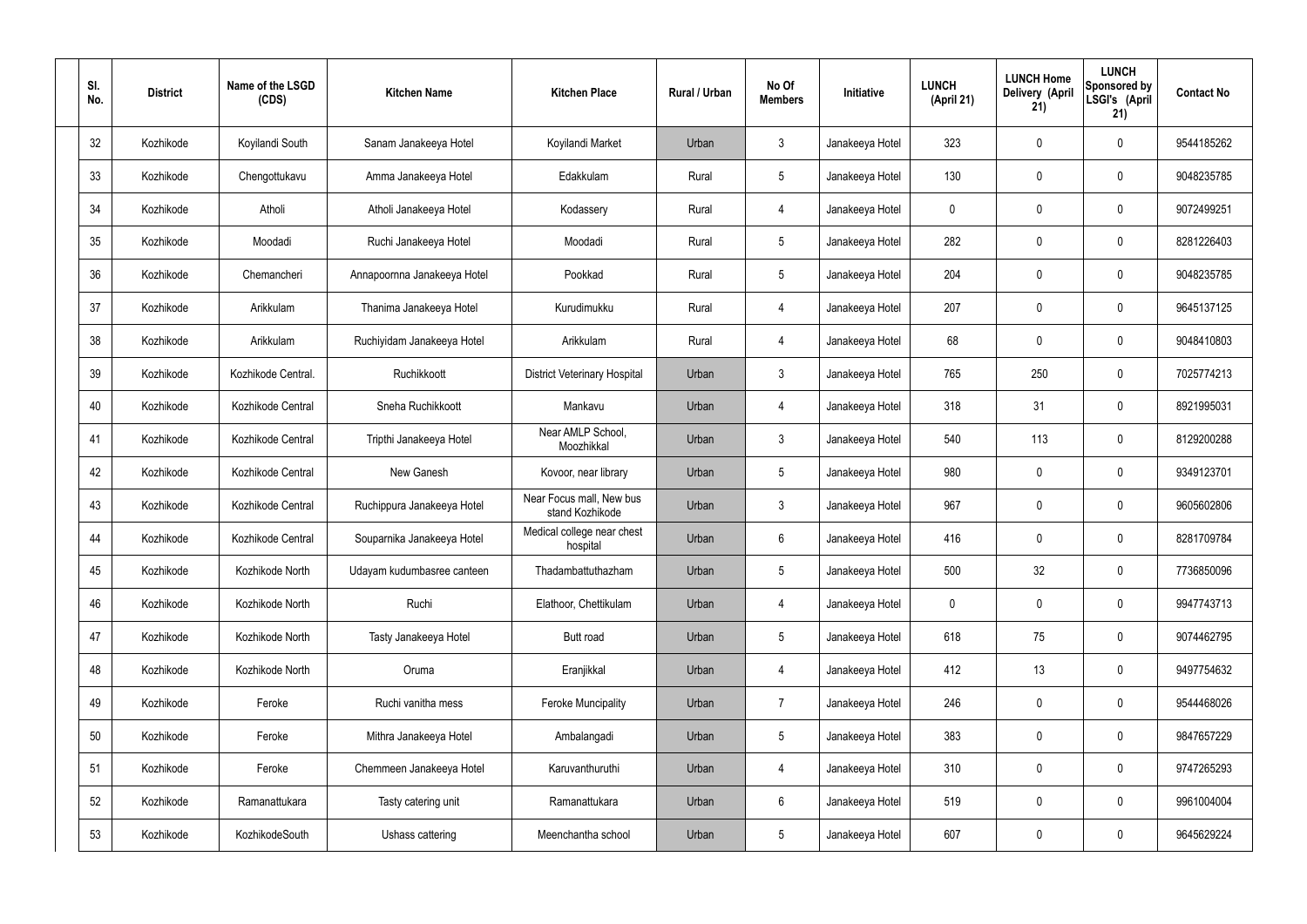|     | SI.<br>No. | <b>District</b> | Name of the LSGD<br>(CDS) | <b>Kitchen Name</b>                       | <b>Kitchen Place</b>               | <b>Rural / Urban</b> | No Of<br><b>Members</b> | Initiative      | <b>LUNCH</b><br>(April 21) | <b>LUNCH Home</b><br>Delivery (April<br>21) | <b>LUNCH</b><br>Sponsored by<br>LSGI's (April<br>21) | <b>Contact No</b> |
|-----|------------|-----------------|---------------------------|-------------------------------------------|------------------------------------|----------------------|-------------------------|-----------------|----------------------------|---------------------------------------------|------------------------------------------------------|-------------------|
| 107 | 54         | Kozhikode       | Kozhikode South           | Oruma                                     | Naduvattam                         | Urban                | 4                       | Janakeeya Hotel | 305                        | $\mathbf 0$                                 | $\mathbf 0$                                          | 9747405960        |
|     | 55         | Kozhikode       | Kozhikode South           | Ruchi Janakeeya Hotel                     | Kundayithode                       | Urban                | $5\phantom{.0}$         | Janakeeya Hotel | 558                        | $\mathbf 0$                                 | $\mathbf 0$                                          | 9526521036        |
|     | 56         | Kozhikode       | Kozhikode South           | Five star                                 | Palayam                            | Urban                | 4                       | Janakeeya Hotel | 401                        | $\mathbf 0$                                 | $\mathbf 0$                                          | 9744307041        |
|     | 57         | Kozhikode       | Olavanna                  | Kailamadam Janakeeya Hotel                | Pantheerankavu bypass              | Rural                | $6\phantom{.}6$         | Janakeeya Hotel | 314                        | 94                                          | $\mathbf 0$                                          | 9526123535        |
|     | 58         | Kozhikode       | Olavanna                  | Snehitha Janakeeya Hotel                  | Kunnathupalam                      | Rural                | $6\overline{6}$         | Janakeeya Hotel | 259                        | 193                                         | $\mathbf 0$                                          | 9072771905        |
|     | 59         | Kozhikode       | Kadalundi                 | Kadambhari Janakeeya Hotel                | Mannoor valavil                    | Rural                | $6\phantom{.}6$         | Janakeeya Hotel | 131                        | 31                                          | $\mathbf 0$                                          | 9349923675        |
|     | 60         | Kozhikode       | Mukkam                    | Mukkam Friends Janakeeya hotel            | Mukkam                             | Urban                | $\overline{4}$          | Janakeeya Hotel | 462                        | $\mathbf 0$                                 | $\mathbf 0$                                          | 9497215604        |
|     | 61         | Kozhikode       | Mukkam                    | Oottupura Janakeeya Hotel                 | Manassery                          | Urban                | 4                       | Janakeeya Hotel | 342                        | $\mathbf 0$                                 | $\mathbf 0$                                          | 9645563417        |
|     | 62         | Kozhikode       | Chathamangalam            | Prakruthi                                 | Chathamangalam vipanana<br>kendram | Rural                | $5\overline{)}$         | Janakeeya Hotel | 80                         | $\mathbf 0$                                 | $\mathbf 0$                                          | 9745828787        |
|     | 63         | Kozhikode       | Chathamangalam            | Oruma                                     | Milk society                       | Rural                | $5\phantom{.0}$         | Janakeeya Hotel | 72                         | 0                                           | $\mathbf 0$                                          | 9847872378        |
|     | 64         | Kozhikode       | Perumanna                 | Thushara Janakeeya Hotel                  | Vallikkunnu                        | Rural                | $5\overline{)}$         | Janakeeya Hotel | 131                        | 0                                           | $\mathbf 0$                                          | 8113873612        |
|     | 65         | Kozhikode       | Kodiyathur                | Kanivu                                    | Eranjimavu                         | Rural                | 4                       | Janakeeya Hotel | 0                          | 0                                           | $\mathbf 0$                                          | 9048094053        |
|     | 66         | Kozhikode       | Karassery                 | Karassery CDS Janakeeya Hotel             | Near karassery panchayath          | Rural                | 4                       | Janakeeya Hotel | 306                        | 0                                           | $\mathbf 0$                                          | 9645120636        |
|     | 67         | Kozhikode       | Kuruvattoor               | Nanma Janakeeya Hotel                     | Payambra                           | Rural                | $\overline{4}$          | Janakeeya Hotel | 162                        | $\mathbf 0$                                 | $\mathbf 0$                                          | 8547413299        |
|     | 68         | Kozhikode       | Mavoor                    | Koottayma Janakeeya Hotel                 | Mavoor                             | Rural                | $\overline{4}$          | Janakeeya Hotel | 290                        | $\mathbf 0$                                 | $\mathbf 0$                                          | 9961856227        |
|     | 69         | Kozhikode       | Peruvayal                 | Tripthi Janakeeya Hotel                   | Velliparambu                       | Rural                | $5\overline{)}$         | Janakeeya Hotel | 123                        | 0                                           | $\mathbf 0$                                          | 6238723687        |
|     | 70         | Kozhikode       | Kuttiadi                  | Janakeeya Hotel                           | Kuttiadi Town                      | Rural                | 9                       | Janakeeya Hotel | 271                        | 0                                           | $\mathbf 1$                                          | 8606099575        |
|     | 71         | Kozhikode       | Kavilumpara               | Kavilumpara panchayath Janakeeya<br>Hotel | Thottilpalam                       | Rural                | $\overline{4}$          | Janakeeya Hotel | 318                        | 0                                           | $\mathbf 0$                                          | 8157900256        |
|     | 72         | Kozhikode       | Maruthonkara              | Thanima Janakeeya Hotel                   | Adukkath                           | Rural                | $5\overline{)}$         | Janakeeya Hotel | 356                        | 0                                           | $\mathbf 0$                                          | 9846974198        |
|     | 73         | Kozhikode       | Velom                     | Samridhi                                  | Kallumpuram - Theekkuni            | Rural                | $5\overline{)}$         | Janakeeya Hotel | 128                        | 0                                           | $\mathbf 0$                                          | 9846813401        |
|     | 74         | Kozhikode       | Kunnummal                 | Ruchi Janakeeya Hotel                     | Kakkattil                          | Rural                | $5\phantom{.0}$         | Janakeeya Hotel | 287                        | 0                                           | $\mathbf 0$                                          | 9605800608        |
|     | 75         | Kozhikode       | Naripatta                 | Sthree sakthi Janakeeya Hotel             | Kaiveli                            | Rural                | $5\phantom{.0}$         | Janakeeya Hotel | 136                        | 0                                           | $\overline{0}$                                       | 9645339232        |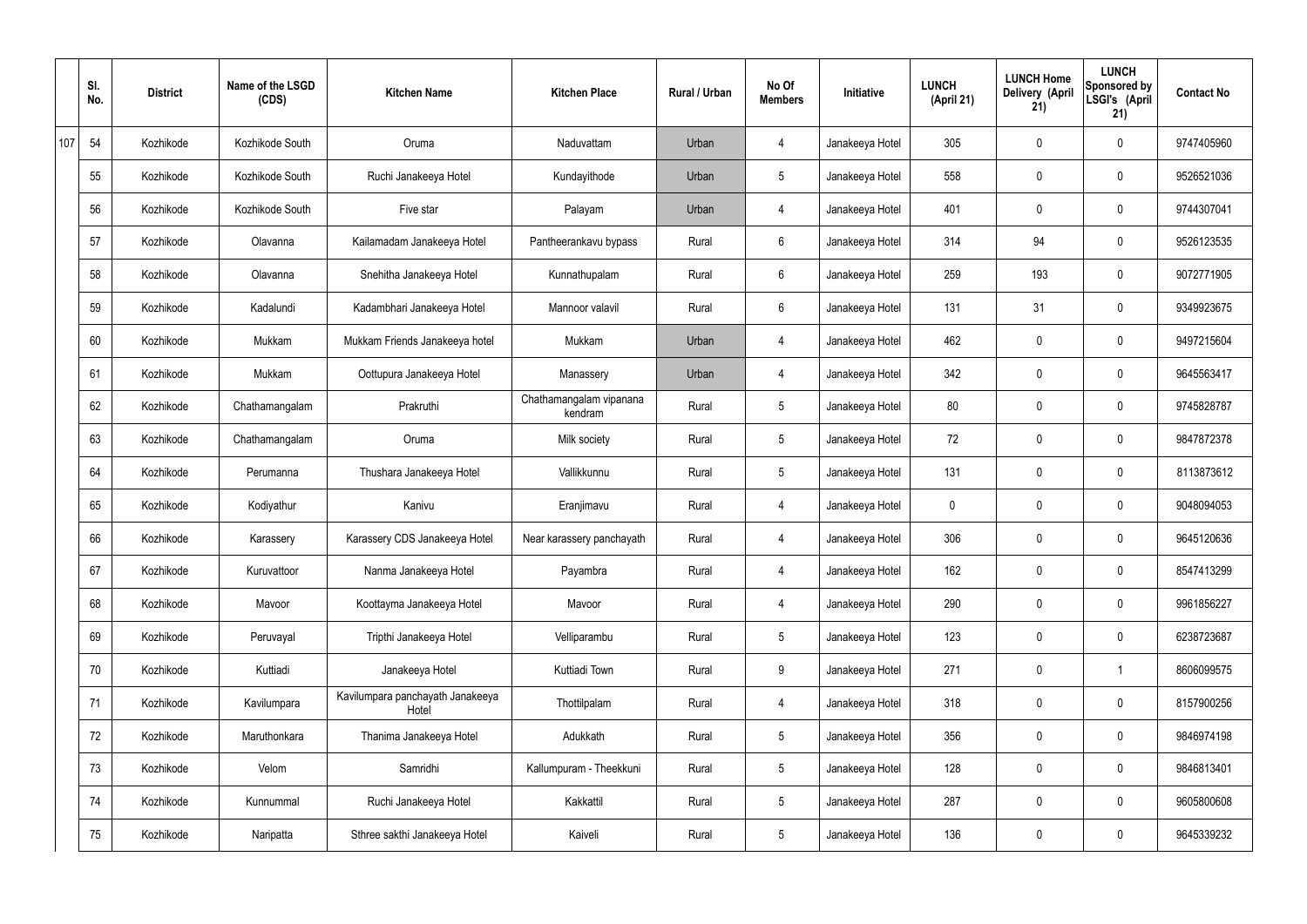| SI.<br>No. | <b>District</b> | Name of the LSGD<br>(CDS) | <b>Kitchen Name</b>                                  | <b>Kitchen Place</b>                               | Rural / Urban | No Of<br><b>Members</b> | <b>Initiative</b> | <b>LUNCH</b><br>(April 21) | <b>LUNCH Home</b><br>Delivery (April<br>21) | <b>LUNCH</b><br>Sponsored by<br>LSGI's (April<br>21) | <b>Contact No</b> |
|------------|-----------------|---------------------------|------------------------------------------------------|----------------------------------------------------|---------------|-------------------------|-------------------|----------------------------|---------------------------------------------|------------------------------------------------------|-------------------|
| 76         | Kozhikode       | Kayakkodi                 | Samridhi Janakeeya Hotel                             | Kayakkodi                                          | Rural         | $5\phantom{.0}$         | Janakeeya Hotel   | 214                        | $\mathbf 0$                                 | $\mathbf 0$                                          | 9495587551        |
| 77         | Kozhikode       | Thurayur                  | Cds coffee house                                     | Thurayur                                           | Rural         | $5\phantom{.0}$         | Janakeeya Hotel   | 172                        | $\mathbf 0$                                 | $\mathbf 0$                                          | 9048028293        |
| 78         | Kozhikode       | Payyoli                   | Lady fingers janakeeya hotel                         | Payyoli Municipality                               | Urban         | $\overline{4}$          | Janakeeya Hotel   | 190                        | $\mathbf 0$                                 | $\mathbf 0$                                          | 8606505900        |
| 79         | Kozhikode       | Meppayur                  | Ruchi canteen                                        | Meppayur                                           | Rural         | $5\phantom{.0}$         | Janakeeya Hotel   | 323                        | $\mathbf 0$                                 | $\mathbf 0$                                          | 9447469729        |
| 80         | Kozhikode       | Thikkodi                  | Kaippunnyam Janakeeya Hotel                          | Thikkodi                                           | Rural         | $5\phantom{.0}$         | Janakeeya Hotel   | 160                        | $\mathbf 0$                                 | $\mathbf 0$                                          | 9526071250        |
| 81         | Kozhikode       | Keezhariyur               | Tripthi Janakeeya Hotel                              | Arayanattu para                                    | Rural         | 8                       | Janakeeya Hotel   | 287                        | 0                                           | $\mathbf 0$                                          | 8592834034        |
| 82         | Kozhikode       | Chakkittappara            | Chakkittapara cds Hotel                              | Chakkittapara CDS                                  | Rural         | $\mathbf{3}$            | Janakeeya Hotel   | 279                        | $\mathbf 0$                                 | $\mathbf 0$                                          | 9526881089        |
| 83         | Kozhikode       | Cheruvannur               | Vanitha canteen                                      | near cheruvannur panchayath<br>office, Cheruvannur | Rural         | $5\phantom{.0}$         | Janakeeya Hotel   | 187                        | 0                                           | $\mathbf 0$                                          | 9400676505        |
| 84         | Kozhikode       | Koothali                  | Salkara stationary cum Coffee house<br>and photostat | Near Koothali panchayath<br>office                 | Rural         | $6\overline{6}$         | Janakeeya Hotel   | 129                        | $\mathbf 0$                                 | $\mathbf 0$                                          | 9847642496        |
| 85         | Kozhikode       | Changaroth                | Changorath Janakeeya Hotel                           | Near Vadakkumbad HSS                               | Rural         | $5\phantom{.0}$         | Janakeeya Hotel   | 96                         | 0                                           | $\mathbf 0$                                          | 9747353283        |
| 86         | Kozhikode       | Perambra                  | Perambra Janakeeya Hotel                             | Perambra                                           | Rural         | $\overline{4}$          | Janakeeya Hotel   | 268                        | $\mathbf 0$                                 | $\mathbf 0$                                          | 6238677483        |
| 87         | Kozhikode       | Kayanna                   | Kudumbashree Janakeeya Hotel<br>Kayanna              | Kayanna Bazar                                      | Rural         | $\mathbf{3}$            | Janakeeya Hotel   | 92                         | 0                                           | $\mathbf 0$                                          | 9496130121        |
| 88         | Kozhikode       | Kayanna                   | Soorya janakeeya Hotel                               | Para Muthu Kayanna                                 | Rural         | $\mathbf{3}$            | Janakeeya Hotel   | 125                        | 0                                           | 0                                                    | 95396 14209       |
| 89         | Kozhikode       | Nochad                    | Kudumbashree Janakeeya Hotel                         | Muliyangal                                         | Rural         | $5\phantom{.0}$         | Janakeeya Hotel   | 253                        | $\mathbf 0$                                 | $\mathbf 0$                                          | 7034944936        |
| 90         | Kozhikode       | Nochad                    | Ruchi Janakeeya Hotel                                | Kalpathur                                          | Rural         | $5\overline{)}$         | Janakeeya Hotel   | 110                        | $\mathbf 0$                                 | $\mathbf 0$                                          | 9946006742        |
| 91         | Kozhikode       | Ayenchery                 | Janakeeya Hotel Ayanchery                            | Ayanchery                                          | Rural         | $\overline{4}$          | Janakeeya Hotel   | 222                        | $\mathbf 0$                                 | $\mathbf 0$                                          | 8078369520        |
| 92         | Kozhikode       | Maniyur                   | Ruchikoott Vanitha Hotel                             | Near maniyur panchayath<br>office, Navodaya stop   | Rural         | $\overline{4}$          | Janakeeya Hotel   | 125                        | 0                                           | $\mathbf 0$                                          | 9400097895        |
| 93         | Kozhikode       | Villiappally              | Janakeeya Hotel Villiappally                         | Keezhal Mukku                                      | Rural         | $\overline{4}$          | Janakeeya Hotel   | 205                        | 0                                           | $\mathbf 0$                                          | 8086472039        |
| 94         | Kozhikode       | Thiruvallur               | Ruchi Janakeeya Hotel                                | Thiruvallur                                        | Rural         | $5\phantom{.0}$         | Janakeeya Hotel   | 224                        | 0                                           | $\mathbf 0$                                          | 9400723619        |
| 95         | Kozhikode       | Edachery                  | Kudumbasree cafe and helpdesk                        | Edachery                                           | Rural         | $\overline{4}$          | Janakeeya Hotel   | 194                        | 0                                           | $\mathbf 0$                                          | 7736287974        |
| 96         | Kozhikode       | Nadapuram                 | Uttupura canteen and catering                        | Kallachi                                           | Rural         | $6\overline{6}$         | Janakeeya Hotel   | 349                        | 0                                           | $\mathbf 0$                                          | 9946448011        |
| 97         | Kozhikode       | Chekkyad                  | Ruchi vanitha hotel                                  | Puliyav                                            | Rural         | 4                       | Janakeeya Hotel   | 218                        | 0                                           | $\mathbf 0$                                          | 9048541152        |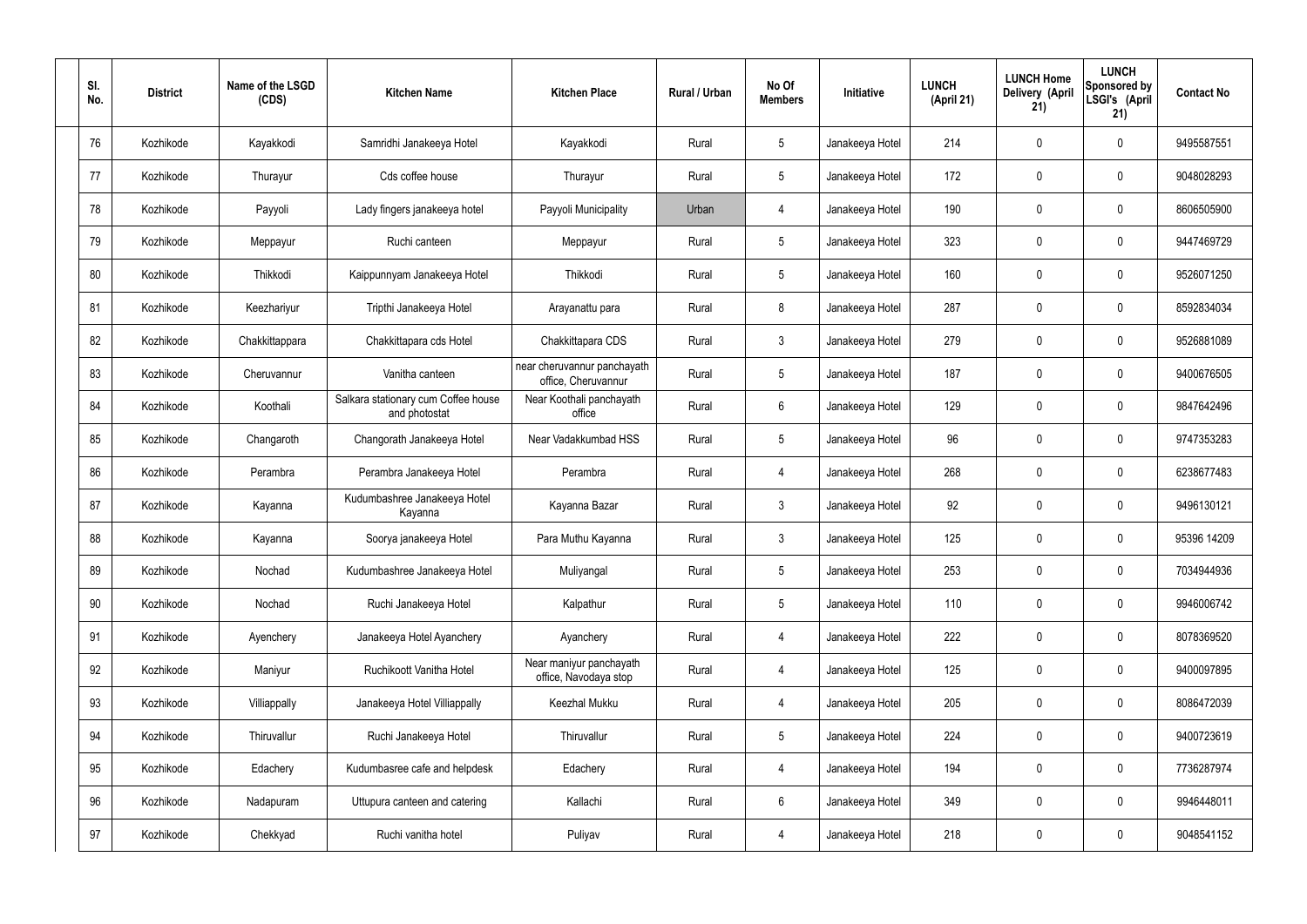|            | SI.<br>No.      | <b>District</b> | Name of the LSGD<br>(CDS) | <b>Kitchen Name</b>                   | <b>Kitchen Place</b>       | <b>Rural / Urban</b> | No Of<br><b>Members</b> | Initiative      | <b>LUNCH</b><br>(April 21) | <b>LUNCH Home</b><br>Delivery (April<br>21) | <b>LUNCH</b><br>Sponsored by<br>LSGI's (April<br>21) | <b>Contact No</b> |
|------------|-----------------|-----------------|---------------------------|---------------------------------------|----------------------------|----------------------|-------------------------|-----------------|----------------------------|---------------------------------------------|------------------------------------------------------|-------------------|
|            | 98              | Kozhikode       | Valayam                   | Nanma Janakeeya Hotel                 | Valayam                    | Rural                | 5                       | Janakeeya Hotel | 164                        | $\mathbf 0$                                 | $\mathbf 0$                                          | 9207821783        |
|            | 99              | Kozhikode       | Purameri                  | Nanma Janakeeya Hotel                 | Purameri                   | Rural                | $6\overline{6}$         | Janakeeya Hotel | 196                        | $\mathbf 0$                                 | $\mathbf 0$                                          | 9745393164        |
|            | 100             | Kozhikode       | Vanimel                   | Vanimel Janakeeya Hotel               | Bhoomivathukkal            | Rural                | $5\phantom{.0}$         | Janakeeya Hotel | 88                         | $\mathbf 0$                                 | $\mathbf 0$                                          | 9048163049        |
|            | 101             | Kozhikode       | Tuneri                    | Menma Oottupura Janakeeya Hotel       | Tuneri                     | Rural                | $\mathbf{3}$            | Janakeeya Hotel | 168                        | $\mathbf 0$                                 | $\mathbf 0$                                          | 9745251928        |
|            | 102             | Kozhikode       | Onchiyam                  | Adukkala                              | Kannookkara                | Rural                | $\mathbf{3}$            | Janakeeya Hotel | 180                        | $\mathbf 0$                                 | $\mathbf 0$                                          | 8606115054        |
|            | 103             | Kozhikode       | Chorode                   | Janani Hotel and Catering Unit        | Chorode                    | Rural                | $\overline{4}$          | Janakeeya Hotel | 256                        | $\mathbf 0$                                 | $\mathbf 0$                                          | 9645426343        |
|            | 104             | Kozhikode       | Eramala                   | Janakeeya Hotel - Eramala             | Orkkatteri                 | Rural                | 8                       | Janakeeya Hotel | 105                        | $\mathbf 0$                                 | $\mathbf 0$                                          | 9645239675        |
|            | 105             | Kozhikode       | Vadakara West             | Chithra Janakeeya Hotel               | Vadakara New bus stand     | Urban                | $\mathbf{3}$            | Janakeeya Hotel | 356                        | $\mathbf 0$                                 | $\mathbf 0$                                          | 9387762939        |
|            | 106             | Kozhikode       | Vadakara East             | Janakeeya Hotel Vadakara Municipality | Edodi                      | Urban                | $6\overline{6}$         | Janakeeya Hotel | 405                        | $\mathbf 0$                                 | $\mathbf 0$                                          | 9207604876        |
|            | 107             | Kozhikode       | Azhiyoor                  | Janakeeya Hotel Azhiyoor              | Chombala near Block Office | Rural                | $\mathbf{3}$            | Janakeeya Hotel | 143                        | $\mathbf 0$                                 | $\mathbf 0$                                          | 8086159250        |
| <b>107</b> |                 |                 |                           |                                       |                            |                      | 514                     |                 | 28338                      | 832                                         | 8                                                    |                   |
|            | -1              | Malappuram      | Triprangode               | Vishista Vanitha Canteen              | Ottumpuram                 | Rural                | 5                       | Janakeeya Hotel | 202                        | 40                                          | $\mathbf 0$                                          | 9526951352        |
|            | $\overline{2}$  | Malappuram      | Kondotty-2                | Amrutham Janakeeya Hotel              | Kondotty busstand          | Urban                | 4                       | Janakeeya Hotel | 495                        | $\mathbf 0$                                 | 4                                                    | 7356582539        |
|            | $\mathbf{3}$    | Malappuram      | Ponmundam                 | Janakeeya hotel                       | Athanikkal                 | Rural                | 4                       | Janakeeya Hotel | 253                        | $\pmb{0}$                                   | $\mathbf 0$                                          |                   |
|            | 4               | Malappuram      | Ponnani-1                 | Samridhi                              | Ponnani                    | Urban                | $5\phantom{.0}$         | Janakeeya Hotel | 114                        | $\pmb{0}$                                   | $\mathbf 0$                                          | 9526810552        |
|            | $5\phantom{.0}$ | Malappuram      | Parappanangadi            | Dithoos janakeeya hotel               | Parappanangadi             | Urban                | $\mathbf{3}$            | Janakeeya Hotel | 208                        | 182                                         | $\mathbf 0$                                          | 9895376975        |
|            | $6\phantom{.}6$ | Malappuram      | Edayur                    | mathuraka vanita hotel                | vattaparamb                | Rural                | $\mathbf{3}$            | Janakeeya Hotel | 131                        | $\pmb{0}$                                   | $\mathbf 0$                                          |                   |
|            | $\overline{7}$  | Malappuram      | Kaladi                    | Thripthi Janakeeya Hotel              | Naripparamb                | Rural                | $\overline{4}$          | Janakeeya Hotel | 136                        | $\pmb{0}$                                   | $\mathbf 0$                                          | 9048111134        |
|            | 8               | Malappuram      | Tavanur                   | Snehitha                              | Ayankalam                  | Rural                | 5                       | Janakeeya Hotel | 64                         | $\pmb{0}$                                   | $\mathbf 0$                                          | 9995887155        |
|            | 9               | Malappuram      | Karulai                   | Janakeeya Hotel                       | Karulayi Town              | Rural                | $\overline{4}$          | Janakeeya Hotel | 78                         | 20                                          | $\mathbf 0$                                          | 9388070564        |
|            | 10 <sup>°</sup> | Malappuram      | Melattur                  | Melattur Janakeeya Hotel              | Melattur                   | Rural                | $5\phantom{.0}$         | Janakeeya Hotel | 325                        | $\pmb{0}$                                   | $\mathbf 0$                                          | 9497644650        |
|            | 11              | Malappuram      | Vallikkunnu               | Ruchikootu                            | Anangadi                   | Rural                | 4                       | Janakeeya Hotel | 173                        | 138                                         | $\mathbf 0$                                          | 9846828029        |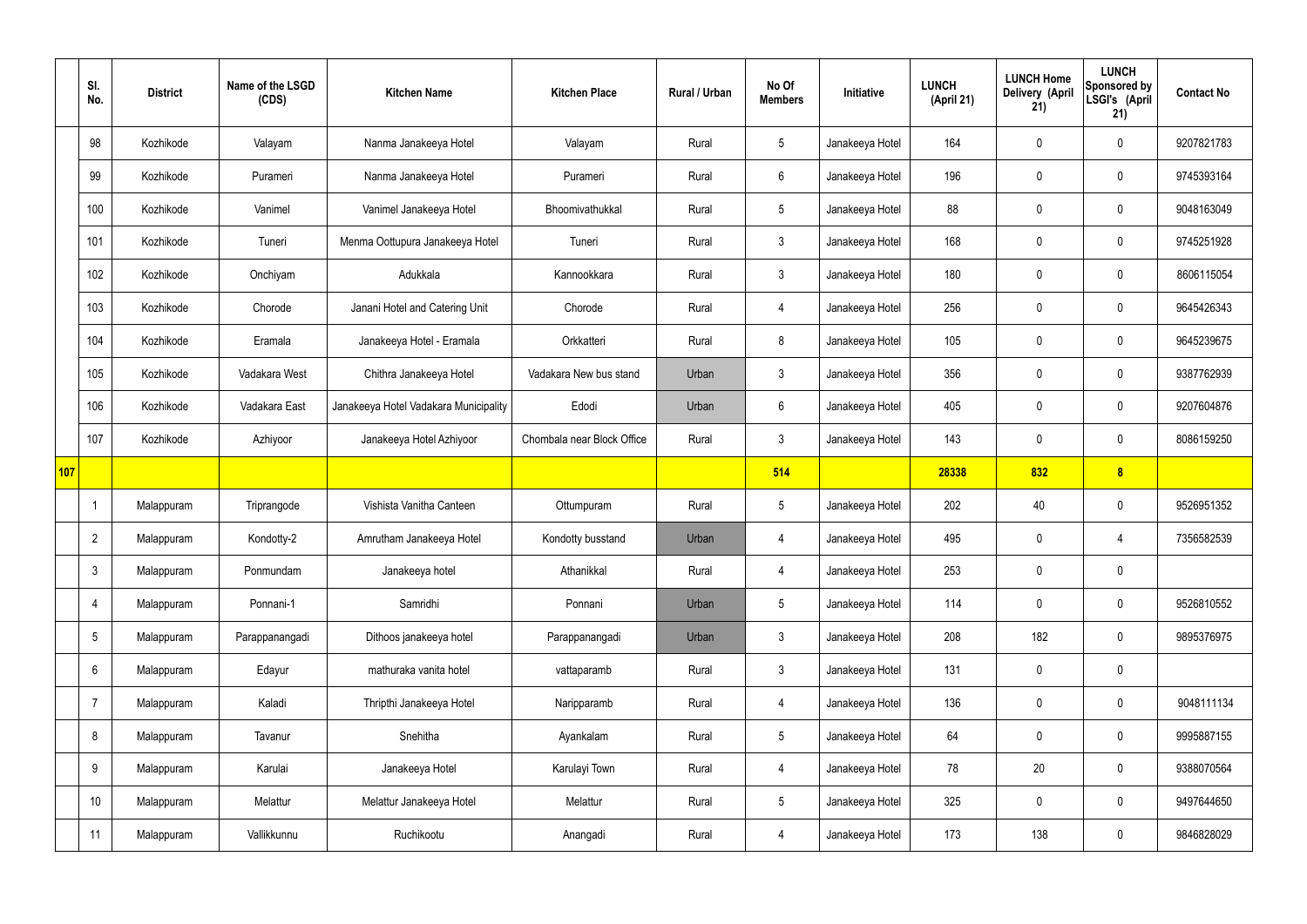| SI.<br>No.      | <b>District</b> | Name of the LSGD<br>(CDS) | <b>Kitchen Name</b>         | <b>Kitchen Place</b>                     | Rural / Urban | No Of<br><b>Members</b> | <b>Initiative</b> | <b>LUNCH</b><br>(April 21) | <b>LUNCH Home</b><br>Delivery (April<br>21) | <b>LUNCH</b><br>Sponsored by<br>LSGI's (April<br>21) | <b>Contact No</b> |
|-----------------|-----------------|---------------------------|-----------------------------|------------------------------------------|---------------|-------------------------|-------------------|----------------------------|---------------------------------------------|------------------------------------------------------|-------------------|
| 12 <sup>°</sup> | Malappuram      | Parappanangadi            | Sobhika Janakeeya hotel     | Parappanangadi                           | Urban         | $5\phantom{.0}$         | Janakeeya Hotel   | 489                        | 185                                         | $\mathbf 0$                                          | 9048220552        |
| 13              | Malappuram      | Vazhakkad                 | Ruchi hotel vazhakkad       | Gup school vazhakkad                     | Rural         | $5\phantom{.0}$         | Janakeeya Hotel   | 243                        | 252                                         | $\mathbf 0$                                          | 9656316072        |
| 14              | Malappuram      | Amarambalam               | Janakeeya Hotel             | Opposite Federal Bank<br>Pookkottumpadam | Rural         | $\overline{4}$          | Janakeeya Hotel   | 85                         | $\overline{2}$                              | $\overline{2}$                                       | 8157060589        |
| 15              | Malappuram      | Marakkara                 | <b>Famous Hotel</b>         | marakkara                                | Rural         | $\mathbf{3}$            | Janakeeya Hotel   | 107                        | $\mathbf 0$                                 | $\mathbf 0$                                          | 6238909658        |
| 16              | Malappuram      | Ozhur                     | Archana Vanitha Canteen     | Pulparambu                               | Rural         | $\overline{2}$          | Janakeeya Hotel   | 125                        | $\mathbf 0$                                 | $\mathbf 0$                                          | 9645906084        |
| 17              | Malappuram      | Keezhuparambu             | Sisiram hotel keezhuparambu | New bazar kuniyil                        | Rural         | $5\overline{)}$         | Janakeeya Hotel   | 77                         | 31                                          | $\mathbf 0$                                          | 8086830582        |
| 18              | Malappuram      | Irimbiliyam               | nandanam vanita hotel       | kotappuram                               | Rural         | $5\overline{)}$         | janakeeya Hotel   | 108                        | $\mathbf 0$                                 | $\mathbf 0$                                          | 7306302029        |
| 19              | Malappuram      | Porur                     | Kudumbasree vanitha canteen | Cherukod                                 | Rural         | $\overline{4}$          | Janakeeya Hotel   | 180                        | $\mathbf 0$                                 | $\mathbf 0$                                          | 9745425647        |
| 20              | Malappuram      | Tirunavaya                | Vibhava Cafesree            | Karathoor                                | Rural         | $\overline{4}$          | Janakeeya Hotel   | 150                        | 55                                          | $\mathbf 0$                                          | 9645414837        |
| 21              | Malappuram      | Moothedam                 | Moothedam janakeeya hotel   | Karappuram                               | Rural         | $\mathbf{3}$            | Janakeeya Hotel   | 182                        | $\mathbf 0$                                 | $\mathbf 0$                                          | 9447630154        |
| 22              | Malappuram      | Vazhayur                  | Three Star Janakeeya Hotel  | Karad                                    | Rural         | $\overline{4}$          | Janakeeya Hotel   | 206                        | 100                                         | $\mathbf 0$                                          | 9744305921        |
| 23              | Malappuram      | urngattiri                | Oottupura                   | Therattummal                             | Rural         | $5\phantom{.0}$         | Janakeeya Hotel   | 130                        | 95                                          | $\mathbf 0$                                          | 9562851125        |
| 24              | Malappuram      | Maranchery                | Janakeeya Hotel maranchey   | Panambad                                 | Rural         | $5\overline{)}$         | Janakeeya Hotel   | 65                         | 126                                         | $\mathbf 0$                                          | 9048081621        |
| 25              | Malappuram      | Athavanad                 | Janakeeya Bhakshanasala     | Vettichira                               | Rural         | $5\phantom{.0}$         | Janakeeya Hotel   | $\mathbf 0$                | $\pmb{0}$                                   | $\mathbf 0$                                          | 9495291580        |
| 26              | Malappuram      | Pothukal                  | Vanitha Canteen             | Nettikulam                               | Rural         | $6\overline{6}$         | Janakeeya Hotel   | 162                        | $\pmb{0}$                                   | $\mathbf 0$                                          | 9048501397        |
| 27              | Malappuram      | Mampad                    | Bismi Cafe                  | Mampad                                   | Rural         | $\mathbf{3}$            | Janakeeya Hotel   | $\pmb{0}$                  | $\pmb{0}$                                   | $\mathbf 0$                                          | 9961170251        |
| 28              | Malappuram      | Marakkara                 | Ruchikoottu                 | <b>AC Nirappu</b>                        | Rural         | $5\overline{)}$         | Janakeeya Hotel   | 82                         | $\pmb{0}$                                   | $\mathbf 0$                                          | 9745625415        |
| 29              | Malappuram      | Alipparambu               | Oottupura                   | Alipparambu                              | Rural         | $5\phantom{.0}$         | Janakeeya Hotel   | $\pmb{0}$                  | $\pmb{0}$                                   | $\mathbf 0$                                          | 9847690941        |
| 30              | Malappuram      | Valanchery                | Janakkeeya Hotel            | Valanchery                               | Urban         | $5\phantom{.0}$         | Janakeeya Hotel   | 196                        | $\pmb{0}$                                   | $\mathbf 0$                                          | 8593812408        |
| 31              | Malappuram      | Chaliyar                  | Chaliyar Janakeeya Hotel    | Akambaadam                               | Rural         | $\mathbf{3}$            | Janakeeya Hotel   | 171                        | 59                                          | $\mathbf 0$                                          | 9605274841        |
| 32              | Malappuram      | Kalikavu                  | Friends Janakeeya Hotel     | Kalikavu                                 | Rural         | $\overline{4}$          | Janakeeya Hotel   | 144                        | 26                                          | $\mathbf 0$                                          | 9745751684        |
| 33              | Malappuram      | Angadipuram               | Janakeeya Hotel             | Angadipuram                              | Rural         | $\overline{4}$          | Janakeeya Hotel   | $\bf{0}$                   | $\pmb{0}$                                   | $\boldsymbol{0}$                                     | 7902314724        |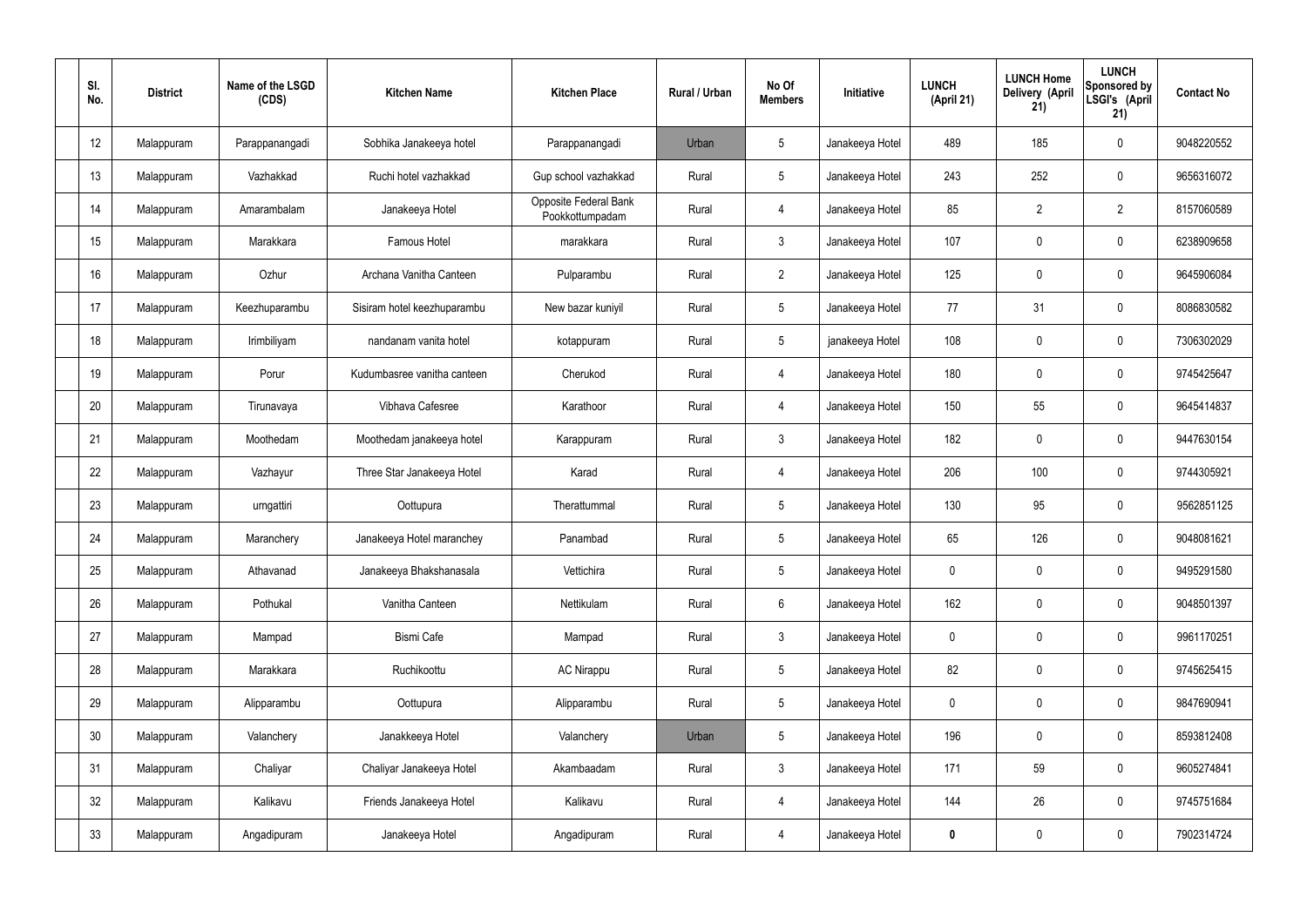| SI.<br>No. | <b>District</b> | Name of the LSGD<br>(CDS) | <b>Kitchen Name</b>                               | <b>Kitchen Place</b>   | Rural / Urban | No Of<br><b>Members</b> | Initiative      | <b>LUNCH</b><br>(April 21) | <b>LUNCH Home</b><br>Delivery (April<br>21) | <b>LUNCH</b><br>Sponsored by<br>LSGI's (April<br>21) | <b>Contact No</b> |
|------------|-----------------|---------------------------|---------------------------------------------------|------------------------|---------------|-------------------------|-----------------|----------------------------|---------------------------------------------|------------------------------------------------------|-------------------|
| 34         | Malappuram      | Puzhakkattri              | Jasmin                                            | Puzhakkattiri          | Rural         | $5\overline{)}$         | Janakeeya Hotel | 91                         | 137                                         | $\mathbf 0$                                          | 9495497872        |
| 35         | Malappuram      | Nannamukku                | Tanima                                            | Nannamukku             | Rural         | $5\overline{)}$         | Janakeeya Hotel | 125                        | 78                                          | $\mathbf 0$                                          | 8943417885        |
| 36         | Malappuram      | Moorkkanad                | Oruma Janakeeya Hotel                             | Moorkkanad             | Rural         | $5\phantom{.0}$         | Janakeeya Hotel | 168                        | 52                                          | $\mathbf 0$                                          | 9605728248        |
| 37         | Malappuram      | Edavanna                  | Souhrtham Janakeeya Hotel                         | Edavanna               | Rural         | $5\phantom{.0}$         | Janakeeya Hotel | 367                        | 75                                          | $\mathbf 0$                                          | 9746986110        |
| 38         | Malappuram      | Tirur                     | Ruchi Janakeeya Hotel                             | Tirur                  | Urban         | $\overline{4}$          | Janakeeya Hotel | 388                        | 58                                          | $\mathbf 0$                                          | 9895409528        |
| 39         | Malappuram      | Tirur                     | Amrutham Janakeeya Hotel                          | Tirur                  | Urban         | 4                       | Janakeeya Hotel | 298                        | $\mathbf 0$                                 | $\mathbf 0$                                          | 9745074259        |
| 40         | Malappuram      | Edappal                   | Daya Cafesree                                     | Edappal                | Rural         | $5\overline{)}$         | Janakeeya Hotel | 125                        | $\mathbf 0$                                 | $\mathbf 0$                                          | 9895439056        |
| 41         | Malappuram      | Koottilangadi             | Janakeeya Hotel                                   | Koottilangadi          | Rural         | 4                       | Janakeeya Hotel | 50                         | 25                                          | $\overline{2}$                                       | 9539471939        |
| 42         | Malappuram      | Vattamkulam               | Vibhava Janakeeya Hotel                           | Edappal                | Rural         | $\overline{4}$          | Janakeeya Hotel | 189                        | $\pmb{0}$                                   | $\mathbf 0$                                          | 9744844512        |
| 43         | Malappuram      | Nilambur                  | Annapporna Janakeeya Hotel                        | Nilambur               | Urban         | 8                       | Janakeeya Hotel | 391                        | 97                                          | $\mathbf 0$                                          | 8547795364        |
| 44         | Malappuram      | Puzhakkattri              | PT Group                                          | Ramapuram              | Rural         | $\overline{4}$          | Janakeeya Hotel | $\mathbf 0$                | $\mathbf 0$                                 | $\mathbf 0$                                          | 9745108676        |
| 45         | Malappuram      | Vazhikkadavu              | Vanitha Janakeeya Hotel                           | Manimooli              | Rural         | 4                       | Janakeeya Hotel | 130                        | 72                                          | $\mathbf 0$                                          | 8943046755        |
| 46         | Malappuram      | Chungathara               | Chungathara Annapoorna Vanitha<br>Janakeeya Hotel | Chalikkulam            | Rural         | $\mathfrak{Z}$          | Janakeeya Hotel | 35                         | 0                                           | $\mathbf 0$                                          | 9745674102        |
| 47         | Malappuram      | Vallikunnu                | Punathil Janakeeya Hotel                          | Vallikunnu             | Rural         | 4                       | Janakeeya Hotel | 124                        | 216                                         | $\mathbf 0$                                          | 9946051042        |
| 48         | Malappuram      | Tirurangadi               | Nirmalyam Janakeeya Hotel                         | Chanthappadi           | Urban         | $5\phantom{.0}$         | Janakeeya Hotel | 163                        | 192                                         | $\mathbf 0$                                          | 9895168511        |
| 49         | Malappuram      | Purathur                  | Purathur Janakeeya Hotel                          | Kavilakkad             | Rural         | $\mathbf{3}$            | Janakeeya Hotel | 105                        | 73                                          | $\mathbf 0$                                          | 9645170119        |
| 50         | Malappuram      | Kuruva                    | Swad                                              | Ambalaparamb           | Rural         | $\overline{4}$          | Janakeeya Hotel | 93                         | 82                                          | $\mathbf 0$                                          | 9495993543        |
| 51         | Malappuram      | Perumanna Klari           | Perumanna Klari Janakeeya Hotel                   | Near Panjayathu office | Rural         | $\mathbf{3}$            | Janakeeya Hotel | 115                        | $\pmb{0}$                                   | $\mathbf 0$                                          | 7306197556        |
| 52         | Malappuram      | Kuttippuram               | Janakeeya Hotel Kuttippurram                      | Kuttipuram             | Rural         | $5\phantom{.0}$         | Janakeeya Hotel | 288                        | $\pmb{0}$                                   | $\mathbf 0$                                          | 8921459017        |
| 53         | Malappuram      | Niramaruthur              | Annapporna Janakeeya Hotel                        | Mangad                 | Rural         | $\mathfrak{Z}$          | Janakeeya Hotel | 177                        | $\pmb{0}$                                   | $\pmb{0}$                                            | 9746334349        |
| 54         | Malappuram      | Veliyancode               | Cafe Kudumbashree                                 | Eramangalam            | Rural         | $\mathbf{3}$            | Janakeeya Hotel | 75                         | 57                                          | $\mathbf 0$                                          | 9567575145        |
| 55         | Malappuram      | Pulilkal                  | Ruchi Koottu Janakeeya Hotel                      | Pulikkal               | Rural         | 4                       | Janakeeya Hotel | $111$                      | 21                                          | $\pmb{0}$                                            | 9947039208        |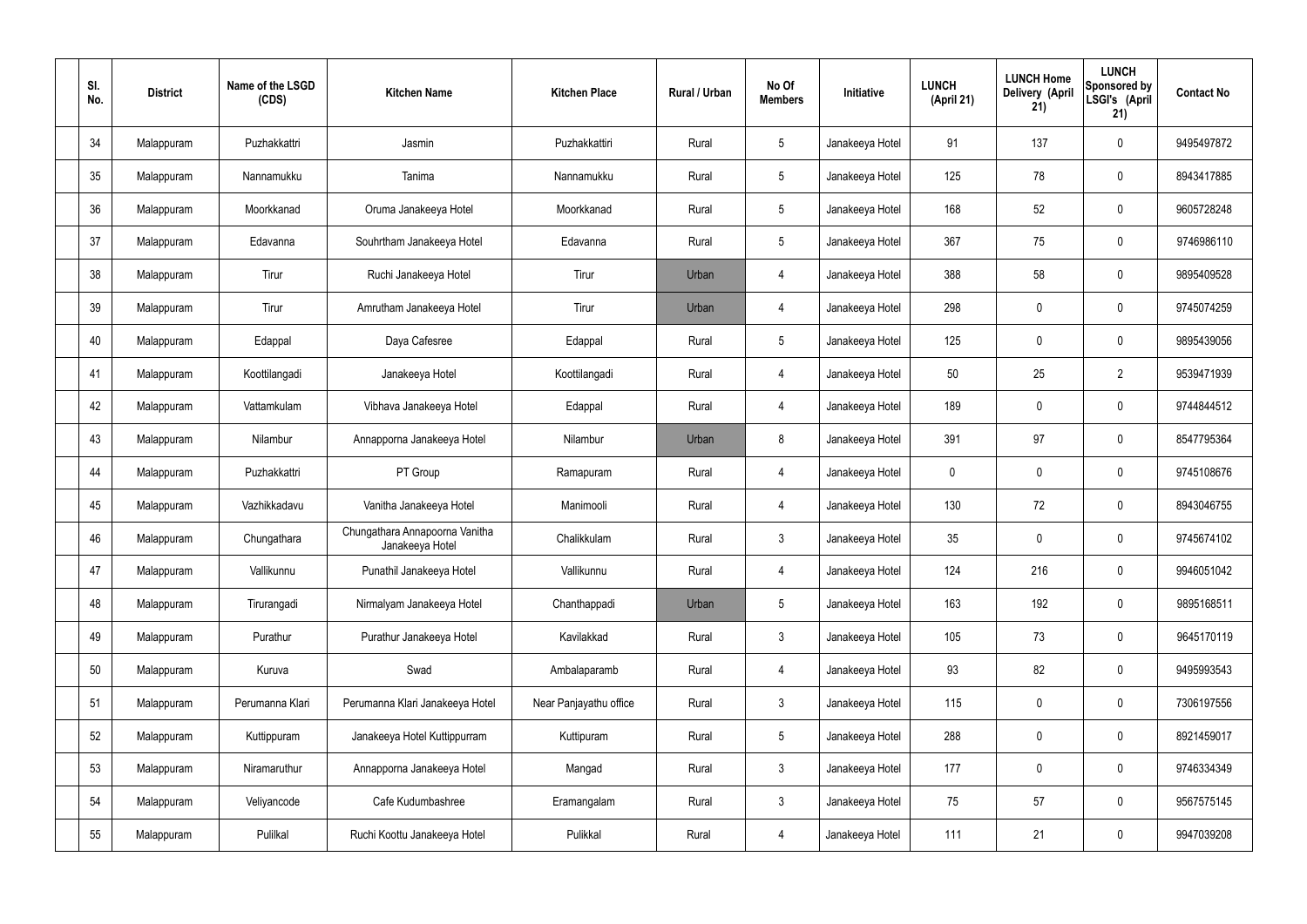| SI.<br>No. | <b>District</b> | Name of the LSGD<br>(CDS) | <b>Kitchen Name</b>          | <b>Kitchen Place</b> | Rural / Urban | No Of<br><b>Members</b> | Initiative      | <b>LUNCH</b><br>(April 21) | <b>LUNCH Home</b><br>Delivery (April<br>21) | <b>LUNCH</b><br>Sponsored by<br>LSGI's (April<br>21) | <b>Contact No</b> |
|------------|-----------------|---------------------------|------------------------------|----------------------|---------------|-------------------------|-----------------|----------------------------|---------------------------------------------|------------------------------------------------------|-------------------|
| 56         | Malappuram      | Karuvarakund              | Janakeeya Hotel              | Karuvarakund         | Rural         | $\overline{4}$          | Janakeeya Hotel | 130                        | $5\phantom{.0}$                             | $\mathbf 0$                                          | 9562233316        |
| 57         | Malappuram      | Thuvvur                   | Janakeeya Hotel              | Thuvvur              | Rural         | $5\overline{)}$         | Janakeeya Hotel | $\mathbf 0$                | $\mathbf 0$                                 | $\mathbf 0$                                          | 8075365565        |
| 58         | Malappuram      | Kottakkal                 | Kottakkal Kitchen            | Kottakkal            | Urban         | $\mathbf{3}$            | Janakeeya Hotel | 230                        | $\pmb{0}$                                   | $\mathbf 0$                                          | 9946216609        |
| 59         | Malappuram      | Kuzhimanna                | Mythri Janakkeeya Hotel      | Cheruparamb          | Rural         | $\overline{4}$          | Janakeeya Hotel | 27                         | 55                                          | $\mathbf 0$                                          | 9961738543        |
| 60         | Malappuram      | Talakkad                  | Talakkad Janakeeya Hotel     | <b>BP</b> Angadi     | Rural         | $\overline{4}$          | Janakeeya Hotel | 240                        | 20                                          | $\mathbf 0$                                          | 9447824517        |
| 61         | Malappuram      | Areecode                  | Haritha sree Janakeeya Hotel | Pookottuchola        | Rural         | $\overline{4}$          | Janakeeya Hotel | 81                         | 78                                          | $\mathbf 0$                                          | 7025072558        |
| 62         | Malappuram      | Cherukkavu                | Kitchen Hut Janakeeya Hotel  | Chevayoor            | Rural         | $\overline{4}$          | Janakeeya Hoel  | 165                        | 110                                         | $\overline{2}$                                       | 9895195887        |
| 63         | Malappuram      | Thiruvali                 | Janakeeya hotel              | Thiruvali            | Rural         | $5\phantom{.0}$         | Janakeeya Hotel | $\mathbf 0$                | $\mathbf 0$                                 | $\mathbf 0$                                          | 9746385945        |
| 64         | Malappuram      | Alamcode                  | Janakeeya hotel              | Alamcode             | Rural         | $5\phantom{.0}$         | Janakeeya Hotel | 131                        | 69                                          | $\mathbf 0$                                          | 8129368109        |
| 65         | Malappuram      | Manjeri 1                 | Cafe Janakeeya hotel         | Manjeri              | Urban         | $6\overline{6}$         | Janakeeya Hotel | 179                        | 90                                          | $\overline{2}$                                       | 7336671011        |
| 66         | Malappuram      | kalpakanchery             | Janakeeya HOTEL              | Kalpakanchery        | Rural         | $\overline{4}$          | Janakeeya Hotel | 130                        | $\pmb{0}$                                   | $\mathbf 0$                                          | 9048929947        |
| 67         | Malappuram      | Kodur                     | Janakeeya hotel              | vadakkemanna         | Rural         | $3\phantom{a}$          | Janakeeya hotel | $\mathbf 0$                | $\mathbf 0$                                 | $\mathbf 0$                                          | 9605430938        |
| 68         | Malappuram      | Anakayam                  | janakeeya hotel              | Anakayam             | Rural         | $5\phantom{.0}$         | Janakeeya hotel | 222                        | 0                                           | $\mathbf 0$                                          | 7025840671        |
| 69         | Malappuram      | Malappuram                | Janakeeya Hotel              | Malappuram           | Urban         | $\mathbf{3}$            | Janakeeya Hotel | 217                        | $\pmb{0}$                                   | $\mathbf 0$                                          | 8281125864        |
| 70         | Malappuram      | Tanur                     | Azhimukham Janakeeya hotel   | tanur                | Urba          | $3\phantom{a}$          | Janakeeya Hotel | 253                        | $\pmb{0}$                                   | $\mathbf 0$                                          | 7594914843        |
| 71         | Malappuram      | Elamkulam                 | Janapriya                    | Kunnakav             | Rural         | $\overline{\mathbf{4}}$ | Janakeeya Hotel | 212                        | $\pmb{0}$                                   | $\mathbf 0$                                          | 9496725446        |
| 72         | Malappuram      | Wandoor                   | Janakeeya Hotel              | wandoor              | Rural         | $\overline{\mathbf{4}}$ | Janakeeya Hotel | 223                        | $\pmb{0}$                                   | $\mathbf 0$                                          | 8086064498        |
| 73         | Malappuram      | Perinthalmanna            | samrthi janakeeya hotei      | Perinthalmanna       | Urban         | $5\phantom{.0}$         | Janakeeya hotel | 122                        | $\pmb{0}$                                   | $\mathbf 0$                                          | 7994259773        |
| 74         | Malappuram      | Munniyur                  | Oottupura                    | Munniyur             | Rural         | $5\phantom{.0}$         | Janakeeya Hotel | 230                        | 180                                         | $\mathbf 0$                                          | 7025766318        |
| 75         | Malappuram      | AR Nagar                  | Aiswarya                     | AR Nagar             | Rural         | $3\phantom{a}$          | Janakeeya Hotel | 271                        | $\pmb{0}$                                   | $\mathbf 0$                                          | 9745518722        |
| 76         | Malappuram      | Thenjippalam              | Nanma                        | Thenjippalam         | Rural         | 4                       | Janakeeya Hotel | 316                        | 85                                          | $\mathbf 0$                                          | 9645220615        |
| 77         | Malappuram      | Peruvallur                | Anugraha                     | Super bazar          | Rural         | $5\phantom{.0}$         | Jankeeya Hotel  | 51                         | 82                                          | $\overline{2}$                                       | 9747037665        |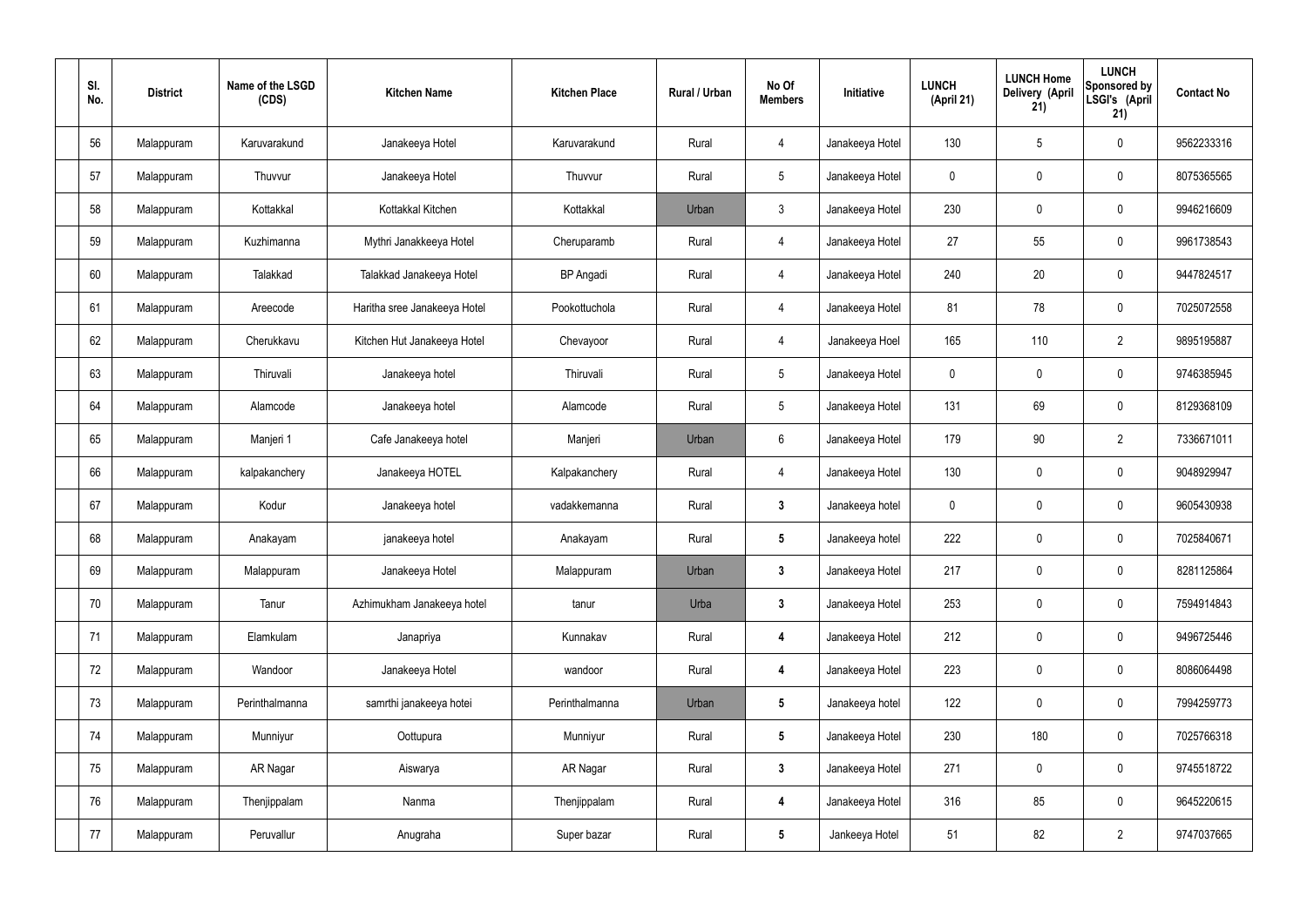| SI.<br>No. | <b>District</b> | Name of the LSGD<br>(CDS) | <b>Kitchen Name</b>        | <b>Kitchen Place</b> | <b>Rural / Urban</b> | No Of<br><b>Members</b> | Initiative      | <b>LUNCH</b><br>(April 21) | <b>LUNCH Home</b><br>Delivery (April<br>21) | <b>LUNCH</b><br>Sponsored by<br>LSGI's (April<br>21) | <b>Contact No</b> |
|------------|-----------------|---------------------------|----------------------------|----------------------|----------------------|-------------------------|-----------------|----------------------------|---------------------------------------------|------------------------------------------------------|-------------------|
| 78         | Malappuram      | Muthuvallur               | Nanma janakeeya hotel      | Muthuparambu         | Rural                | $3\phantom{a}$          | Janakeeya hotel | 362                        | $\mathbf 0$                                 | $\mathbf 0$                                          | 9744406501        |
| 79         | Malappuram      | mankada                   | janakeeya hatel            | Aryiranazhipadi      | Rural                | $3\phantom{a}$          | janakeeya hotel | $\mathbf 0$                | $\mathbf 0$                                 | $\mathbf 0$                                          | 9539855520        |
| 80         | Malappuram      | Vengara                   | Ponnoos hotel              | Vengara              | Rural                | $3\phantom{a}$          | Janakeeya hotel | 312                        | $\mathbf 0$                                 | $\mathbf 0$                                          | 9947424618        |
| 81         | Malappuram      | Pulpatta                  | Santhwanam Janakeeya hotel | Padikkal parambil    | Rural                | $5\phantom{.0}$         | Janakeeya hotel | 163                        | 248                                         | $\mathbf 0$                                          | 9526367569        |
| 82         | Malappuram      | Keezhattur                | Keezhattur Janakeeya hotel | Keezhattur           | Rural                | $\boldsymbol{4}$        | Janakeeya hotel | $\overline{2}$             | $\mathbf 0$                                 | $\mathbf 0$                                          | 9539209640        |
| 83         | Malappuram      | Cheriyamundam             | Nanma janakeeya hotel      | Manchingapara        | Rural                | $\overline{4}$          | Janakeeya hotel | 125                        | $\mathbf 0$                                 | $\mathbf 0$                                          | 9496048689        |
| 84         | Malappuram      | Chelambre                 | Soorya Janakeeya hotel     | Pulluparamb          | Rural                | $\mathbf{3}$            | Janakeeya hotel | 130                        | 80                                          | $\mathbf 0$                                          | 7994179285        |
| 85         | Malappuram      | Ponmala                   | Janakeeya hotel            | Chappangadi          | Rural                | $\boldsymbol{4}$        | Janakeeya hotel | 221                        | $\mathbf 0$                                 | $\mathbf 0$                                          | 9605811748        |
| 86         | Malappuram      | Thennala                  | <b>Bismi Hotel</b>         | Pookkiparamb         | Rural                | 4!                      | Jankeeya Hotel  | 150                        | $\mathbf 0$                                 | $\mathbf 0$                                          | 9995757092        |
| 87         | Malappuram      | Tanalur                   | Janakeeya Hotel            | Tanalur              | Rural                | $3\phantom{a}$          | Jankeeya Hotel  | $\mathbf 0$                | $\mathbf 0$                                 | $\mathbf 0$                                          |                   |
| 88         | Malappuram      | Parappur                  | Four star                  | Azad nagar           | Rural                | $5\phantom{.0}$         | Janakeeya Hotel | 226                        | $\pmb{0}$                                   | $\mathbf 0$                                          | 9961091317        |
| 89         | Malappuram      | Oorakam                   | Ammoos                     | Panchayath padi      | Rural                | $3\phantom{a}$          | Janakeeya Hotel | 265                        | $\mathbf 0$                                 | $\mathbf 0$                                          | 9526449294        |
| 90         | Malappuram      | Nannambra                 | Veeturuchi                 | Kundoor Athani       | Rural                | 4                       | Janakeeya Hotel | 27                         | 189                                         | 5                                                    | 9400618659        |
| 91         | Malappuram      | Pandikkad                 | Janakeeya Hotel            | Pandikkad            | Rural                | $\overline{4}$          | Janakeeya Hotel | 285                        | $\pmb{0}$                                   | $\mathbf 0$                                          | 9995504081        |
| 92         | Malappuram      | Chokkad                   | Natturuchi                 | Chokkad              | Rural                | $5\phantom{.0}$         | Janakeeya Hotel | $\mathbf 0$                | $\pmb{0}$                                   | $\pmb{0}$                                            |                   |
| 93         | Malappuram      | Cheekode                  | Cheekode Janakeeya Hotel   | Cheekode             | Rural                | $\overline{4}$          | Janakeeya Hotel | $9\,$                      | 42                                          | $\pmb{0}$                                            |                   |
| 94         | Malappuram      | Makkarapparamb            | Subiksha                   | Makkarapparamb       | Rural                | $3\phantom{a}$          | Janakeeya Hotel | 72                         | 16                                          |                                                      | 8089003770        |
| 95         | Malappuram      | Ponnani-1                 | Devi Janakeeya Hotel       | Ponnani              | Urban                | $5\phantom{.0}$         | Janakeeya Hotel | 346                        | $\pmb{0}$                                   | $\pmb{0}$                                            | 9961919097        |
| 96         | malappuram      | Mangalam                  | Soubagya                   | mangalam             | Rural                | $5\phantom{.0}$         | janakeeya hotel | 170                        | 70                                          | $\pmb{0}$                                            | 7510235855        |
| 97         | Malappuram      | Trikkalangode             | janakeeya hotel            | karakkunnu           | Rural                | $6\phantom{.}$          | Janakeeya Hotel | 248                        | $\pmb{0}$                                   | $\mathbf 0$                                          | 7994885461        |
| 98         | Malppuram       | Morayur                   | Janakeeya hotel            | Valanchery           | Rural                | $\mathbf{3}$            | Janakeeya hotel | 105                        | $\pmb{0}$                                   | $\pmb{0}$                                            |                   |
| 99         | Malappuram      | Perumbadapp               | Janakeeya hotel            | Perumbadapp          | Rural                | $\overline{4}$          | Janakeeya hotel | 68                         | $30\,$                                      | $\pmb{0}$                                            |                   |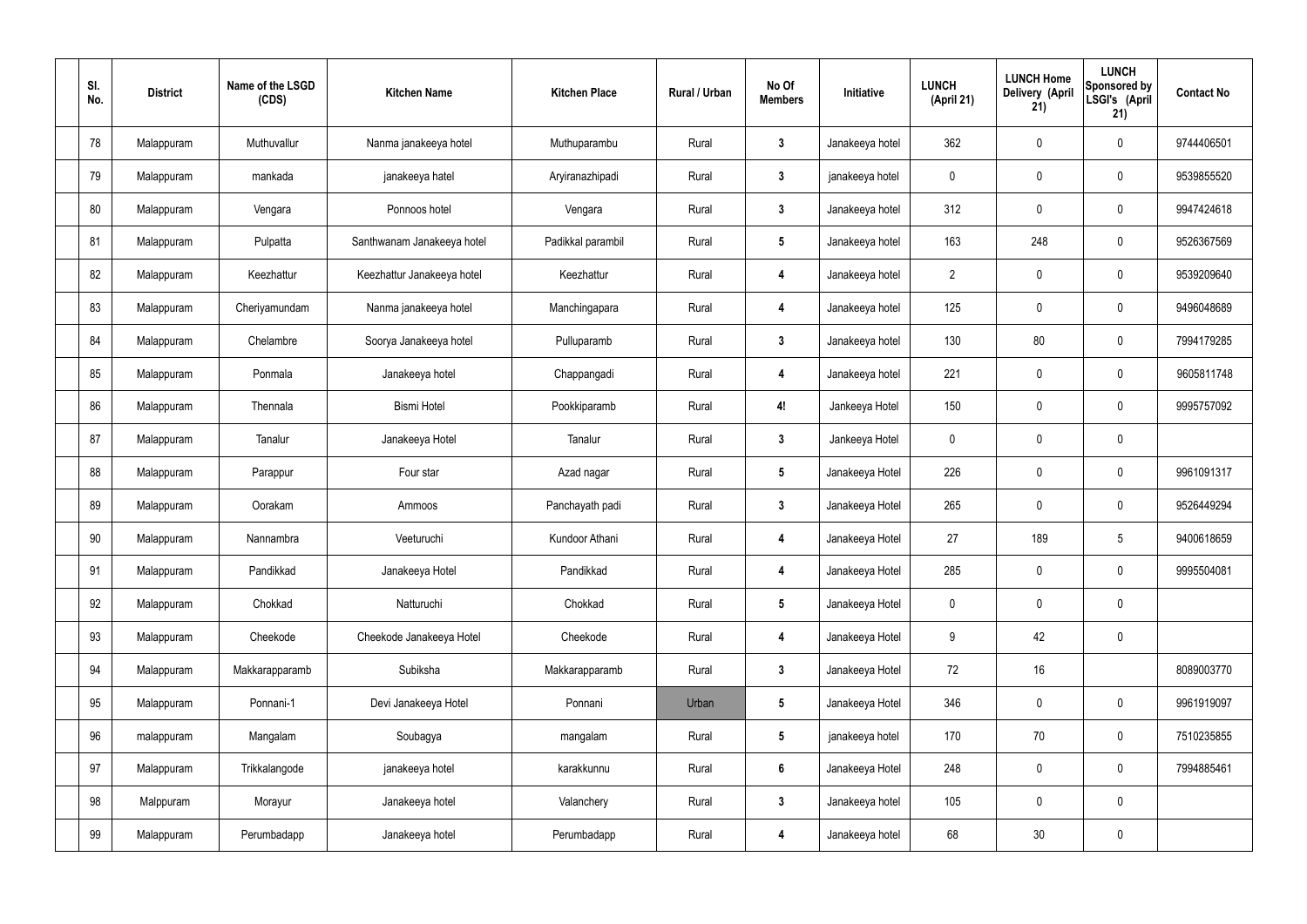| SI.<br>No. | <b>District</b> | Name of the LSGD<br>(CDS) | <b>Kitchen Name</b>        | <b>Kitchen Place</b> | <b>Rural / Urban</b> | No Of<br><b>Members</b> | Initiative      | <b>LUNCH</b><br>(April 21) | <b>LUNCH Home</b><br>Delivery (April<br>21) | <b>LUNCH</b><br>Sponsored by<br>LSGI's (April<br>21) | <b>Contact No</b> |
|------------|-----------------|---------------------------|----------------------------|----------------------|----------------------|-------------------------|-----------------|----------------------------|---------------------------------------------|------------------------------------------------------|-------------------|
| 100        | Malappuram      | Vettom                    | Samruthi Janakeeya Hotel   | Puthanpeedika        | Rural                | $5\phantom{.0}$         | Janakeeya hotel | 191                        | 225                                         | $\mathbf 0$                                          | 9562419017        |
| 101        | Malappuram      | Kondotty                  | Janakeeya hotel            | vazhakad             | <b>RURAL</b>         | $\boldsymbol{4}$        | janakeeya hotel | 286                        | 257                                         | $\mathbf 0$                                          |                   |
| 102        | Malappuram      | Pulamanthol               | Janakeeya hotel            | pulamanthole         | <b>RURAL</b>         | $\boldsymbol{4}$        | Janakeeya hotel | 245                        | $\mathbf 0$                                 | $\mathbf 0$                                          |                   |
| 103        | Malappuram      | Valavannur                | Jankeeya hotel             | Valavannur           | <b>RURAL</b>         | $5\phantom{.0}$         | Janakeeya hotel | 202                        | $\mathbf 0$                                 | $\mathbf 0$                                          |                   |
| 104        | Malappuram      | kottakkal                 | Subhiksha Janakeeya hotel  | kotakkal             | <b>URBAN</b>         | $\boldsymbol{4}$        | Janakeeya hotel | 298                        | $\pmb{0}$                                   | $\mathbf 0$                                          | 9495913491        |
| 105        | Malappuram      | Vettom                    | Thripthi Janakeeya Hotel   | Vadikkal             | <b>RURAL</b>         | $\overline{4}$          | Janakeeya hotel | 196                        | 32                                          | $\mathbf 0$                                          | 8943612862        |
| 106        | Malappuram      | Nilambur                  | Ajva Janakeeya hotel       | Minarvapadi          | <b>URBAN</b>         | $5\phantom{.0}$         | Janakeeya hotel | $\mathbf 0$                | $\pmb{0}$                                   | $\mathbf 0$                                          | 8086868912        |
| 107        | Malappuram      | Nilambur                  | Unity Janakeeya hotel      | nilambur             | <b>URBAN</b>         | $\boldsymbol{4}$        | Janakeeya hotel | 528                        | $\pmb{0}$                                   | $\mathbf 0$                                          | 7034758053        |
| 108        | Malappuram      | Vallikkunn                | Rasakkut                   | Vallikunnu           | Rural                | $\boldsymbol{4}$        | janakeeyahotel  | 158                        | 148                                         | $\mathbf 0$                                          | 7034945074        |
| 109        | Malappuram      | kuruva                    | Ruchi                      | Kurava               | Rural                | $5\phantom{.0}$         | Janakeeyahotel  | 157                        | 41                                          | $\mathbf 0$                                          | 9745414800        |
| 110        | Malappuram      | Kannamangalam             | Ruchikoott                 | Cheroor              | Rural                | $\mathbf{3}$            | Janakeeya Hotel | 204                        | $\pmb{0}$                                   | $\mathbf 0$                                          | 9747812113        |
| 111        | Malappuram      | Othukkungal               | janakeeya hotel            | Othukkungal          | Rural                | $5\phantom{.0}$         | Janakeeya Hotel | 267                        | $\mathbf 0$                                 | $\mathbf 0$                                          | 9656716066        |
| 112        | Malappuram      | Pookkottur                | janakeeya hotel            | valluvambram         | Rural                | $\overline{\mathbf{4}}$ | Janakeeya Hotel | $\mathbf 0$                | $\mathbf 0$                                 | $\mathbf 0$                                          | 9447334084        |
| 113        | Malappuram      | Edakkara                  | Edakkara janakeeya hotel   | Edakkara             | Rural                | $\overline{4}$          | janakeeya hotel | 155                        | $\pmb{0}$                                   | $\mathbf 0$                                          | 9495232698        |
| 114        | Malappuram      | porur                     | Thanima Janakeeya Hotel    | Porur                | Rural                | $\mathbf{3}$            | janakeeya hotel | $\mathbf 0$                | $\pmb{0}$                                   | $\mathbf 0$                                          | 9539928567        |
| 115        | Malappuram      | Pulikkal                  | al madeena Janakeeya Hotel | pulikkal             | Rural                | $\boldsymbol{4}$        | Janakeeya Hotel | 78                         | 41                                          | $\mathbf 0$                                          |                   |
| 116        | malappuram      | Tanur                     | amma janakeeyahottel       | Tanur                | Urban                | $5\phantom{.0}$         | janakeeyahottel | 305                        | $\pmb{0}$                                   | $\mathbf 0$                                          |                   |
| 117        | malappuram      | Pallikkal                 | padheyam janakeeyahottel   | Pallikkal            | Rural                | $5\phantom{.0}$         | janakeeyahotel  | 70                         | 91                                          | $\mathbf 0$                                          |                   |
| 118        | Malappuram      | Chelembra                 | janakeeyahotel2            | Chelembra            | Rural                | $\boldsymbol{4}$        | janakeeyahotel  | 98                         | 156                                         | $\mathbf 0$                                          |                   |
| 119        | Malappuram      | Purathur                  | Safa Janakeeya Hotel       | Paravanna            | Rural                | $\boldsymbol{4}$        | Janakeeya Hotel | $\mathbf 0$                | $\pmb{0}$                                   | $\mathbf 0$                                          | 9544792994        |
| 120        | malappuram      | vazhayur                  | puthuma janakeeyahotel     | Vazhayur             | Rural                | $\boldsymbol{4}$        | janakeeyahotel  | 172                        | 44                                          | $\mathbf 0$                                          |                   |
| 121        | malappuram      | Mangalam                  | Swathistam                 | Vadikkal             | Rural                | $\overline{\mathbf{4}}$ | janakeeyahotel  | $\pmb{0}$                  | $\pmb{0}$                                   | $\mathbf 0$                                          | 9061799096        |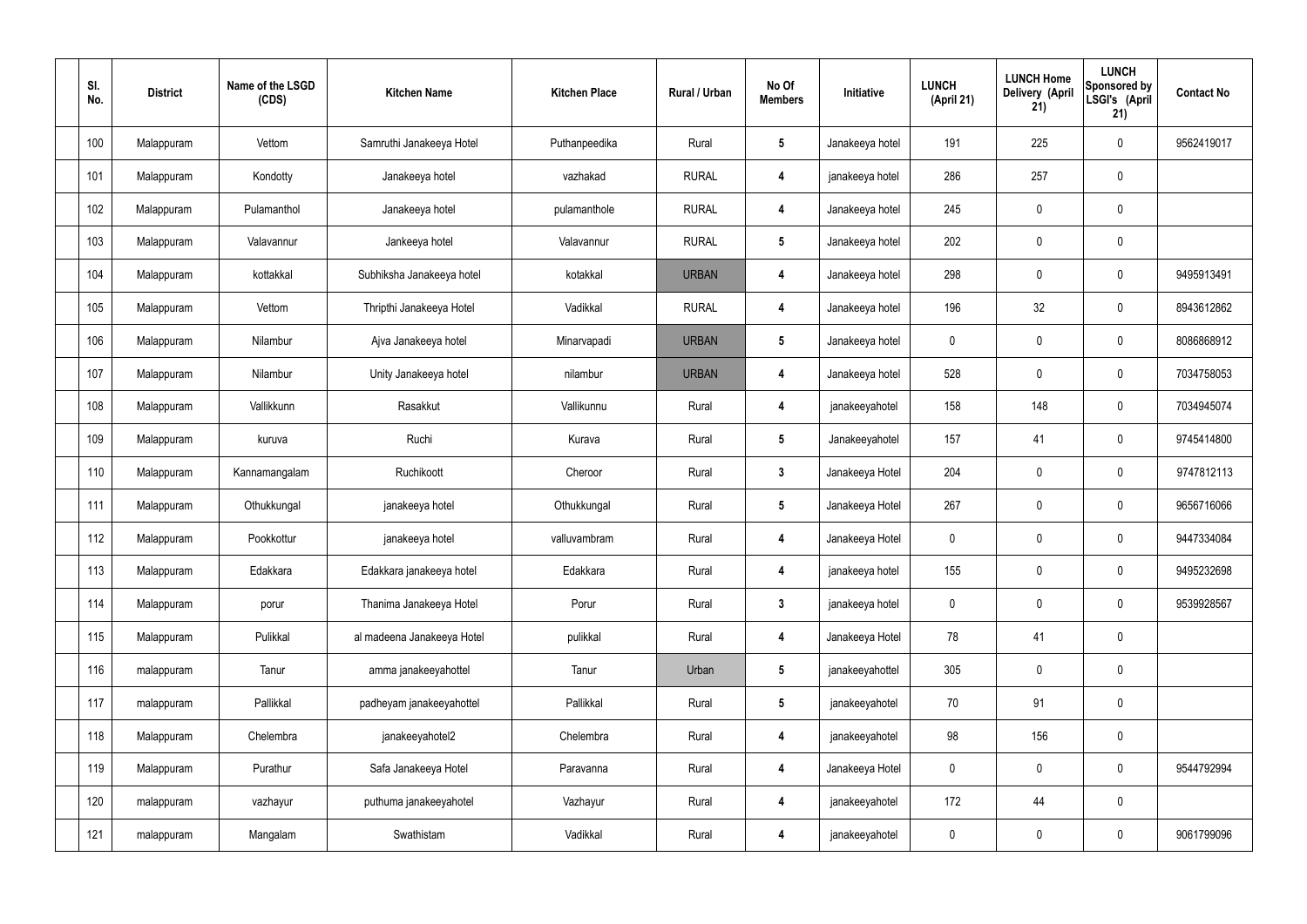| SI.<br>No.      | <b>District</b> | Name of the LSGD<br>(CDS) | <b>Kitchen Name</b>          | <b>Kitchen Place</b>                      | Rural / Urban | No Of<br><b>Members</b> | Initiative      | <b>LUNCH</b><br>(April 21) | <b>LUNCH Home</b><br>Delivery (April<br>21) | <b>LUNCH</b><br>Sponsored by<br>LSGI's (April<br>21) | <b>Contact No</b> |
|-----------------|-----------------|---------------------------|------------------------------|-------------------------------------------|---------------|-------------------------|-----------------|----------------------------|---------------------------------------------|------------------------------------------------------|-------------------|
| 122             | malappuram      | kuttippuram               | nilayoram janakeeya hotel    | Kuttipuram                                | Rural         | 4                       | janakeeyahotel  | 194                        | $\mathbf 0$                                 | $\mathbf 0$                                          |                   |
| 123             | malapluram      | thazhekode                | Thazhekode Janakeeya Hotel   | Thazhekode                                | Rural         | 4                       | Janakeeya Hotel | 280                        | 0                                           |                                                      |                   |
| 124             | malappuram      | munniyur                  | my kitchen                   | Alinchuvad                                | Rural         | $5\phantom{.0}$         | janakeeya hotel | 24                         | 68                                          | $\mathbf 0$                                          | 8589809765        |
| 125             | Malappuram      | Mangalam                  | Ruchikkoottu                 | Mangalam                                  | Rural         | 4                       | Janakeeya hotel | 0                          | $\mathbf 0$                                 | $\mathbf 0$                                          | 6235095207        |
| 126             | Malappuram      | Ponnani                   | Thripthi                     | Ponnani                                   | Urban         | $5\phantom{.0}$         | Janakeeya Hotel | 148                        | $\mathbf 0$                                 | $\mathbf 0$                                          | 7994839506        |
| 127             | Malappuram      | Tanur                     | Krishna                      | Tanur                                     | Urban         | $5\phantom{.0}$         | janakeeya hotel | 0                          | $\mathbf 0$                                 | $\mathbf 0$                                          |                   |
| 128             | Malappuram      | Thazhekode                | ashraya                      | Maatrakkal                                | <b>RURAL</b>  | $6\phantom{1}$          | janakeeya hotel | 259                        | 0                                           | $\mathbf 0$                                          | 9656135078        |
| 128             |                 |                           |                              |                                           |               | 535                     |                 | 19920                      | 5098                                        | 19                                                   |                   |
|                 | Palakkad        | Elapully                  | Nakshathra Vanitha canteen   | Canteen                                   | Rural         | 4                       | Janakeeya Hotel | 210                        | 0                                           | $\mathbf 0$                                          | 19920             |
| $\overline{2}$  | Palakkad        | Nalleppilly               | Vanitha Canteen              | Canteen                                   | Rural         | 4                       | Janakeeya Hotel | 178                        | $\mathbf 0$                                 | $\mathbf 0$                                          | 9656232569        |
| $\mathbf{3}$    | Palakkad        | Chittur                   | Thanal vanitha Canteen       | Thathamangalam, Mettuvalavu               | Urban         | $\mathbf{3}$            | Janakeeya Hotel | 340                        | 0                                           | $\mathbf 0$                                          | 9447105400        |
| $\overline{4}$  | Palakkad        | chittur                   | urapp janakeeya hotel        | Anicode junction                          | urban         | $5\phantom{.0}$         | Janakeeya hotel | 231                        | $\mathbf 0$                                 | $\mathbf 0$                                          | 9349930549        |
| 5               | Palakkad        | polpully                  | subiksha janakeeya hotel     | kallootiyal                               | Rural         | $5\phantom{.0}$         | Janakeeya hotel | 162                        | $\mathbf 0$                                 | $\mathbf 0$                                          | 9495197498        |
| $6\overline{6}$ | Palakkad        | Eruthenpathy              | Nila janakeeya hotel         | Mooniilmada muniyappan<br>kshethram near  | Rural         | $5\phantom{.0}$         | Janakeeya hotel | 124                        | $\mathbf 0$                                 | $\mathbf 0$                                          | 9037290925        |
| 7               | Palakkad        | Perumatty                 | Nanam Janakeeya hotel        | kannimari                                 | Rural         | $\mathbf{3}$            | Janakeeya hotel | 115                        | 0                                           | $\mathbf 0$                                          | 9605529657        |
| 8               | Palakkad        | Vadakarapathy             | soubhagya janakeeya hotel    | vadakarapathy panchayath                  | Rural         | $5\overline{)}$         | Janakeeya hotel | 193                        | 0                                           | $\mathbf 0$                                          | 9633578756        |
| 9               | Palakkad        | Kozhinjampara             | Sreesakthi Janakeeya hotel   | Kozhinjampara<br>gramapanchayth, near bus | Rural         | $5\overline{)}$         | Janakeeya hotel | 160                        | 0                                           | $\mathbf 0$                                          | 9847121105        |
| 10              | Palakkad        | Vadakkenchery             | Oottupura Vanitha Canteen    | Panchayath building,<br>Vadakkenchery     | Rural         | $\overline{4}$          | Janakeeya Hotel | 196                        | 0                                           | $\bf{0}$                                             | 9656360141        |
| 11              | Palakkad        | PKD North                 | Cafesree                     | opp. ksrtc bus stand,<br>Manjakulam road  | Urban         | $5\phantom{.0}$         | Janakeeya Hotel | 0                          | 0                                           | $\mathbf 0$                                          | 9037332005        |
| 12              | Palakkad        | Ongallur                  | Amma canteen                 | Ongallur vipanana kendram                 | Rural         | $\overline{4}$          | Janakeeya Hotel | 129                        | 0                                           | $\mathbf 0$                                          | 7560924507        |
| 13              | Palakkad        | Muthuthala                | Sreelakshmi vanitha canteen  | Muthuthala panchayath                     | Rural         | $\overline{4}$          | Janakeeya Hotel | 113                        | 0                                           | $\mathbf 0$                                          | 7558865485        |
| 14              | Palakkad        | Koppam                    | Natturuchi kudumbashree cafe | Near koppam village                       | Rural         | $5\phantom{.0}$         | Janakeeya Hotel | 74                         | 0                                           | $\boldsymbol{0}$                                     | 8075779172        |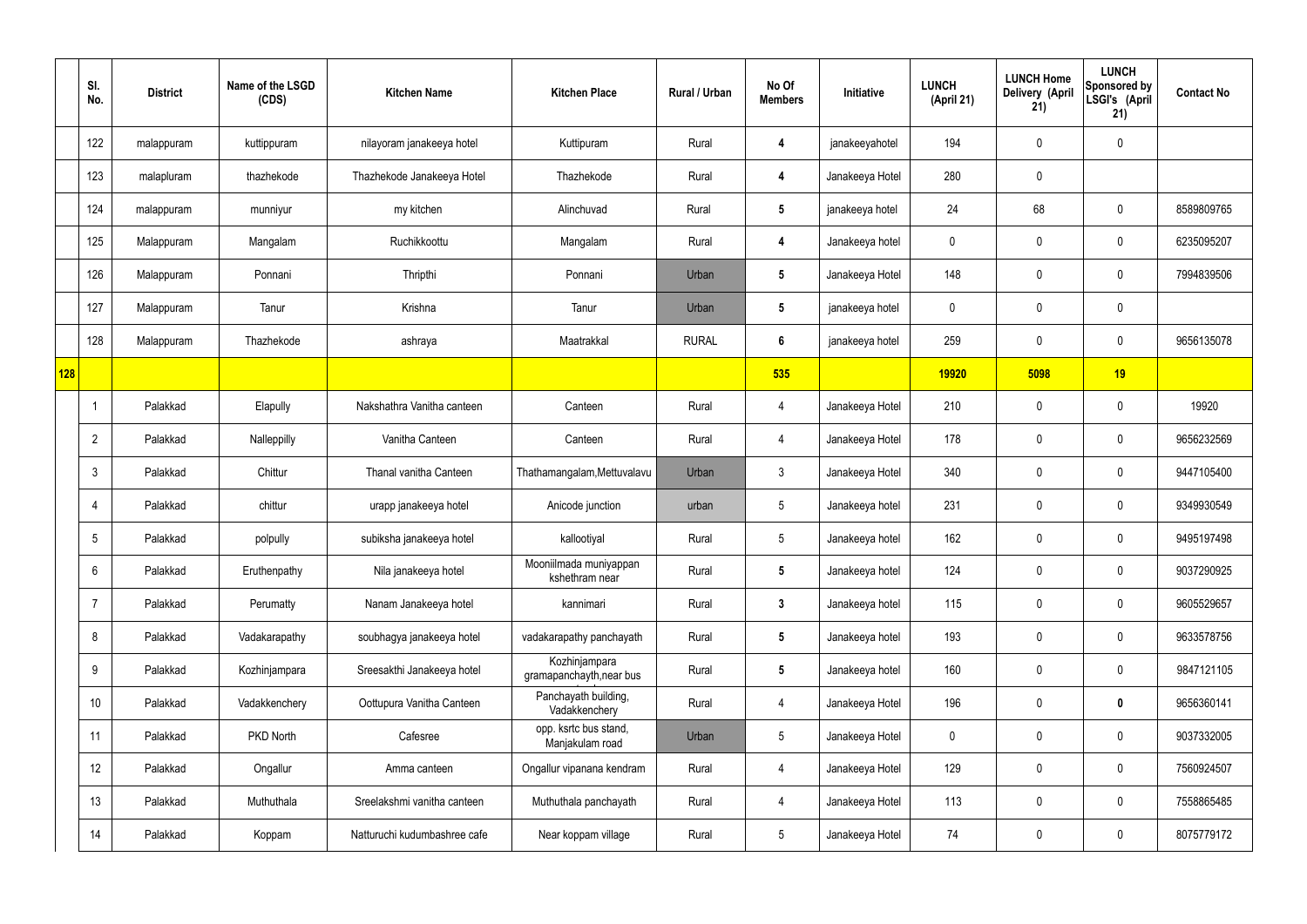| SI.<br>No.      | <b>District</b> | Name of the LSGD<br>(CDS) | <b>Kitchen Name</b>             | <b>Kitchen Place</b>                      | Rural / Urban | No Of<br><b>Members</b> | Initiative       | <b>LUNCH</b><br>(April 21) | <b>LUNCH Home</b><br>Delivery (April<br>21) | <b>LUNCH</b><br>Sponsored by<br>LSGI's (April<br>21) | <b>Contact No</b> |
|-----------------|-----------------|---------------------------|---------------------------------|-------------------------------------------|---------------|-------------------------|------------------|----------------------------|---------------------------------------------|------------------------------------------------------|-------------------|
| 15              | Palakkad        | Paruthur                  | Mamatty vanitha canteen         | Near panchayath                           | Rural         | $5\phantom{.0}$         | Janakeeya Hotel  | 86                         | 0                                           | $\mathbf 0$                                          | 9544847874        |
| 16              | Palakkad        | Vilayur                   | Souhritha caffesree (Ruchipura) | Near Vilayur Panchayath                   | Rural         | $6\phantom{.}$          | Janakeeya Hotel  | 206                        | 0                                           | $\mathbf 0$                                          | 9747342046        |
| 17              | palakkad        | Kulukkallur               | Snehitha Janakeeya hotel        | Kulukkallur panchayath                    | Rural         | $5\phantom{.0}$         | Janakeeya hotel  | 112                        | 0                                           | $\mathbf 0$                                          | 9746701454        |
| 18              | Palakkad        | Pattambi                  | Janakeeya hotel                 | near Govt samskritha college,<br>Pattambi | Urban         | 4                       | Janakeeya hotel  | $\mathbf 0$                | 0                                           | $\mathbf 0$                                          | 9562043428        |
| 19              | Palakkad        | Erimayur                  | Thanima Vanitha Canteen         | Panchayath building, Erimayur             | Rural         | $5\phantom{.0}$         | Janakeeya Hotel  | 80                         | 0                                           | $\overline{2}$                                       | 9746440633        |
| 20              | Palakkad        | Kizhekkencheri            | Vanitha Canteen                 | Panchayath Building,<br>Kizhakkenchery    | Rural         | $\overline{4}$          | Janakeeya Hotel  | 70                         | 0                                           | -1                                                   | 9747923418        |
| 21              | Palakkad        | Peringottukkurrissi       | Aiswarya Vanitha canteen        | Panchayth building                        | Rural         | $\mathbf{3}$            | Janakeeya Hotel  | 95                         | 0                                           | $\mathbf 0$                                          | 9048665884        |
| 22              | Palakkad        | Mundoor                   | Bharath vanitha canteen         | Panchayath building                       | Rural         | $\mathfrak{Z}$          | Janakeeya Hotel  | 143                        | 84                                          | $\mathbf 0$                                          | 8592830607        |
| 23              | Palakkad        | Kodumbu                   | kripa                           | kodumb panchayath                         | Rural         | $\overline{4}$          | Janakeeya HoteL  | 35                         | 0                                           | $\mathbf 0$                                          | 9048682860        |
| 24              | Palakkad        | Thirumittakode            | Thirumuttam Janakeeya Hotel     | Karukaputhur                              | Rural         | $6\phantom{.}$          | Janakeeya Hotel  | 117                        | 0                                           | $\boldsymbol{0}$                                     | 9072841599        |
| 25              | Palakkad        | Akathethara               | Nanma canteen                   | kalyanamandapam                           | Rural         | $\mathbf{3}$            | Janakeeya Hotel  | 60                         | 0                                           | $\boldsymbol{0}$                                     | 7025563510        |
| 26              | Palakkad        | Marutharoad               | flavours cantteen               | panchayath                                | Rural         | $5\phantom{.0}$         | Janakeeya Hotela | 123                        | 0                                           | $\boldsymbol{0}$                                     | 9746227966        |
| 27              | Palakkad        | Trithala                  | Kairali Vanitha Hotel           | Thirthala                                 | Rural         | $5\phantom{.0}$         | Janakeeya Hotel  | 98                         | 0                                           | 0                                                    | 9048710155        |
| 28              | Palakkad        | Kongad                    | Annapoorna vanitha canteen      | Near Kongad village office                | Rural         | $5\phantom{.0}$         | Janakeeya Hotel  | 134                        | $\mathbf 0$                                 | $\mathbf 0$                                          | 9645425774        |
| 29              | Palakkad        | Sreekrishnapuram          | Subiksha canteen                | Near panchayath office                    | Rural         | $\mathbf{3}$            | Janakeeya Hotel  | 94                         | $\mathbf 0$                                 | $\mathbf 0$                                          | 8086697226        |
| 30 <sub>2</sub> | Palakkad        | Pallassana                | dhanalakshmi vanitha canteen    | pallassana panchayath<br>building         | Rural         | $5\phantom{.0}$         | Janakeeya Hotel  | 157                        | $\mathbf 0$                                 | $\mathbf 0$                                          | 8943225892        |
| 31              | Palakkad        | Nenmmara                  | Nemmara Janakeeya hotel         | Nemmara junction                          | Rural         | 4                       | Janakeeya hotel  | 263                        | $\mathbf 0$                                 | $\mathbf 0$                                          | 8157850935        |
| 32              | Palakkad        | Ayilur                    | Janakeeya hotel                 | Thalavettanpara, Ayilur                   | Rural         | $\mathbf{3}$            | Janakeeya hotel  | 169                        | $\mathbf 0$                                 | $\mathbf 0$                                          | 9539517856        |
| 33              | Palakkad        | Melarkode                 | Janakeeya Hotel                 | near Melarkode panchayath                 | Rural         | 4                       | Janakeeya hotel  | 167                        | $\mathbf 0$                                 | $\mathbf 0$                                          | 8606193918        |
| 34              | Palakkad        | Vandazhi                  | janakeeya hotel                 | Kaniyamangalam                            | Rural         | $\mathbf{3}$            | Janakeeya hotel  | 59                         | $\mathbf 0$                                 | $\mathbf 0$                                          | 9645919937        |
| 35              | Palakkad        | Nelliayampathy            | Janakeeya hotel                 | near Panchayat, kaikaty                   | Rural         | 4                       | Janakeeya hotel  | 79                         | 0                                           | $\mathbf 0$                                          | 9497123529        |
| 36              | Palakkad        | Elavanchery               | Snehatheeram                    | Near GUPS, Vattekkad                      | Rural         | $5\phantom{.0}$         | Janakeeya Hotel  | 245                        | $\pmb{0}$                                   | $\boldsymbol{0}$                                     | 9744195274        |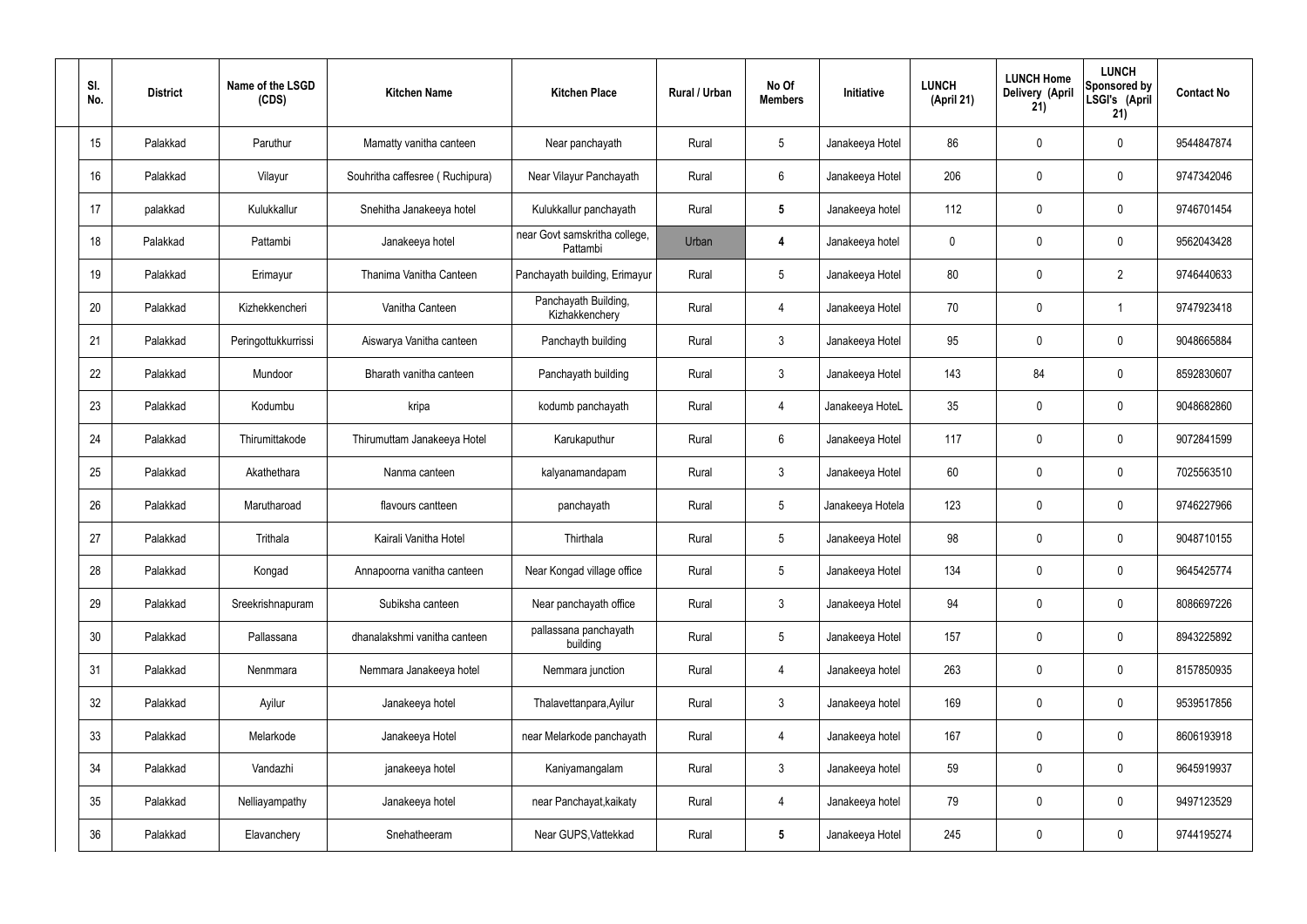|     | SI.<br>No. | <b>District</b> | Name of the LSGD<br>(CDS) | <b>Kitchen Name</b>                      | <b>Kitchen Place</b>                            | <b>Rural / Urban</b> | No Of<br><b>Members</b> | Initiative       | <b>LUNCH</b><br>(April 21) | <b>LUNCH Home</b><br>Delivery (April<br>21) | <b>LUNCH</b><br>Sponsored by<br>LSGI's (April<br>21) | <b>Contact No</b> |
|-----|------------|-----------------|---------------------------|------------------------------------------|-------------------------------------------------|----------------------|-------------------------|------------------|----------------------------|---------------------------------------------|------------------------------------------------------|-------------------|
|     | 37         | Palakkad        | Kollemkode                | Priya Vanitha Canteen                    | Block Panchayath Office,<br>Kollengode          | Rural                | 4                       | Janakeeya Hotel  | 225                        | $\mathbf 0$                                 | $\mathbf 0$                                          | 9745456764        |
|     | 38         | Palakkad        | Koduvayur                 | Samridhi Kudumbashree Vanitha<br>Canteen | Panchayath Building                             | Rural                | $5\overline{)}$         | Janakeeya Hotel  | 99                         | $\mathbf 0$                                 | $\mathbf 0$                                          | 8086263595        |
|     | 39         | Palakkad        | Pattanchery               | Sreelakshmi vanitha canteen              | Panchayath Building                             | Rural                | $\overline{4}$          | Janakeeya Hotel  | 45                         | $\mathbf 0$                                 | $\mathbf 0$                                          | 8086916932        |
|     | 40         | Palakkad        | Pudunagaram               | Janakeeya Hotel                          | Near KSEB, Pudunagaram                          | Rural                | $\overline{\mathbf{4}}$ | Janakeeya hotel  | 203                        | $\mathbf 0$                                 | $\mathbf 0$                                          | 9497241598        |
|     | 41         | Palakkad        | Vadavanoor                | Sree Muruka Janakeeya Hotel              | Vydhyasala, Vadavanoor                          | Rural                | $5\phantom{.0}$         | Janakeeya hotel  | 216                        | $\mathbf 0$                                 | $\mathbf 0$                                          | 9567011729        |
|     | 42         | Palakkad        | Peruvemba                 | Samridi Janakeeya Hotel                  | Peruvemba Junction                              | Rural                | $\overline{\mathbf{4}}$ | Jankeeya hotel   | 195                        | $\mathbf 0$                                 | $\mathbf 0$                                          | 918089611261      |
|     | 43         | Palakkad        | Muthalamada               | Janakeeya Hotel                          | Chulliyarmedu                                   | Rural                | $\boldsymbol{4}$        | Jankeeya hotel   | 330                        | $\mathbf 0$                                 | $\mathbf 0$                                          | 9633730067        |
|     | 44         | Palakkad        | Cherppalasseri            | Swad Janakiyahotel, CPY                  | Scheduled caste coperative<br>society hall, cpy | Urban                | $5\overline{)}$         | Janakeeya Hotel  | 255                        | $\mathbf 0$                                 | $\mathbf 0$                                          | 9447746082        |
|     | 45         | Palakkad        | Vellinezhi                | Aiswarya kudumbashree                    | Adakkaputhur                                    | Rural                | $\mathbf{3}$            | Janakeeya Hotel  | 93                         | $\mathbf 0$                                 | $\mathbf 0$                                          | 9747730588        |
|     | 46         | Palakkad        | Keralasseri               | Bhagyasree janakeeya hotel               | Near village office                             | Rural                | $\mathbf{3}$            | Janakeeya Hotel  | 65                         | $\mathbf 0$                                 | $\mathbf 0$                                          | 8606125128        |
|     | 47         | Palakkad        | Kottayi                   | Kudumbashree Vanitha canteen             | Near Kottayi Panchayath                         | Rural                | 4                       | Jankeeya hotel   | 90                         | $\mathbf 0$                                 | $\mathbf 0$                                          | 9605699847        |
|     | 48         | Palakkad        | anakkara                  | udayasurya vanitha canteen               | kumbidi                                         | rural                | $5\phantom{.0}$         | Janakeeya Hotel  | 220                        | $\mathbf 0$                                 | $\mathbf 0$                                          | 9895947614        |
|     | 49         | Palakkad        | kappur                    | jeevanam hotel                           | kumaranellur                                    | rural                | 6                       | Janakeeya Hotel  | 268                        | 0                                           | $\mathbf 0$                                          | 9605308385        |
| 102 | 50         | Palakkad        | Malampauzha               | Nandhanam canteen                        | near fantasy park                               | Rural                | $5\phantom{.0}$         | Janakeeya HotelT | 203                        | $\mathbf 0$                                 | $\mathbf 0$                                          | 807587062         |
|     | 51         | Palakkad        | Puduppariyaram            | Anaswara Canteen                         | Panchayath                                      | Rural                | $\overline{4}$          | Janakeeya Hotel  | 86                         | $\mathbf 0$                                 | $\mathbf 0$                                          | 9526677781        |
|     | 52         | Palakkad        | kadambazhipuram           | Reshmi janakeeya hotel                   | 16 mail                                         | Rural                | $5\phantom{.0}$         | Janakeeya Hotel  | $90\,$                     | $\mathbf 0$                                 | $\mathbf 0$                                          | 9048375891        |
|     | 53         | Palakkad        | Kadambazhipuram           | Ardhram Janakeeya hotel                  | Pulapatta                                       | Rural                | $3\phantom{a}$          | Janakeeya Hotel  | 54                         | $\mathbf 0$                                 | $\mathbf 0$                                          | 9495775246        |
|     | 54         | Palakkad        | Kannambra                 | Sree kurumba canteen                     | kannambra                                       | Rural                | $\overline{4}$          | Janakeeya Hotel  | 208                        | $\mathbf 0$                                 | $\mathbf 0$                                          | 8157815819        |
|     | 55         | Palakkad        | karakkurissi              | Janakiya hotel                           | Near ammus auditorium,<br>Ayappankavu           | Rural                | $3\phantom{a}$          | Janakeeya Hotel  | 145                        | $\mathbf 0$                                 | $\mathbf 0$                                          | 6238788932        |
|     | 56         | Palakkad        | Thenkara                  | Subiksham janakeeya hotel                | Ayurveda hospital compound<br>Then kara         | Rural                | 5 <sub>5</sub>          | Janakeeya Hotel  | 125                        | $\mathbf 0$                                 | $\mathbf 0$                                          | 9747557333        |
|     | 57         | Palakkad        | Alanallur                 | Keerthi vanitha canteen and catering     | Near panchayath Alanallur                       | Rural                | $5\phantom{.0}$         | Janakeeya hotel  | 237                        | $\mathbf 0$                                 | $\mathbf 0$                                          | 9495447569        |
|     | 58         | Palakkad        | Pudur                     | Asil canteen                             | Pudur panchayath                                | Rural                | 4                       | Janakeeya hotel  | 94                         | $\pmb{0}$                                   | $\boldsymbol{0}$                                     | 8086968050        |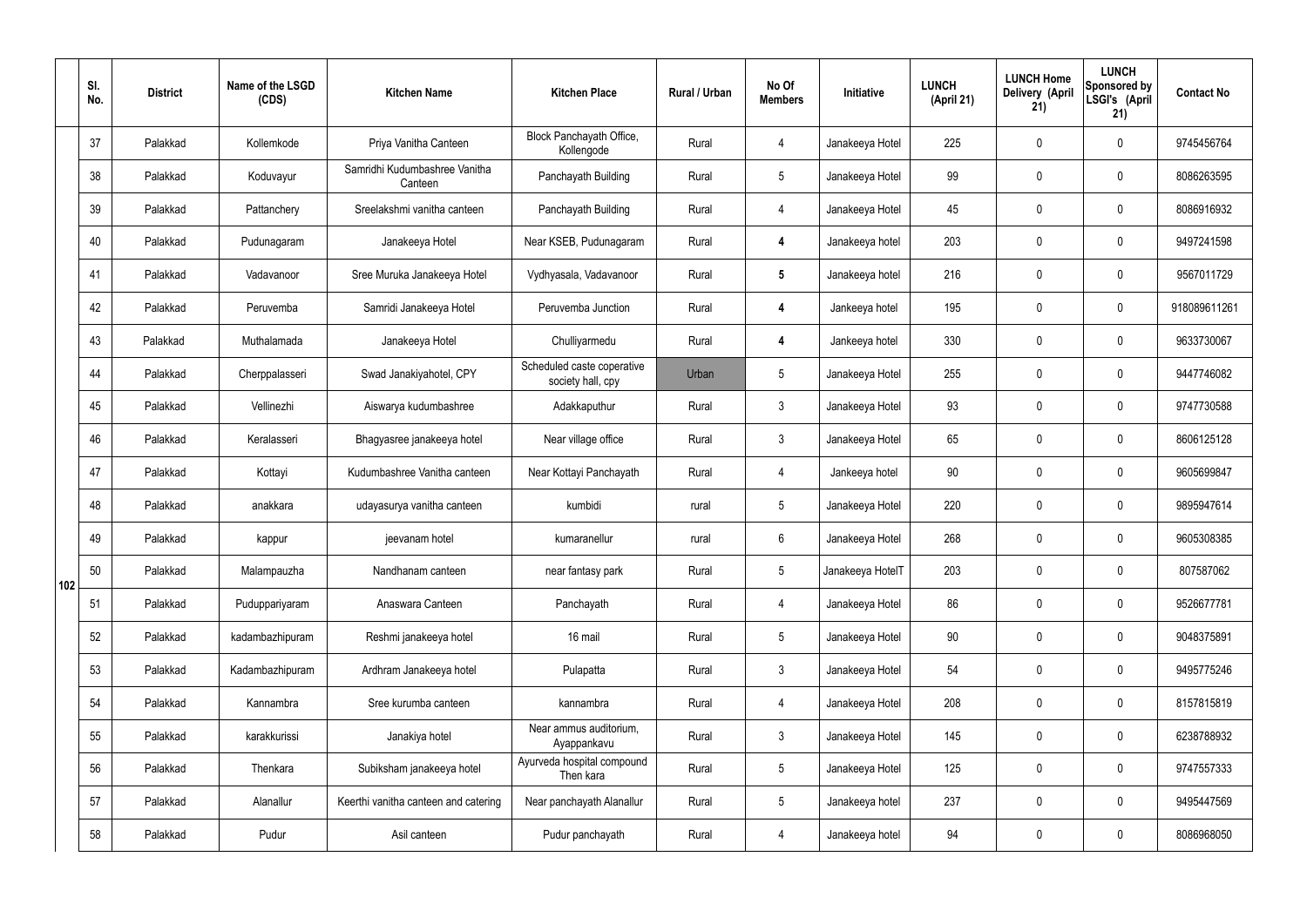| SI.<br>No. | <b>District</b> | Name of the LSGD<br>(CDS) | <b>Kitchen Name</b>                         | <b>Kitchen Place</b>                              | Rural / Urban | No Of<br><b>Members</b> | Initiative       | <b>LUNCH</b><br>(April 21) | <b>LUNCH Home</b><br>Delivery (April<br>21) | <b>LUNCH</b><br>Sponsored by<br>LSGI's (April<br>21) | <b>Contact No</b> |
|------------|-----------------|---------------------------|---------------------------------------------|---------------------------------------------------|---------------|-------------------------|------------------|----------------------------|---------------------------------------------|------------------------------------------------------|-------------------|
| 59         | Palakkad        | Parali                    | Annasree Janakeeya hotel                    | Near parali panchayath                            | Rural         | 4                       | Janakeeya hotel  | 178                        | 0                                           | $\mathbf 0$                                          | 8281829238        |
| 60         | Palakkad        | Mannur                    | Kudumbasree janakeeya hotel                 | Mannur panchayath                                 | Rural         | $5\phantom{.0}$         | Janakeeya hotel  | 73                         | 0                                           | $\mathbf 0$                                          | 9495771095        |
| 61         | Palakkad        | Kuzhalmannam              | Janasree jankeeya hotel                     | Kuzhalmannam block<br>panchayth                   | Rural         | $\mathbf{3}$            | Jankeeya hotel   | 180                        | 0                                           | $\mathbf 0$                                          | 9847364980        |
| 62         | Palakkad        | Kavassery                 | samridhi Janakeeya Hotel                    | Alathur road, kavasheery                          | Rural         | $6\phantom{.}6$         | Janakeeya hotel  | 100                        | 0                                           | $\mathbf 0$                                          | 9747570761        |
| 63         | palakkad        | chalissery                | Thanal janakeeya hotel                      | chalissery panchayath building                    | Rural         | $\mathfrak{Z}$          | Janakeeya hotel  | 40                         | $\boldsymbol{0}$                            | $\boldsymbol{0}$                                     | 9562702284        |
| 64         | palakkad        | Kottopadam                | Iva canteen and catering janakeeya<br>hotel | <b>Block building, Near</b><br>aryambavu junction | Rural         | 4                       | Janakeeya hotel  | 215                        | 0                                           | $\mathbf 0$                                          | 9074818126        |
| 65         | palakkad        | kumaramputhur             | Ruchi cafe janakeeya hotel                  | Panchayath kumaramputhur                          | Rural         | $\mathbf{3}$            | Janakeeya hotel  | 303                        | 0                                           | $\mathbf 0$                                          | 8589968705        |
| 66         | palakkad        | Malampuzha                | Amma janakeeya hotel                        | kadukkamkunnu, Malampuzha                         | Rural         | $3\phantom{a}$          | Janakeeya hotel. | 303                        | 0                                           | $\mathbf 0$                                          | 9446521664        |
| 67         | palakkad        | Alathur                   | Rich Janakeeya hotel                        | Near bus stand, Alathur                           | Rural         | 4                       | Janakeeya hotel  | 225                        | $\boldsymbol{0}$                            | 11                                                   | 9947030779        |
| 68         | palakkad        | Karimpuzha                | Janakeeya hotel                             | Karimpuzha panchayath                             | Rural         | $\mathbf{3}$            | Janakeeya hotel  | 78                         | 0                                           | $\mathbf 0$                                          | 9961502739        |
| 69         | Palakkad        | Thenkurissi               | Eyeshee janakeeya hotel                     | Panchayth building,<br>Thenkurissi                | Rural         | 4                       | Jankeeya hotel   | 102                        | $\mathbf 0$                                 | $\mathbf 0$                                          | 9995662723        |
| 70         | Palakkad        | Agali                     | Janakeeya Hotel                             | Block Panchayath building,<br>Agali               | Rural         | $5\phantom{.0}$         | Jankeeya hotel   | 158                        | 0                                           | $\mathbf 0$                                          | 9037878897        |
| 71         | Palakkad        | Sholayur                  | Powrnami janakeeya hotel                    | anakkatty bus stand                               | Rural         | 4                       | Jankeeya hotel   | 113                        | 0                                           | $\mathbf{0}$                                         | 9159556404        |
| 72         | Palakkad        | Puthushery                | Janakeeya hotel                             | Puthushery panchayath                             | Rural         | $5\phantom{.0}$         | Janakeeya hotel  | 135                        | 0                                           | $\mathbf 0$                                          | 9562772723        |
| 73         | Palakkad        | Karimba                   | Janakeeya hotel                             | Panchayath premise                                | Rural         | $3\phantom{a}$          | Janakeeya Hotel  | 210                        | 0                                           | $\mathbf 0$                                          | 9562163979        |
| 74         | Palakkad        | Nagalasseri               | Janakeeya hotel                             | near koottanad bus stand                          | Rural         | $5\phantom{.0}$         | Janakeeya hotel  | 160                        | 0                                           | $\mathbf 0$                                          | 8921928291        |
| 75         | Palakkad        | Mathur                    | Nila janakeeya Hotel                        | Near Panchayth, Mathur                            | Rural         | 4                       | Jankeeya hotel   | 129                        | 0                                           | $\mathbf 0$                                          | 9562356483        |
| 76         | Palakkad        | Chalavara                 | Janakeeya hotel                             | Chalavara panchayath                              | Rural         | $5\phantom{.0}$         | Janakeeya hotel  | 104                        | 0                                           | $\mathbf 0$                                          | 9544659942        |
| 77         | Palakkad        | Ananganadi                | vanitha cateen                              | near Ananganadi panchayath                        | Rural         | $\mathfrak{Z}$          | Janakeeya Hotel  | 96                         | 0                                           | $\mathbf 0$                                          | 8921410495        |
| 78         | Palakkad        | Lakkidiperur              | Janakeeya hotel                             | Lekkidi perur panchayath                          | Rural         | $5\phantom{.0}$         | Jankeeya hotel   | 106                        | 0                                           | $\mathbf 0$                                          | 6238921903        |
| 79         | Palakkad        | Nellaya                   | Janakeeya hotel                             | Nellaya panchayath                                | Rural         | 4                       | Janakeeya hotel  | 0                          | 0                                           | $\mathbf 0$                                          | 9562432883        |
| 80         | Palakkad        | Shornur                   | Oottupura Janakeeya hotel                   | near bus stand, Shoranur                          | Urban         | $\sqrt{5}$              | Janakeeya hotel  | 257                        | 0                                           | $\mathbf 0$                                          | 9747102377        |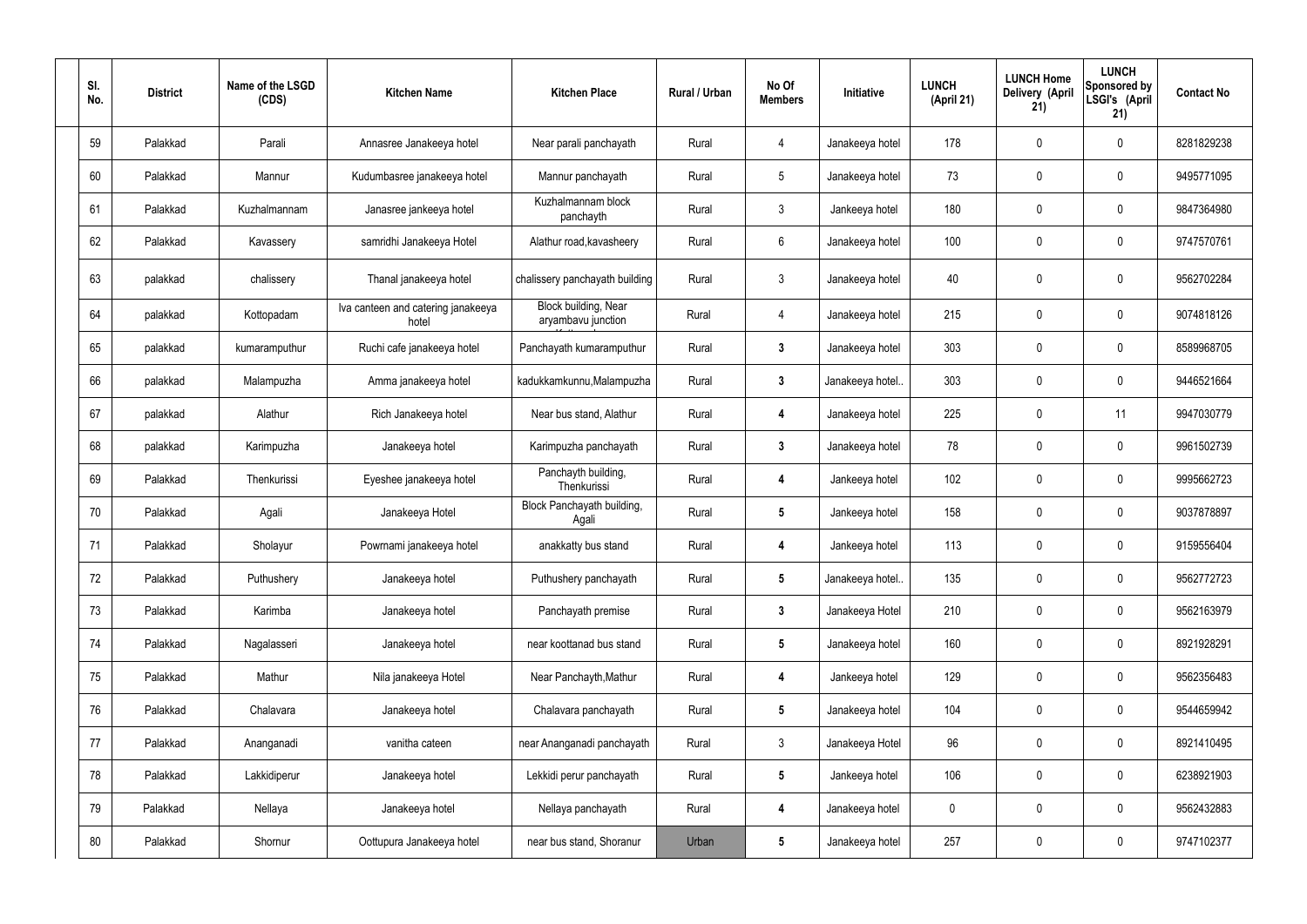| SI.<br>No. | <b>District</b> | Name of the LSGD<br>(CDS) | <b>Kitchen Name</b>             | <b>Kitchen Place</b>                       | Rural / Urban | No Of<br><b>Members</b> | Initiative      | <b>LUNCH</b><br>(April 21) | <b>LUNCH Home</b><br>Delivery (April<br>21) | <b>LUNCH</b><br>Sponsored by<br>LSGI's (April<br>21) | <b>Contact No</b> |
|------------|-----------------|---------------------------|---------------------------------|--------------------------------------------|---------------|-------------------------|-----------------|----------------------------|---------------------------------------------|------------------------------------------------------|-------------------|
| 81         | Palakkad        | Shornur                   | Snehadeepam Janakeeya hotel     | Shoranur municipality                      | Urban         | 4                       | Janakeeya hotel | 136                        | $\mathbf 0$                                 | $\mathbf 0$                                          | 6238755729        |
| 82         | Palakkad        | Thrikkadiri               | Janakeeya hotel                 | Samskarika nilayam                         | Rural         | 4                       | Janakeeya hotel | 47                         | $\mathbf 0$                                 | $\mathbf 0$                                          | 9544806032        |
| 83         | palakkad        | Vaniyamkulam              | Janakeeya hotel                 | near PK DAS hospital                       | Rural         | $3\phantom{a}$          | Janakeeya hotel | 275                        | 0                                           | $\mathfrak{Z}$                                       | 9947408415        |
| 84         | Palakkad        | Ambalappara               | Janakiya hotel                  | ambalappara<br>kalyanamandapam             | Rural         | $5\overline{)}$         | Janakeeya Hotel | $\mathbf 0$                | $\mathbf 0$                                 | $\mathbf 0$                                          | 8129562289        |
| 85         | Palakkad        | Vallappuzha               | Janakeeya hotel                 | Hayath Complex, Vallappuzha                | Rural         | $5\phantom{.0}$         | Janakeeya Hotel | 124                        | $\mathbf 0$                                 | $\mathbf 0$                                          | 8086406897        |
| 86         | Palakkad        | Shoranur                  | Ela janakeeya hotel             | Vpc market, kulappully                     | Urban         | $\mathbf{3}$            | Janakeeya hotel | 122                        | $\mathbf 0$                                 | $\mathbf 0$                                          | 8129769113        |
| 87         | Palakkad        | Mankara                   | Subiksha Janakeeya hotel        | Near Mankara Panchayath                    | Rural         | $5\phantom{.0}$         | Janakeeya hotel | 90                         | $\mathbf 0$                                 | $\mathbf 0$                                          | 8549045637        |
| 88         | Palakkad        | Kanjirapuzha              | Surya Janakeeya hotel,          | Kanjirapuzha, panchayath                   | Rural         | $5\phantom{.0}$         | Janakeeya hotel | 165                        | $\mathbf 0$                                 | $\mathbf 0$                                          | 9048698194        |
| 89         | Palakkad        | Thachanattukara           | Haritham janakeeya hotel        | 53 mile, Thachanattukara                   | Rural         | $3\phantom{a}$          | Janakeeya hotel | 230                        | 0                                           | $\mathbf 0$                                          | 9605097810        |
| 90         | Palakkad        | Puthukode                 | Puthuma jankeeya hotel          | Thachanadi junction                        | Rural         | $6\phantom{1}$          | Janakeeya hotel | 276                        | $\pmb{0}$                                   | $\mathbf 0$                                          | 9744459080        |
| 91         | Palakkad        | Tarur                     | Jankeeya Hotel                  | Infront of vilage office, Tarurk           | Rural         | 4                       | Janakeeya hotel | 86                         | 0                                           | $\mathbf 0$                                          | 8606780959        |
| 92         | Palakkad        | Pirayiri                  | Janakeeya hotel                 | Near Panchayath office                     | Rural         | $5\phantom{.0}$         | Janakeeya hotel | 86                         | 0                                           | $\overline{0}$                                       | 9037495586        |
| 93         | Palakkad        | Palakkad ulb              | Ruchi                           | Near Balaji hospital, Fort<br>Maidan       | Urban         | 4                       | Janakeeya hotel | 250                        | $\pmb{0}$                                   | $\mathbf 0$                                          | 7994185687        |
| 94         | Palakkad        | Pookkottukavu             | Punya                           | Pookkottukavu Centre                       | Rural         | 4                       | Janakeeya Hotel | 93                         | $\pmb{0}$                                   | $\mathbf 0$                                          | 9745511432        |
| 95         | Palakkad        | Kuthanoor                 | Suryodayam jankeeya hotel       | Kalapara, kuthanoor                        | Rural         | $5\phantom{.0}$         | Jankeeya hotel  | 85                         | $\pmb{0}$                                   | $\mathbf 0$                                          | 9995159738        |
| 96         | Palakkad        | Thiruvegappura            | Janakeeya Hotel                 | Kaippuram                                  | Rural         | $5\phantom{.0}$         | Jankeeya hotel  | 131                        | $\pmb{0}$                                   | $\mathbf 0$                                          | 8921882903        |
| 97         | Palakkad        | Thachampara               | Vanitha canteen Janakeeya Hotel | Thachampara town                           | Rural         | 4                       | Jankeeya hotel  | 137                        | $\pmb{0}$                                   | $\mathbf 0$                                          | 9497826216        |
| 98         | Palakkad        | Kannadi                   | Sweet jankeeya hotel            | Yakkara junction                           | Rural         | $\mathbf{3}$            | Jankeeya hotel  | 310                        | $\pmb{0}$                                   | $\mathbf 0$                                          | 9846918028        |
| 99         | Palakkad        | Pattithara                | Bavana janakeeya hotel          | kottappadam                                | Rural         | $5\phantom{.0}$         | Janakeeya hotel | $\boldsymbol{0}$           | $\pmb{0}$                                   | $\mathbf 0$                                          | 9074163402        |
| 100        | Palakkad        | Mannarkkad                | Janakeeya Hotel                 | muncipal building, busstand,<br>mannarkkad | Urban         | 4                       | Janakeeya hotel | 116                        | $\pmb{0}$                                   | $\mathbf 0$                                          |                   |
| 101        | Palakkad        | Pirayiri                  | Kudumbashree janakeeya hotel    | Kallekkad Block Panchayath                 | Rural         | $5\phantom{.0}$         | janakeeya hotel | 73                         | $\pmb{0}$                                   | $\boldsymbol{0}$                                     | 8137940343        |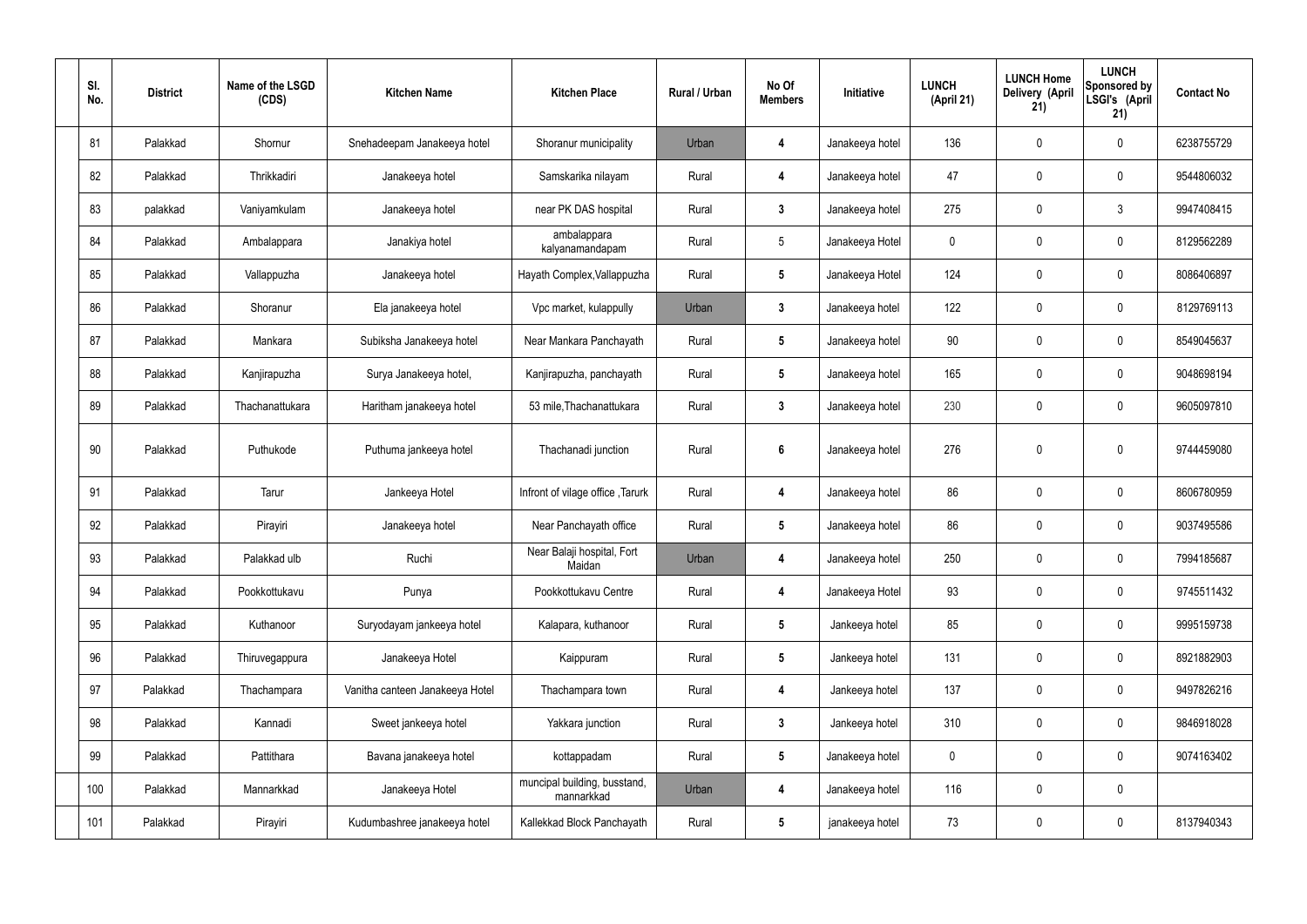|    | SI.<br>No.      | <b>District</b> | Name of the LSGD<br>(CDS) | <b>Kitchen Name</b>             | <b>Kitchen Place</b>  | Rural / Urban | No Of<br><b>Members</b> | Initiative      | <b>LUNCH</b><br>(April 21) | <b>LUNCH Home</b><br>Delivery (April<br>21) | <b>LUNCH</b><br>Sponsored by<br>LSGI's (April<br>21) | <b>Contact No</b> |
|----|-----------------|-----------------|---------------------------|---------------------------------|-----------------------|---------------|-------------------------|-----------------|----------------------------|---------------------------------------------|------------------------------------------------------|-------------------|
|    | 102             | Palakkad        | Marutharoad               | Sreelakshmi janakeeya hotel     | Pirivusala            | Rural         | 4                       | janakeeya hotel | 210                        | $\mathbf 0$                                 | $\mathbf 0$                                          | 9048636162        |
|    | 103             | Palakkad        | Puthussery                | Ruchi janakeeya hotel           | puthussery junction   | Rural         | $5\phantom{.0}$         | janakeeya hotel | 85                         | $\mathbf 0$                                 | $\mathbf 0$                                          |                   |
| 99 |                 |                 |                           |                                 |                       |               | 439                     |                 | 14755                      | 84                                          | 17                                                   |                   |
|    | -1              | Pathanamthitta  | Anicadu                   | Janatha janakeeya hotel         | Nooromave             | Rural         | $\mathbf{3}$            | Janakeeya Hotel | 103                        | $\mathbf 0$                                 | $\mathbf 0$                                          | 6282875679        |
|    | $\overline{2}$  | Pathanamthitta  | Kaviyoor                  | Janakeeya Hotel                 | Manakkachira          | Rural         | 4                       | Janakeeya Hotel | 157                        | $\mathbf 0$                                 | $\mathbf 0$                                          | 9747886172        |
|    | $\mathbf{3}$    | Pathanamthitta  | Kottanadu                 | Janakeeya Hotel                 | Kottanadu             | Rural         | $\overline{4}$          | Janakeeya Hotel | 69                         | $\mathbf 0$                                 | $\mathbf 0$                                          | 6282382608        |
|    | -4              | Pathanamthitta  | Kalloopara                | Janakeeya Hotel                 | Kalloopara            | Rural         | $5\phantom{.0}$         | Janakeeya Hotel | 105                        | $\mathbf 0$                                 | $\mathbf 0$                                          | 9947471024        |
|    | $5\phantom{.0}$ | Pathanamthitta  | Kunnamthanam              | Thripthi Hotel                  | Kunnamthanam          | Rural         | 3                       | Janakeeya Hotel | 68                         | $\mathbf 0$                                 | $\mathbf 0$                                          | 6235908328        |
|    | 6               | pathanamthitta  | mallappally               | janakeeya hotel                 | mallappally           | Rural         | $\mathbf{3}$            | janakeeya hotel | 118                        | $\mathbf 0$                                 | $\mathbf 0$                                          | 9744194830        |
|    | $\overline{7}$  | Pathanamthitta  | kottangal                 | janakeeya hotel                 | kottangal             | Rural         | 3                       | Janakeeya Hotel | 112                        | $\mathbf 0$                                 | $\mathbf 0$                                          | 9526690541        |
|    | 8               | Pathanamthitta  | Nedumpuram                | Nedumpram Janakeeya Hotel       | Podiyadi              | Rural         | $5\overline{)}$         | Janakeeya Hotel | $\mathbf 0$                | $\mathbf 0$                                 | $\mathbf 0$                                          | 919188291409      |
|    | 9               | Pathanamthitta  | Niranam                   | Sakhi cafe                      | Niranam               | Rural         | $\mathbf{3}$            | Janakeeya Hotel | 56                         | $\mathbf 0$                                 | $\mathbf 0$                                          | 919526423710      |
|    | 10              | Pathanamthitta  | Peringara                 | Haritha samrudhi Catering       | <b>PMVHS Pringara</b> | Rural         | 4                       | Janakeeya Hotel | 80                         | $\mathbf 0$                                 | $\mathbf 0$                                          | 919961219550      |
|    | 11              | Pathanamthitta  | Peringara                 | Pulari janakeeya Hotel          | swamipalam            | Rural         | 4                       | Janakeeya hotel | 56                         | $\mathbf 0$                                 | $\mathbf 0$                                          | 919656132036      |
|    | 12              | Pathanamthitta  | Kuttor                    | Nanma Catering                  | <b>GHS Kuttoor</b>    | Rural         | 3                       | Janakeeya Hotel | 130                        | 0                                           | $\mathbf 0$                                          | 919526323212      |
|    | 13              | Pathanamthitta  | Kadapra                   | Niradeepam janakeeya hotel      | Kadapra               | Rural         | $\overline{4}$          | Janakeeya Hotel | 41                         | 0                                           | $\mathbf 0$                                          | 9656512066        |
|    | 14              | Pathanamthitta  | Eraviperoor               | Avi cafe                        | Avi cafe              | Rural         | 3                       | Janakeeya Hotel | 134                        | 0                                           | $\mathbf 0$                                          | 6238013293        |
|    | 15              | Pathanamthitta  | Koipuram                  | Ammas kudumbashree cafe         | Muttamon              | Rural         | $5\phantom{.0}$         | Janakeeya Hotel | 68                         | 0                                           | $\mathbf 0$                                          | 9961485931        |
|    | 16              | Pathanamthitta  | Thottappuzhassery         | Thottapuzhassery Jankeeya Hotel | Thottapuzhassery      | Rural         | $\overline{4}$          | Janakeeya Hotel | $\mathbf 0$                | 0                                           | $\mathbf 0$                                          | 9656403054        |
|    | 17              | Pathanamthitta  | Puramattom                | Top N Taste                     | Puramattom            | Rural         | $\mathbf{3}$            | Janakeeya Hotel | 30 <sub>o</sub>            | 0                                           | $\mathbf 0$                                          | 9526728230        |
|    | 18              | Pathanamthitta  | Ayroor                    | Janakeeya Hotel                 | Ayroor                | Rural         | $6\overline{6}$         | Janakeeya Hotel | 30 <sub>o</sub>            | 0                                           | $\mathbf 0$                                          | 8086653951        |
|    | 19              | Pathanamthitta  | Ezhumattor                | Swad Hotel                      | Thadiyoor             | Rural         | $3\phantom{.0}$         | Janakeeya Hotel | 45                         | 0                                           | $\overline{0}$                                       | 9526857335        |
|    |                 |                 |                           |                                 |                       |               |                         |                 |                            |                                             |                                                      |                   |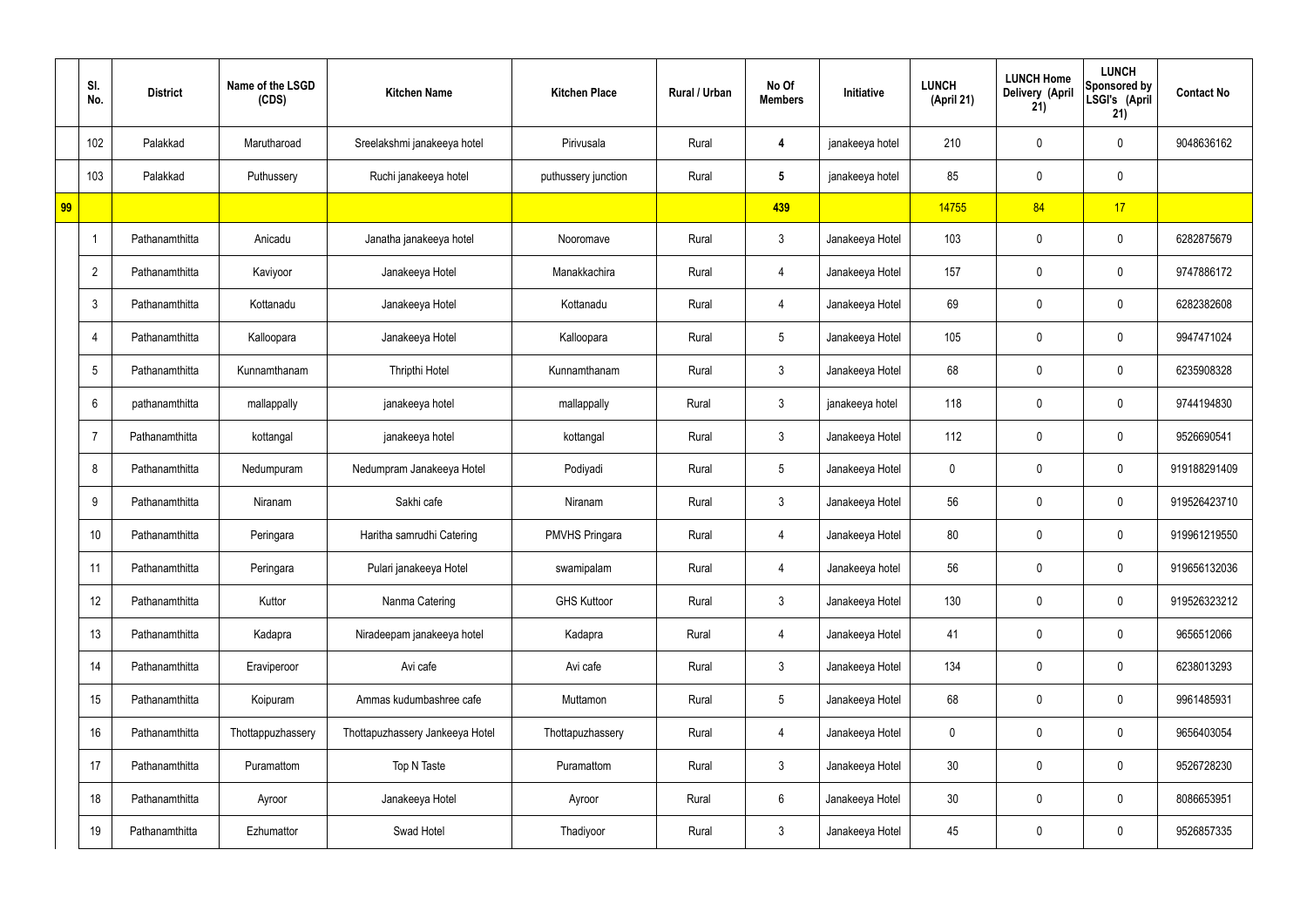|    | SI.<br>No. | <b>District</b> | Name of the LSGD<br>(CDS) | <b>Kitchen Name</b>       | <b>Kitchen Place</b>        | Rural / Urban | No Of<br><b>Members</b> | Initiative      | <b>LUNCH</b><br>(April 21) | <b>LUNCH Home</b><br>Delivery (April<br>21) | <b>LUNCH</b><br>Sponsored by<br>LSGI's (April<br>21) | <b>Contact No</b> |
|----|------------|-----------------|---------------------------|---------------------------|-----------------------------|---------------|-------------------------|-----------------|----------------------------|---------------------------------------------|------------------------------------------------------|-------------------|
|    | 20         | Pathanamthitta  | Kozhencherry              | Ruchi Janakeeya hotel     | Community hall, kozhenchery | Rural         | $\overline{4}$          | Janakeeya Hotel | 61                         | 0                                           | $\mathbf 0$                                          | 9947387912        |
|    | 21         | Pathanamthitta  | Mallappuzhassery          | Snehadeepam               | Paramootil                  | Rural         | 6                       | Janakeeya Hotel | $\mathbf 0$                | 0                                           | $\pmb{0}$                                            | 9847170052        |
|    | 22         | Pathanamthitta  | Chennerkara               | Thanal Kudumbasree Cafe   | Nallanikunnu                | Rural         | $5\phantom{.0}$         | Janakeeya Hotel | 45                         | 0                                           | $\mathbf 0$                                          | 9747469562        |
|    | 23         | Pathanamthitta  | Cherukole                 | Janakeeya Hotel           | Cherukole                   | Rural         | $\mathbf{3}$            | Janakeeya Hotel | 65                         | 0                                           | $\mathbf 0$                                          | 7907811728        |
|    | 24         | Pathanamthitta  | Elanthoor                 | Janakeeya Hotel           | Vary                        | Rural         | $\overline{4}$          | Janakeeya Hotel | 45                         | 0                                           | $\mathbf 0$                                          | 9946047385        |
|    | 25         | Pathanamthitta  | naranganam                | janakeeya hotel           | kadammanitta                | Rural         | $\mathbf{3}$            | janakeeya hotel | 50                         | 0                                           | $\mathbf 0$                                          | 9744478962        |
|    | 26         | Pathanamthitta  | Omalloor                  | Janakeeya Hotel           | Omalloor                    | Rural         |                         | Janakeeya Hotel | 92                         | $\mathbf 0$                                 | $\mathbf 0$                                          |                   |
|    | 27         | Pathanamthitta  | Chittar                   | Chittar janakiya hotel    | Koothattukulam              | Rural         | $\mathbf{3}$            | Janakeeya Hotel | 90                         | 95                                          | $\mathbf 0$                                          | 9072374618        |
|    | 28         | Pathanamthitta  | Naranammoozhi             | Thanima                   | Arakkamon                   | Rural         | $\mathbf{3}$            | Janakeeya Hotel | $\mathbf 0$                | 0                                           | $\mathbf 0$                                          | 9605021278        |
|    | 29         | Pathanamthitta  | Perunadu                  | Perunadu Janakeeya Hotel  | Perunadu                    | Rural         | $5\,$                   | Janakeeya Hotel | $\mathbf 0$                | 0                                           | $\mathbf 0$                                          |                   |
| 58 | 30         | Pathanamthitta  | Ranni-Angadi              | Angadi Janakeeya Hotel    | Thoodathil church hall      | Rural         | $5\phantom{.0}$         | Janakeeya Hotel | 16                         | 112                                         | $\mathbf 0$                                          | 9961190622        |
|    | 31         | Pathanamthitta  | Ranni-Pazhavangadi        | Navami Hotel              | Makkappuzha                 | Rural         | 4                       | Janakeeya Hotel | $\mathbf 0$                | 0                                           | $\boldsymbol{0}$                                     | 9562135824        |
|    | 32         | Pathanamthitta  | Seethathodu               | Thanima catering unit     | Seethathodu                 | Rural         | $5\phantom{.0}$         | Janakeeya Hotel | 80                         | 75                                          | $\boldsymbol{0}$                                     | 9747622310        |
|    | 33         | Pathanamthitta  | Ranni                     | Janakeeya Hotel           | Ranni                       | Rural         | $\overline{4}$          | Janakeeya Hotel | 14                         | 64                                          | $\mathbf 0$                                          | 99462338752       |
|    | 34         | Pathanamthitta  | Vechhoochira              | Annapoorneswary hotel     | Venkurinji                  | Rural         | $\overline{4}$          | Janakeeya Hotel | 18                         | 180                                         | $\mathbf 0$                                          | 8547264134        |
|    | 35         | Pathanamthitta  | Vadasserikara             | Thannal Janakeeya Hotel   | Vadasserikara               | Rural         | $5\phantom{.0}$         | Janakeeya Hotel | 35                         | 95                                          | $\mathbf 0$                                          | 8590107684        |
|    | 36         | Pathanamthitta  | Vallickodu                | Janakeeya Hotel           | Vallicodu                   | Rural         | $5\phantom{.0}$         | Janakeeya Hotel | 104                        | 0                                           | $\mathbf 0$                                          | 8547121591        |
|    | 37         | Pathanamthitta  | Pramadom                  | Aishwarya Janakeeya Hotel | Pramadom                    | Rural         | $\mathbf{3}$            | Janakeeya Hotel | 50                         | 0                                           | $\mathbf 0$                                          | 9495312020        |
|    | 38         | Pathanamthitta  | Aruvappulam               | Janakeeya Hotel           | Kallely                     | Rural         | $\mathfrak{Z}$          | Janakeeya Hotel | 80                         | 0                                           | $\mathbf 0$                                          | 9656700499        |
|    | 39         | Pathanamthitta  | mylapra                   | Manna janakeeya hotel     | mylapra                     | Rural         | $\mathfrak{Z}$          | janakeeya hotel | 0                          | 0                                           | $\mathbf 0$                                          | 9961750470        |
|    | 40         | Pathanamthitta  | Thannithodu               | Flowers janakeeya hotel   | Thannithodu                 | Rural         | $\mathfrak{Z}$          | Janakeeya hotel | 157                        | 0                                           | $\mathbf 0$                                          | 9061295035        |
|    | 40         | Pathanamthitta  | Malayappuzha              | Janakeeya Hotel           | Malayappuzha                | Rural         | $\mathfrak{Z}$          | Janakeeya Hotel | 203                        | 0                                           | $\boldsymbol{0}$                                     |                   |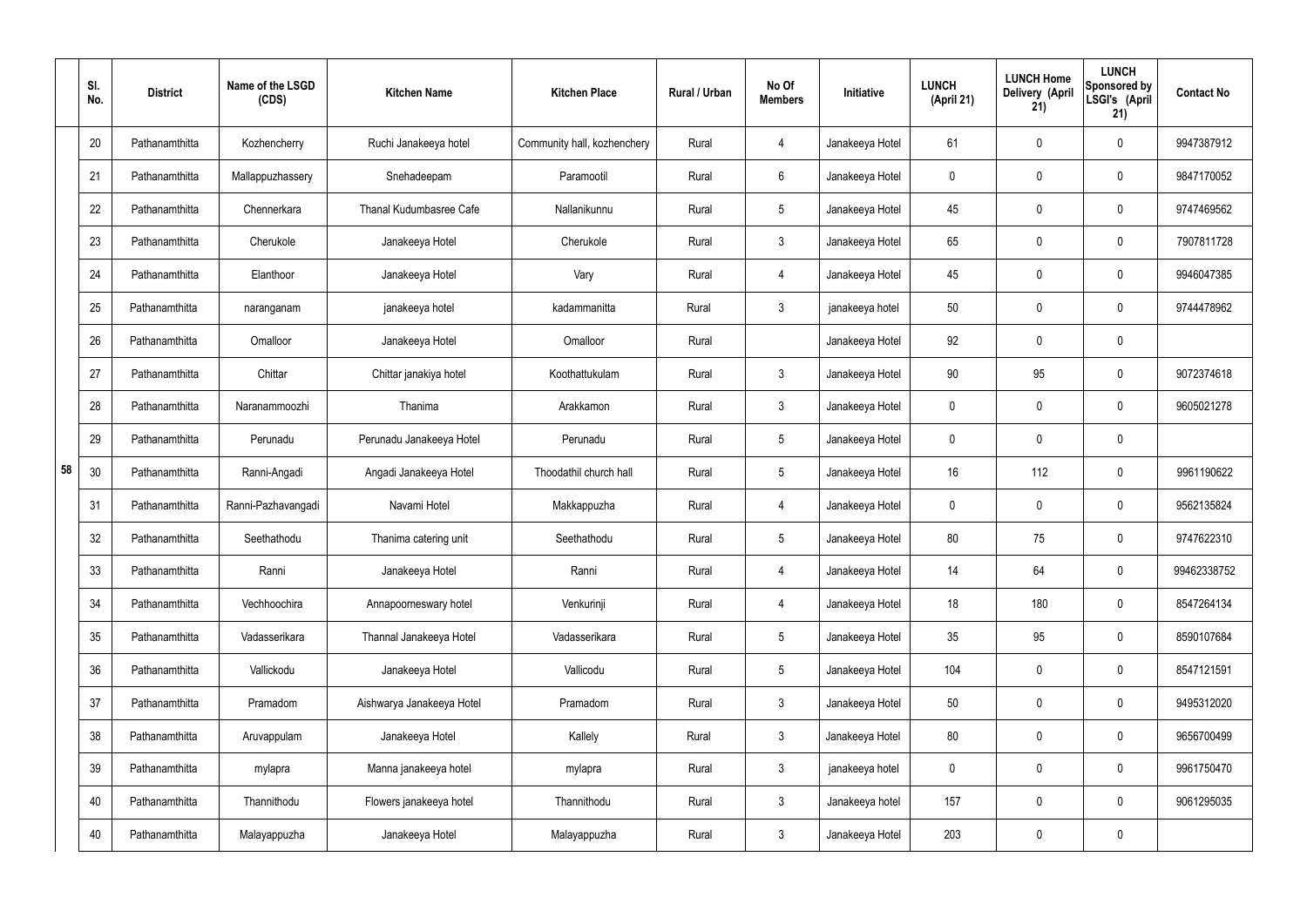|    | SI.<br>No.     | <b>District</b>    | Name of the LSGD<br>(CDS) | <b>Kitchen Name</b>           | <b>Kitchen Place</b>                 | Rural / Urban | No Of<br><b>Members</b> | Initiative      | <b>LUNCH</b><br>(April 21) | <b>LUNCH Home</b><br>Delivery (April<br>21) | <b>LUNCH</b><br>Sponsored by<br>LSGI's (April<br>21) | <b>Contact No</b> |
|----|----------------|--------------------|---------------------------|-------------------------------|--------------------------------------|---------------|-------------------------|-----------------|----------------------------|---------------------------------------------|------------------------------------------------------|-------------------|
|    | 41             | Pathanamthitta     | Konni                     | Janakeeya Hotel               | Konni                                | Rural         | 3                       | Janakeeya Hotel | $\mathbf 0$                | $\mathbf 0$                                 | $\mathbf 0$                                          |                   |
|    | 43             | Pathanamthitta     | Kalanjoor                 | Kalanjoor janakeeya Hotel     | Kalanjoor                            | Rural         | $\overline{4}$          | Janakeeya Hotel | 130                        | $\mathbf 0$                                 | $\mathbf 0$                                          | 6238045066        |
|    | 44             | Pathanamthitta     | Ezhamkulam                | Swad Catering Unit            | Enathu                               | Rural         | $5\overline{)}$         | Janakeeya Hotel | 200                        | $\mathbf 0$                                 | $\mathbf 0$                                          | 9747243317        |
|    | 45             | Pathanamthitta     | Kodumon                   | Ruchiyidam Janakeeya Hotel    | Kodumon                              | Rural         | $\overline{7}$          | Janakeeya Hotel | 65                         | $\mathbf 0$                                 | $\mathbf 0$                                          | 75611017112       |
|    | 46             | Pathanamthitta     | Erathu                    | Janakeeya Hotel               | Erathu                               | Rural         | 4                       | Janakeeya Hotel | 120                        | $\mathbf 0$                                 | $\mathbf 0$                                          | 9645102262        |
|    | 47             | Pathanamthitta     | Enadimangalam             | Janakeeya Hotel               | Elamannoor                           | Rural         | $\overline{4}$          | Janakeeya Hotel | 121                        | $\mathbf 0$                                 | $\mathbf 0$                                          |                   |
|    | 48             | Pathanamthitta     | Kadampanadu               | Janakeeya Hotel               | Mannady                              | Rural         | 3                       | Janakeeya Hotel | 82                         | $\pmb{0}$                                   | $\mathbf 0$                                          |                   |
|    | 49             | Pathanamthitta     | Pallickal                 |                               |                                      | Rural         |                         | Janakeeya Hotel | 173                        | $\mathbf 0$                                 | $\mathbf 0$                                          |                   |
|    | 50             | Pathanamthitta     | Thumpamon                 | Ruchi Cafe                    | Mampilali                            | Rural         | $5\phantom{.0}$         | Janakeeya Hotel | 147                        | $\mathbf 0$                                 | $\mathbf 0$                                          | 9188300026        |
|    | 51             | Pathanamthitta     | Kulanada                  | Bhagyalekshmi cafe unit       | Kaipuzha                             | Rural         | 3                       | Janakeeya Hotel | $\mathbf 0$                | $\mathbf 0$                                 | $\mathbf 0$                                          |                   |
|    | 52             | Pathanamthitta     | Pandalam Thekkekara       | Pandalam Thekkekara           | Thatta                               | Rural         | 3                       | Janakeeya Hotel | 129                        | $\mathbf 0$                                 | $\mathbf 0$                                          | 9526224922        |
|    | 53             | Pathanamthitta     | Aranmula                  | Janakeeya Hotel               | Aranmula                             | Rural         | 5 <sub>5</sub>          | Janakeeya Hotel | 12                         | $\pmb{0}$                                   | $\mathbf 0$                                          | 9656296503        |
|    | 54             | Pathanamthitta     | Mezhuveli                 | Thripthi Janakeeya Hotel      | Mezhuveli                            | Rural         | 3                       | Janakeeya Hotel | 38                         | $\mathbf 0$                                 | $\mathbf 0$                                          | 9495265971        |
|    | 55             | Pathanamthitta     | Adoor                     | Amma Catering Unit            | Adoor                                | Urban         | $5\phantom{.0}$         | Janakeeya Hotel | 125                        | $\pmb{0}$                                   | $\mathbf 0$                                          | 8606887490        |
|    | 56             | Pathanamthitta     | Pandalam                  | Ruchi catering                | Sivarenjini Auditorium               | Urban         | 5 <sub>5</sub>          | Janakeeya Hotel | $\pmb{0}$                  | $\pmb{0}$                                   | $\mathbf 0$                                          | 9846212739        |
|    | 57             | Pathanamthitta     | Thiruvalla East           | janakeeya hotel               | near private bus stand<br>thiruvalla | Urban         | $5\phantom{.0}$         | Janakeeya Hotel | 338                        | $\pmb{0}$                                   | $\pmb{0}$                                            | 919847729416      |
|    | 58             | Pathanamthitta     | <b>Thiruvalla West</b>    | janakeeya hotel               | kizhakkan muthoor                    | Urban         | $5\phantom{.0}$         | Janakeeya Hotel | 190                        | $\mathbf 0$                                 | $\mathbf 0$                                          | 919656132036      |
|    | 59             | Pathanamthitta     | Pathanamthitta            | Janakeeya Hotel               | Near Municipality Office             | Urban         | $5\phantom{.0}$         | Janakeeya Hotel | 130                        | $\mathbf 0$                                 | $\mathbf 0$                                          |                   |
| 58 |                |                    |                           |                               |                                      |               | 229                     |                 | 4607                       | 621                                         | $\bullet$                                            |                   |
|    |                | Thiruvananthapuram | Parassala                 | Bhagyalekshmi janakeeya hotel | Mundaplavila                         | Rural         | $5\phantom{.0}$         | Janakeeya Hotel | 412                        | $\bm{0}$                                    | $\bf{0}$                                             | 9895463718        |
|    | $\overline{2}$ | Thiruvananthapuram | Karode                    | Karode janakeeya hotel        | Paavaara,<br>pazhaya uchakkada       | Rural         | $5\phantom{.0}$         | Janakeeya Hotel | 365                        | $\bm{0}$                                    | $\bf{0}$                                             | 9605122139        |
|    | $\mathfrak{Z}$ | Thiruvananthapuram | Thirupuram                | Thirupuram janakeeya hotel    | Pazhayakada                          | Rural         | $5\phantom{.0}$         | Janakeeya Hotel | 229                        | $\pmb{0}$                                   | $\bf{0}$                                             | 7034723987        |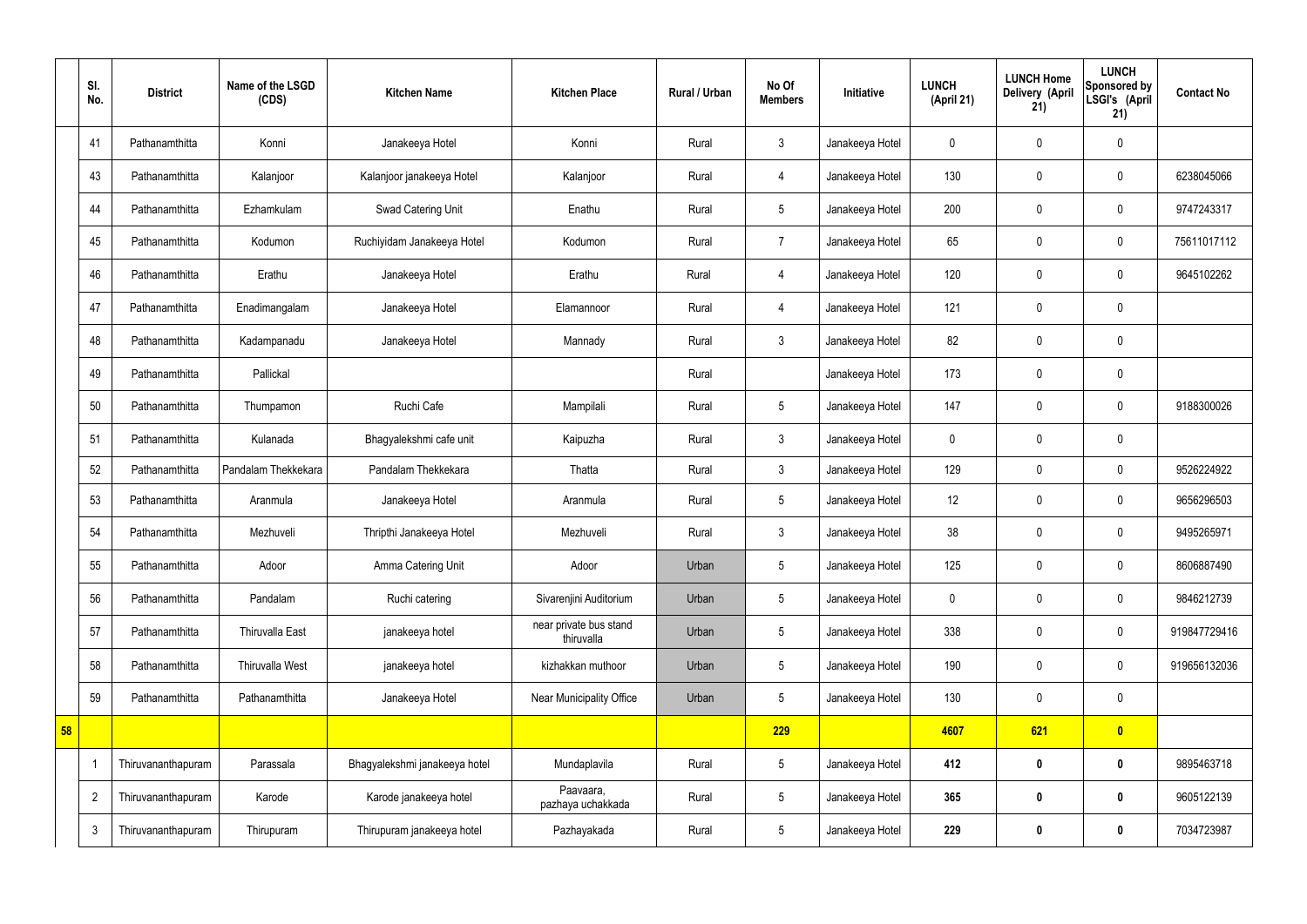| SI.<br>No.     | <b>District</b>    | Name of the LSGD<br>(CDS) | <b>Kitchen Name</b>                       | <b>Kitchen Place</b>                       | Rural / Urban | No Of<br><b>Members</b> | Initiative      | <b>LUNCH</b><br>(April 21) | <b>LUNCH Home</b><br>Delivery (April<br>21) | <b>LUNCH</b><br>Sponsored by<br>LSGI's (April<br>21) | <b>Contact No</b> |
|----------------|--------------------|---------------------------|-------------------------------------------|--------------------------------------------|---------------|-------------------------|-----------------|----------------------------|---------------------------------------------|------------------------------------------------------|-------------------|
| $\overline{4}$ | Thiruvananthapuram | Chenkal                   | Karuna janakeeya hotel                    | Udiyankulangara                            | Rural         | $5\phantom{.0}$         | Janakeeya Hotel | 250                        | 0                                           | $\bf{0}$                                             | 9746726109        |
| 5              | Thiruvananthapuram | Kulathoor                 | Nakshatra janakeeya hotel                 | Attapuram                                  | Rural         | $5\phantom{.0}$         | Janakeeya Hotel | 258                        | 0                                           | $\bf{0}$                                             | 8301924221        |
| 6              | Thiruvananthapuram | Neyyattinkara 1           | Oottupura                                 | Neyyattinkara                              | Urban         | $5\phantom{.0}$         | Janakeeya Hotel | 390                        | 0                                           | $\bf{0}$                                             | 8129192485        |
| $\overline{7}$ | Thiruvananthapuram | Neyyattinkara 1           | Cafesree Janakeeya Hotel                  | Vazhimukku                                 | Urban         | $5\phantom{.0}$         | Janakeeya Hotel | 436                        | 0                                           | $\bf{0}$                                             | 9995604997        |
| 8              | Thiruvananthapuram | Neyyattinkara 1           | Thripthi janakeeya Hotel                  | perumpazhuthoor                            | urban         | 4                       | janakeeya Hotel | 168                        | 0                                           | $\bf{0}$                                             | 6282944199        |
| 9              | Thiruvananthapuram | Neyyattinkara 2           | Harsha catering unit                      | Neyyattinkara                              | Urban         | $5\phantom{.0}$         | Janakeeya Hotel | 290                        | 0                                           | $\bf{0}$                                             | 9048822770        |
| 10             | Thiruvananthapuram | Neyyattinkara 2           | Devarose Janakeeya Hotel                  | Amaravila                                  | Urban         | $5\phantom{.0}$         | Janakeeya Hotel | 124                        | 0                                           | $\bf{0}$                                             | 9995028659        |
| 11             | Thiruvananthapuram | Kollayil                  | ems janakeeya hotel                       | Dhanuvachapuram                            | Rural         | $5\phantom{.0}$         | Janakeeya Hotel | 495                        | 0                                           | $\bf{0}$                                             | 8157880624        |
| 12             | Thiruvananthapuram | Kunnathukal               | Aiswarya Janakeeya Hotel -<br>Kunnathukal | Kuruwad, paliyodu                          | Rural         | $\mathfrak{Z}$          | Janakeeya Hotel | 80                         | 0                                           | $\boldsymbol{0}$                                     | 9539549507        |
| 13             | Thiruvananthapuram | Vellarada                 | Eden Janakeeya Hotel                      | Panachamoodu, Vellarada                    | Rural         | $5\phantom{.0}$         | Janakeeya Hotel | 117                        | 0                                           | $\mathbf 0$                                          | 8547973305        |
| 14             | Thiruvananthapuram | Vellarada                 | Chandrika Janakeeya Hotel - Vellarada     | Vellarada                                  | Rural         | $6\phantom{.}$          | Janakeeya Hotel | 670                        | 0                                           | $\mathbf 0$                                          | 9539366295        |
| 15             | Thiruvananthapuram | Aryankode                 | Aryan Janakeeya Hotel - Aryankode         | Aryankode                                  | Rural         | $5\phantom{.0}$         | Janakeeya Hotel | 319                        | 0                                           | $\boldsymbol{0}$                                     | 9746905408        |
| 16             | Thiruvananthapuram | Aryankode                 | stree souhritha jh                        | chemboor                                   | Rural         | $5\phantom{.0}$         | Janakeeya Hotel | 178                        | 0                                           | $\boldsymbol{0}$                                     |                   |
| 17             | Thiruvananthapuram | Ottashekharamangala<br>m  | Minnaram Janakeeya Hotel                  | Kuravara, Near<br>Ottashekharamangalam UPS | Rural         | 4                       | Janakeeya Hotel | 367                        | 0                                           | $\mathbf 0$                                          | 9567553161        |
| 18             | Thiruvananthapuram | Kollayil                  | Janakeeya Hotel                           | Mylakkara                                  | Rural         | $5\phantom{.0}$         | Janakeeya Hotel | 127                        | 0                                           | $\mathbf 0$                                          | 9605076268        |
| 19             | Thiruvananthapuram | perunkadavila             | shankholi janakeeya hotel                 | perunkadavila                              | rural         | $\mathfrak{Z}$          | Janakeeya Hotel | 187                        | $\boldsymbol{0}$                            | $\pmb{0}$                                            |                   |
| 20             | Thiruvananthapuram | Amboori                   | Janakeeya Hotel                           | Amboori                                    | Rural         | $5\phantom{.0}$         | Janakeeya Hotel | 112                        | $\boldsymbol{0}$                            | $\pmb{0}$                                            | 9747169098        |
| 21             | Thiruvananthapuram | Athiyanoor                | Kudumbashree janakeeya hotel              | Venpakal                                   | Rural         | 4                       | Janakeeya Hotel | 328                        | $\boldsymbol{0}$                            | $\mathbf 0$                                          | 919562752580      |
| 22             | Thiruvananthapuram | Kottukal                  | Vismaya janakeeya hotel                   | Uchakkada                                  | Rural         | $5\phantom{.0}$         | Janakeeya Hotel | 415                        | $\boldsymbol{0}$                            | $\mathbf 0$                                          | 6282447041        |
| 23             | Thiruvananthapuram | Kottukal                  | Udaya janakeeya Hotel                     | Punnakkulam                                | Rural         | 4                       | Janakeeya Hotel | 0                          | $\boldsymbol{0}$                            | $\pmb{0}$                                            |                   |
| 24             | Thiruvananthapuram | Karumkulam                | Alil Janakeeya Hotel                      | Pallam                                     | Rural         | $5\phantom{.0}$         | Janakeeya Hotel | 85                         | $\boldsymbol{0}$                            | $\pmb{0}$                                            | 917736513673      |
| 25             | Thiruvananthapuram | Venganoor                 | Venganoor Ruchi janakeeya hotel           | Peringamala                                | Rural         | 10 <sup>°</sup>         | Janakeeya Hotel | 95                         | $\boldsymbol{0}$                            | $\pmb{0}$                                            | 9656309710        |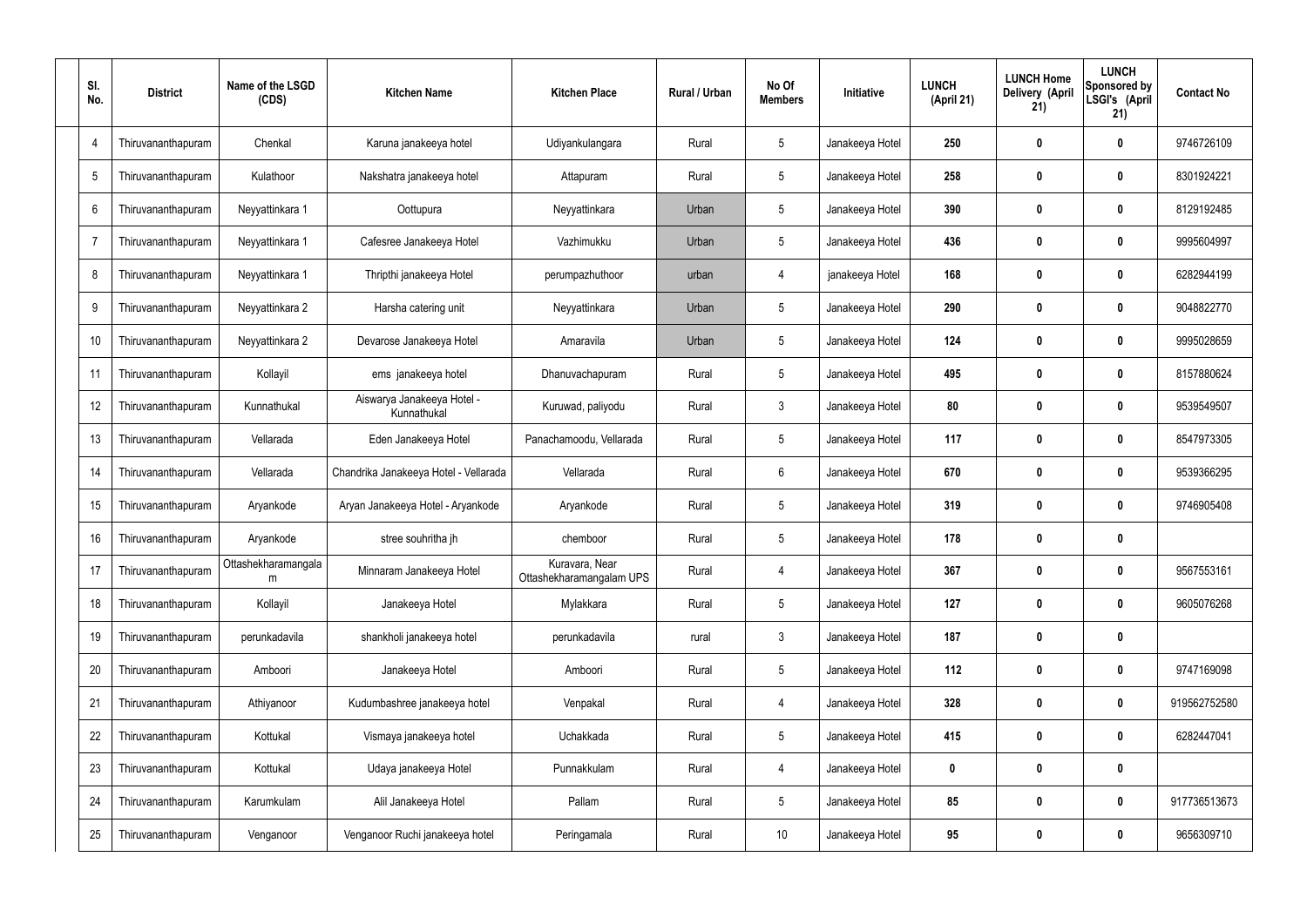| SI.<br>No. | <b>District</b>    | Name of the LSGD<br>(CDS)  | <b>Kitchen Name</b>                           | <b>Kitchen Place</b>                              | Rural / Urban | No Of<br><b>Members</b> | Initiative      | <b>LUNCH</b><br>(April 21) | <b>LUNCH Home</b><br>Delivery (April<br>21) | <b>LUNCH</b><br>Sponsored by<br>LSGI's (April<br>21) | <b>Contact No</b> |
|------------|--------------------|----------------------------|-----------------------------------------------|---------------------------------------------------|---------------|-------------------------|-----------------|----------------------------|---------------------------------------------|------------------------------------------------------|-------------------|
| 26         | Thiruvananthapuram | Vilavoorkkal               | Priyam Janakeeya Hotel                        | Chanthamukku, Peyadu Jn                           | Rural         | $5\,$                   | Janakeeya Hotel | 321                        | 0                                           | $\mathbf 0$                                          | 7902504494        |
| 27         | Thiruvananthapuram | Vilavoorkal                | Vilavoorkal janakeeya hotel                   | Pottayil                                          | Rural         | $5\phantom{.0}$         | Janakeeya Hotel | 298                        | 0                                           | $\boldsymbol{0}$                                     | 9497883130        |
| 28         | Thiruvananthapuram | Kalliyoor                  | Stree Shakthi Janakeeya Hotel                 | Kalliyoor                                         | Rural         | $5\,$                   | Janakeeya Hotel | 450                        | 0                                           | $\mathbf 0$                                          | 9074998782        |
| 29         | Thiruvananthapuram | Maranalloor                | Mayooram Janakeeya Hotel                      | Mannadikkonam                                     | Rural         | $\overline{4}$          | Janakeeya Hotel | 176                        | 0                                           | $\boldsymbol{0}$                                     | 9847371025        |
| 30         | Thiruvananthapuram | Pallichal                  | Vandhanam Janakeeya hotel                     | Naruvamoodu                                       | Rural         | $\overline{4}$          | Janakeeya Hotel | 179                        | 0                                           | $\boldsymbol{0}$                                     | 9562636222        |
| 31         | Thiruvananthapuram | Vilappil                   | Sreebhadra janakeey a hotel                   | peyad                                             | Rural         | $\sqrt{5}$              | Janakeeya Hotel | 235                        | 0                                           | $\boldsymbol{0}$                                     | 919496194745      |
| 32         | Thiruvananthapuram | Malayinkeezhu              | Thapasya janakeeya hotel                      | Aruvacode                                         | Rural         | $\sqrt{5}$              | Janakeeya Hotel | 224                        | 0                                           | $\boldsymbol{0}$                                     | 9074329707        |
| 3,3        | Thiruvananthapuram | balaramapuram              | Karunya                                       | balaramapuram                                     | Rural         | $\sqrt{5}$              | Janakeeya Hotel | 142                        | 0                                           | $\boldsymbol{0}$                                     |                   |
| 34         | Thiruvananthapuram | Andoorkonam                | Thiruvathira janakeeya hotel                  | Kaniyapuram                                       | Rural         | $\mathbf{3}$            | Janakeeya Hotel | $\mathbf 0$                | 0                                           | $\boldsymbol{0}$                                     | 8921698989        |
| 35         | Thiruvananthapuram | Kadinamkulam               | Sabarmathi janakeeya hotel                    | Chitattumukku                                     | Rural         | $\overline{4}$          | Janakeeya Hotel | 90                         | 0                                           | $\mathbf 0$                                          |                   |
| 36         | Thiruvananthapuram | Azhoor                     | Kudumbadsree janakeeya hotel                  | Azhoor                                            | Rural         | $\overline{4}$          | Janakeeya Hotel | 60                         | 0                                           | 0                                                    | 8129060294        |
| 37         | Thiruvanathapuram  | Pothencode                 | Pothencode Kudumbashree Janakeeya<br>hotel    | Pothencode ayiroorppara<br>Farmers centre         | Rural         | $\sqrt{5}$              | Janakeeya Hotel | 150                        | 0                                           | 0                                                    | 9037832338        |
| 38         | Thiruvananthapuram | Mangalapuram               | Mangalapuram Kudumbashree<br>Janakeeya Hotel  | Managalapuram Junction,<br>Near Panchayath Office | Rural         | 5                       | Janakeeya Hotel | 110                        | 0                                           | 0                                                    | 9995459534        |
| 39         | Thiruvananthapuram | Mangalapuram               | Swad Kudumbashree Janakeeya hotel             | Murukkumpuzha                                     | Rural         | $\mathfrak{Z}$          | Janakeeya Hotel | 120                        | 0                                           | $\pmb{0}$                                            | 8281624670        |
| 40         | Thiruvananthapuram | Mangalapuram               | Ruchisagaram Kudumbashree<br>Janakeeya Hotel  | Chembakamangalam                                  | Rural         | $5\,$                   | Janakeeya Hotel | 110                        | $\boldsymbol{0}$                            | $\mathbf 0$                                          | 8139079929        |
| 41         | Thiruvanathapuram  | <b>TVM Corporation CDS</b> | Krishnakripa Janakeeya hotel                  | Anayara                                           | Urban         | $\sqrt{5}$              | Janakeeya Hotel | 455                        | $\boldsymbol{0}$                            | $\mathbf 0$                                          | 9745823832        |
| 42         | Thiruvanathapuram  | <b>TVM Corporation CDS</b> | Vanitha Janakeeya Hotel                       | Manvila                                           | Urban         | $\overline{4}$          | Janakeeya Hotel | 350                        | $\boldsymbol{0}$                            | $\mathbf 0$                                          | 8129412369        |
| 43         | Thiruvanathapuram  | <b>TVM Corporation CDS</b> | Bhagyalekshmi Kudumbashree<br>Janakeeya Hotel | EK Nayanar Trust, Medical<br>College              | Urban         | $6\,$                   | Janakeeya Hotel | 250                        | $\boldsymbol{0}$                            | $\pmb{0}$                                            |                   |
| 44         | Thiruvanathapuram  | <b>TVM Corporation CDS</b> | Tripthi Janakeeya Hotel                       | Pallithura                                        | Urban         | $\mathfrak{Z}$          | Janakeeya Hotel | 310                        | $\boldsymbol{0}$                            | $\mathbf 0$                                          | 9387738568        |
| 45         | Thiruvanathapuram  | <b>TVM Corporation CDS</b> | soubhagya janakeeya Hotel                     | kazhakoottam                                      | Urban         | $\mathbf{3}$            | janakeeya Hotel | 420                        | $\boldsymbol{0}$                            | $\pmb{0}$                                            | 8921555192        |
| 46         | Thiruvanathapuram  | <b>TVM Corporation CDS</b> | Uthradam Janakeeya Hotel                      | Pattom                                            | Urban         | $\mathfrak{Z}$          | janakeeya Hotel | 793                        | $\boldsymbol{0}$                            | $\mathbf 0$                                          | 8281062575        |
| 47         | Thiruvananthapuram | <b>TVM Corporation CDS</b> | Kismath Janakeeya Hotel                       | Pottakuzhi                                        | Urban         | $\mathfrak{Z}$          | Janakeeya Hotel | 450                        | 0                                           | $\boldsymbol{0}$                                     | 8281088923        |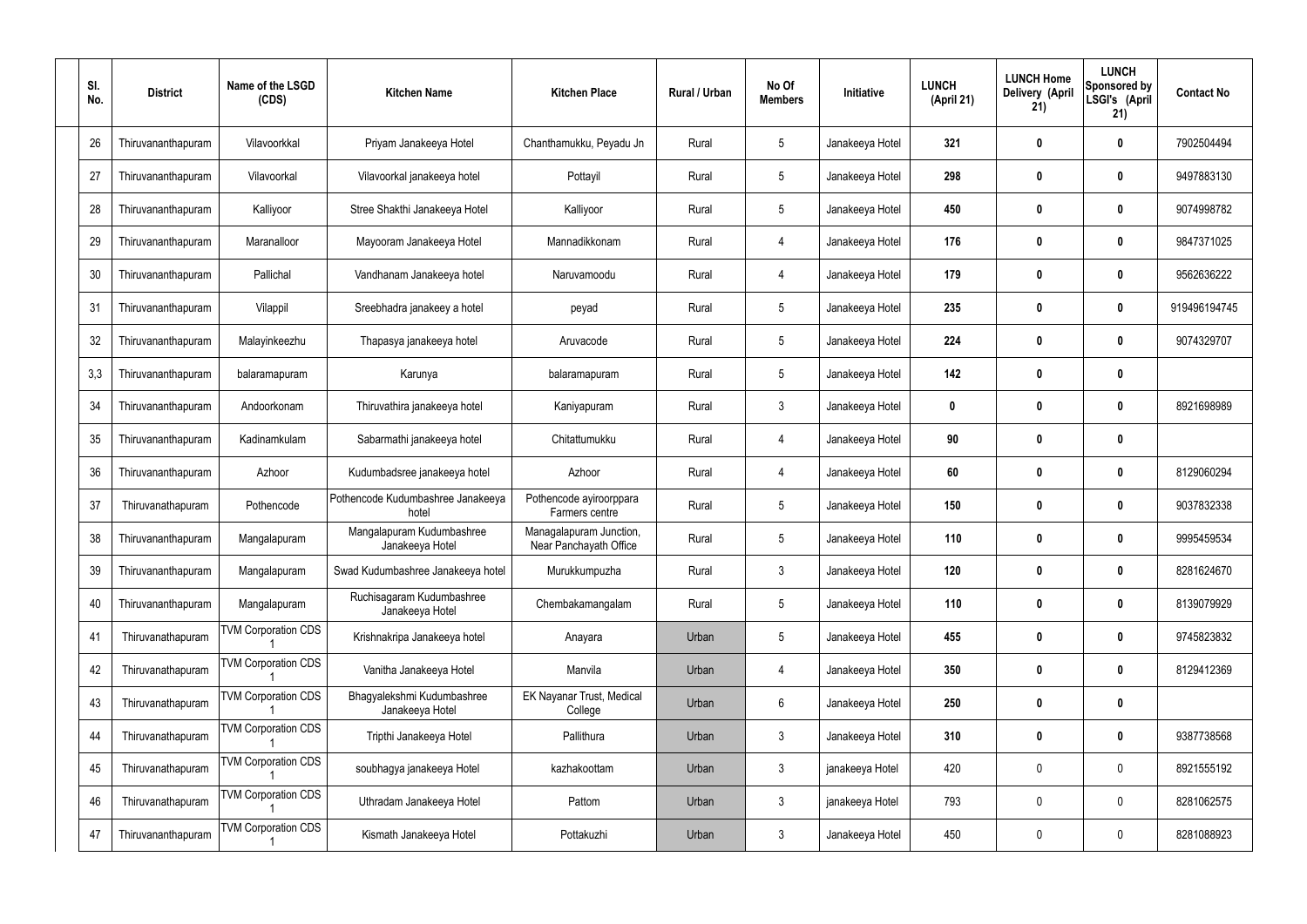|     | SI.<br>No. | <b>District</b>    | Name of the LSGD<br>(CDS)                    | <b>Kitchen Name</b>                  | <b>Kitchen Place</b>                              | Rural / Urban | No Of<br><b>Members</b> | Initiative      | <b>LUNCH</b><br>(April 21) | <b>LUNCH Home</b><br>Delivery (April<br>21) | <b>LUNCH</b><br>Sponsored by<br>LSGI's (April<br>21) | <b>Contact No</b> |
|-----|------------|--------------------|----------------------------------------------|--------------------------------------|---------------------------------------------------|---------------|-------------------------|-----------------|----------------------------|---------------------------------------------|------------------------------------------------------|-------------------|
|     | 48         | Thiruvananthapuram | <b>TVM Corporation CDS</b>                   | Anugraha janakeeya Hotel             | sreekaryam                                        | Urban         | 4                       | Janakeeya Hotel | 310                        | 0                                           | $\mathbf 0$                                          |                   |
|     | 49         | Thiruvananthapuram | <b>TVM Corporation CDS</b>                   | janakeeya hotel                      | mannarakkonam                                     | Urban         | $\mathbf{3}$            | Janakeeya Hotel | 115                        | 0                                           | $\pmb{0}$                                            | 8129179622        |
|     | 50         | Thiruvananthapuram | <b>TVM Corporation CDS</b>                   | Salt and Pepper                      | Poomalliyoorkkonam                                | Urban         | $\mathbf{3}$            | Janakeeya Hotel | 146                        | 0                                           | $\mathbf 0$                                          | 8593986935        |
|     | 51         | Thiruvananthapuram | <b>TVM Corporation CDS</b>                   | Sreebhadra Janakeeya Hotel           | Pettah                                            | Urban         | 4                       | Janakeeya Hotel | 133                        | 0                                           | $\pmb{0}$                                            | 9847227647        |
|     | 52         | Thiruvananthapuram | <b>TVM Corporation CDS</b>                   | kalavara Janakeeya Hotel             | vattiyoorkavu                                     | Urban         | $\mathbf{3}$            | Janakeeya Hotel | 189                        | 0                                           | $\mathbf 0$                                          | 9847655426        |
|     | 53         | Thiruvananthapuram | <b>TVM Corporation CDS</b>                   | punartham kudumbashree               | kudappanakunnu                                    | Urban         | $\mathfrak{Z}$          | Janakeeya Hotel | 154                        | 0                                           | $\pmb{0}$                                            | 9747115789        |
|     | 54         | Thiruvananthapuram | <b>TVM Corporation CDS</b><br>$\overline{2}$ | peroor JH                            | Palayam                                           | Urban         | $\mathbf{3}$            | Janakeeya Hotel | 125                        | 0                                           | 0                                                    | 8086119633        |
| 110 | 55         | Thiruvananthapuram | Aryanadu                                     | Aryanad Janakeeya Hotel              | Aryanad                                           | Rural         | 6                       | Janakeeya Hotel | 218                        | 0                                           | $\pmb{0}$                                            | 9207447839        |
|     | 56         | Thiruvananthapuram | Kuttichal                                    | Kutichal Janakeeya Hotel             | Kuttichal                                         | Rural         | $5\phantom{.0}$         | Janakeeya Hotel | 167                        | 0                                           | $\mathbf 0$                                          | 9446331479        |
|     | 57         | Thiruvananthapuram | Poovachal                                    | Poovachal Janakeeya Hotel            | Poovachal Panchayath                              | Rural         | $5\phantom{.0}$         | Janakeeya Hotel | 138                        | 0                                           | $\boldsymbol{0}$                                     | 9495225046        |
|     | 58         | Thiruvananthapuram | Vithura                                      | Navodaya Janakeeya hotel             | Koppam, Vithura                                   | Rural         | 4                       | Janakeeya Hotel | 0                          | 0                                           | $\mathbf 0$                                          | 9946837014        |
|     | 59         | Thiruvananthapuram | Tholicode                                    | Tholicode Janakeeya Hotel            | Pulimoodu, Near Bharath<br>Petrol Pump, Tholicode | Rural         | 4                       | Janakeeya Hotel | 145                        | 0                                           | $\mathbf 0$                                          | 9539995862        |
|     | 60         | Thiruvananthapuram | uzhamalackal                                 | mazhavil jh                          | Puthukulangara                                    | Rural         | 5                       | Janakeeya Hotel | 267                        | 0                                           | $\mathbf 0$                                          | 96457 54988       |
|     | 61         | Thiruvananthapuram | <b>TVPM Corpn CDS 4</b>                      | Maithri Janakeeya Hotel              | Poozhyakkunnu, Nemom, TVM                         | Urban         | 5                       | Janakeeya Hotel | 0                          | 0                                           | $\mathbf 0$                                          | 9846905594        |
|     | 62         | Thiruvananthapuram | TVPM. Corpn. CDS III                         | Janatha hotel                        | Over bridge                                       | Urban         | 9                       | Janakeeya Hotel | 0                          | 0                                           | $\pmb{0}$                                            | 919746149160      |
|     | 63         | Thiruvananthapuram | TVPM. Corpn. CDS III                         | Asraya Janakeeya Hotel               | <b>DPI</b>                                        | Urban         | 4                       | Janakeeya Hotel | 0                          | 0                                           | $\pmb{0}$                                            | 918113008306      |
|     | 64         | Thiruvananthapuram | TVPM. Corpn. CDS III                         | Ruchikkoott                          | Mudavanmukal                                      | Urban         | 4                       | Janakeeya Hotel | 0                          | 0                                           | $\pmb{0}$                                            | 917907579424      |
|     | 65         | Thiruvananthapuram | TVPM. Corpn. CDS IV                          | Janakeeya hotel tvm corporation cds4 | Vallakkadavu                                      | Urban         | 5                       | Janakeeya Hotel | 0                          | 0                                           | $\pmb{0}$                                            | 8129795072        |
|     | 66         | Thiruvananthapuram | TVPM. Corpn. CDS IV                          | Karuna Janakeeya Hotel               | Avaduthura                                        | Urban         | 5                       | Janakeeya Hotel | 216                        | 0                                           | $\mathfrak{Z}$                                       | 9567523799        |
|     | 67         | Thiruvananthapuram | Anadu                                        | Nanma anad                           | Govt LPS Anad                                     | Rural         | 4                       | Janakeeya Hotel | 0                          | 0                                           | $\pmb{0}$                                            | 9645709754        |
|     | 68         | Thiruvananthapuram | Vembayam                                     | Liya canteen                         | Perumboor near panchayath<br>office               | Rural         | 5                       | Janakeeya Hotel | 200                        | 0                                           | $\pmb{0}$                                            | 9544337362        |
|     | 69         | Thiruvananthapuram | Vembayam                                     | Four's Janakeeya Hotel               | Naduveli Konchira                                 | Rural         | 4                       | Janakeeya Hotel | 220                        | 0                                           | $\pmb{0}$                                            | 9526253578        |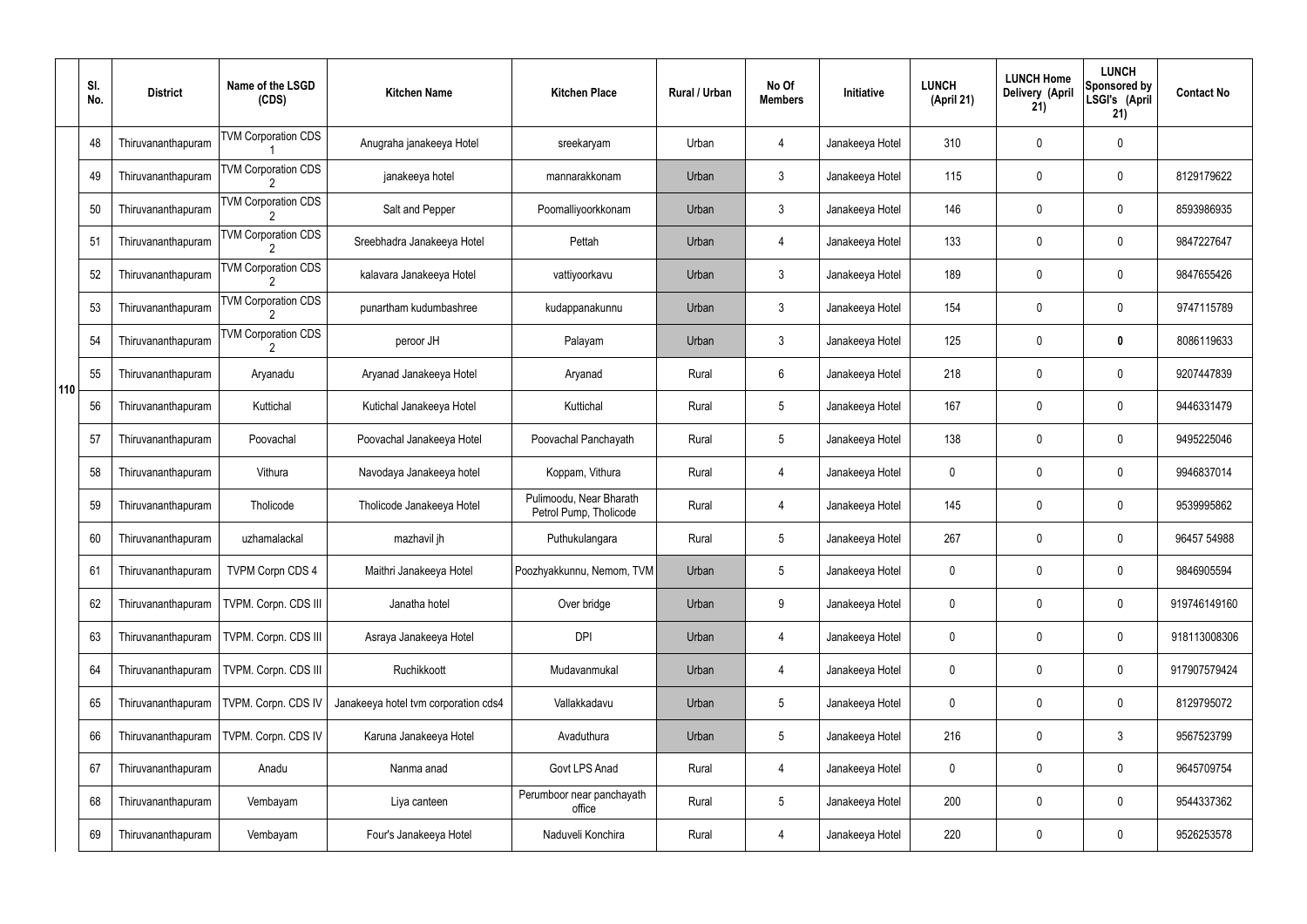| SI.<br>No. | <b>District</b>    | Name of the LSGD<br>(CDS) | <b>Kitchen Name</b>                 | <b>Kitchen Place</b>                      | Rural / Urban | No Of<br><b>Members</b> | Initiative      | <b>LUNCH</b><br>(April 21) | <b>LUNCH Home</b><br>Delivery (April<br>21) | <b>LUNCH</b><br>Sponsored by<br>LSGI's (April<br>21) | <b>Contact No</b> |
|------------|--------------------|---------------------------|-------------------------------------|-------------------------------------------|---------------|-------------------------|-----------------|----------------------------|---------------------------------------------|------------------------------------------------------|-------------------|
| 70         | Thiruvananthapuram | Nedumangad 1              | Subhiksham                          | Irinjayam                                 | Urban         | 4                       | Janakeeya Hotel | 454                        | 0                                           | 0                                                    | 9745606588        |
| 71         | Thiruvananthapuram | Nedumangad 1              | Ootupura                            | Pazhakutty                                | Urban         | 6                       | Janakeeya Hotel | 684                        | 0                                           | $\mathbf 0$                                          | 7510910614        |
| 72         | Thiruvananthapuram | Nedumangad 2              | Niravu                              | Near ksrtc bus stand                      | Urban         | $\overline{4}$          | Janakeeya Hotel | 437                        | 0                                           | $\mathbf 0$                                          | 9645958207        |
| 73         | Thiruvananthapuram | Nedumangad 2              | Ruchiyidam                          | Near Municipality                         | Urban         | $\mathbf 0$             | Janakeeya Hotel | 408                        | 0                                           | $\mathbf 0$                                          | 9846371353        |
| 74         | Thiruvananthapuram | Karakulam                 | Karakulam Vanitha hotel             | Karakulam Junction                        | Rural         | $\overline{4}$          | Janakeeya Hotel | 337                        | 0                                           | $\mathbf 0$                                          | 9747176668        |
| 75         | Thiruvananthapuram | Panavoor                  | Kudumbashree vanitha hotel          | HI auditorium near panavoor<br>panchayath | Rural         | $6\phantom{.}$          | Janakeeya Hotel | 316                        | 0                                           | 12                                                   | 9526740817        |
| 76         | Thiruvananthapuram | Aruvikara                 | Nanma                               | Aruvikara junction                        | Rural         | $\mathbf{3}$            | Janakeeya hotel | 0                          | 0                                           | $\mathbf 0$                                          | 8606524464        |
| 77         | Thiruvananthapuram | Pullampara                | Janakeeya Hotel                     | Kalumkinmukham                            | Rural         | $5\phantom{.0}$         | Janakeeya Hotel | 679                        | 0                                           | $\mathbf 0$                                          |                   |
| 78         | Thiruvananthapuram | Pangode                   | Bhagyalekshmi janakeeya hotel       | Pangodu Panchayath Hall                   | Rural         | $5\phantom{.0}$         | Janakeeya Hotel | 325                        | 0                                           | $\mathbf 0$                                          |                   |
| 79         | Thiruvananthapuram | Manickal                  | Janakeeya hotel                     | Pirappancode                              | Rural         | $6\phantom{.}$          | Janakeeya Hotel | 210\$                      | 0                                           | $\boldsymbol{0}$                                     | 9745874522        |
| 80         | Thiruvananthapuram | Vamanapuram               | Pournami Kalamachal                 | Kalamachal                                | Rural         | $5\phantom{.0}$         | Janakeeya Hotel | 232                        | 0                                           | $\boldsymbol{0}$                                     | 9846825964        |
| 81         | Thiruvananthapuram | kallara                   | Amma janakeeya hotel                | kallara                                   | rural         | 4                       | Janakeeya Hotel | 373                        | 0                                           | $\boldsymbol{0}$                                     | 8111891405        |
| 82         | Thiruvananthapuram | nellanad                  | Nellanad janakeeya hotel            | keezhayikkonam                            | rural         | 6                       | Janakeeya Hotel | 291                        | 0                                           | 0                                                    | 9946994811        |
| 83         | Thiruvananthapuram | Pazhayakunnummel          | Chaitanya janakeeya hotel           | Pazhayakunnumel                           | Rural         | $5\phantom{.0}$         | Janakeeya Hotel | 0                          | 0                                           | $\mathbf 0$                                          | 9496997201        |
| 84         | Thiruvananthapuram | Karavaram                 | Takkolam, Karavaram janakeeya hotel | Pullurmukk, kallambalam                   | Rural         | $5\phantom{.0}$         | Janakeeya Hotel | 162                        | $\mathbf 0$                                 | $\mathbf 0$                                          | 9539723288        |
| 85         | Thiruvananthapuram | Kilimanoor                | Tanima vanitha canteen              | Kilimanoor                                | Rural         | $\overline{4}$          | Janakeeya Hotel | 183                        | 0                                           | $\mathbf 0$                                          | 9846657166        |
| 86         | Thiruvananthapuram | Pulimath                  | Iswarya catering unit               | Pulimath, Karet                           | Rural         | $\overline{4}$          | Janakeeya Hotel | 50                         | 0                                           | $\mathbf 0$                                          | 9645514593        |
| 87         | Thiruvananthapuram | Navaikkulam               | Kudumbashree janakeeya hotel        | Kadambaattukonam                          | Rural         | $5\phantom{.0}$         | Janakeeya Hotel | $\mathbf 0$                | 0                                           | $\boldsymbol{0}$                                     | 9400619476        |
| 88         | Thiruvananthapuram | Nagaroor                  | Janakeeya Hotel                     | Altharamoodu                              | Rural         | $5\phantom{.0}$         | Janakeeya Hotel | $\mathbf 0$                | 0                                           | $\mathbf 0$                                          | 7034964806        |
| 89         | Thiruvananthapuram | Pallikal                  | pallikkal janakeeya hotel           | pakalkkuri                                | rural         | 4                       | Janakeeya Hotel | 121                        | 0                                           | $\mathbf 0$                                          | 9447886364        |
| 90         | Thiruvananthapuram | Madavoor                  | Madavoor janakeeya hotel            | madavoor                                  | rural         | $5\phantom{.0}$         | Janakeeya Hotel | 141                        | $\boldsymbol{0}$                            | $\pmb{0}$                                            | 9526206002        |
| 91         | Thiruvananthapuram | Chirayinkeezh             | Sevenstar Janakeeya Hotel           | Sarkkara                                  | Rural         | $5\,$                   | Janakeeya Hotel | 98                         | 0                                           | $\boldsymbol{0}$                                     | 8921556636        |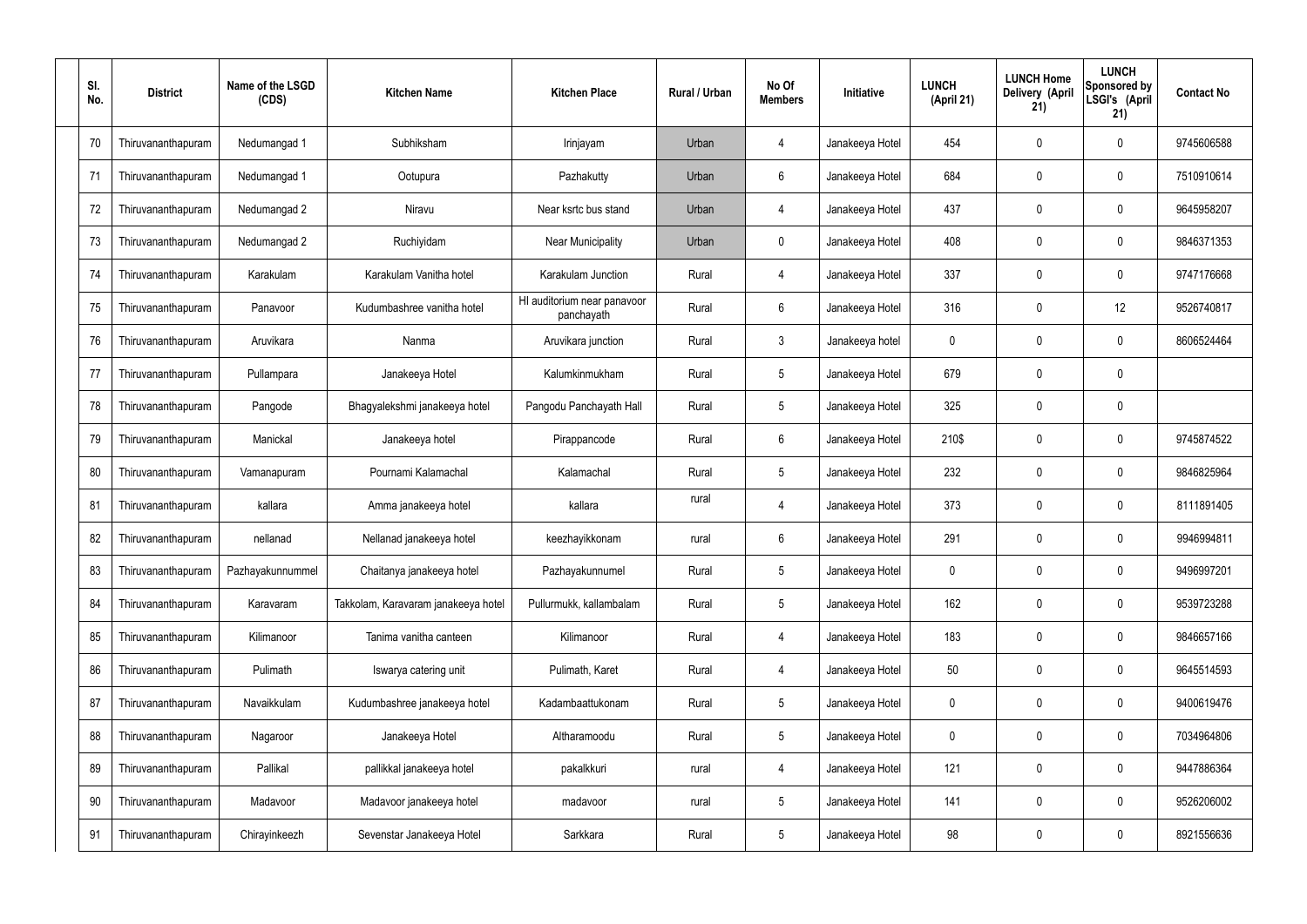|     | SI.<br>No.     | <b>District</b>    | Name of the LSGD<br>(CDS) | <b>Kitchen Name</b>                | <b>Kitchen Place</b>     | Rural / Urban | No Of<br><b>Members</b> | Initiative      | <b>LUNCH</b><br>(April 21) | <b>LUNCH Home</b><br>Delivery (April<br>21) | <b>LUNCH</b><br>Sponsored by<br>LSGI's (April<br>21) | <b>Contact No</b> |
|-----|----------------|--------------------|---------------------------|------------------------------------|--------------------------|---------------|-------------------------|-----------------|----------------------------|---------------------------------------------|------------------------------------------------------|-------------------|
|     | 92             | Thiruvananthapuram | Kadaykkavoor              | Karmalamatha Janakeeya Hotel       | Kadakkavoor              | Rural         | 5                       | Janakeeya Hotel | 115                        | 0                                           | $\mathbf 0$                                          | 9645405591        |
|     | 93             | Thiruvananthapuram | Mudakkal                  | Sarovaram Janakeeya Hotel          | Valakkadu                | Rural         | $\mathbf{3}$            | Janakeeya Hotel | 123                        | $\mathbf 0$                                 | $\mathbf 0$                                          | 8086240900        |
|     | 94             | Thiruvananthapuram | Vakkom                    | Jananai Janakeeya Hotel            | SN Junction, Jeeva Dhara | Rural         | $5\overline{)}$         | Janakeeya Hotel | 108                        | $\mathbf 0$                                 | $\mathbf 0$                                          | 8137014724        |
|     | 95             | Thiruvananthapuram | Vakkom                    | Diya Janakeeya Hotel               | Panayile Kadavu          | Rural         | $5\overline{)}$         | Janakeeya Hotel | 145                        | $\mathbf 0$                                 | $\mathbf 0$                                          | 8590439391        |
|     | 96             | Thiruvananthapuram | Kizhuvilam                | Kudumbashree vanitha canteen       | Kizhuvillam              | Rural         | $\overline{4}$          | Janakeeya Hotel | 117                        | $\mathbf 0$                                 | $\mathbf 0$                                          | 9747361312        |
|     | 97             | Thiruvananthapuram | Anchuthengu               | Swad Janakeeya Hotel               | Anchuthengu              | Rural         | $5\phantom{.0}$         | Janakeeya Hotel | 112                        | $\mathbf 0$                                 | $\mathbf 0$                                          |                   |
|     | 98             | Thiruvananthapuram | Attingal                  | Bhagyashree janakeeya hotel        | Attingal                 | Urban         | $5\phantom{.0}$         | Janakeeya Hotel | 98                         | $\mathbf 0$                                 | $\mathbf 0$                                          | 9539968503        |
|     | 99             | Thiruvananthapuram | Cherunniyoor              | Lekshmi janakeeya hotel            | Dhalavapuram             | Rural         | $\mathbf{3}$            | Janakeeya Hotel | 89                         | $\mathbf 0$                                 | $\mathbf 0$                                          | 9995391999        |
|     | 100            | Thiruvananthapuram | Chemmaruthi               | Dreams janakeeya hotel             | Mavinmoodu, muthana      | Rural         | 5                       | Janakeeya Hotel | $\mathbf 0$                | $\mathbf 0$                                 | $\mathbf 0$                                          | 8129240185        |
|     | 101            | Thiruvananthapuram | Chemmaruthi               | Natturuchi janakeeya hotel         | Panayara&sivapuram       | Rural         | $5\overline{)}$         | Janakeeya Hotel | 132                        | $\mathbf 0$                                 | $\mathbf 0$                                          | 8129240185        |
|     | 102            | Thiruvananthapuram | Chemmaruthi               | Bhanusree                          | Chavadimukku             | Rural         | 4                       | Janakeeya Hotel | 208                        | $\mathbf 0$                                 | $\mathbf 0$                                          | 8129240185        |
|     | 103            | Thiruvananthapuram | Chemmaruthi               | saphalyam janakeeya Hotel          | chemmaruthi              | Rural         | 5                       | Janakeeya hotel | 15                         | $\mathbf 0$                                 | $\mathbf 0$                                          | 9539925641        |
|     | 104            | Thiruvananthapuram | Manamboor                 | Manamboor janakeeya hotel          | Kavalayoor               | Rural         | 4                       | Janakeeya Hotel | 136                        | 0                                           | 0\$                                                  | 9074388684        |
|     | 105            | Thiruvananthapuram | Edava                     | Sreenandha janakeeyahotel          | Kaappil                  | Rural         | $5\phantom{.0}$         | Janakeeya Hotel | 145                        | $\mathbf 0$                                 | $\mathbf 0$                                          | 9895337334        |
|     | 106            | Thiruvananthapuram | Elakamon                  | Sreenarayana janakeeya hotel       | Elakamon                 | Rural         | $\overline{7}$          | Janakeeya Hotel | $\pmb{0}$                  | $\mathbf 0$                                 | $\mathbf 0$                                          | 8086637798        |
|     | 107            | Thiruvananthapuram | Elakamon                  | kudumbashree janakeeya hotel       | Elakamon                 | Rural         | $5\phantom{.0}$         | janakeeya hotel | 56                         | $\mathbf 0$                                 | $\mathbf 0$                                          | 8590725126        |
|     | 108            | Thiruvananthapuram | Vettoor                   | Kashi janakeeya hotel              | Vettoor                  | Rural         | $\overline{4}$          | Janakeeya Hotel | 75                         | $\mathbf 0$                                 | $\mathbf 0$                                          | 9061547396        |
|     | 109            | Thiruvananthapuram | Ottoor                    | Kudumbashree Janakeeya hotel       | ottoor                   | rural         | $\mathbf{3}$            | Janakeeya Hotel | 68                         | $\pmb{0}$                                   | $\mathbf 0$                                          | 8590570561        |
|     | 110            | Thiruvanathapuram  | Varkala                   | Janakeeya hotel                    | Varkala municipality     | Urban         | $5\phantom{.0}$         | Janakeeya Hotel | 45                         | $\pmb{0}$                                   | $\mathbf 0$                                          | 8943261611        |
| 110 |                |                    |                           |                                    |                          |               | 501                     |                 | 22221                      | $\mathbf{0}$                                | $\overline{7}$                                       |                   |
|     | -1             | Thrissur           | Kadangodu                 | Janakeeya Hotel Kadangod           | Kadangod                 | Rural         | 4                       | Janakeeya Hotel | 50                         | 42                                          | $\overline{7}$                                       |                   |
|     | $\overline{2}$ | Thrissur           | Chalakudy                 | Thripthy Janakeeya Hotel Chalakudy | North Busstand Chalakudy | Urban         | 4                       | Janakeeya Hotel | 258                        | 156                                         | $\mathbf 0$                                          | 9544048190        |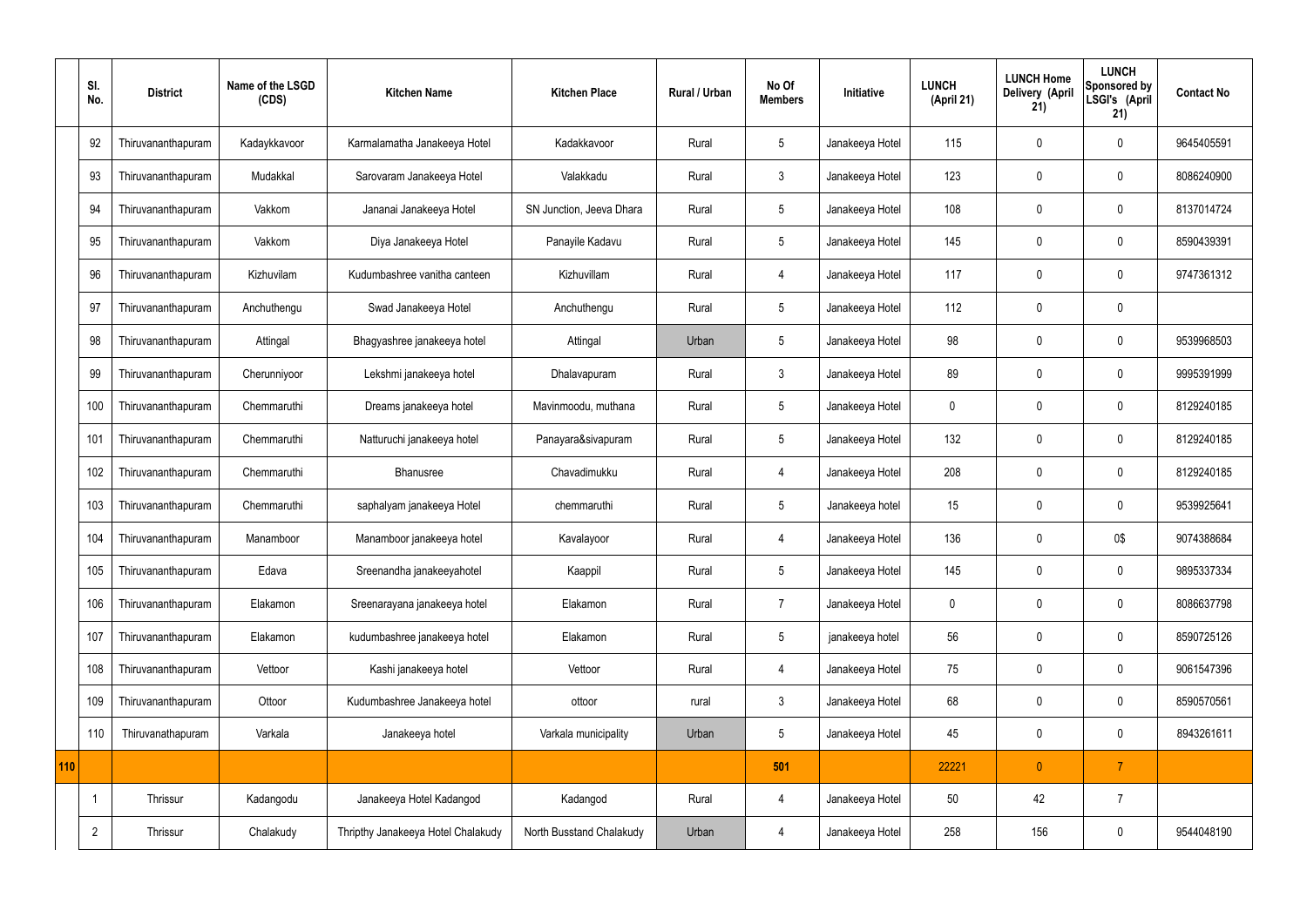| SI.<br>No.     | <b>District</b> | Name of the LSGD<br>(CDS) | <b>Kitchen Name</b>                             | <b>Kitchen Place</b>                       | <b>Rural / Urban</b> | No Of<br><b>Members</b> | Initiative      | <b>LUNCH</b><br>(April 21) | <b>LUNCH Home</b><br>Delivery (April<br>21) | <b>LUNCH</b><br>Sponsored by<br>LSGI's (April<br>21) | <b>Contact No</b> |
|----------------|-----------------|---------------------------|-------------------------------------------------|--------------------------------------------|----------------------|-------------------------|-----------------|----------------------------|---------------------------------------------|------------------------------------------------------|-------------------|
| 3              | Thrissur        | Pananchery                | Pananchery Janakeeya Hotel                      | Pattikkad                                  | Rural                | $5\phantom{.0}$         | Janakeeya Hotel | 162                        | 67                                          | $\mathbf 0$                                          | 9746354118        |
| 4              | Thrissur        | Kadavallur                | Janakeeya Hotel Kadavalloor                     | Panjayath Compound                         | Rural                | $\overline{4}$          | Janakeeya Hotel | 94                         | 39                                          | $\mathbf 0$                                          |                   |
| 5              | Thrissur        | Kattoor                   | Janakeeya Hotel Kattoor                         | Near pompay school, Kattoor                | Rural                | $5\overline{)}$         | Janakeeya Hotel | 67                         | 43                                          | $\mathbf 0$                                          | 9605263717        |
| 6              | Thrissur        | Elavally                  | Janakeeya Hotel Elavally                        | Elavally Panchayath<br>Compound            | Rural                | $\overline{4}$          | Janakeeya Hotel | 180                        | $\mathbf 0$                                 | $\mathbf 0$                                          | 9744738247        |
| $\overline{7}$ | Thrissur        | Paralam                   | Paralam Janakeeya Hotel                         | Nanma Kudumbashree<br>canteen              | Rural                | $\mathbf{3}$            | Janakeeya Hotel | 0                          | 66                                          | $\mathbf 0$                                          | 9744441594        |
| 8              | Thrissur        | Kadukutty                 | Uppum Mulakum Janakeeya Hotel<br>Kadukutty      | Kottamuri Junction                         | Rural                | $5\overline{)}$         | Janakeeya Hotel | 52                         | 35                                          | $\mathbf 0$                                          | 9846634710        |
| 9              | Thrissur        | Thrissur 2                | Kuttanellur Janakeeya Hotel                     | Kuttanellur                                | Urban                | $5\overline{)}$         | Janakeeya Hotel | 66                         | $\mathbf 0$                                 | $\mathbf 0$                                          | 8330800498        |
| 10             | Thrissur        | Pazhayannur               | Janakeeya Hotel, Pazhayanoor                    | Pazhayannur Panchayath                     | Rural                | $\overline{4}$          | Janakeeya Hotel | 273                        | $\mathbf 0$                                 | $\mathbf 0$                                          | 9400257329        |
| 11             | Thrissur        | Aloor                     | Aloor Janakeeya Hotel                           | Aloor                                      | Rural                | $5\overline{)}$         | Janakeeya Hotel | 80                         | 33                                          | $\mathbf 0$                                          | 9946922936        |
| 12             | Thrissur        | Muriyad                   | Jankeeya Hotel, Muriyad                         | Karuna Canteen, Muriyad                    | Rural                | $5\phantom{.0}$         | Janakeeya Hotel | 71                         | $\mathbf 0$                                 | $\mathbf 0$                                          | 9961920358        |
| 13             | Thrissur        | Valapad                   | Janakeeya Hotel Valapad                         | Valapad Chanthapadi                        | Rural                | $6\overline{6}$         | Janakeeya Hotel | 113                        | 0                                           | 10                                                   | 9846972134        |
| 14             | Thrissur        | Kaipamangalam             | Kaipamngalam Janakeeya Hotel                    | Kaipamangalam Panchayath                   | Rural                | $\mathbf{3}$            | Janakeeya Hotel | 192                        | $\mathbf 0$                                 | $\overline{2}$                                       |                   |
| 15             | Thrissur        | Annamanada                | Snehitha Catering                               | Annamanada                                 | Rural                | $5\phantom{.0}$         | Janakeeya Hotel | 30 <sub>2</sub>            | 14                                          | $\mathbf 0$                                          | 9747712615        |
| 16             | Thrissur        | Vellangallur              | Janakeeya Hotel Vellangallur                    | Panchayath Community Hall                  | Rural                | $6\phantom{.}6$         | Janakeeya Hotel | 42                         | 28                                          | $\mathbf 0$                                          | 9947462258        |
| 17             | Thrissur        | Pavaratty                 | Janakeeya Hotel Pavaratty                       | Akashaya Vanitha Canteen                   | Rural                | $\mathbf{3}$            | Janakeeya Hotel | 137                        | $\mathbf 0$                                 | $\mathbf 0$                                          |                   |
| 18             | Thrissur        | Edathiruthy               | Janakeeya Hotel Edathuruthi (Nalinam<br>Stores) | Opposite of GLPS,<br>Chenthrappinni Centre | Rural                | $\overline{4}$          | Janakeeya Hotel | 108                        | $\mathbf 0$                                 | $\mathbf 0$                                          |                   |
| 19             | Thrissur        | Adatt                     | Janakeeya Hotel Adat                            | Muthuvara                                  | Rural                | $\overline{7}$          | Janakeeya Hotel | 104                        | 67                                          | $\mathbf 0$                                          | 6235203703        |
| 20             | Thrissur        | Irinjalakuda 1            | Janakeeya Hotel Irinjalakuda Cds1               | Irinjalakuda Muncipality                   | Urban                | 4                       | Janakeeya Hotel | 83                         | 0                                           | $\mathbf 0$                                          | 9526912506        |
| 21             | Thrissur        | Parapookkara              | Janakeeya Hotel, Parapookkara                   | Panchayath Canteen                         | Rural                | $5\phantom{.0}$         | Janakeeya Hotel | 61                         | 0                                           | $\mathbf 0$                                          | 9605428611        |
| 22             | Thrissur        | Puthanchira               | Annapoorna Janakeeya Hotel<br>Puthenchira       | Panchayath Community Hall                  | Rural                | $5\overline{)}$         | Janakeeya Hotel | 60                         | 27                                          | $\mathbf 0$                                          | 919539164678      |
| 23             | Thrissur        | SreeNarayanapuram         | Sree Narayana Puram Janakeeya<br>Hotel          | Sreenarayanapuram<br>Panchayath            | Rural                | $5\phantom{.0}$         | Janakeeya Hotel | 218                        | 0                                           | $\overline{1}$                                       |                   |
| 24             | Thrissur        | Nadathara                 | Nadathara Janakeeya Hotel                       | Moorkanikkara                              | Rural                | $5\phantom{.0}$         | Janakeeya Hotel | 39                         | 47                                          | $\overline{0}$                                       | 9744611176        |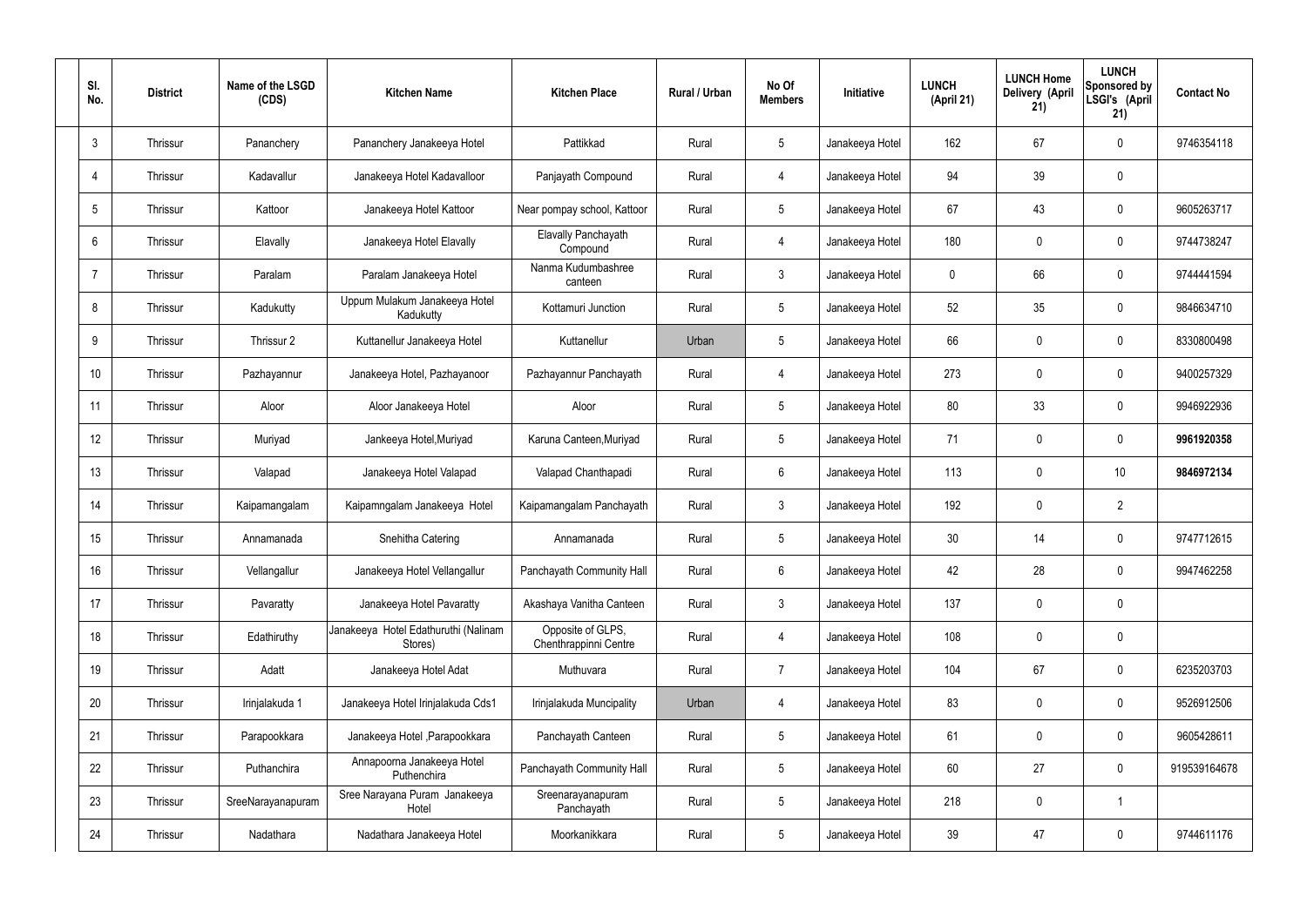| SI.<br>No. | <b>District</b> | Name of the LSGD<br>(CDS) | <b>Kitchen Name</b>                        | <b>Kitchen Place</b>                         | Rural / Urban | No Of<br><b>Members</b> | Initiative      | <b>LUNCH</b><br>(April 21) | <b>LUNCH Home</b><br>Delivery (April<br>21) | <b>LUNCH</b><br>Sponsored by<br>LSGI's (April<br>21) | <b>Contact No</b> |
|------------|-----------------|---------------------------|--------------------------------------------|----------------------------------------------|---------------|-------------------------|-----------------|----------------------------|---------------------------------------------|------------------------------------------------------|-------------------|
| 25         | Thrissur        | Vallachira                | Vallachira Janakeeya Hotel                 | Vallachira Gramapanchayath                   | Rural         | 4                       | Janakeeya Hotel | $\mathbf 0$                | 32                                          | $\mathbf 0$                                          | 9744804256        |
| 26         | Thrissur        | Poyya                     | Janakeeya Hotel , Poyya                    | Poyya Junction                               | Rural         | $5\phantom{.0}$         | Janakeeya Hotel | 22                         | 11                                          | $\mathbf 0$                                          | 7902318250        |
| 27         | Thrissur        | Wadakanchery 1            | Vrindavan Janakeeya Hotel                  | Ottupara                                     | Urban         | $5\phantom{.0}$         | Janakeeya Hotel | 195                        | 70                                          | $\mathbf 0$                                          |                   |
| 28         | Thrissur        | Varandarappilly           | Janakeeya Hotel                            | Varandarappilly Panchayath                   | Rural         | $5\phantom{.0}$         | Janakeeya Hotel | 57                         | 37                                          | $\mathbf 0$                                          | 9048283463        |
| 29         | Thrissur        | Nenmanikkara              | Vanitha Janakeeya Hotel                    | Paliyekkara, Nenmanikkara<br>Gramapanchayath | Rural         | $5\phantom{.0}$         | Janakeeya Hotel | 62                         | 20                                          | $\mathbf 0$                                          | 9747494386        |
| 30         | Thrissur        | Kodakara                  | Nanma Janakeeya Hotel                      | Kodakara Bus Stand                           | Rural         | $5\phantom{.0}$         | Janakeeya Hotel | 237                        | 229                                         | $\mathbf 0$                                          | 9946283762        |
| 31         | Thrissur        | Thekkumkkara              | Janakeeya Hotel Thekkumkara                | Vanitha Canteen, Thekkumkara                 | Rural         | $\overline{4}$          | Janakeeya Hotel | 110                        | $\mathbf 0$                                 | $\mathbf 0$                                          |                   |
| 32         | Thrissur        | Alagappa Ngar             | Janakeeya Hotel                            | Amballur                                     | Rural         | $5\phantom{.0}$         | Janakeeya Hotel | 135                        | 23                                          | $\mathbf 0$                                          | 8606553521        |
| 33         | Thrissur        | Kolazhy                   | Janakeeya Hotel Kolazhy                    | <b>ZMLP School</b>                           | Rural         | $\overline{4}$          | Janakeeya Hotel | $\mathbf 0$                | 78                                          | $\mathbf 0$                                          | 9645535725        |
| 34         | Thrissur        | Manalur                   | Janakeeya Hotel Manalur                    | Govt High School, Manaloor                   | Rural         | $6\phantom{.}6$         | Janakeeya Hotel | 70                         | 15                                          | $\mathbf 0$                                          | 9446619441        |
| 35         | Thrissur        | Arimpur                   | Janakeeya Hotel Arimbur                    | Kudumbashree Vanitha<br>Canteen , Arimbur    | Rural         | $5\phantom{.0}$         | Janakeeya Hotel | $\mathbf 0$                | 0                                           | $\mathbf 0$                                          | 9946789338        |
| 36         | Thrissur        | Thanniyam                 | Thannyam Janakeeya Hotel                   | Peringottukara                               | Rural         | 4                       | Janakeeya Hotel | 46                         | 9                                           | $\mathbf 0$                                          | 9048570194        |
| 37         | Thrissur        | Madakkathara              | Madakkathara Annapoorna Janakeeya<br>Hotel | Madakkathara                                 | Rural         | $6\phantom{.}6$         | Janakeeya Hotel | 95                         | 49                                          | $\overline{2}$                                       | 9388431507        |
| 38         | Thrissur        | Athirappilly              | Panchayath Kudumbashree Canteen            | Athirappilly                                 | Rural         | $\mathbf{3}$            | Janakeeya Hotel | $\mathbf 0$                | $\mathbf 0$                                 | $\mathbf 0$                                          | 9496151187        |
| 39         | Thrissur        | Kodassery                 | Five Star Janakeeya Hotel                  | Kodassery                                    | Rural         | $\overline{4}$          | Janakeeya Hotel | 156                        | 65                                          | $\mathbf 0$                                          | 9846464927        |
| 40         | Thrissur        | Mattathur                 | Karunya<br>kudumbShree                     | Vellikkulangara                              | Rural         | $\overline{4}$          | Janakeeya Hotel | 211                        | 107                                         | $\mathbf 1$                                          | 8086449102        |
| 41         | Thrissur        | Koratty                   | Ruchi Janakeeya Hotel                      | Koratty                                      | Rural         | $\overline{4}$          | Janakeeya Hotel | 147                        | 23                                          | 0.00\$                                               | 9496527583        |
| 42         | Thrissur        | Thrikkoor                 | Susthira Janakeeya Hotel                   | Alengaad                                     | Rural         | $\mathfrak{Z}$          | Janakeeya Hotel | 152                        | 44                                          | $\overline{4}$                                       | 8111847055        |
| 43         | Thrissur        | Venkitangu                | Ottupura<br>Janakeeya Hotel Vengidangu     | Vengidangu Panchayath                        | Rural         | $\mathfrak{Z}$          | Janakeeya Hotel | 187                        | 65                                          | $\mathbf 0$                                          | 8156981840        |
| 44         | Thrissur        | Padiyoor                  | Padiyoor<br>Janakeya Hotel                 | HDC School, Kakkathuruthy                    | Rural         | $5\phantom{.0}$         | Janakeeya Hotel | 85                         | 43                                          | $\mathbf 0$                                          | 9048341118        |
| 45         | Thrissur        | Pariyaram                 | Samridhi Janakeeya Hotel                   | Pariyaram                                    | Rural         | $5\phantom{.0}$         | Janakeeya Hotel | 106                        | 99                                          | $\mathbf 0$                                          | 7025950795        |
| 46         | Thrissur        | Wadakanchery cds2         | Janakeeya Hotel, Wadakanchery cds2         | Minaloor                                     | Urban         | $\mathfrak{Z}$          | Janakeeya Hotel | 93                         | 0                                           | $\mathbf 0$                                          |                   |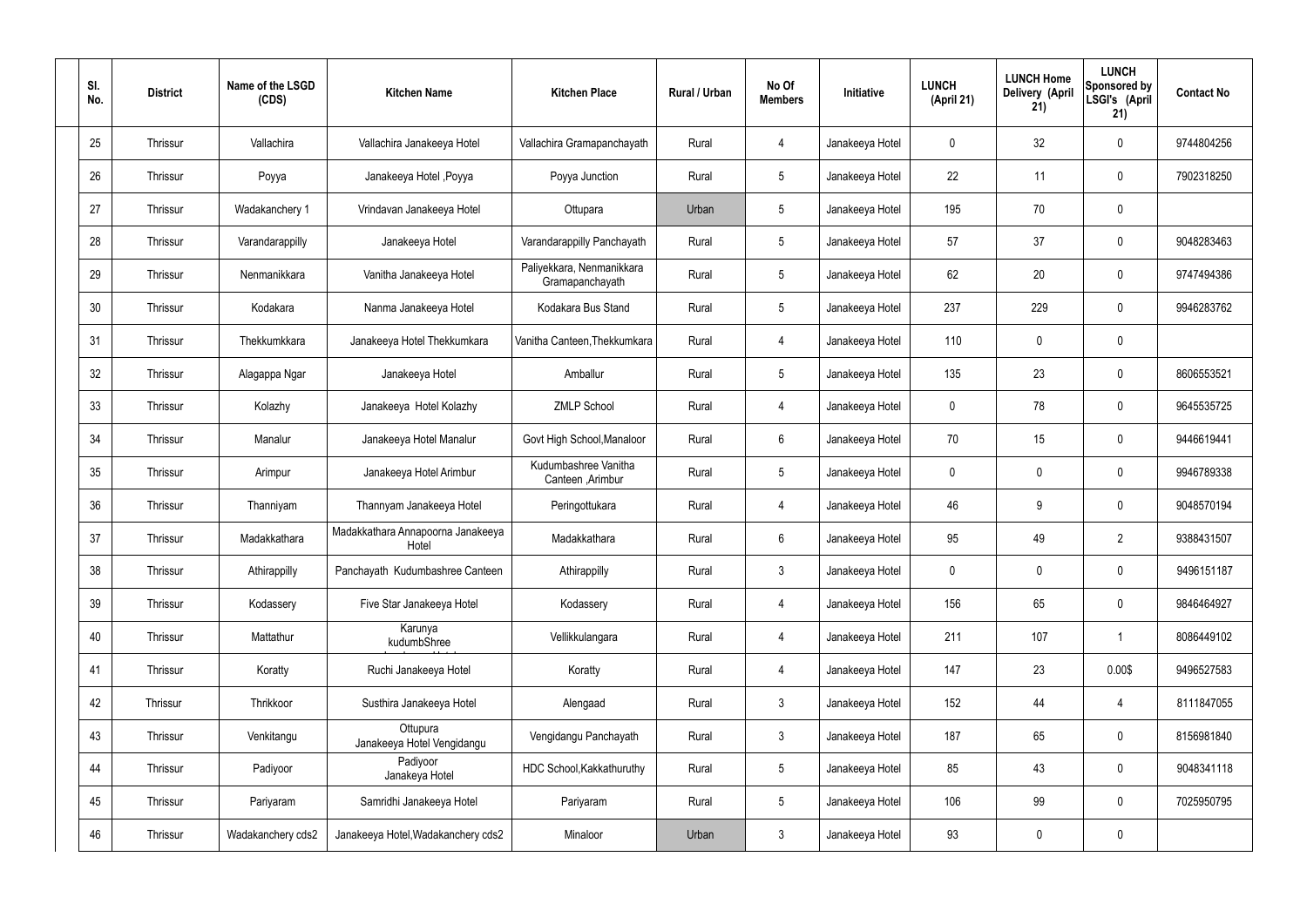|    | SI.<br>No. | <b>District</b> | Name of the LSGD<br>(CDS) | <b>Kitchen Name</b>               | <b>Kitchen Place</b>               | Rural / Urban | No Of<br><b>Members</b> | Initiative      | <b>LUNCH</b><br>(April 21) | <b>LUNCH Home</b><br>Delivery (April<br>21) | <b>LUNCH</b><br>Sponsored by<br>LSGI's (April<br>21) | <b>Contact No</b> |
|----|------------|-----------------|---------------------------|-----------------------------------|------------------------------------|---------------|-------------------------|-----------------|----------------------------|---------------------------------------------|------------------------------------------------------|-------------------|
|    | 47         | <b>Thrissur</b> | Kodungaloor cds2          | Jathikka Janakeeya Hotel          | Arakkulam                          | Urban         | 4                       | Janakeeya Hotel | 95                         | $\mathbf 0$                                 | $\mathbf 0$                                          | 9745397171        |
|    | 48         | <b>Thrissur</b> | Punnayur                  | Kaipunnyam Janakeeya Hotel        | Edakazhiyur                        | Rural         | $5\phantom{.0}$         | Janakeeya Hotel | 70                         | 29                                          | $\mathbf 0$                                          | 9744680885        |
| 98 | 49         | <b>Thrissur</b> | Velookkara                | Velookkara Janakeeya Hotel        | Panchayath shopping complex        | Rural         | 3                       | Janakeeya Hotel | $\mathbf 0$                | $\mathbf 0$                                 | $\mathbf 0$                                          | 9048756685        |
|    | 50         | <b>Thrissur</b> | Meloor                    | Thanima Janakeeya Hotel Meloor    | Meloor centre                      | Rural         | 4                       | Janakeeya Hotel | 124                        | 28                                          | $\mathbf 0$                                          | 7902354039        |
|    | 51         | <b>Thrissur</b> | Vallathol Nagar           | Janakeeya Hotel, Vallathol Nagar  | near youth welfare center          | rural         | $5\overline{)}$         | Janakeeya Hotel | 168                        | $\mathbf 0$                                 | $\mathbf 0$                                          | 9961296574        |
|    | 52         | <b>Thrissur</b> | Eriyad                    | janakeeya Hotel, eriyad           | community hall                     | Rural         | 4                       | Janakeeya Hotel | 118                        | $\mathbf 0$                                 | $\mathbf 0$                                          |                   |
|    | 53         | <b>Thrissur</b> | Edavilangu                | Janakeeya Hotel, Edavilangu       | Edavilangu Center                  | Rural         | $\overline{4}$          | Janakeeya Hotel | 199                        | $\mathbf 0$                                 | $\mathbf 0$                                          |                   |
|    | 54         | <b>Thrissur</b> | Avanoor                   | Janakeeya Hotel, Avanoor          | near panchayath office,<br>Avanoor | Rural         | $5\phantom{.0}$         | Janakeeya Hotel | $\mathbf 0$                | $\mathbf 0$                                 | $\mathbf 0$                                          | 9447343516        |
|    | 55         | <b>Thrissur</b> | Mala                      | Janakeeya hotel Mala              | Near panchayath office, Mala       | Rural         | $\overline{4}$          | Janakeeya Hotel | 132                        | 33                                          | $\mathbf 0$                                          | 9946442260        |
|    | 56         | Thrissur        | Guruvayur1                | Guruvayur Janakeeya Hotel         | Guruvayur                          | Urban         | $\mathbf{3}$            | Janakeeya Hotel | 435                        | 242                                         | $\mathbf 0$                                          | 9961227858        |
|    | 57         | Thrissur        | Vadakkekad                | Kudumbasree janakeeya hotel       | Nalam kallu                        | Rural         | $\overline{4}$          | Janakeeya Hotel | 96                         | 36                                          | $\mathbf 0$                                          | 9645190166        |
|    | 58         | Thrissur        | Kadappuram                | Kadappuram janakeeya hotel        | Kadappuram panchayath<br>building  | Rural         | 4                       | Janakeeya Hotel | 22                         | 11                                          | $\mathbf 0$                                          | 8156984319        |
|    | 59         | <b>Thrissur</b> | Chavakkad                 | Chavakkad Janakeeya hotel         | Chavakkad, near bus stand          | Urban         | 5 <sup>5</sup>          | Janakeeya Hotel | 196                        | 58                                          | $\mathbf 0$                                          | 7560874804        |
|    | 60         | Thrissur        | Engadiyoor                | pavithra janikeeya hotel          | Pokulangara                        | Rural         | $5\phantom{.0}$         | Janakeeya Hotel | 75                         | $\pmb{0}$                                   | $\mathbf 0$                                          | 9562239618        |
|    | 61         | Thrissur        | Varavoor                  | Friends janakeeya hotel, Varavoor | Thichur                            | Rural         | $3\phantom{a}$          | Janakeeya Hotel | 66                         | $\pmb{0}$                                   | $\mathbf 0$                                          |                   |
|    | 62         | Thrisssur       | Punnayurkulam             | Punnayurkkulam janakeeya hotel    | Althara centre                     | Rural         | $5\overline{)}$         | Janakeeya Hotel | 120                        | 38                                          | $\mathbf 0$                                          | 8086093454        |
|    | 63         | Thrissur        | Thiruwilamala             | Villuadry Janakeeya hotel         | Thiruwilamala                      | Rural         | $5\overline{)}$         | Janakeeya Hotel | 178                        | $\pmb{0}$                                   | $\mathbf 0$                                          | 9846174729        |
|    | 64         | Thrissur        | Kattakampal               | Janakeeya Hotel Kattakampal       | Chirakkal                          | Rural         | $\overline{4}$          | Janakeeya Hotel | 37                         | 59                                          | $\mathbf 0$                                          |                   |
|    | 65         | Thrissur        | Kandanassery              | kandanassery janakeeya hotel      | kandanassery                       | Rural         | $5\overline{)}$         | Janakeeya Hotel | 38                         | 57                                          | $\mathbf 0$                                          |                   |
|    | 66         | Thrissur        | Kaiparambu                | Janakeeya Hotel Kaiparambu        | Near mundoor health center         | Rural         | $5\overline{)}$         | janakeeya hotel | 49                         | 41                                          | $\mathbf 0$                                          | 9645828069        |
|    | 67         | Thrissur        | Thrissur 2(new)           | kitchen girls janakeeya hotel     | Olari                              | urban         | 4                       | janakeeya hotel | 138                        | 153                                         | $\mathbf 0$                                          | 9388828112        |
|    | 68         | Thrissur        | Kuzhur                    |                                   | kuzhur                             | Rural         | $\overline{4}$          | janakeeya hotel | $\pmb{0}$                  | $\pmb{0}$                                   | $\boldsymbol{0}$                                     | 9526566073        |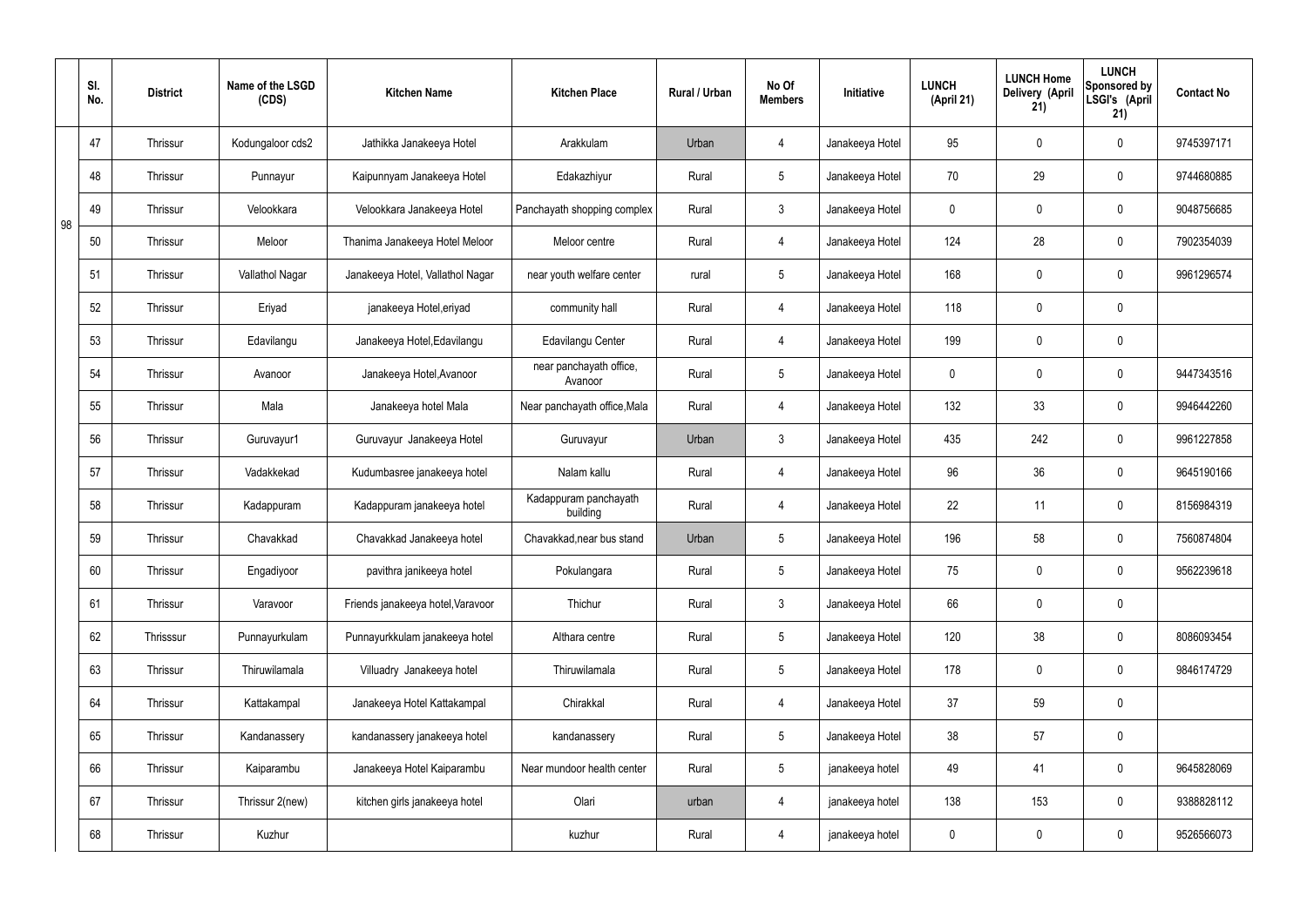| SI.<br>No. | <b>District</b> | Name of the LSGD<br>(CDS) | <b>Kitchen Name</b>          | <b>Kitchen Place</b>                   | Rural / Urban | No Of<br><b>Members</b> | Initiative      | <b>LUNCH</b><br>(April 21) | <b>LUNCH Home</b><br>Delivery (April<br>21) | <b>LUNCH</b><br>Sponsored by<br>LSGI's (April<br>21) | <b>Contact No</b> |
|------------|-----------------|---------------------------|------------------------------|----------------------------------------|---------------|-------------------------|-----------------|----------------------------|---------------------------------------------|------------------------------------------------------|-------------------|
| 69         | Thrissur        | Chazhur                   | Chazur Janakeeya Hotel       | Pazhuvil Center                        | Rural         | 4                       | janakeeya hotel | 66                         | 24                                          | $\mathbf 0$                                          | 9061946216        |
| 70         | Thrissur        | Nattika                   | uttupura                     | Thriprayar                             | Rural         | 5 <sup>5</sup>          | janakeeya hotel | 155                        | $\mathbf 0$                                 | $\mathbf 0$                                          | 9544055637        |
| 71         | Thrissur        | Thalikulam                | Nidhi janakeeya hotel        | Puthenthodu                            | Rural         | $5\overline{)}$         |                 | 200                        | $\mathbf 0$                                 | $\mathbf 0$                                          | 8606213960        |
| 72         | Thrissur        | Vadanapilly               | vadanappilly janakeeya hotel | vadanapilly                            | Rural         | $5\phantom{.0}$         | janakeeya hotel | $\mathbf 0$                | $\mathbf 0$                                 | $\mathbf 0$                                          | 9947728948        |
| 73         | Thrissur        | orumanayur                | orumanayur janakeeya hotel   | orumanayur                             | rural         | 5 <sup>5</sup>          | janakeeya hotel | 69                         | 38                                          | $\mathbf 0$                                          | 9995588758        |
| 74         | Thrissur        | Panjal                    | Five-star Janakeeya hotel    | Panjal                                 | Rural         | $5\overline{)}$         | janakeeya hotel | 197                        | $\mathbf 0$                                 | $\mathbf 0$                                          | 9746847353        |
| 75         | Thrissur        | veloor                    | Veloor Janakeeya hotel       | veloor                                 | Rural         | $5\overline{)}$         | janakeeya hotel | 81                         | 52                                          | $\mathbf 0$                                          | 9447724685        |
| 76         | Thrissur        | Chowanoor                 |                              | Chowanoor                              | Rural         | $\mathbf{3}$            | janakeeya hotel | 45                         | 36                                          | $\mathbf 0$                                          | 9,526,340,307     |
| 77         | Thrissur        | Puthur                    | Puthur janakeeyahotel        | puthur                                 | Rural         | $5\overline{)}$         | janakeeya hotel | 76                         | 63                                          | $\mathbf 0$                                          | 6238101595        |
| 78         | Thrissur        | Erumapetty                | subhiksha janakeeya hotel    | Erumapetty                             | Rural         | $5\phantom{.0}$         | janakeeya hotel | 110                        | 30                                          | $\mathbf 0$                                          | 9207201880        |
| 79         | Thrissur        | Kondazhy                  | Santhwanam Janakeeya Hotel   | Kondazhy                               | Rural         | 4                       | janakeeya hotel | 15                         | $\mathbf 0$                                 | $\mathbf 0$                                          | 9526401759        |
| 80         | Thrissur        | Mullurkkara               | Kaniv Janakeeya Hotel        | Atoor                                  | Rural         | 4                       | janakeeya hotel | $\mathbf 0$                | $\mathbf 0$                                 | $\mathbf 0$                                          |                   |
| 81         | Thrissur        | Porkkulam                 | Porkulam janakeeya hotel     | Parempadam                             | Rural         | $5\overline{)}$         | Janakeeya hotel | $\mathbf 0$                | 62                                          | $\mathbf 0$                                          | 8129017841        |
| 82         | Thrissur        | Puthukkad                 | Puthukkad Janakeeya Hotel    | Puthukkad                              | Rural         | $5\phantom{.0}$         | Janakeeya hotel | 63                         | 34                                          | $\mathbf 0$                                          | 7356668644        |
| 83         | Thrissur        | Choondal                  | Choondal Janakeeya Hotel     | <b>Kechery Centre</b>                  | Rural         | 8                       | Janakeeya Hotel | 50                         | 25                                          | $\mathbf 0$                                          |                   |
| 84         | Thrissur        | Cherpu                    | Cherpu Janakeeya Hotel       | Cherpu                                 | Rural         | $3\phantom{a}$          | Janakeeya Hotel | $\mathbf 0$                | 62                                          | $\mathbf 0$                                          | 9605375648        |
| 85         | Thrissur        | Mathilakam                | Mathilakam Janakeeya hotel   | Mathilakam gramapanchayath<br>compound | Rural         | $3\phantom{a}$          | Janakeeya hotel | 100                        | $\pmb{0}$                                   | $\mathbf 0$                                          | 9995986808        |
| 86         | Thrissur        | Anthikad                  | Anthikad Janakeeya hotel     | Anthikad                               | Rural         | $\overline{4}$          | Janakeeya hotel | $\mathbf 0$                | $\pmb{0}$                                   | $\mathbf 0$                                          |                   |
| 87         | Thrissur        | Mullassery                | Mullassery Janakeeya Hotel   | Mullassery centre                      | Rural         | $5\overline{)}$         | Janakeeya hotel | 126                        | 91                                          | $\mathbf 0$                                          |                   |
| 88         | Thrissur        | Karalam                   | Karalam Janakeeya Hotel      | Chemmada, Karalam                      | Rural         | $\overline{4}$          | Janakeeya hotel | 76                         | $\pmb{0}$                                   | $\mathbf 0$                                          | 6282924636        |
| 89         | Thrissur        | Poomangalam               | Poomangalam Janakeeya Hotel  | Edakkulam                              | Rural         | $3\phantom{a}$          | Janakeeya hotel | 60                         | 32                                          | $\mathbf 0$                                          | 919947255537      |
| 90         | Thrissur        | MG Kavu                   | Annapoorna Janakeeya Hotel   | MG Kavu                                | Rural         | 4                       | Janakeeya hotel | 122                        | 120                                         | $\mathbf 0$                                          | 7558080131        |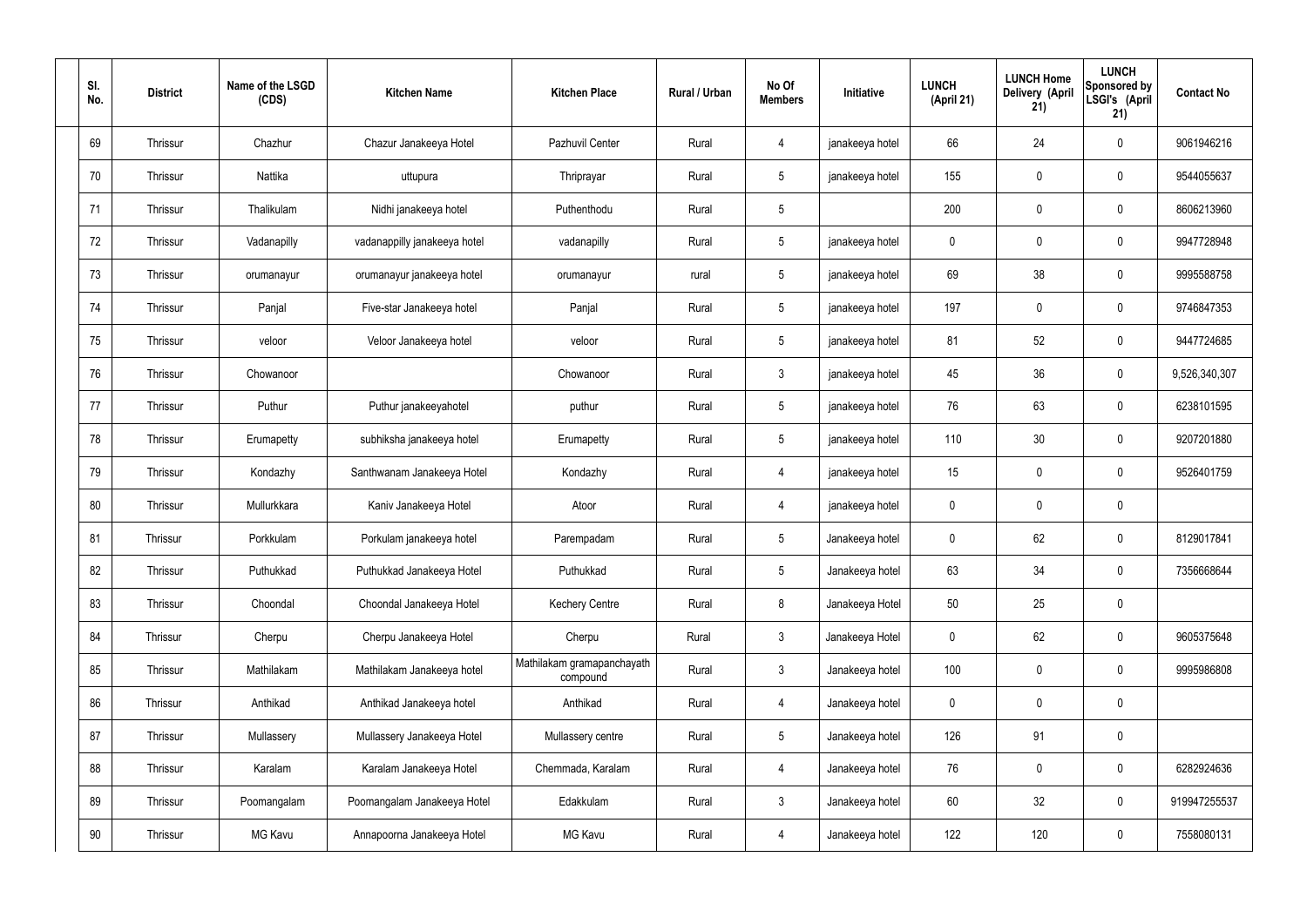| SI.<br>No.     | <b>District</b> | Name of the LSGD<br>(CDS) | <b>Kitchen Name</b>              | <b>Kitchen Place</b>                   | Rural / Urban | No Of<br><b>Members</b> | Initiative      | <b>LUNCH</b><br>(April 21) | <b>LUNCH Home</b><br>Delivery (April<br>21) | <b>LUNCH</b><br>Sponsored by<br>LSGI's (April<br>21) | <b>Contact No</b> |
|----------------|-----------------|---------------------------|----------------------------------|----------------------------------------|---------------|-------------------------|-----------------|----------------------------|---------------------------------------------|------------------------------------------------------|-------------------|
| 91             | Thrissur        | chelakkara                | Nila janakeeya hotel             | chelakkara                             | rural         | $5\phantom{.0}$         | janakeeya hotel | 113                        | $\mathbf 0$                                 | $\mathbf 0$                                          | 9747856037        |
| 92             | Thrissur        | Avinissery                | Avinissery Janakeeya Hotel       | Palakkal                               | Rural         | $\overline{4}$          | janakeeya hotel | $\mathbf 0$                | 84                                          | $\mathbf 0$                                          |                   |
| 93             | Thrissur        | Nadathara 2               | Grandmaas Janakeeya hotel        | Nadathara                              | Rural         | $5\phantom{.0}$         | Janakeeya Hotel | 122                        | 200                                         | $\mathbf{3}$                                         | 7034752180        |
| 94             | Thrissur        | Chavakkad                 | Janakeeya hotel                  | Chavakkad                              | Urban         | $5\phantom{.0}$         | Janakeeya hotel | 151                        | 26                                          | $\mathbf 0$                                          | 9048965884        |
| 95             | Thrissur        | Mala 2                    | Janakeeya hotel                  |                                        | Rural         | $5\phantom{.0}$         | janakeeya hotel | 152                        | 53                                          | $\mathbf 0$                                          | 9567844586        |
| 96             | Thrissur        | Thrissur1                 | Janakeeya hotel                  | Mannuthy                               | Urban         | $5\phantom{.0}$         | janakeeya hotel | 91                         | 18                                          | $\mathbf 0$                                          | 9746287281        |
| 97             | Thrissur        | Vadanappilly2             | Janakeeya hotel                  | Vadanappilly                           | Rural         | $\mathbf{3}$            | janakeeya hotel | 200                        | 0                                           | $\mathbf 0$                                          | 9947728948        |
| 98             | Thrissur        | Engandiyoor 2             | Ammayoon Janakeeya Hotel         | Engandiyoor                            | Rural         | 4                       | janakeeya hotel | 38                         | 30                                          | $\mathbf 0$                                          | 7025375178        |
|                |                 |                           |                                  |                                        |               | 437                     |                 | 9540                       | 3548                                        | 30                                                   |                   |
|                | Wayanad         | Vellamunda                | Thanima mess                     | 8/4 vellamuda                          | Rural         | 4                       | janakeeya Hotel | 218                        | $\mathbf 0$                                 | $\mathbf 0$                                          | 7025659685        |
| $\overline{2}$ | Wayanad         | Thavinjal                 | Sobhagya Vanitha mess            | Thalappuzha<br>chungam                 | Rural         | 4                       | janakeeya Hotel | 168                        | 45                                          | $\mathbf 0$                                          | 9497247541        |
| $\mathbf{3}$   | Wayanad         | Vythiri                   | Dharshana catering               | Vythiri                                | Rural         | 4                       | janakeeya Hotel | 231                        | 0                                           | $\mathbf 0$                                          | 9074598184        |
| $\overline{4}$ | Wayanad         | Mullankolly               | Kairali catering group           | Mullankolli                            | Rural         | $\mathbf{3}$            | janakeeya Hotel | 182                        | $\mathbf 0$                                 | $\mathbf 0$                                          | 9526706627        |
| 5              | Wayanad         | Poothadi                  | Mary matha mess                  | Kenichira                              | Rural         | $5\phantom{.0}$         | janakeeya Hotel | 179                        | 0                                           | $\mathbf 0$                                          | 9526376970        |
| 6              | Wayanad         | Meppadi                   | Cafe Kudumbashree                | Meppadi                                | Rural         | $5\phantom{.0}$         | janakeeya Hotel | 213                        | 0                                           | $\mathbf 0$                                          | 9207935764        |
| $\overline{7}$ | Wayanad         | Pozhuthana                | Dhanya mess                      | Pozhuthana                             | Rural         | $3\phantom{a}$          | janakeeya Hotel | 181                        | 0                                           | $\mathbf 0$                                          | 8111838165        |
| 8              | Wayanad         | Thondernad                | Thanima canteen                  | Korom                                  | Rural         | $3\phantom{a}$          | janakeeya Hotel | 213                        | 0                                           | $\mathbf 0$                                          | 8943476943        |
| 9              | Wayanad         | Meenangady                | Haritham Janakeeya Hotel         | Opposite police station,<br>Meenangadi | Rural         | $6\phantom{.}6$         | janakeeya Hotel | 242                        | 0                                           | $\mathbf 0$                                          | 9526895975        |
| 10             | Wayanad         | Nenmeni                   | Minnaram Mess and Chappathi Unit | Cheeral                                | Rural         | $5\phantom{.0}$         | janakeeya Hotel | 162                        | 0                                           | $\mathbf 0$                                          | 8086835886        |
| 11             | Wayanad         | Thirunelli                | Adigamanai Mess and Catering     | Kartikulam                             | Rural         | $5\phantom{.0}$         | janakeeya Hotel | 114                        | 0                                           | $\mathbf 0$                                          | 9207406211        |
| 12             | Wayanad         | Mananthavady              | Dhanasree canteen                | Mananthavadi                           | Urban         | $5\phantom{.0}$         | janakeeya Hotel | 322                        | $\pmb{0}$                                   | $\mathbf 0$                                          | 9496997382        |
| 13             | Wayanad         | Ambalavayal               | <b>Ruchi Catering</b>            | kalathuvayal                           | Rural         | $5\phantom{.0}$         | janakeeya Hotel | 296                        | $\pmb{0}$                                   | $\pmb{0}$                                            | 9495084437        |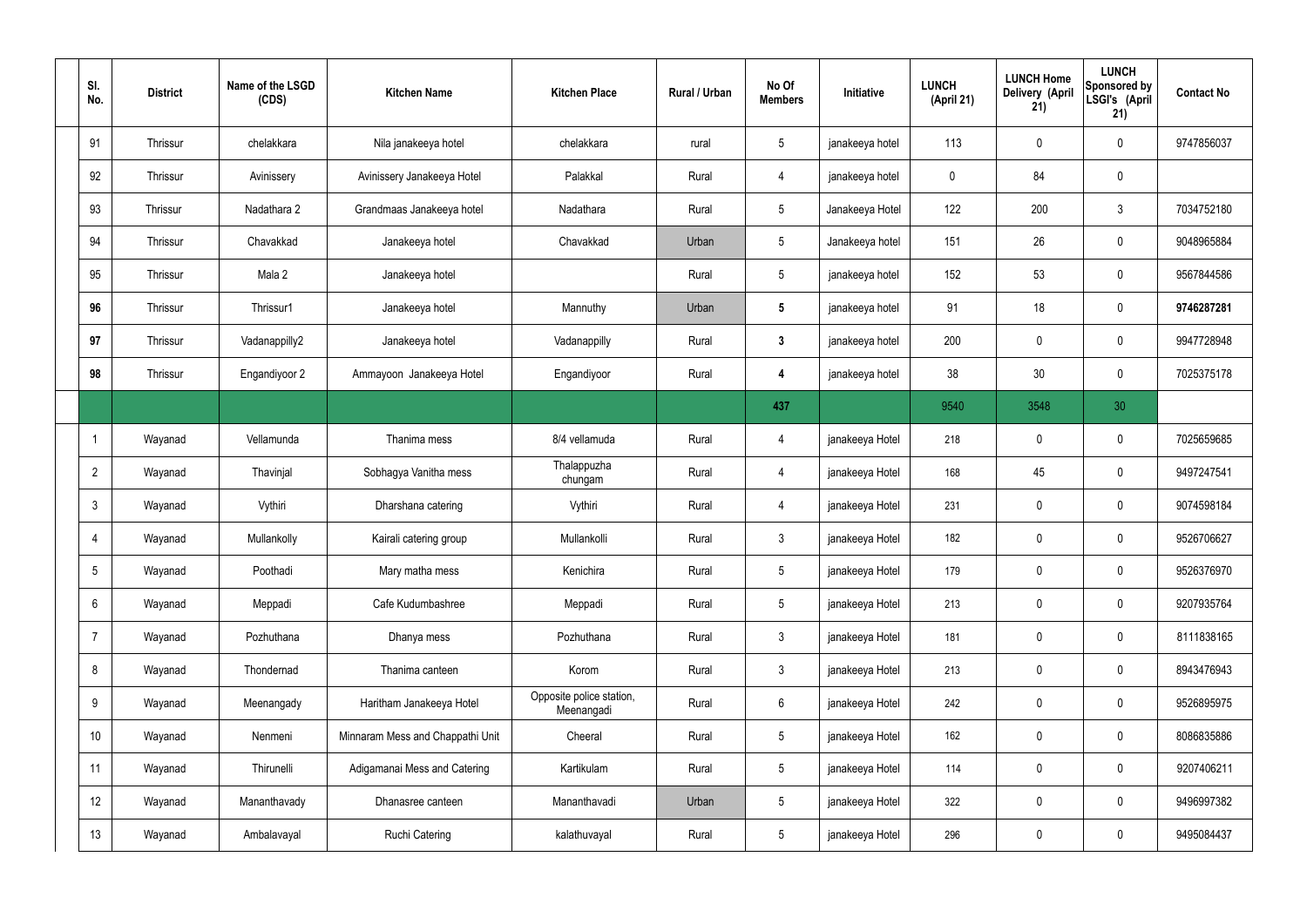|    | SI.<br>No. | <b>District</b> | Name of the LSGD<br>(CDS) | <b>Kitchen Name</b> | <b>Kitchen Place</b>            | Rural / Urban | No Of<br><b>Members</b> | Initiative      | <b>LUNCH</b><br>(April 21) | <b>LUNCH Home</b><br>Delivery (April<br>21) | <b>LUNCH</b><br>Sponsored by<br>LSGI's (April<br>21) | <b>Contact No</b> |
|----|------------|-----------------|---------------------------|---------------------|---------------------------------|---------------|-------------------------|-----------------|----------------------------|---------------------------------------------|------------------------------------------------------|-------------------|
| 28 | 14         | Wayanad         | Kaniyambetta              | sree Vinayaka       | millumukk                       | rural         | $5\overline{)}$         | janakeeya Hotel | 189                        | $\mathbf 0$                                 | $\mathbf 0$                                          | 9061486938        |
|    | 15         | Wayanad         | Pulpally                  | Vinayaka catering   | Pulpally                        | Rural         | $5\overline{)}$         | janakeeya Hotel | 268                        | $\mathbf 0$                                 | $\mathbf 0$                                          | 9947319307        |
|    | 16         | Wayanad         | Noolpuzha                 | Friends catering    | Naikketty                       | Rural         | $5\overline{)}$         | janakeeya Hotel | 255                        | $\mathbf 0$                                 | $\mathbf 0$                                          | 7558019388        |
|    | 17         | Wayanad         | Panamaram                 | Testy mess          | Panamaram                       | Rural         | $\overline{4}$          | janakeeya Hotel | 192                        | $\mathbf 0$                                 | $\mathbf 0$                                          | 9605814620        |
|    | 18         | wayanad         | Moopainad                 | vanitha mess        | vaduvanchal                     | Rural         | $5\phantom{.0}$         | janakeeya Hotel | 204                        | $\mathbf 0$                                 | $\mathbf 0$                                          | 974596708         |
|    | 19         | wayanad         | Edavaka                   | <b>Teasty Mess</b>  | Irumbupalam                     | Rural         | $\overline{4}$          | janakeeya Hotel | 154                        | $\mathbf 0$                                 | $\mathbf 0$                                          | 9847842390        |
|    | 20         | wayanad         | kalpetta                  | shiya catering      | pallithazhe, kalpetta town      | urban         | $\mathbf{3}$            | janakeeya Hotel | 382                        | $\mathbf 0$                                 | $\mathbf 0$                                          | 6282822890        |
|    | 21         | wayanad         | sulthan bathery           | preethis            | near telephone exchange         | urban         | $5\overline{)}$         | janakeeya Hotel | 377                        | $\mathbf 0$                                 | $\mathbf 0$                                          | 9961088393        |
|    | 22         | wayanad         | Muttil                    | swad cattering      | Muttil bus stand                | Rural         | $5\phantom{.0}$         | janakeeya Hotel | 208                        | $\pmb{0}$                                   | $\mathbf 0$                                          | 9074461322        |
|    | 23         | wayanad         | padinjarathara            | oruma               | padinjarathara town             | Rural         | $5\phantom{.0}$         | janakeeya Hotel | 349                        | $\pmb{0}$                                   | $\mathbf 0$                                          | 9495814542        |
|    | 24         | wayanad         | kalpetta                  | Anjuse cattering    | kalpetta town                   | Urban         | $5\phantom{.0}$         | janakeeya Hotel | 291                        | $\pmb{0}$                                   | $\mathbf 0$                                          | 9745883809        |
|    | 25         | wayanad         | Thariyode                 | Haritham            | kavumadham town                 | Rural         | $\mathbf{3}$            | janakeeya Hotel | 139                        | $\pmb{0}$                                   | $\mathbf 0$                                          | 9074095457        |
|    | 26         | wayanad         | Mananthavady              | chothis mess        | Kozhikode road,<br>Mananthavady | Urban         | $\mathbf{3}$            | janakeeya Hotel | 230                        | $\pmb{0}$                                   | $\mathbf 0$                                          | 9947376596        |
|    | 27         | wayanad         | vengapalli                | Annapoorna          | vengapalli town                 | Rural         | $5\phantom{.0}$         | janakeeya Hotel | 296                        | $\pmb{0}$                                   | $\pmb{0}$                                            | 7592831851        |
|    | 28         | Wayanad         | Kottathara                | Jyothi vanitha mess | Venniyod                        | Rural         | $\mathbf{3}$            | janakeeya Hotel | 258                        | $\pmb{0}$                                   | $\mathbf 0$                                          | 9961844026        |
|    | 29         | Wayanad         | <b>Sulthan Bathery</b>    | Elite               | Mysore road, Bathery            | Urban         | $\mathbf{3}$            | janakeeya Hotel | 379                        | $\mathbf 0$                                 | $\mathbf 0$                                          | 9778180571        |
|    |            |                 |                           | 793                 |                                 |               | 122                     |                 | 6892                       | 45                                          | $\mathbf 0$                                          |                   |
|    | 29         |                 |                           |                     |                                 | <b>TOTAL</b>  | 4638                    |                 | 13566                      | 11556                                       | 272                                                  |                   |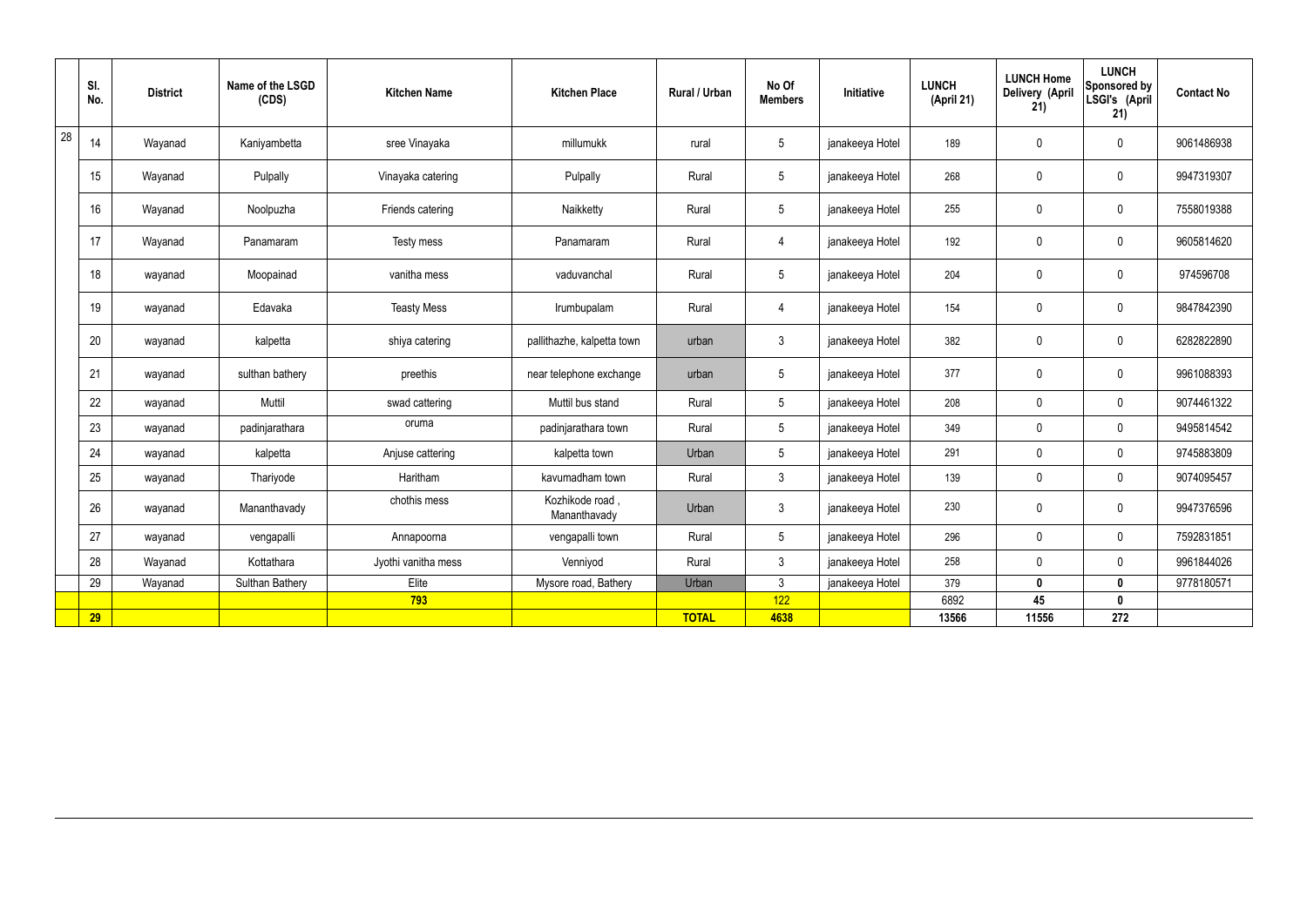| SI.<br>No. | <b>District</b> | Name of the LSGD<br>(CDS)                                 | <b>Kitchen Name</b>                                | <b>Kitchen Place</b>  | Rural / Urban                   | No Of<br><b>Members</b> | Initiative                                                           | <b>LUNCH</b><br>(April 21) | <b>LUNCH Home</b><br><b>Delivery (April</b><br>21) | <b>LUNCH</b><br>Sponsored by<br>LSGI's (April<br>21) | <b>Contact No</b> |
|------------|-----------------|-----------------------------------------------------------|----------------------------------------------------|-----------------------|---------------------------------|-------------------------|----------------------------------------------------------------------|----------------------------|----------------------------------------------------|------------------------------------------------------|-------------------|
|            |                 |                                                           | STATUS OF JANAKEEYA HOTELS FUNCTIONING IN DISTRICT |                       |                                 |                         | STATUS OF FOOD DISTRIBUTED THROUGH JANAKEEYA HOTELS AS ON 21.04.2022 |                            |                                                    |                                                      |                   |
|            | <b>District</b> | <b>Total</b><br><b>Janakeeya Hotels</b>                   | <b>Rural Units</b>                                 | <b>Urban</b><br>units | <b>STATUS OF</b><br><b>FOOD</b> | Home<br><b>Delviery</b> | Food Sponsored<br>by LSGIs                                           | <b>TOTAL Meals</b>         | <b>Distributed</b>                                 |                                                      |                   |
|            | <b>TVM</b>      | 110                                                       | 79                                                 | 31                    | 22,221                          | $\overline{0}$          | $\overline{7}$                                                       |                            | 22,228                                             |                                                      |                   |
|            | <b>KLM</b>      | 82                                                        | 72                                                 | 10 <sup>°</sup>       | 12926                           | $\overline{0}$          | $6^{\circ}$                                                          |                            | 12,932                                             |                                                      |                   |
|            | PTA             | 59                                                        | 54                                                 | $\sqrt{5}$            | 4485                            | 621                     | $\overline{0}$                                                       |                            | 5,106                                              |                                                      |                   |
|            | <b>ALP</b>      | 89                                                        | 80                                                 | $\overline{9}$        | 6344                            | 3962                    | 194                                                                  |                            | 10,500                                             |                                                      |                   |
|            | <b>KTM</b>      | 82                                                        | 74                                                 | 8 <sup>°</sup>        | 98                              | $\overline{0}$          | $\overline{0}$                                                       |                            | 98                                                 |                                                      |                   |
|            | <b>IDK</b>      | 50                                                        | 49                                                 | $\blacktriangleleft$  | 7316                            | $\overline{0}$          | 6 <sup>°</sup>                                                       |                            | 7,322                                              |                                                      |                   |
|            | <b>EKM</b>      | 115                                                       | 81                                                 | 34                    | 18271                           | 914                     | $\overline{0}$                                                       | 19,185                     |                                                    |                                                      |                   |
|            | <b>TSR</b>      | 98                                                        | 87                                                 | 11                    | 9,540                           | 3,548                   | 30                                                                   |                            | 13,118                                             |                                                      |                   |
|            | PGT             | $102$                                                     | 92                                                 | 10 <sup>°</sup>       | 14,755                          | 84                      | 17                                                                   |                            | 14,856                                             |                                                      |                   |
|            | <b>MLP</b>      | 128                                                       | 107                                                | 21                    | 19,920                          | 5098                    | 19                                                                   |                            | 25,037                                             |                                                      |                   |
|            | <b>WYD</b>      | 29                                                        | 24                                                 | $\overline{5}$        | 6892                            | 45                      | $\overline{0}$                                                       | 6,937                      |                                                    |                                                      |                   |
|            | <b>KKD</b>      | 107                                                       | 77                                                 | 30 <sup>°</sup>       | 28,338                          | 832                     | 8                                                                    |                            | 29,178                                             |                                                      |                   |
|            | <b>KNR</b>      | 91                                                        | 76                                                 | 15 <sub>1</sub>       | 17,378                          | $\overline{0}$          | 15 <sub>15</sub>                                                     |                            | 17,393                                             |                                                      |                   |
|            | <b>KSG</b>      | 44                                                        | 38                                                 | 6 <sup>1</sup>        | 6713                            | $\overline{0}$          | $\pmb{0}$                                                            | 6,713                      |                                                    |                                                      |                   |
|            | <b>Total</b>    | 1186                                                      | 990                                                | 196                   | 175,197                         | 15,104                  | 302                                                                  | 190,603                    |                                                    |                                                      |                   |
|            |                 |                                                           | 2262                                               |                       |                                 | 190,603                 |                                                                      |                            |                                                    |                                                      |                   |
|            | <b>Date</b>     | <b>Grand Total of meals</b><br><b>Distributed through</b> | Urban<br>units                                     | <b>Total</b><br>units | Rs. 20 /Lunch<br><b>Parcel</b>  | Home<br><b>Delivery</b> | <b>LUNCH</b><br>sponsored by                                         | <b>Total Meals</b>         |                                                    |                                                      |                   |
|            |                 | 990                                                       | 196                                                | 1186                  | 175,197                         | 15,104                  | 302                                                                  | 190,603                    |                                                    |                                                      |                   |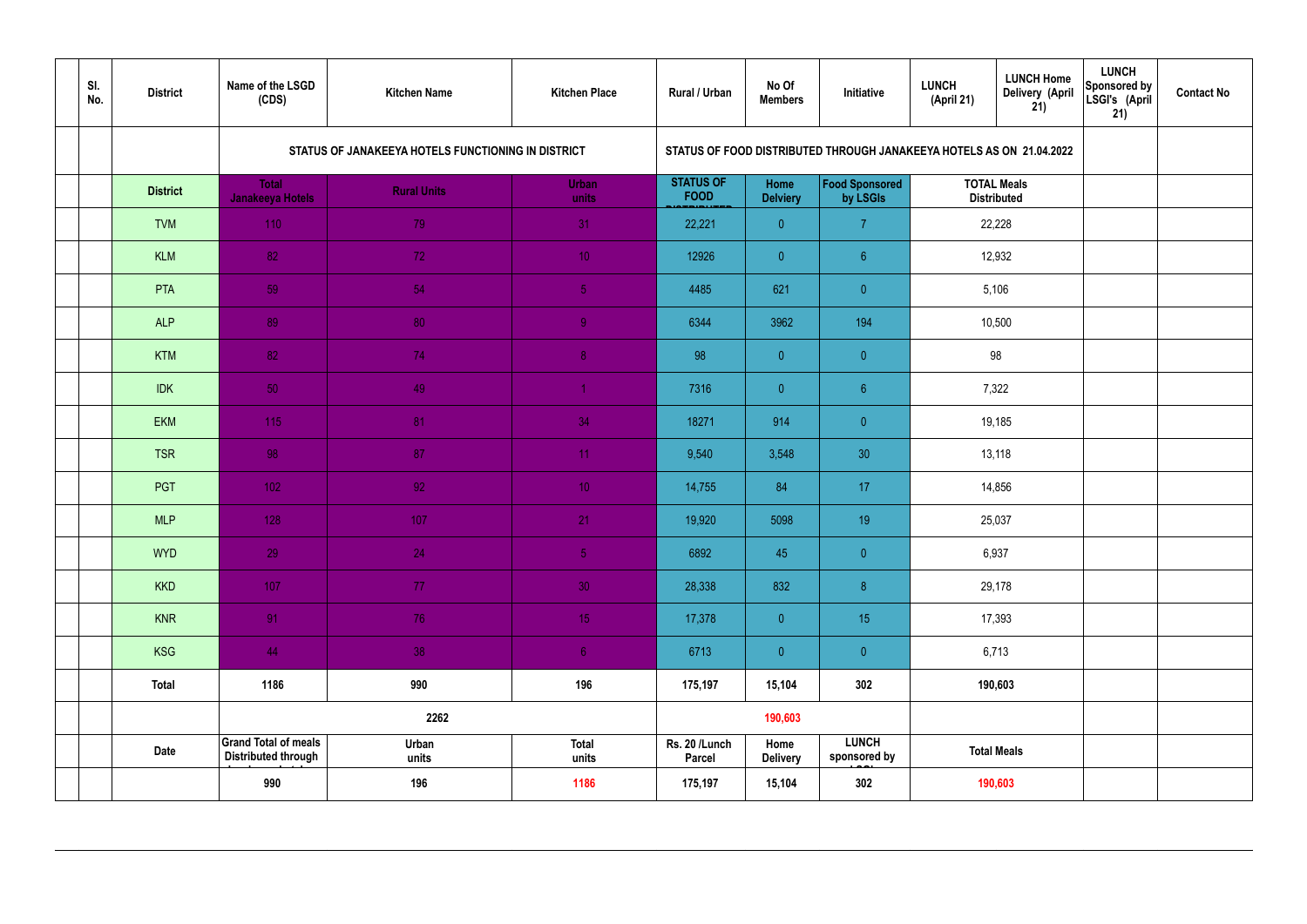|           | <b>LUNCH Home</b><br>Delivery (April<br>21)                                                                                                                                                         | <b>LUNCH</b><br><b>Sponsored by</b><br>LSGI's (April<br>21) | <b>Contact No</b>                                          |  |  |  |  |  |  |  |  |
|-----------|-----------------------------------------------------------------------------------------------------------------------------------------------------------------------------------------------------|-------------------------------------------------------------|------------------------------------------------------------|--|--|--|--|--|--|--|--|
|           | Kollam                                                                                                                                                                                              |                                                             |                                                            |  |  |  |  |  |  |  |  |
|           | Kasaragod                                                                                                                                                                                           |                                                             |                                                            |  |  |  |  |  |  |  |  |
|           |                                                                                                                                                                                                     |                                                             |                                                            |  |  |  |  |  |  |  |  |
|           |                                                                                                                                                                                                     |                                                             |                                                            |  |  |  |  |  |  |  |  |
|           | Kannur-(4)                                                                                                                                                                                          | Ernakulam(26)                                               |                                                            |  |  |  |  |  |  |  |  |
| Kollam (8 |                                                                                                                                                                                                     |                                                             |                                                            |  |  |  |  |  |  |  |  |
|           |                                                                                                                                                                                                     |                                                             |                                                            |  |  |  |  |  |  |  |  |
|           |                                                                                                                                                                                                     |                                                             |                                                            |  |  |  |  |  |  |  |  |
|           |                                                                                                                                                                                                     |                                                             |                                                            |  |  |  |  |  |  |  |  |
|           | outh Arattupuzha Arookutty Aroor Aryad Budhanoor<br>Devikulangara Edathua Ezhupunna Harippad<br>velikkara Thekkekara Mulakkuzha Muttar Nedumudy<br>Thakazhy Thannermukkom Thiruvanvandoor Thuravoor |                                                             |                                                            |  |  |  |  |  |  |  |  |
|           |                                                                                                                                                                                                     |                                                             | anjalloor,Maradu,Paingottoor,Pootrikka, thrikkakkara west, |  |  |  |  |  |  |  |  |
|           |                                                                                                                                                                                                     |                                                             |                                                            |  |  |  |  |  |  |  |  |
|           |                                                                                                                                                                                                     |                                                             |                                                            |  |  |  |  |  |  |  |  |
|           |                                                                                                                                                                                                     |                                                             |                                                            |  |  |  |  |  |  |  |  |
|           |                                                                                                                                                                                                     |                                                             |                                                            |  |  |  |  |  |  |  |  |
|           |                                                                                                                                                                                                     |                                                             |                                                            |  |  |  |  |  |  |  |  |

| SI.<br>No. | <b>District</b>                                                                         | Name of the LSGD<br>(CDS)                          | <b>Kitchen Name</b>                                                                                                                                                                                                                                                                                                                                                                                                                                                                                                                                                                                                                                                                                                                                                     | <b>Kitchen Place</b> | Rural / Urban  | No Of<br><b>Members</b> | Initiative     | <b>LUNCH</b><br>(April 21) | <b>LUNCH Home</b><br>Delivery (April<br>21) | <b>LUNCH</b><br>Sponsored by<br>LSGI's (April<br>21) | <b>Contact No</b> |  |  |
|------------|-----------------------------------------------------------------------------------------|----------------------------------------------------|-------------------------------------------------------------------------------------------------------------------------------------------------------------------------------------------------------------------------------------------------------------------------------------------------------------------------------------------------------------------------------------------------------------------------------------------------------------------------------------------------------------------------------------------------------------------------------------------------------------------------------------------------------------------------------------------------------------------------------------------------------------------------|----------------------|----------------|-------------------------|----------------|----------------------------|---------------------------------------------|------------------------------------------------------|-------------------|--|--|
|            | Districts with same number of hotels<br>Each district use seperate cell for filling the |                                                    | tvm                                                                                                                                                                                                                                                                                                                                                                                                                                                                                                                                                                                                                                                                                                                                                                     | Wayanad              | Alappuzha      | Malappuram              | Kozhikode      | Thrissur                   | Kollam                                      |                                                      |                   |  |  |
|            | details)                                                                                |                                                    | Ernakulam                                                                                                                                                                                                                                                                                                                                                                                                                                                                                                                                                                                                                                                                                                                                                               | Kasaragod            | Kottayam       | Palakkad                | Pathanamthitta | Ernakulam                  | Kasaragod                                   |                                                      |                   |  |  |
|            | Districts with number of hotels increased                                               |                                                    |                                                                                                                                                                                                                                                                                                                                                                                                                                                                                                                                                                                                                                                                                                                                                                         |                      |                |                         |                |                            |                                             |                                                      |                   |  |  |
|            | <b>Each district use seperate cell for filling the</b><br>details)                      |                                                    |                                                                                                                                                                                                                                                                                                                                                                                                                                                                                                                                                                                                                                                                                                                                                                         |                      |                |                         |                |                            |                                             |                                                      |                   |  |  |
|            | meals                                                                                   | Districts with number of hotels with zero entry of | Thrissur(8)                                                                                                                                                                                                                                                                                                                                                                                                                                                                                                                                                                                                                                                                                                                                                             | Kasargod (3)         | Kottayam(7)    | Alappuzha (59)          | Malappuram(18) | Kozhikode (06)             | Kannur- (4)                                 | Ernakulam(26)                                        |                   |  |  |
|            | <b>Each district use seperate cell for filling the</b><br>details)                      |                                                    | pathanamthitta(10)                                                                                                                                                                                                                                                                                                                                                                                                                                                                                                                                                                                                                                                                                                                                                      | Trivandum (15)       | ERNAKULAM (99) | Palakkad(5)             | Wayanad -nill  | Idukki(39)                 | Kollam (8                                   |                                                      |                   |  |  |
|            | New hotels started (numbers)                                                            |                                                    |                                                                                                                                                                                                                                                                                                                                                                                                                                                                                                                                                                                                                                                                                                                                                                         |                      |                |                         |                |                            |                                             |                                                      |                   |  |  |
|            | New hotels started at (location)                                                        |                                                    |                                                                                                                                                                                                                                                                                                                                                                                                                                                                                                                                                                                                                                                                                                                                                                         |                      |                |                         |                |                            |                                             |                                                      |                   |  |  |
|            |                                                                                         |                                                    | TVM-vithura, tvmcds 4I, Iljanatha ruchikkoott asrayaElakamon - Achoos Aruvikkara, anadandoorkonam Chemmaruthi - Dreams<br>kottayam - Arppukara, Ayarkunnam, chemp, Madapally, melukavu, tv puram, Thalanadu, pampady, vechoor vechoor                                                                                                                                                                                                                                                                                                                                                                                                                                                                                                                                   |                      |                |                         |                |                            |                                             |                                                      |                   |  |  |
|            |                                                                                         |                                                    | Alappuzha - Ala Alappuzha North Alappuzha South Alappuzha South Alappuzha South Ambalappuzha North Ambalappuzha South Arattupuzha Arookutty Aroor Aryad Budhanoor<br>Chambakulam Chenganoor Chennam Pallippuram Cheriyanad Cherthala Municipality Cherthala Municipality Cherthala South Chingoli Chunakkara Devikulangara Edathua Ezhupunna Harippad<br>Kadakkarappally Kandalloor Kanjikuzhy Karthikappally Kavalam Kodamthurath Krishnapuram Kuthiyathode Mannar Mavelikkara Thamarakulam Mavelikkara Thekkekara Mulakkuzha Muttar Nedumudy<br>Neelamperoor Panavally Pandanad Pattanakkad Pulincunnu Puliyoor Punnapra North Punnapra South Purakad Purakad Ramankary Thaicattussery Thakazhy Thannermukkom Thiruvanvandoor Thuravoor<br>Vayalar Veliyanad Venmoney |                      |                |                         |                |                            |                                             |                                                      |                   |  |  |
|            |                                                                                         |                                                    | Assamannoor,Chendamangalam,cheranelloor,Edakkattuvayal,Edavanakkad,Keezhmad,Kochi East,Kochi South,kochiwest,kuzhuppilly,Kunnukara,manjalloor,Maradu,Paingottoor,Pootrikka, thrikkakkara west,<br>Thrikkakkara east,                                                                                                                                                                                                                                                                                                                                                                                                                                                                                                                                                    |                      |                |                         |                |                            |                                             |                                                      |                   |  |  |
|            |                                                                                         |                                                    | Kozhikode -Koduvally, Omasery, Kattippara, Atholi, Kkd North, Kodiyathur (today off)                                                                                                                                                                                                                                                                                                                                                                                                                                                                                                                                                                                                                                                                                    |                      |                |                         |                |                            |                                             |                                                      |                   |  |  |
|            |                                                                                         |                                                    | Idukki - Edavetty, konnathadi                                                                                                                                                                                                                                                                                                                                                                                                                                                                                                                                                                                                                                                                                                                                           |                      |                |                         |                |                            |                                             |                                                      |                   |  |  |
|            |                                                                                         |                                                    | "Kollam:- Ittiva, Oachira, velinelloor, Karunagapally, Perayam, Kalluvathukkal, Nedumpana, Kottamkara, JHs not opened today."                                                                                                                                                                                                                                                                                                                                                                                                                                                                                                                                                                                                                                           |                      |                |                         |                |                            |                                             |                                                      |                   |  |  |
|            | <b>Remarks</b>                                                                          |                                                    | Pathanamthitta: Nedumbram, thottappuzhasherry, mallappuzhashery, naranamoozhi, perunadu, pazhavangadi mylapra, konni, kulanada, pandalam                                                                                                                                                                                                                                                                                                                                                                                                                                                                                                                                                                                                                                |                      |                |                         |                |                            |                                             |                                                      |                   |  |  |
|            |                                                                                         |                                                    |                                                                                                                                                                                                                                                                                                                                                                                                                                                                                                                                                                                                                                                                                                                                                                         |                      |                |                         |                |                            |                                             |                                                      |                   |  |  |